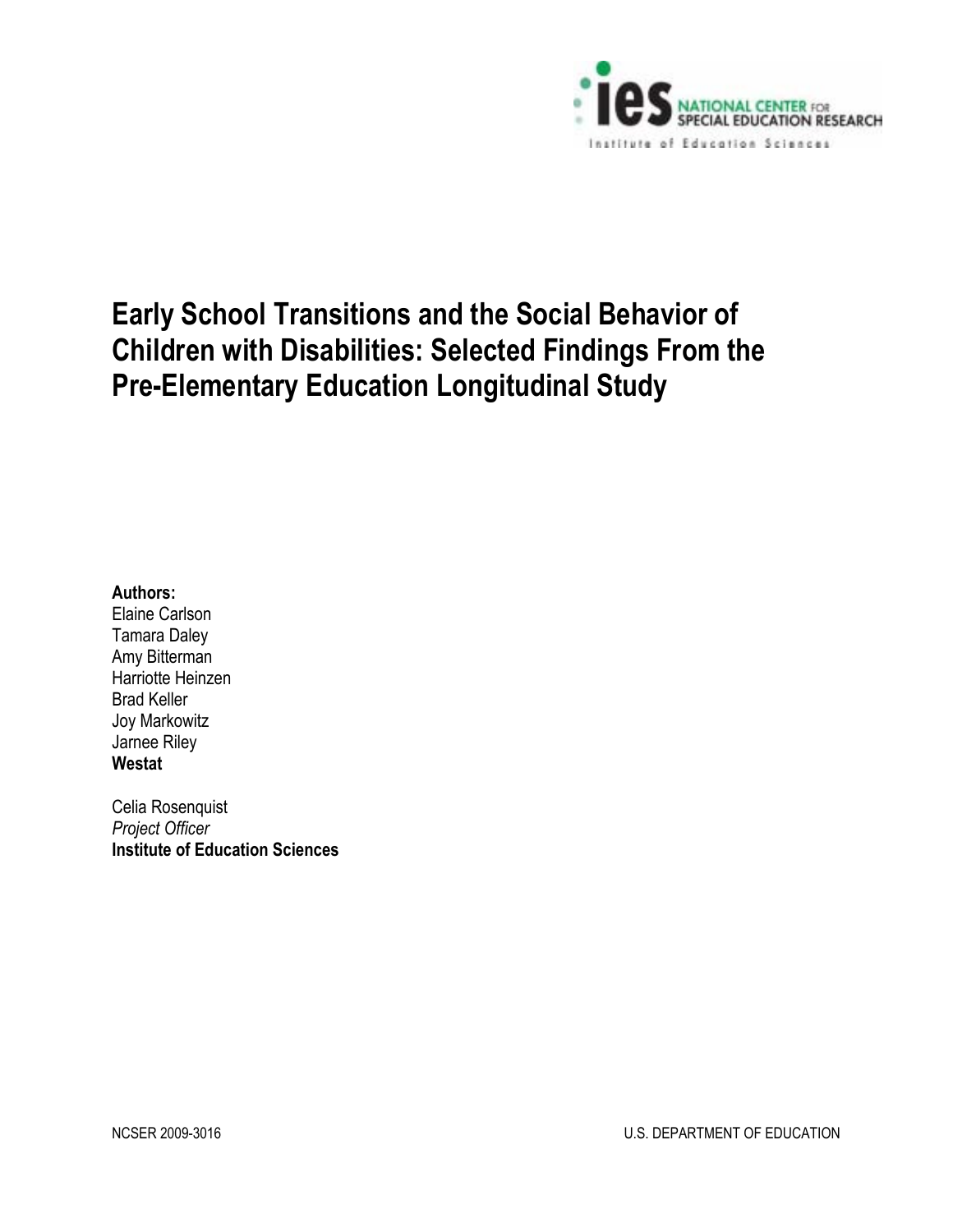**U.S. Department of Education**  Arne Duncan

*Secretary* 

**Institute of Education Sciences**  Sue Betka *Acting Director* 

#### **National Center for Special Education Research**

*Lynn Okagaki Acting Commissioner* 

The National Center for Special Education Research (NCSER) supports a comprehensive research program to promote the highest quality and rigor in research on special education and related services, and to address the full range of issues facing children with disabilities, parents of children with disabilities, school personnel, and others.

We strive to make our products available in a variety of formats and in language that is appropriate to a variety of audiences. You, as our customer, are the best judge of our success in communicating information effectively. If you have any comments or suggestions about this or any other NCSER product or report, we would like to hear from you. Please direct your comments to

National Center for Special Education Research Institute of Education Sciences U.S. Department of Education 555 New Jersey Ave., NW Washington, DC 20208

The Pre-Elementary Education Longitudinal Study (PEELS) has been funded by the U.S. Department of Education, Institute of Education Sciences, under contract number ED-04-CO-0059. The content of this publication does not necessarily reflect the views or policies of the U.S. Department of Education nor does mention of trade names, commercial products, or organizations imply endorsement by the U.S. government.

This report was prepared for the Institute of Education Sciences under Contract No. ED-04-CO-0059. The project officer is Celia Rosenquist in the National Center for Special Education Research.

#### January 2009

The NCSER World Wide Web Home Page address is http://ncser.ed.gov The NCSER World Wide Web Electronic Catalog is http://ncser.ed.gov/pubs The Pre-Elementary Education Longitudinal Study website is http://www.peels.org

This publication is only available online. To download, view, and print the report as a PDF file, go to the NCSER World Wide Web Electronic Catalog address shown above.

#### **Suggested Citation**

Carlson, E., Daley, T., Bitterman, A., Heinzen, H., Keller, B., Markowitz, J., and Riley, J. (2009). Early School Transitions and the Social Behavior of Children with Disabilities: Selected Findings From the Pre-Elementary Education Longitudinal Study. Rockville, MD: Westat. Available at www.peels.org.

## **Content Contact**

Celia Rosenquist (202) 219-2024 Celia.Rosenquist@ed.gov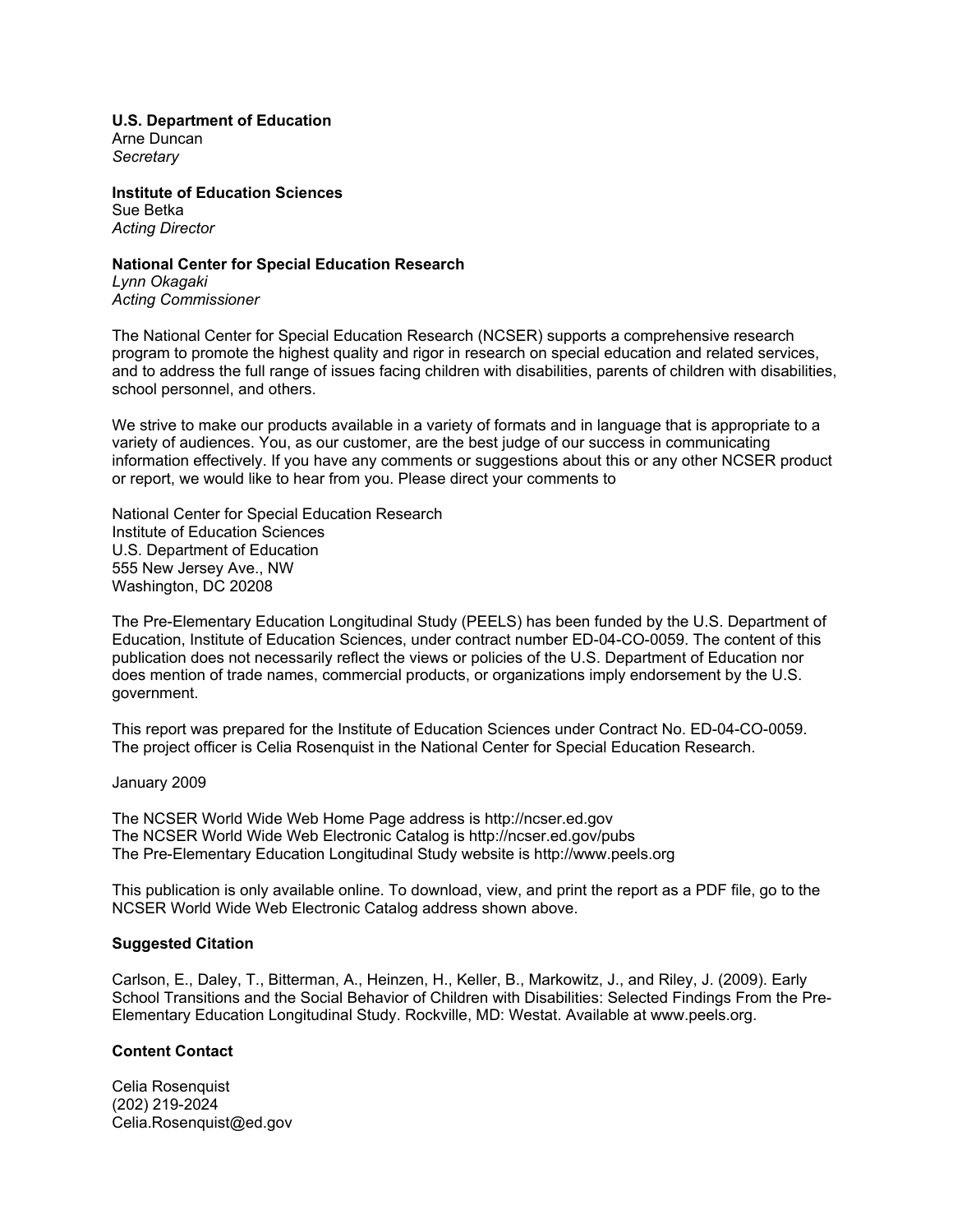# **Contents**

|                                                                                | Page |
|--------------------------------------------------------------------------------|------|
|                                                                                |      |
|                                                                                |      |
|                                                                                |      |
|                                                                                |      |
|                                                                                |      |
|                                                                                |      |
|                                                                                |      |
|                                                                                |      |
|                                                                                |      |
|                                                                                |      |
|                                                                                |      |
|                                                                                |      |
|                                                                                |      |
|                                                                                |      |
|                                                                                |      |
|                                                                                |      |
| Declassification in Relation to Children's Social Skills and Problem Behaviors |      |
|                                                                                |      |
|                                                                                |      |
|                                                                                |      |
|                                                                                |      |
|                                                                                |      |
|                                                                                |      |
|                                                                                |      |
|                                                                                |      |
|                                                                                |      |
|                                                                                |      |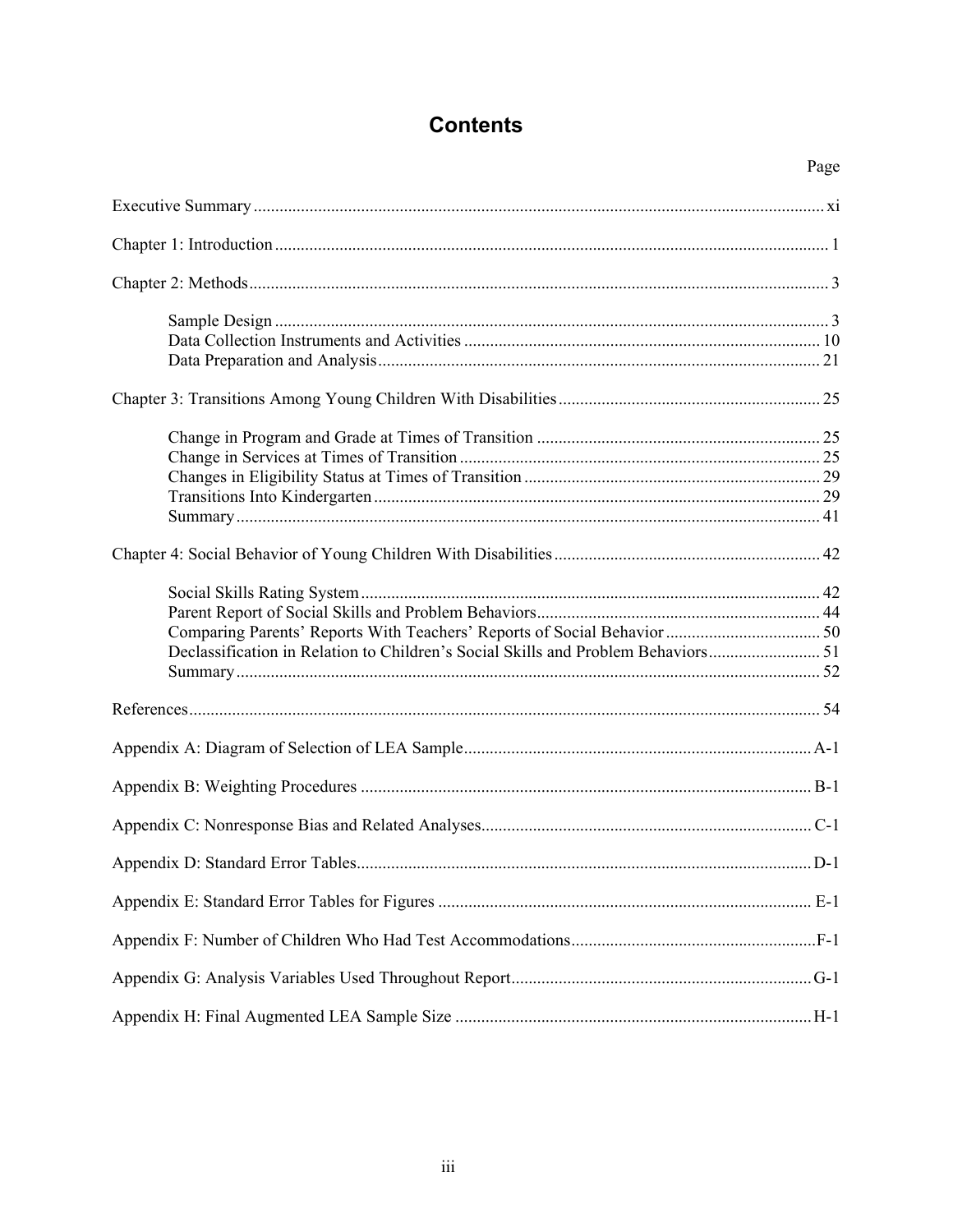# **List of Tables**

|          |                                                                                                                                                                    | Page |
|----------|--------------------------------------------------------------------------------------------------------------------------------------------------------------------|------|
| Table A  | Percentage of young children who received preschool special education services<br>whose kindergarten teachers used various strategies to help them transition into |      |
| Table B  | Percentage of young children who received preschool special education services<br>and the number of supports used by their kindergarten teachers during the        |      |
| Table 1  |                                                                                                                                                                    |      |
| Table 2  |                                                                                                                                                                    |      |
| Table 3  |                                                                                                                                                                    |      |
| Table 4  |                                                                                                                                                                    |      |
| Table 5  |                                                                                                                                                                    |      |
| Table 6  |                                                                                                                                                                    |      |
| Table 7  |                                                                                                                                                                    |      |
| Table 8  |                                                                                                                                                                    |      |
| Table 9  |                                                                                                                                                                    |      |
| Table 10 |                                                                                                                                                                    |      |
| Table 11 | Number of PEELS children who received various test accommodations, by school                                                                                       |      |
| Table 12 | Percentage of young children who received preschool special education services<br>during the 2003-04 school year who received additional services and stopped      |      |
| Table 13 | Percentage of young children who received preschool special education services<br>during the 2004-05 school year who received additional services and stopped      |      |
| Table 14 | Percentage of young children who received preschool special education services<br>with different types of transitions and were declassified in the subsequent year | 29   |
| Table 15 | Percentage of young children who received preschool special education services<br>and parent report of the ease of transition to kindergarten, by demographic      |      |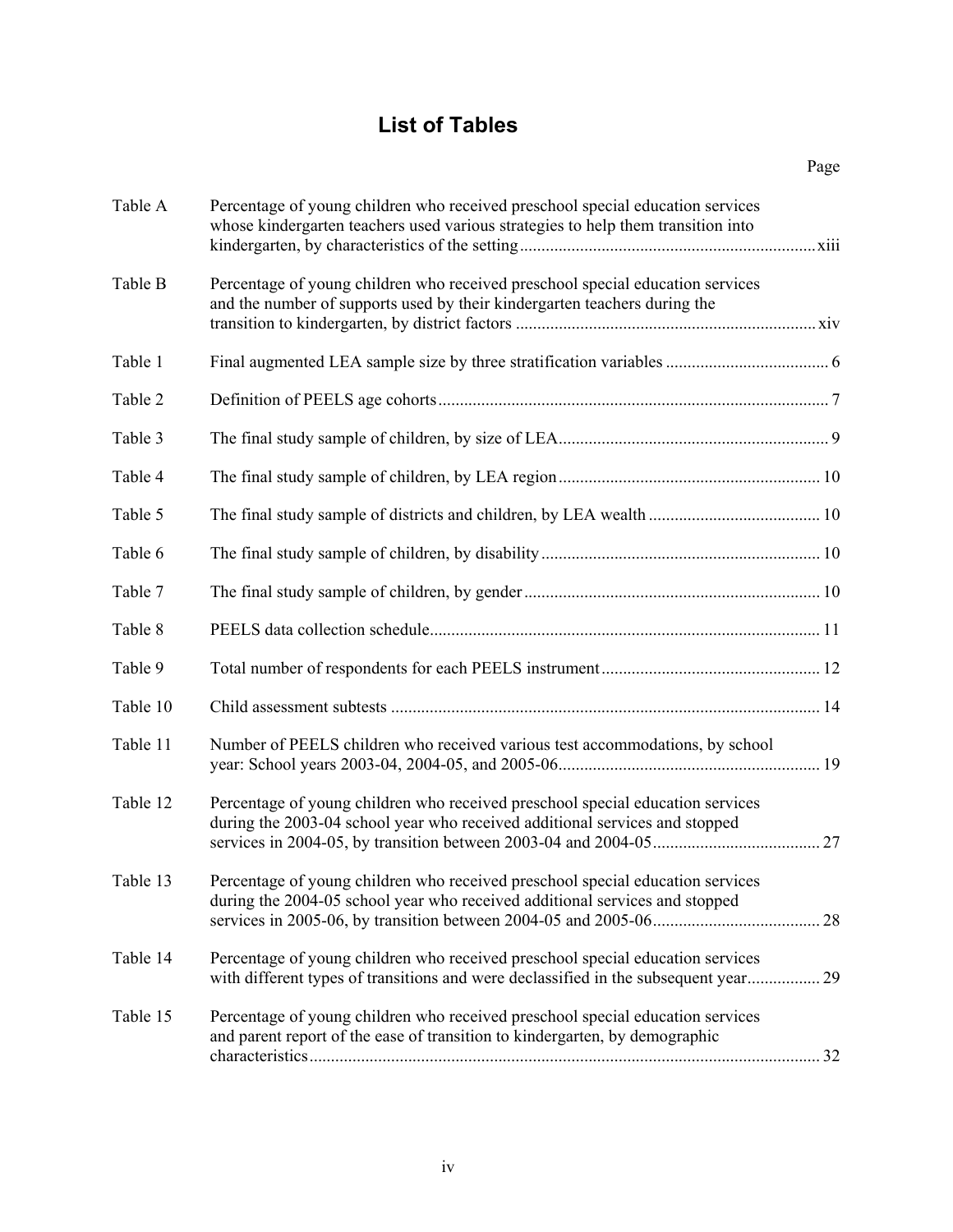| Table 16 | Percentage of young children who received preschool special education services<br>and teacher report of the ease of transition to kindergarten, by demographic                                                                                  | 33  |
|----------|-------------------------------------------------------------------------------------------------------------------------------------------------------------------------------------------------------------------------------------------------|-----|
| Table 17 | Percentage of young children who received preschool special education services<br>and parent report of the ease of transition to kindergarten, by child characteristics  35                                                                     |     |
| Table 18 | Percentage of young children who received preschool special education services<br>and teacher report of the ease of transition to kindergarten, by child characteristics  35                                                                    |     |
| Table 19 | Percentage of young children who received preschool special education services<br>and parent report of the ease of transition to kindergarten, by involvement and                                                                               |     |
| Table 20 | Percentage of young children who received preschool special education services<br>and teacher report of the ease of transition to kindergarten, by involvement and                                                                              | .38 |
| Table 21 | Percentage of young children who received preschool special education services<br>whose kindergarten teachers used various strategies to help them transition into                                                                              |     |
| Table 22 | Percentage of young children who received preschool special education services<br>and the number of supports used by their kindergarten teachers during the                                                                                     |     |
| Table 23 | Mean teacher ratings of young children who received preschool special education<br>services on the Social Skills Scale of the Social Skills Rating System, by disability                                                                        | 43  |
| Table 24 | Mean teacher ratings of young children who received preschool special education<br>services on the Problem Behaviors Scale of the Social Skills Rating System, by                                                                               |     |
| Table 25 | The percentage of young children who received preschool special education<br>services whose parents reported that they have trouble playing with other children,                                                                                |     |
| Table 26 | The percentage of young children who received preschool special education<br>services whose parents reported that they were easily involved in everyday things<br>that went on at home, by age cohort and school year: School years 2003-04 and |     |
| Table 27 | The percentage of young children who received preschool special education<br>services whose parents reported that they were not at all, sometimes, or often<br>aggressive with other children, by age cohort and school year: School years      |     |

Page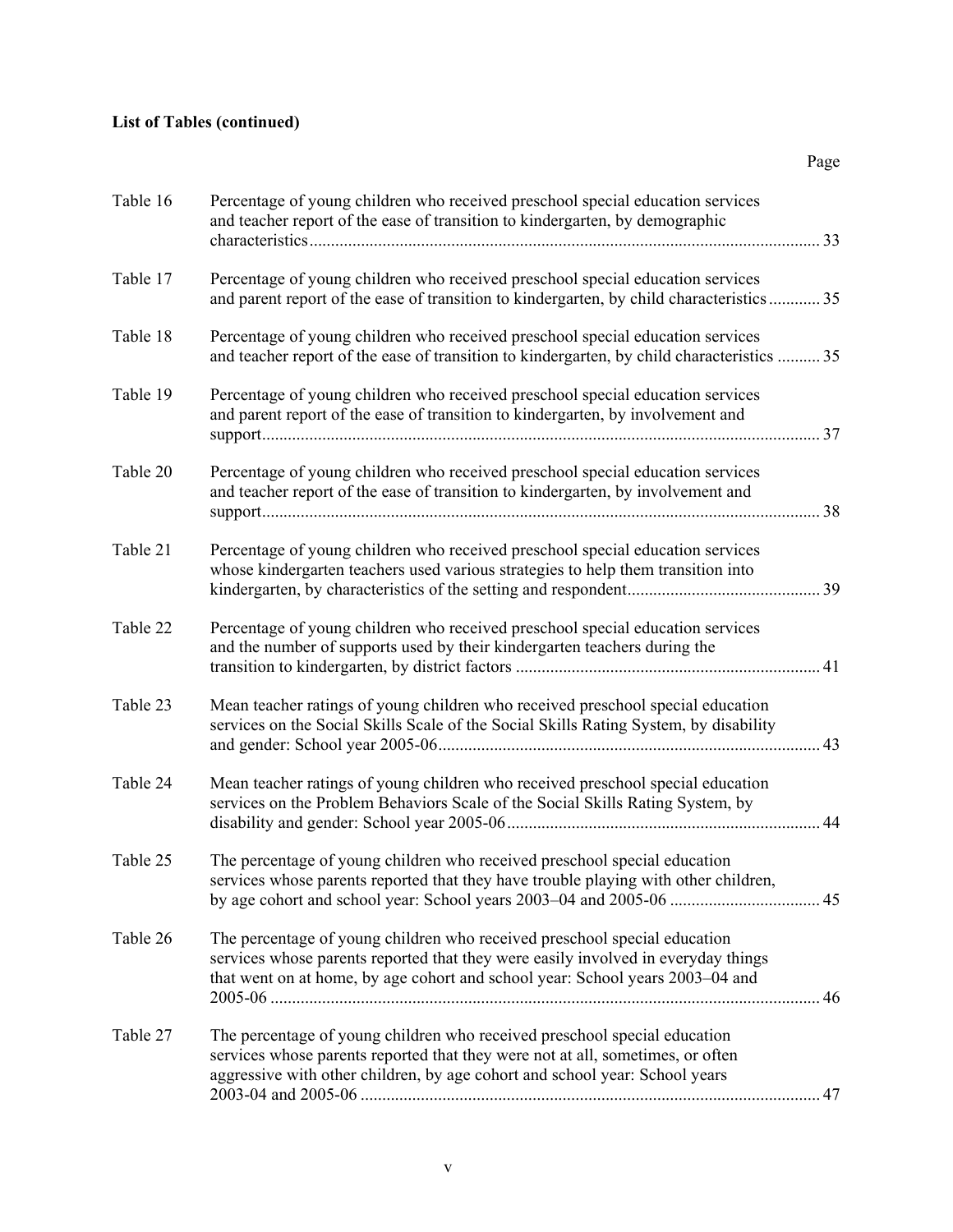| Table 28  | The percentage of young children who received preschool special education<br>services whose parents reported that they were good at paying attention and staying<br>focused on what they were doing, by age cohort and school year: School years |     |
|-----------|--------------------------------------------------------------------------------------------------------------------------------------------------------------------------------------------------------------------------------------------------|-----|
| Table 29  | The percentage of young children who received preschool special education<br>services whose parents reported that they were restless, fidgeted a lot, and had<br>trouble sitting still, by age cohort and school year: School years 2003–04 and  |     |
| Table 30  | The percentage of young children who received preschool special education<br>services whose parents reported their behavior was appropriate for their age, by age                                                                                |     |
| Table 31  | Correlations among parents' perceptions of children's social skills and behaviors<br>and teachers' ratings of children's social skills and behaviors, by gender: School                                                                          |     |
| Table 32  | Mean teacher ratings of young children who received preschool special education<br>services on the Social Skills Scale of the Social Skills Rating System, by                                                                                    |     |
| Table 33  | Mean teacher ratings of young children who received preschool special education<br>services on the Problem Behaviors Scale of the Social Skills Rating System, by                                                                                |     |
| Table B-1 |                                                                                                                                                                                                                                                  |     |
| Table B-2 |                                                                                                                                                                                                                                                  |     |
| Table B-3 |                                                                                                                                                                                                                                                  |     |
| Table B-4 | Description and uses of Wave 1, Wave 2, and Wave 3 cross-source and                                                                                                                                                                              |     |
| Table C-1 |                                                                                                                                                                                                                                                  | C-1 |
| Table C-2 |                                                                                                                                                                                                                                                  |     |
| Table C-3 | Main and amalgamated sample comparison of sex, age, and disability categories  C-7                                                                                                                                                               |     |
| Table C-4 | Main and amalgamated sample comparison of the means of child assessment scores  C-8                                                                                                                                                              |     |
| Table C-5 | Main and amalgamated sample comparison of the means of child assessment                                                                                                                                                                          |     |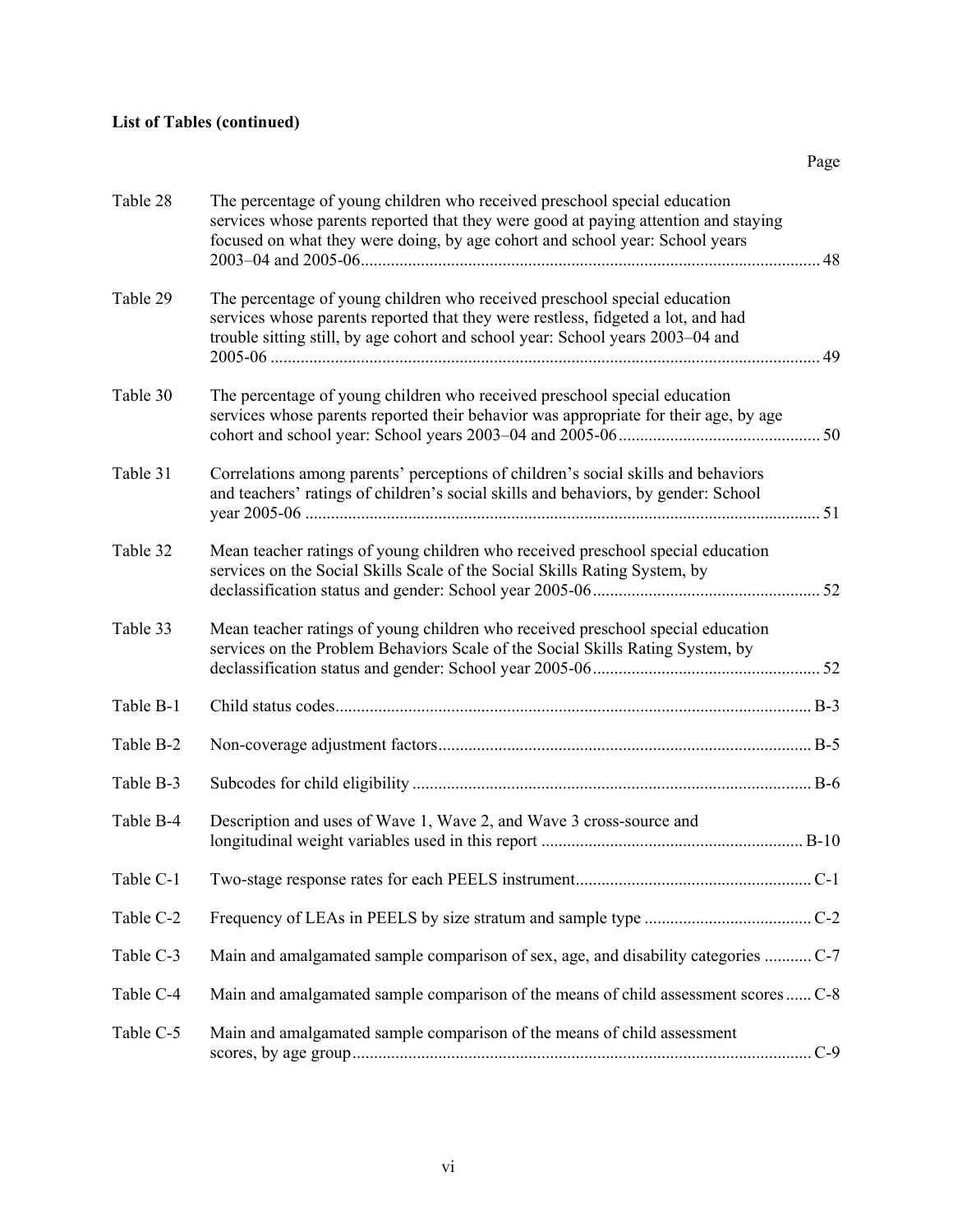| Table C-6  | Main and nonresponse sample comparison of the unweighted means of child                                                                                                        |         |
|------------|--------------------------------------------------------------------------------------------------------------------------------------------------------------------------------|---------|
| Table C-7  | Main and nonresponse sample comparison of the unweighted means of child                                                                                                        | $C-11$  |
|            | Table C-8-A Logistic regression results for model of Woodcock-Johnson III: Quantitative                                                                                        | $C-12$  |
|            | Table C-8-B Logistic regression results for model of Woodcock Johnson III Letter-Word and                                                                                      |         |
|            |                                                                                                                                                                                |         |
|            |                                                                                                                                                                                |         |
|            |                                                                                                                                                                                |         |
|            | Table C-8-F Logistic regression results for model of Leiter-R Attention Sustained scores, 3                                                                                    |         |
|            | Table C-8-G Logistic regression results for model of Leiter-R Attention Sustained scores, 4                                                                                    |         |
|            | Table C-8-H Logistic regression results for model of Leiter-R Attention Sustained scores, 5                                                                                    | $.C-16$ |
| Table D-12 | Standard error for the percentage of young children who received preschool special<br>education services during the 2003-04 school year who received additional services       |         |
| Table D-13 | Standard error for the percentage of young children who received preschool special<br>education services during the 2004-05 school year who received additional services       |         |
|            | Table D-14 Standard errors for the percentage of young children who received preschool<br>special education services with different types of transitions and were declassified |         |
| Table D-15 | Standard errors for the percentage of young children who received preschool<br>special education services and parent report of the ease of transition to                       |         |
| Table D-16 | Standard errors for the percentage of young children who received preschool<br>special education services and teacher report of the ease of transition to                      |         |

Page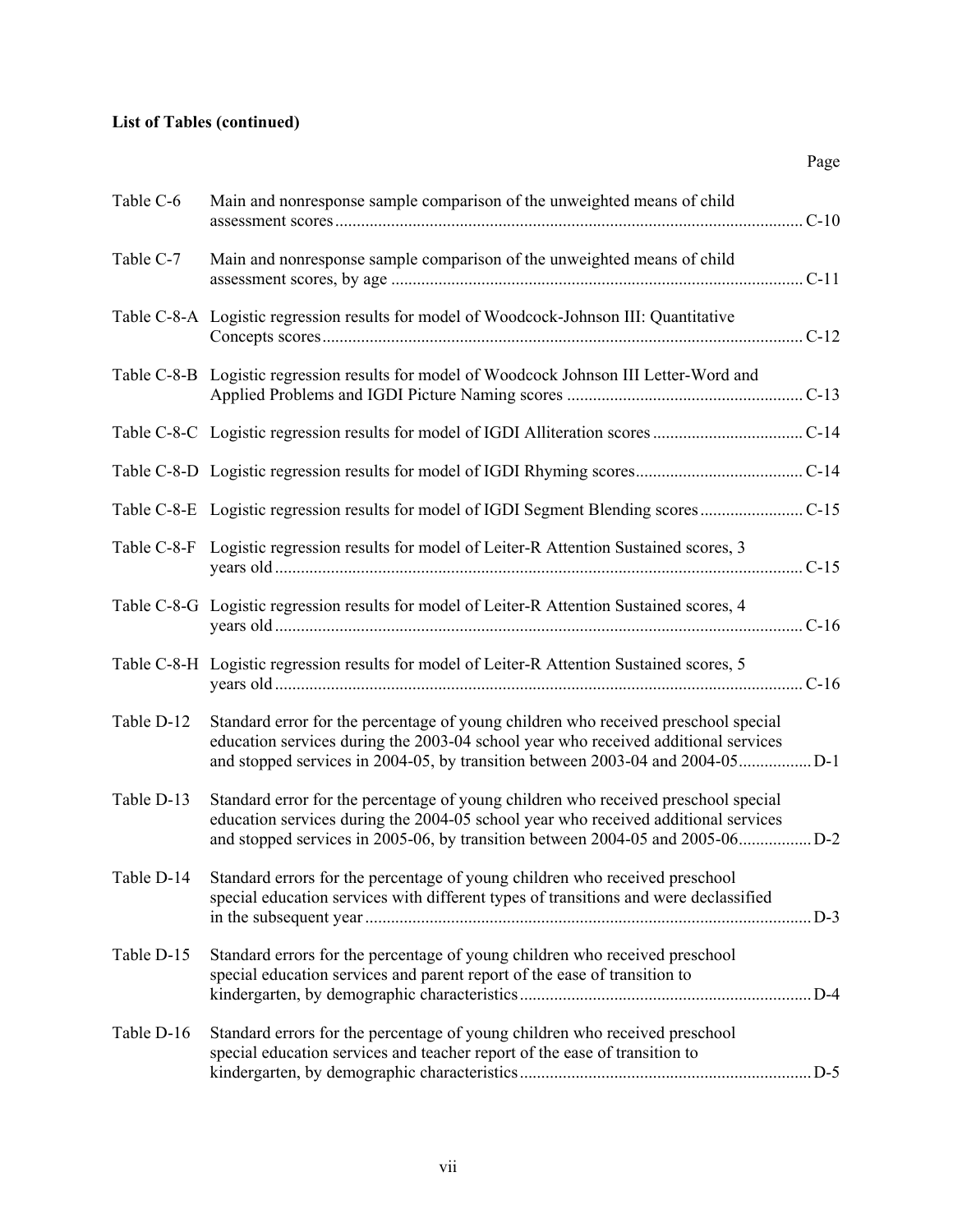| Table D-17 | Standard errors for the percentage of young children who received preschool<br>special education services and parent report of the ease of transition to<br>D-6                                                                                             |
|------------|-------------------------------------------------------------------------------------------------------------------------------------------------------------------------------------------------------------------------------------------------------------|
| Table D-18 | Standard errors for the percentage of young children who received preschool<br>special education services and teacher report of the ease of transition to<br>$. D-6$                                                                                        |
| Table D-19 | Standard errors for the percentage of young children who received preschool<br>special education services and parent report of the ease of transition to<br>$D-7$                                                                                           |
| Table D-20 | Standard errors for the percentage of young children who received preschool<br>special education services and teacher report of the ease of transition to                                                                                                   |
| Table D-21 | Standard errors for the percentage of young children who received preschool<br>special education services whose kindergarten teachers used various strategies to<br>help them transition into kindergarten, by characteristics of the setting and<br>$$ D-9 |
| Table D-22 | Standard errors for the percentage of young children who received preschool<br>special education services and the number of supports used by their kindergarten                                                                                             |
| Table D-23 | Standard errors for teacher ratings of young children who received preschool<br>special education services on the Social Skills Scale of the Social Skills Rating                                                                                           |
| Table D-24 | Standard errors for teacher ratings of young children who received preschool<br>special education services on the Problem Behaviors Scale of the Social Skills                                                                                              |
| Table D-25 | Standard errors for the percentage of young children who received preschool<br>special education services who have trouble playing with other children, by age                                                                                              |
| Table D-26 | Standard errors for the percentage of young children who received preschool<br>special education services who were easily involved in everyday things that went<br>on at home, by age cohort and school year: School years 2003-04 and 2005-06  D-13        |
| Table D-27 | Standard errors for the percentage of young children who received preschool<br>special education services who were not at all, sometimes, or often aggressive with<br>other children, by age cohort and school year: School year 2003-04 and 2005-06  D-14  |

Page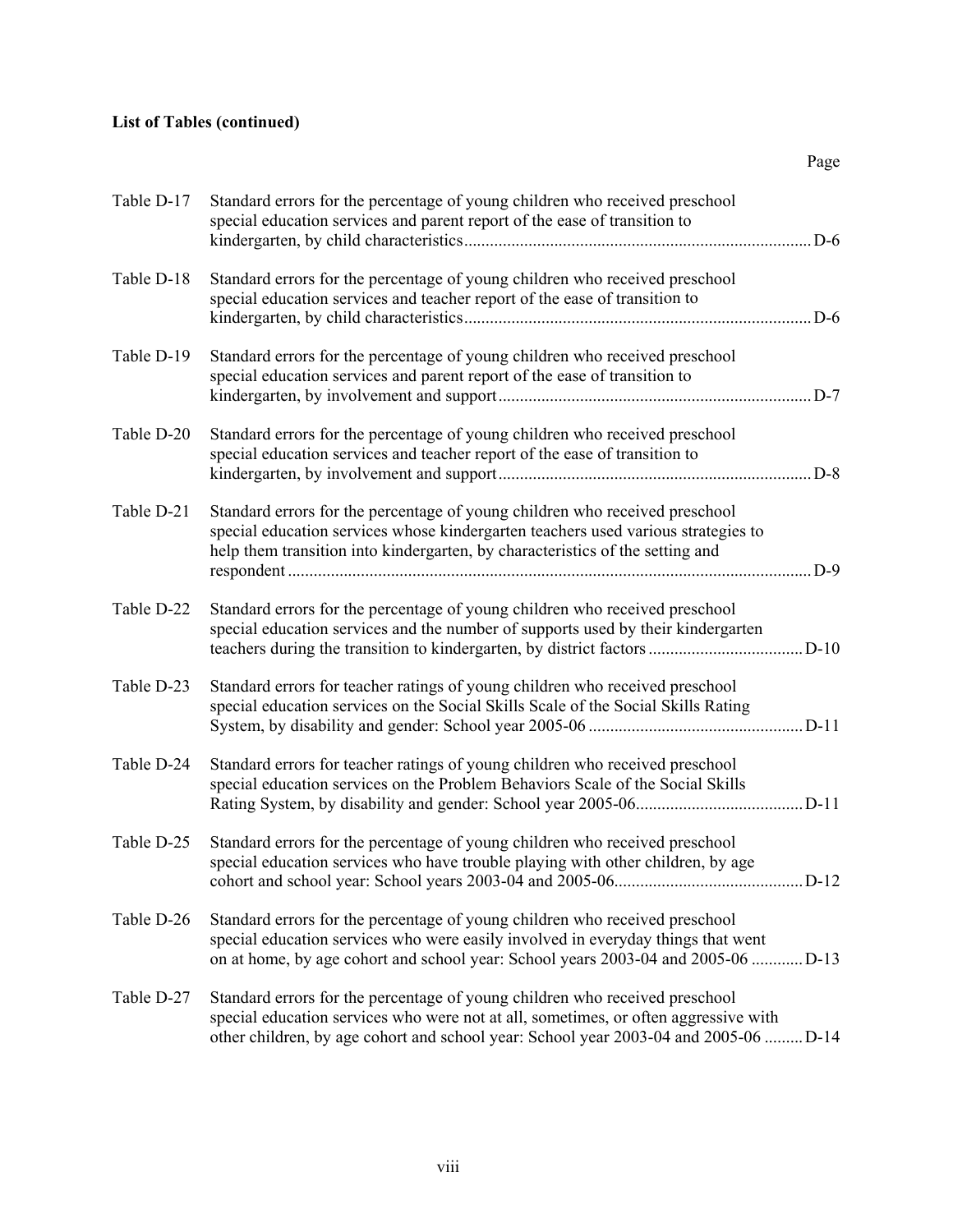| Table D-28 | Standard errors for the percentage of young children who received preschool<br>special education services who were good at paying attention and staying focused<br>on what they were doing, by age cohort and school year: School years 2003-04 and |  |
|------------|-----------------------------------------------------------------------------------------------------------------------------------------------------------------------------------------------------------------------------------------------------|--|
| Table D-29 | Standard errors for the percentage of young children who received preschool<br>special education services who were restless, fidgeted a lot, and had trouble sitting                                                                                |  |
| Table D-30 | Standard errors for the percentage of young children who received preschool<br>special education services whose behavior was appropriate for their age, by age                                                                                      |  |
| Table D-32 | Standard errors for teacher ratings of young children who received preschool<br>special education services on the Social Skills Scale of the Social Skills Rating                                                                                   |  |
| Table D-33 | Standard errors for teacher ratings of young children who received preschool<br>special education services on the Problem Behaviors Scale of the Social Skills                                                                                      |  |
| Table E-1  | Standard errors for the percentage of young children who received preschool<br>special education services during the 2003-04 school year and the intensity of their<br>transition between 2003-04 and 2004-05 and between 2004-05 and 2005-06       |  |
| Table E-2  | Standard errors for the percentage of young children who received preschool<br>special education services who were in various placements the year before                                                                                            |  |
| Table F-1  | Unweighted number of children who had various test accommodations in the                                                                                                                                                                            |  |
| Table F-2  | Unweighted number of children who had various test accommodations in the<br>PEELS Wave 3 direct assessment, by race/ethnicity: School year 2005-06                                                                                                  |  |
| Table F-3  | Unweighted number of children who had various test accommodations in the<br>PEELS Wave 3 direct assessment, by Wave 1 primary disability: School year                                                                                               |  |
| Table F-4  | Unweighted number of children who had various test accommodations in the                                                                                                                                                                            |  |
| Table H-1  |                                                                                                                                                                                                                                                     |  |
| Table H-2  |                                                                                                                                                                                                                                                     |  |
| Table H-3  |                                                                                                                                                                                                                                                     |  |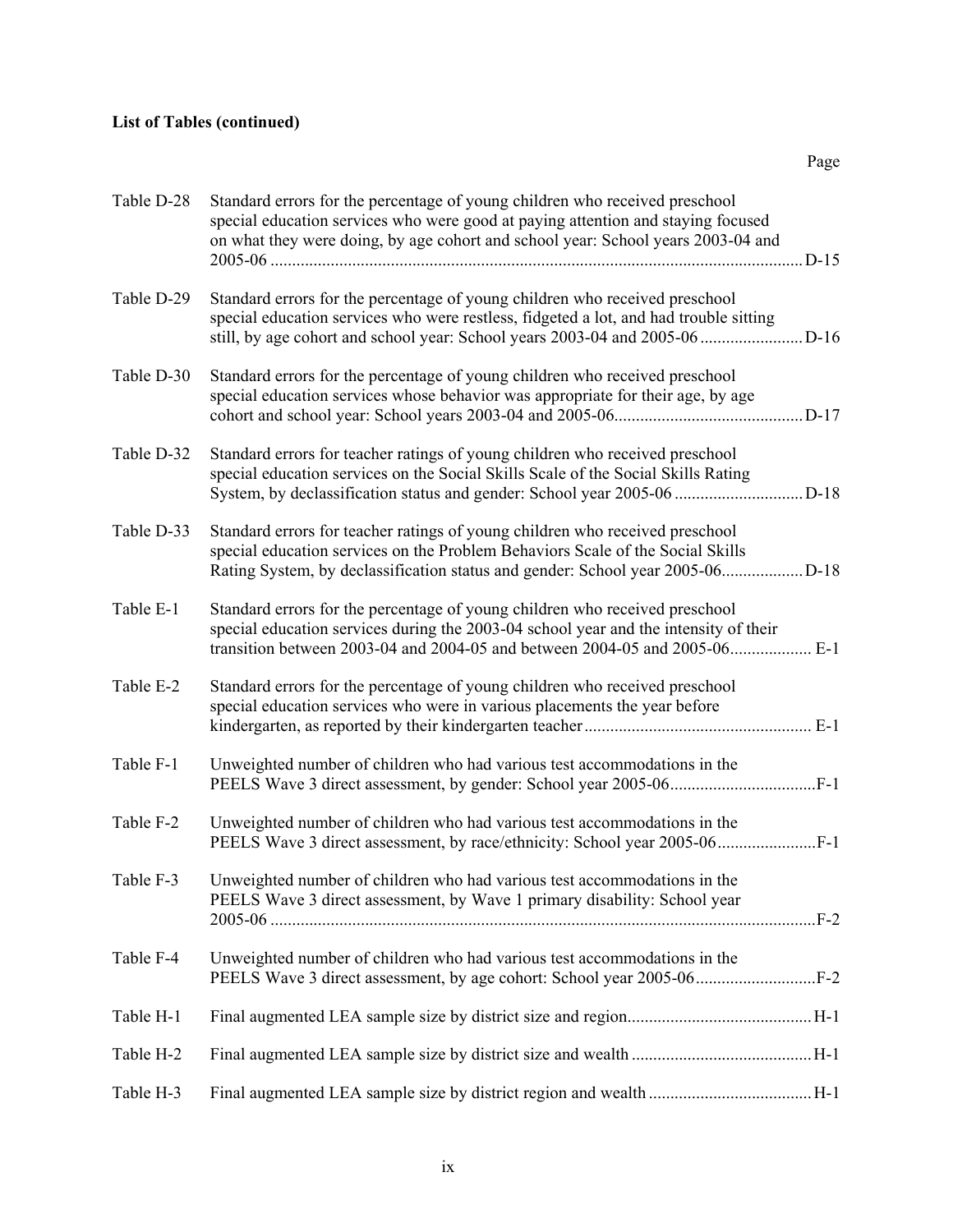Page

# **List of Figures**

| Figure A | Percentage of young children who received preschool special education services                                                                                      |     |
|----------|---------------------------------------------------------------------------------------------------------------------------------------------------------------------|-----|
| Figure 1 | Percentage of young children who received preschool special education services                                                                                      |     |
| Figure 2 | Percentage of young children who received preschool special education services<br>who were in various placements the year before kindergarten, as reported by their | -31 |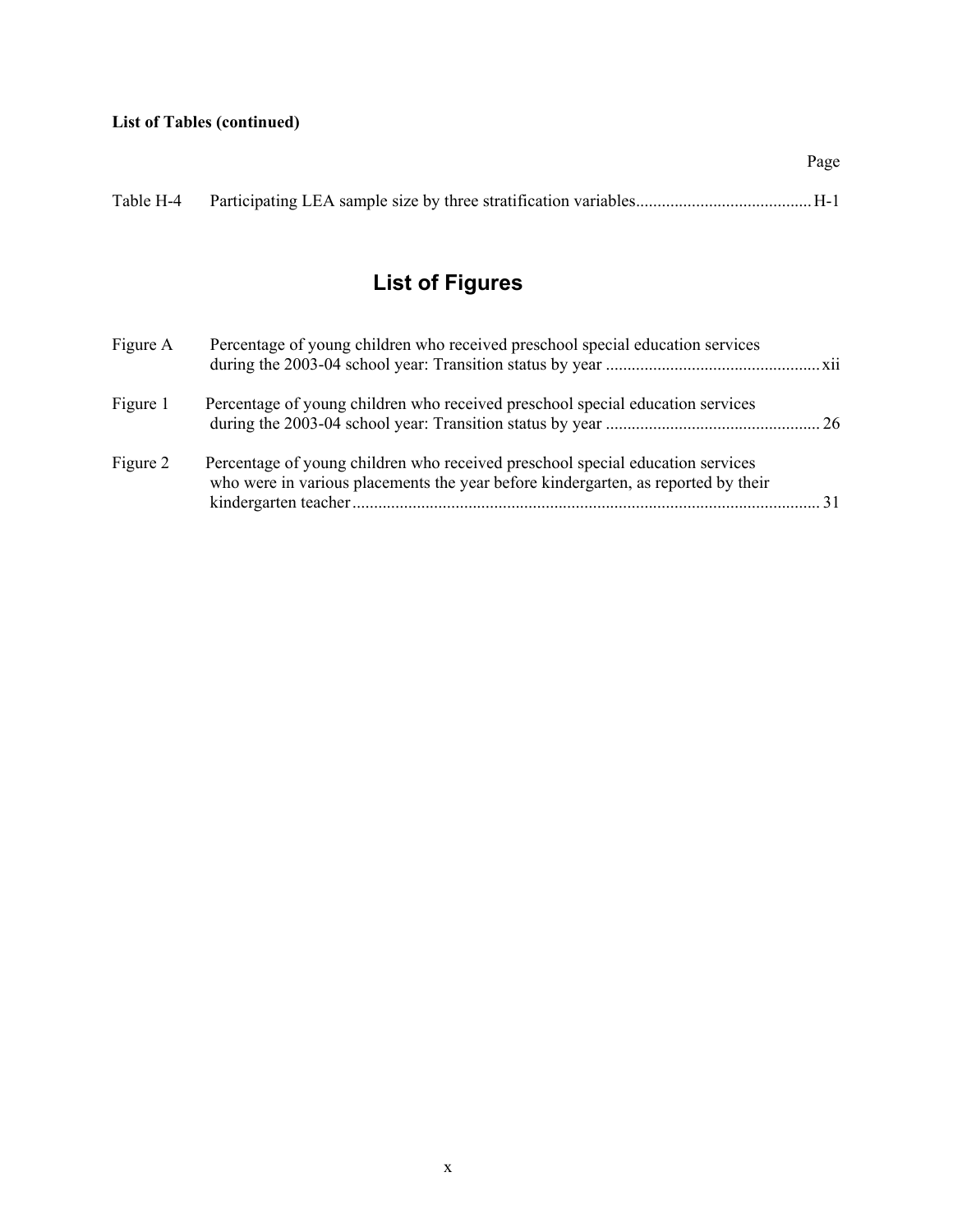# **Executive Summary**

The Pre-Elementary Education Longitudinal Study (PEELS), funded by the U.S. Department of Education, is examining the characteristics of children receiving preschool special education, the services they receive, their transitions across educational levels, and their performance over time on assessments of academic and adaptive skills. PEELS includes a nationally representative sample of 3,104 children with disabilities who were 3 through 5 years of age when the study began in 2003-04. The children will be followed through 2009.

This report provides selected findings from the first three waves of data collection—school year 2003-04, school year 2004-05, and school year 2005-06. Any reported differences have been tested for statistical significance at the *p* < .05 level. These data were collected through several different instruments and activities, including a direct<sup>1</sup> one-on-one assessment of the children, a telephone interview with the children's parents/guardians, and mail questionnaires to the teacher or service provider of each child.

## **Transitions Among Young Children With Disabilities**

 $\overline{a}$ 

- Between 2003-04 and 2004-05, 70 percent of children made a transition to a new program, grade, or school. Between 2004-05 and 2005-06, a total of 82 percent of children made a transition to a new program, grade, or school. Thirty-three percent underwent a change in both program (such as moving from one school to another) and grade (such as moving from preschool to kindergarten or kindergarten to first grade) between 2004-05 and 2005-06 (see figure A).
- Seven percent of children who made no grade transition, 12 percent of children who transitioned from preschool to kindergarten, and 31 percent of children who transitioned from kindergarten to first grade had not received tutoring in 2003-04, but did receive tutoring in 2004-05.
- Transitions are a time when changes in eligibility for services can occur. Twenty percent of children who transitioned from preschool to kindergarten were declassified (i.e., children who were receiving special education services but were no longer eligible) between 2003-04 and 2004-05, and 21 percent were declassified between 2004-05 and 2005-06. In contrast, of children who did not undergo a transition, 5 percent of children were declassified between 2003-04 and 2004-05; between 2004-05 and 2005-06, that figure was 9 percent (see table A).
- Data from children's transitions to kindergarten were combined across the 3 years of the PEELS study in order to explore this transition period. Based on teacher report, there were no statistically significant differences in the ease with which children transitioned to kindergarten by gender, race/ethnicity, household income, or primary disability. There were some statistically significant differences based on parent report of the ease of children's transition to kindergarten by demographics, however. For example, parents of Hispanic children were more likely than parents of Black or White children to report *a somewhat hard* or *very hard* transition to kindergarten (26%, 16%, and 13%, respectively).

<sup>1</sup> In Wave 3, the direct assessment included the following subtests: preLAS Simon Says, and Art Show; Peabody Picture Vocabulary Test (PPVT); Woodcock-Johnson III: Letter-Word Identification, Applied Problems, and Quantitative Concepts; Leiter-R Attention Sustained; IGDI Picture Naming, Alliteration, Rhyming, and Segment Blending; and PIAT-R Reading Comprehension.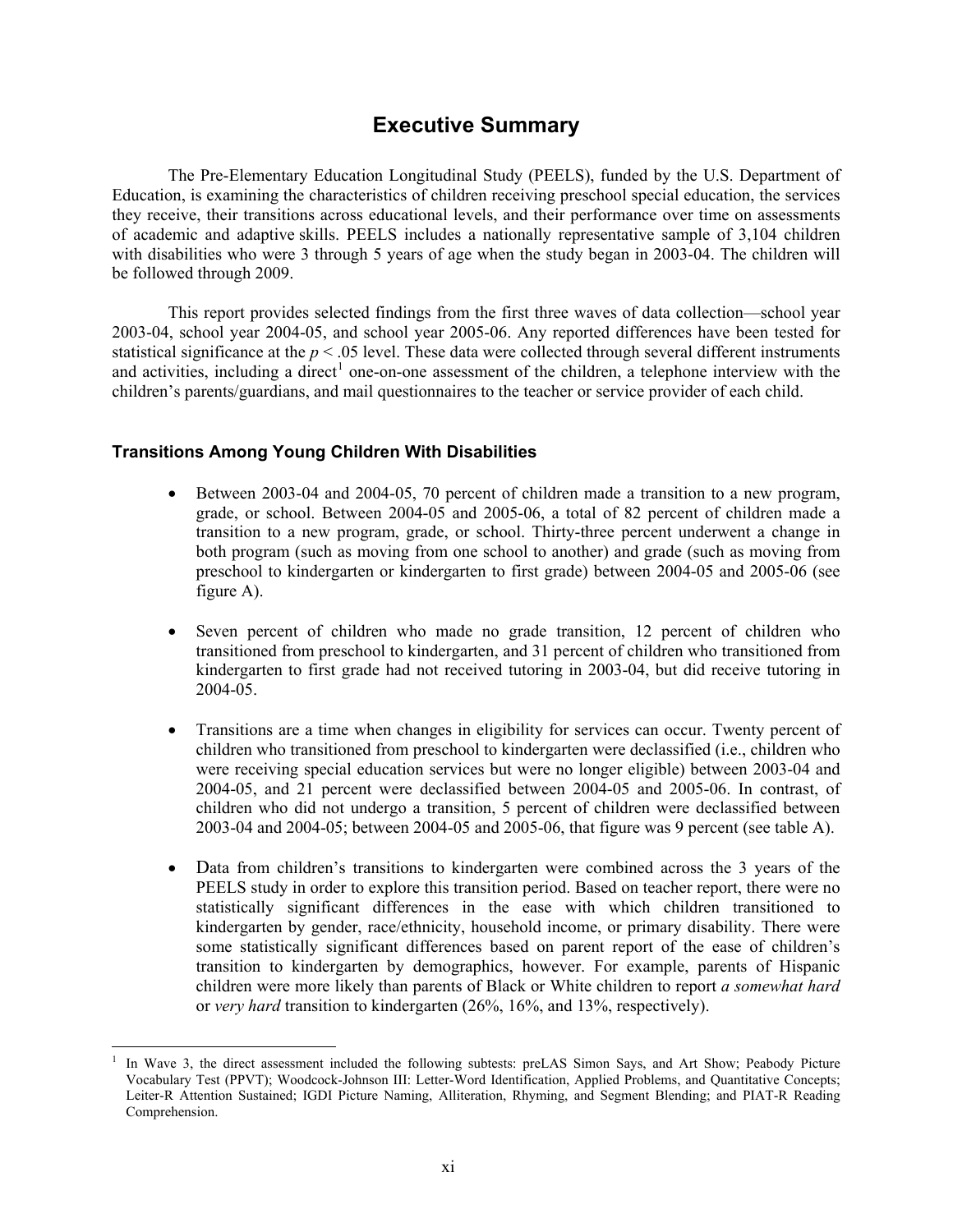

**Figure A. Percentage of young children who received preschool special education services during the 2003-04 school year: Transition status by year** 

NOTE: Detail may not sum to totals because of rounding.

SOURCE: U.S. Department of Education, National Center for Special Education Research, Pre-Elementary Education Longitudinal Study (PEELS), "Elementary School Teacher Questionnaire," "Kindergarten Teacher Questionnaire," "Early Childhood Teacher Questionnaire," and "Parent interview," previously unpublished tabulation (February 2007).

- The support and involvement of schools in the process of transitioning to kindergarten was significantly associated with how easy the transition was perceived to be by parents and teachers. For example, 87 percent of parents and 86 percent of teachers reported that the transition was *somewhat* or *very easy* when the school initiated support to facilitate the transition across the 3 years of the PEELS study.
- Teachers were asked to indicate which of 11 specified strategies were used to help facilitate the child's transition to kindergarten. Across the 3 years of the PEELS study, strategies that were used by over 80 percent of teachers included receiving the child's records from his or her previous program (87%), encouraging parents and guardians to meet the child's new staff (86%), and receiving information about the child from his/her previous program (83%).
- For the combined kindergarten data, children who attended kindergarten in the same location as they had attended preschool had teachers who reported significantly higher use of multiple transition strategies than children who had attended some other program or had been at home: receiving children's previous records (91% compared to 85%), the previous program providing information about the child (90% compared to 79%), someone from the current program meeting with staff of the sending program (68% compared to 50%), and someone from the program visiting the child's previous setting (62% compared to 31%). Teachers were significantly more likely to use more strategies when children transitioned from a preschool program within the same school compared to those who came from a different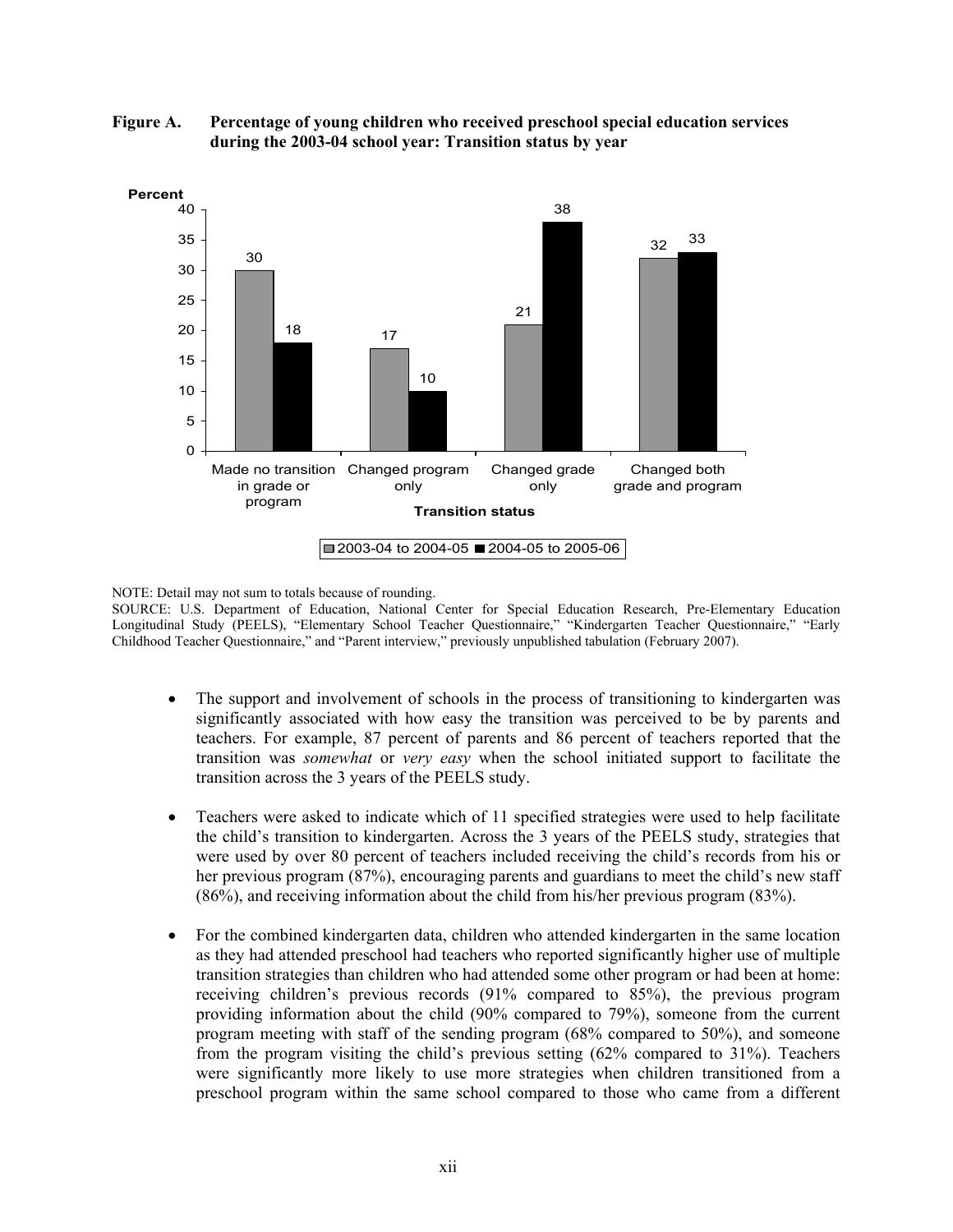school (see table A). When children transitioned from a preschool program within the same school, on average, teachers reported using six strategies, whereas teachers reported using five strategies when children came from a different school.

## **Table A. Percentage of young children who received preschool special education services whose kindergarten teachers used various strategies to help them transition into kindergarten, by characteristics of the setting**

|                                                      |              | Preschool |            |
|------------------------------------------------------|--------------|-----------|------------|
|                                                      |              | class in  | Some other |
|                                                      |              | same      | program or |
|                                                      | <b>Total</b> | school    | at home    |
| Received children's previous records                 | 87.1         | 91.0      | $85.0*$    |
| Parents/guardians encouraged to meet new staff       | 86.3         | 88.2      | 82.8       |
| Sending programs provided information about children | 82.8         | 89.6      | 78.5*      |
| Children's families visited the classroom or school  | 78.6         | 80.7      | 77.5       |
| Provided parents with written information            | 75.0         | 76.8      | 73.7       |
| Participated in children's IEP development           | 63.3         | 65.7      | 59.6       |
| Met with staff of sending programs                   | 58.8         | 67.5      | 49.7*      |
| Called the children's parents                        | 54.8         | 51.8      | 54.0       |
| Developed child-specific preparatory strategies      | 53.7         | 53.4      | 52.3       |
| Visited children's previous settings                 | 43.1         | 62.4      | $31.0*$    |
| Visited children's home                              | 10.3         | 16.6      | 7.6        |

<sup>\*</sup>The result of the chi-square analysis was significant at the  $p < .05$  level.

SOURCE: U.S. Department of Education, National Center for Special Education Research, Pre-Elementary Education

Longitudinal Study (PEELS), "Kindergarten Teacher Questionnaire," previously unpublished tabulation (February 2007).

- Previous research indicated a positive correlation between the number of strategies that teachers use and transition outcomes (Schulting, Malone, and Dodge 2005). Across the 3 years, kindergarten teachers used, on average, five strategies to facilitate the child's transition to kindergarten. However, the number of strategies used by kindergarten teachers varied significantly by district size, metropolitan status, and district wealth. Forty percent of teachers who worked in very large districts, compared to 58 percent of teachers who worked in medium districts, used six or more strategies to facilitate transitions. Thirty-two percent of teachers who worked in very low wealth districts used six or more strategies compared to 52 percent of teachers who worked in high wealth districts (see table B).
- Across the 3 years of the study, PEELS kindergarten teachers who were special educators used, on average, significantly more transition strategies than regular education classroom teachers. Special educators, on average, reported using six strategies, whereas regular education teachers, on average, reported using five strategies.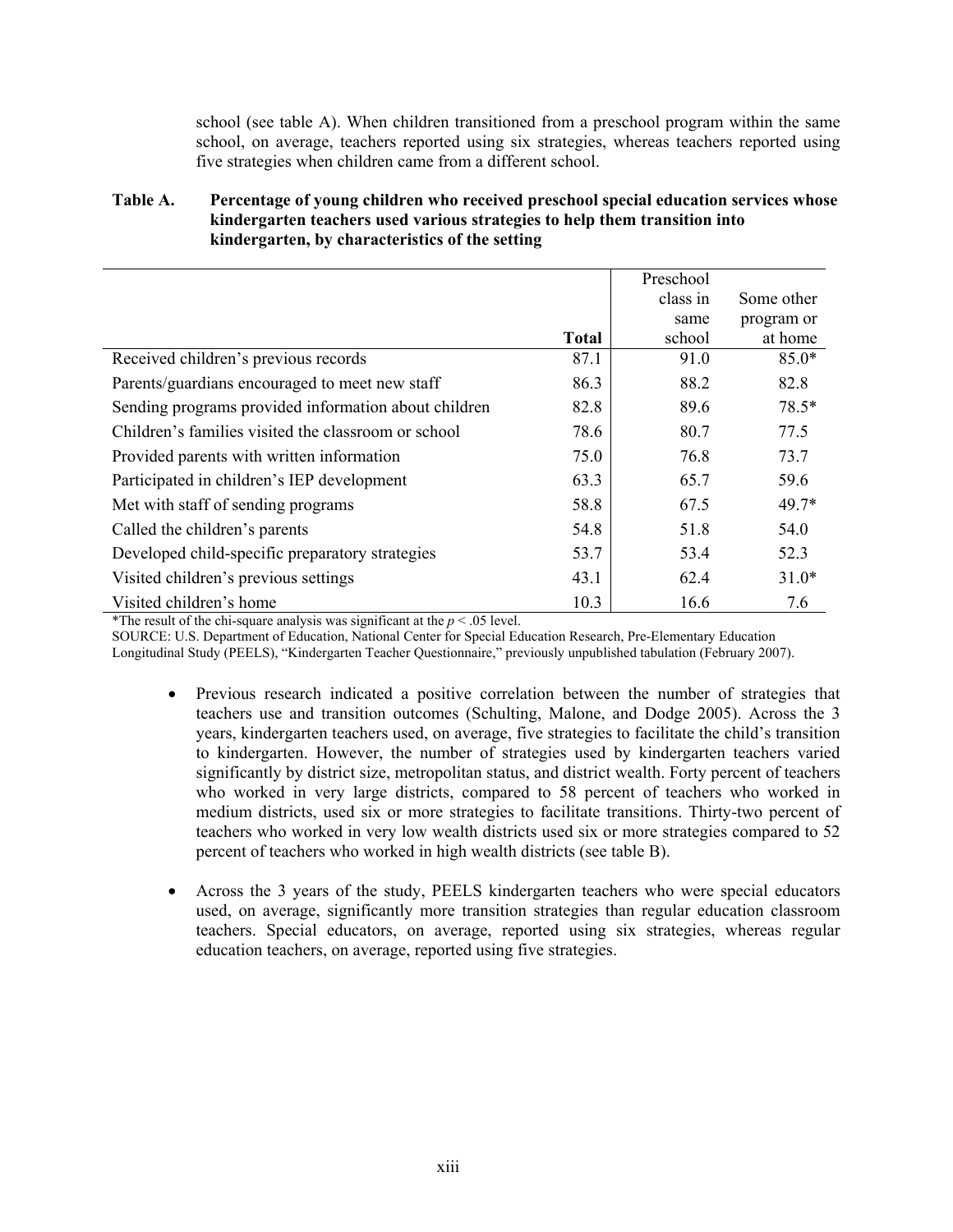|                      | $0$ or $1$ | 2 or 3   | 4 or 5   | 6 or more |
|----------------------|------------|----------|----------|-----------|
|                      | support    | supports | supports | supports  |
| <b>Total</b>         | 7.3        | 21.6     | 22.7     | 48.4      |
| District size*       |            |          |          |           |
| Very large           | 10.5       | 29.3     | 20.6     | 39.7      |
| Large                | 10.5       | 24.2     | 20.1     | 45.2      |
| Medium               | 4.3        | 18.4     | 19.7     | 57.6      |
| Small                | 5.4        | 16.9     | 28.8     | 49.0      |
| Metropolitan status* |            |          |          |           |
| Urban                | 10.8       | 26.2     | 18.8     | 44.1      |
| Suburban             | 6.7        | 20.7     | 22.5     | 50.2      |
| Rural                | 3.9        | 17.1     | 28.4     | 50.6      |
| District wealth*     |            |          |          |           |
| High                 | 4.5        | 16.9     | 26.4     | 52.2      |
| Medium               | 4.0        | 16.8     | 21.7     | 57.4      |
| Low                  | 8.6        | 25.4     | 19.8     | 46.3      |
| Very low             | 14.8       | 30.4     | 22.4     | 32.4      |

## **Table B. Percentage of young children who received preschool special education services and the number of supports used by their kindergarten teachers during the transition to kindergarten, by district factors**

<sup>\*</sup>The result of the chi-square analysis was significant at the  $p < .05$  level.

SOURCE: U.S. Department of Education, National Center for Special Education Research, Pre-Elementary Education Longitudinal Study (PEELS), "Kindergarten Teacher Questionnaire," previously unpublished tabulation (February 2007).

## **Social Behavior of Young Children With Disabilities**

- The Social Skills and Problem Behaviors Scales from the Social Skills Rating System (SSRS) (Gresham and Elliott 1990) were included in the PEELS teacher questionnaires in school year 2005-06. The SSRS is a standardized measure with a mean of 100 and standard deviation of 15 and has separate norms for males and females. The SSRS was standardized by age and gender. High scores on the Social Skills Scale indicate enhanced social skills, whereas high scores on the Problem Behaviors Scale indicate more problem behaviors. The mean scores on the Social Skills Scale were 94.1 for males and 93.1 for females. On the Problem Behaviors Scale, mean scores were 102.9 for males and 103.5 for females. The mean ratings did not differ significantly by gender.
- For all three years of data collection, parents were asked a number of questions about their children's social skills and behavior. Parents' reports changed significantly for some of their children's social skills and behaviors, generally in the direction of improved social skills and fewer behavior problems. The percentage of parents who reported that their children were not at all aggressive increased significantly, from 43 percent in 2003-04 to 52 percent in 2005-06, and the percentage of parents who reported that their children's behavior was age appropriate increased significantly, from 58 percent in 2003-04 to 61 percent in 2005-06.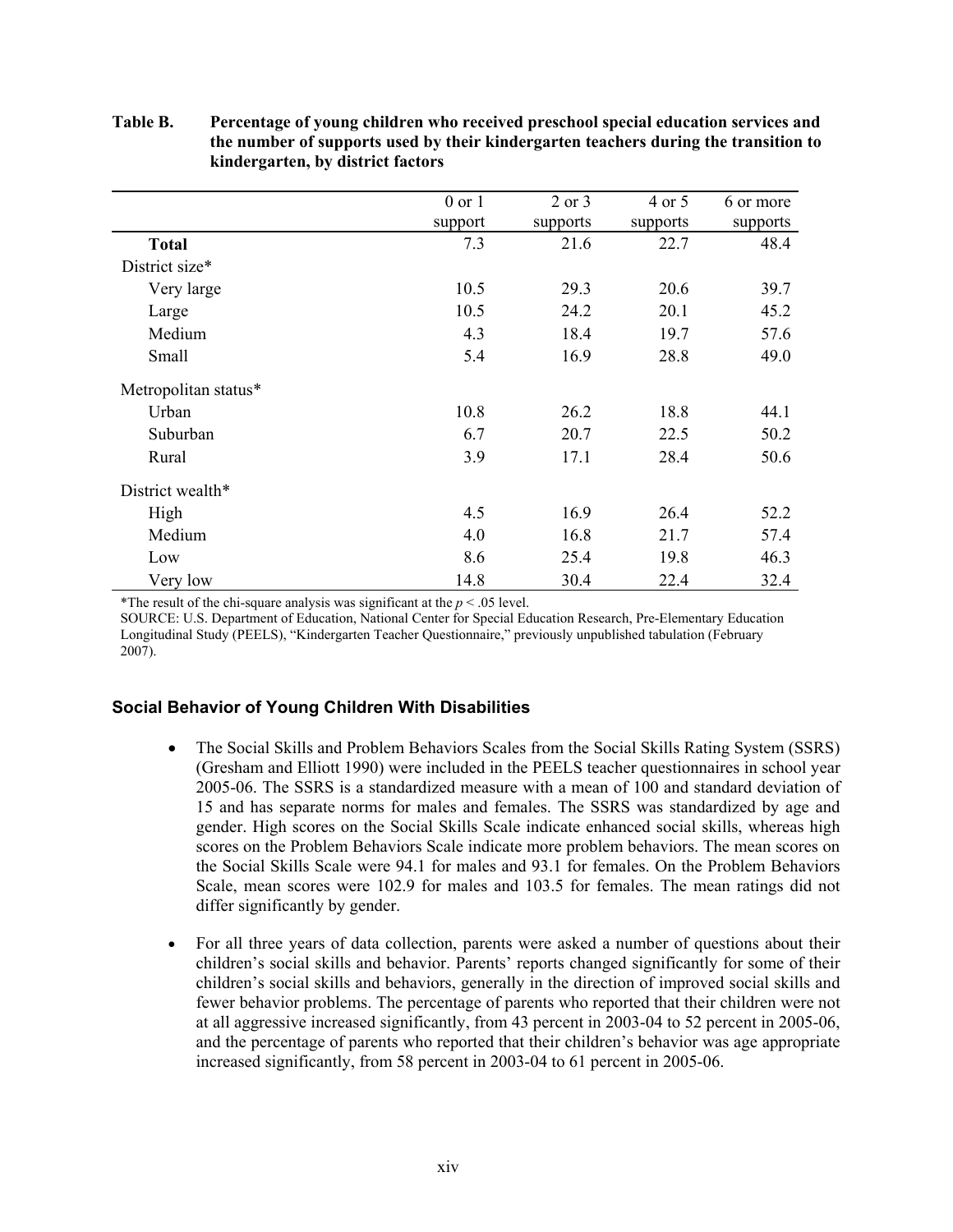- The correlation between parents' perceptions and teachers' ratings of their children's social skills was statistically significant for males  $(r = 0.12)$  but not for females  $(r = 0.06)$ . The correlation between parents' perceptions and teachers' ratings on problem behaviors was statistically significant for both males ( $r = -0.39$ ) and females ( $r = -0.52$ ).
- Declassification status was significantly related to children's SSRS scores. The mean scores for males who had an IEP for all 3 years of the study  $(M = 92.8)$  were significantly lower on the Social Skills Scale than scores for males who were declassified between 2003-04 and 2004-05 (*M* = 100.1) and males who were declassified between 2004-05 and 2005-06 (*M* = 99.6). The mean scores for females who had an IEP all 3 years  $(M = 91.0)$  were significantly lower compared to females who were declassified between 2003-04 and 2004-05 ( $M = 101.5$ ) and females declassified between 2004-05 and 2005-06  $(M = 99.9)$ . Males with IEPs for all three years of the study  $(M = 103.8)$  had higher scores on the Problem Behaviors Scale (i.e., more problem behaviors) than males who were declassified between 2003-04 and 2004-05  $(M = 99.3)$  and males who were declassified between 2004-05 and 2005-06  $(M = 98.8)$ . There were no statistically detectable differences on the Problem Behaviors Scale by declassification status for females.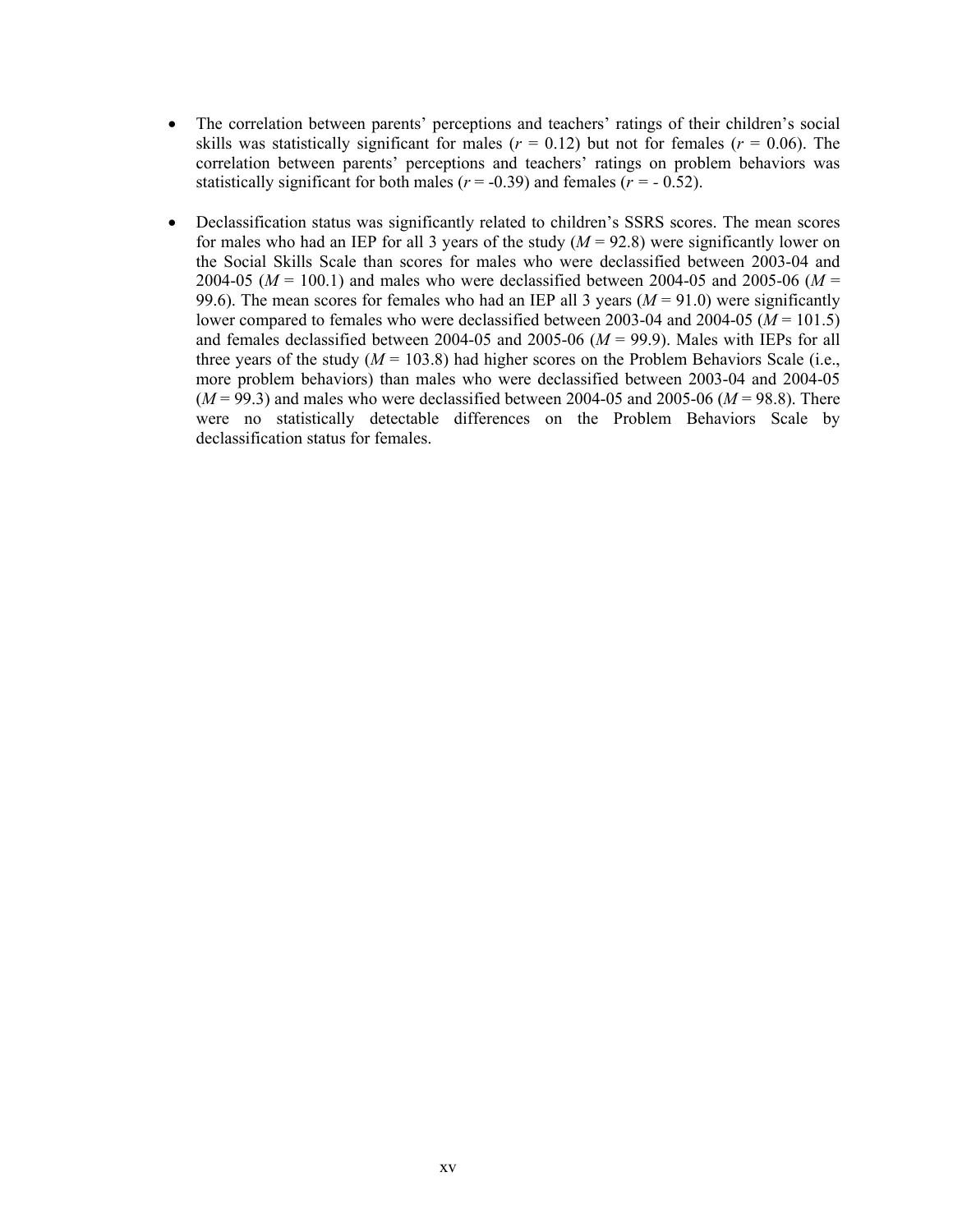# **Chapter 1: Introduction**

In spring 2006, researchers completed the third wave of data collection for the Pre-Elementary Education Longitudinal Study (PEELS). PEELS is funded by the U.S. Department of Education's National Center for Special Education Research (NCSER) to examine the preschool and early elementary school experiences and performance of children with disabilities. The study will follow a nationally representative sample of children until 2009; the children were identified as having disabilities when they entered the study in 2003-04. Five broad descriptive research questions guide the data collection, analysis, and reporting for this multiyear study.

- What are the characteristics of children receiving preschool special education?
- What preschool programs and services do they receive?
- What are their transitions like—between early intervention and preschool and between preschool and elementary school?
- How do these children function and perform in preschool, kindergarten, and early elementary school?
- Which child, service, and program characteristics are associated with children's performance over time on assessments of academic and adaptive skills?

A few key points are critical for understanding the data in this report.

 $\overline{a}$ 

- PEELS draws on a national sample of children who were 3 through 5 years of age and were identified as having disabilities when they entered the study. The sample was selected by age, not by grade, so the children are in different grades. Prior to 3 years of age, the children may or may not have received early intervention services through Part C of the *Individuals with Disabilities Education Act (IDEA)*.
- $\bullet$  The data in this report were weighted.<sup>2</sup> Therefore, estimates apply to all children with disabilities 3 through 5 years of age in the United States, not the sample of participating children.

Chapter 2 describes the study design and methods. Chapter 3 addresses transition issues, including the type of transitions children experienced, transition support strategies used by teachers, ease of transition, and changes in services and disability classification at transition points. Data on more than 2,500 children who transitioned to kindergarten are available to address these critical transition topics.

In Chapter 4, several aspects of the children's social skills and behaviors are examined using data from parent interviews and teacher reports. The data allow for a comparison of teachers' and parents' perceptions of children's social skills and behavior as well as a comparison of children currently identified as having disabilities and children who were previously identified but are no longer eligible for special education services.

<sup>&</sup>lt;sup>2</sup> Sample weights were used to derive population estimates from the sample. To generate the weighted estimates, sample data were multiplied by the appropriate weight, which reflected the probability of being sampled. For more complete information, see Lee, H., Carlson, E., Lo, A., Fan, J., Chen, L., and Klein, S. (2004). *Final Methodology Report* (Deliverable 13.2 under Contract # ED-01-CO-0082). Rockville, MD: Westat, available at www.peels.org.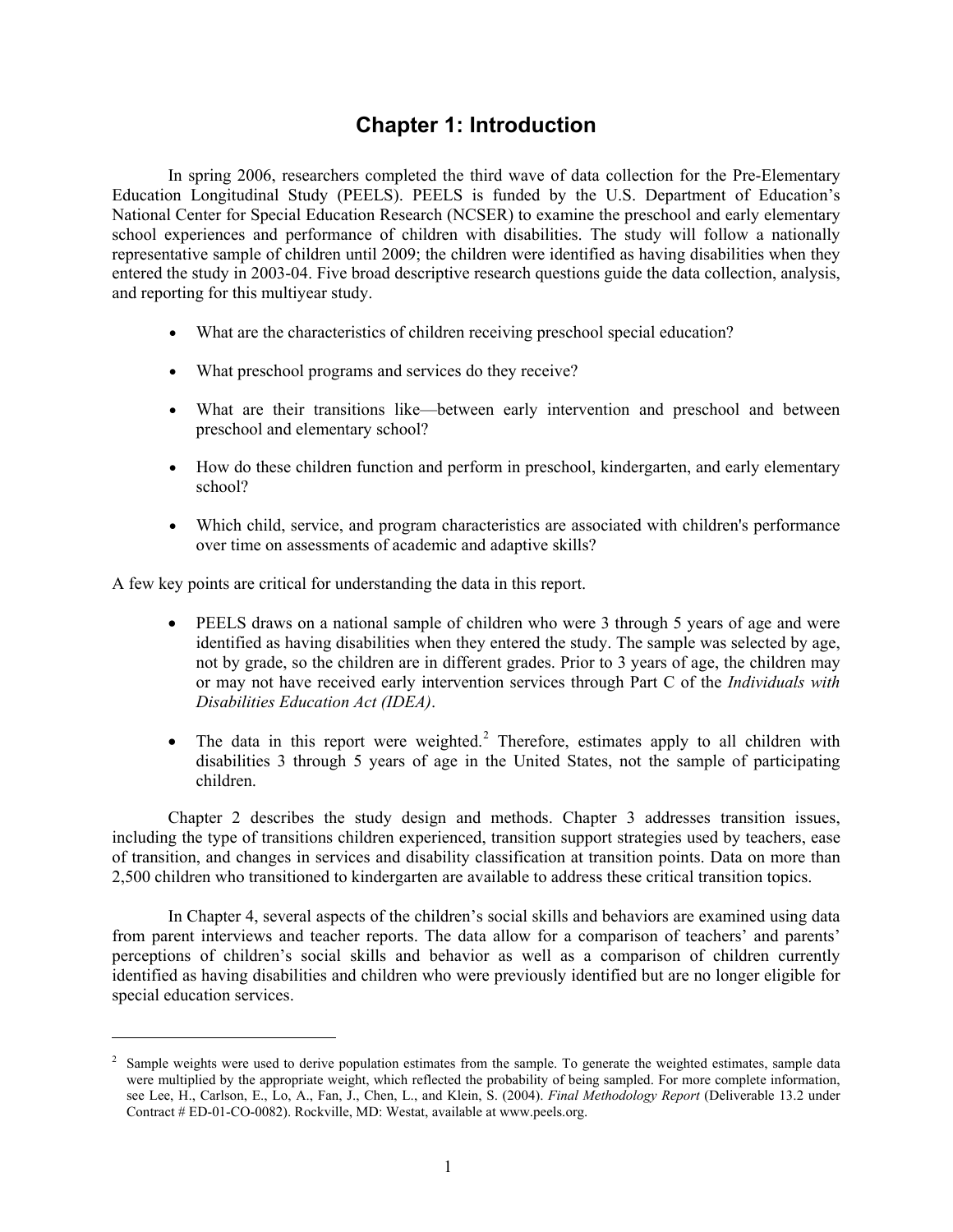There are also seven appendices to this report. Appendix A contains a diagram of Local Education Agency (LEA) sampling procedures. Appendix B provides detailed information on weighting procedures used in PEELS. Appendix C contains the results of a nonresponse bias study. Appendices D and E include standard errors for data tables and figures, respectively. Appendix F provides the number of children who had various test accommodations by gender, race/ethnicity, cohort, and disability category. Appendix G provides a description of all analytic variables used in this report. Appendix H provides the number of LEAs in the final augmented sample and relationships between the three stratification variables of district size, region, and wealth.

As Wave 4 and Wave 5 data become available, PEELS researchers will expand upon the findings in this report and address how children's services, transitions, and outcomes continue to change over time. For more information on PEELS results, please go to www.peels.org and review the reports posted there.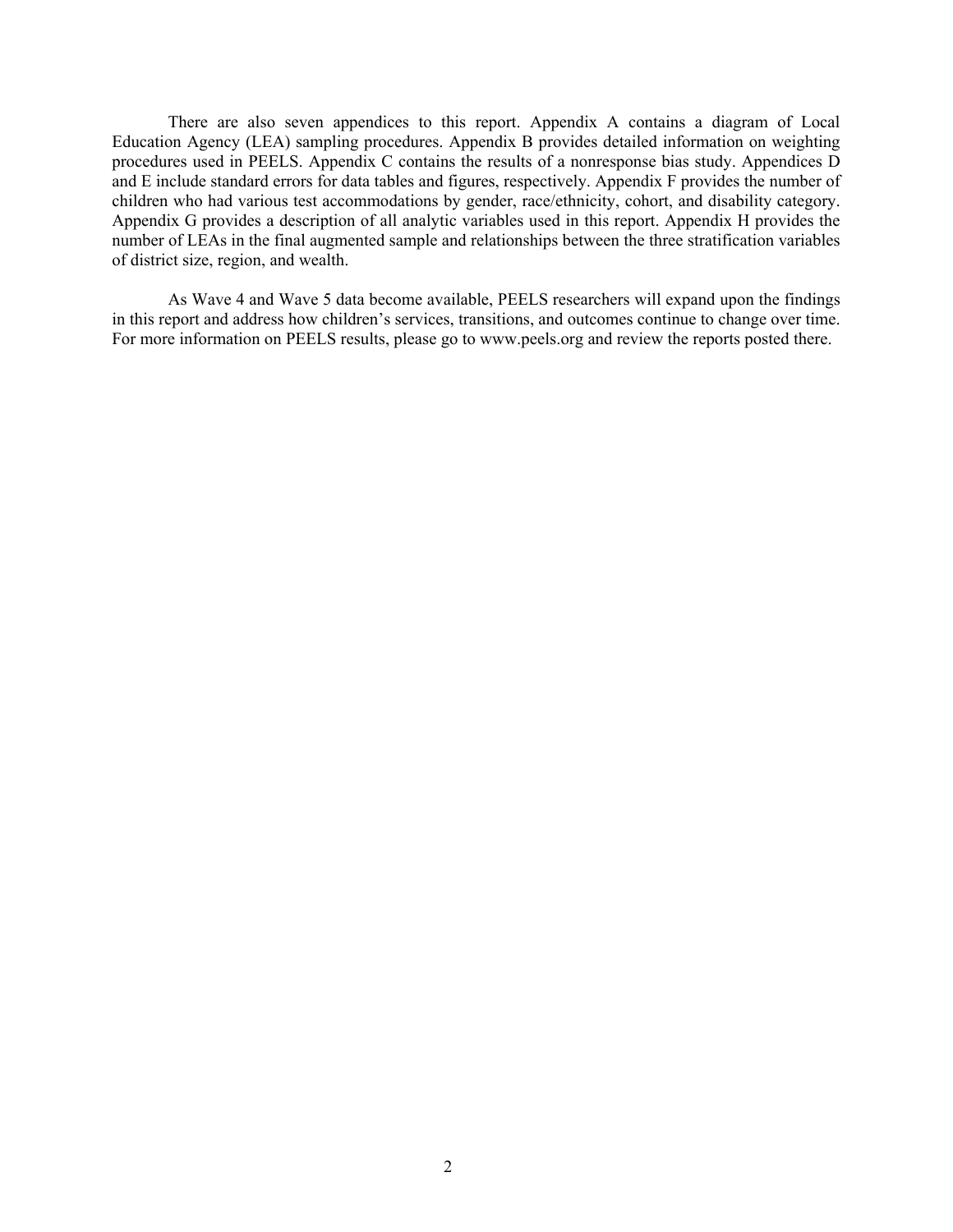## **Chapter 2: Methods**

PEELS is designed to describe children 3 through 5 years of age with disabilities and the services they receive, what their transitions are like from early intervention to preschool and preschool to elementary school, and their performance in preschool, kindergarten, and elementary school. This chapter provides basic information on the sample design, data collection instruments and activities, and data analyses.

## **Sample Design**

PEELS used a two-stage sample design to obtain a nationally representative sample of 3- through 5-year-olds receiving special education services. In the first stage, a national sample of LEAs was selected. In the second stage, a sample of preschoolers with disabilities was selected from lists of eligible children provided by the participating LEAs.<sup>3</sup>

Different samples are referred to throughout the chapter, so it may be helpful to define them clearly from the outset. The sample selected following the original sample design is called the main sample. This sample was selected by a two-stage design, LEAs at the first stage and children at the second stage. To address nonresponse bias at the LEA level, a nonresponse bias study sample was selected from the nonparticipating LEAs to examine potential differences between the respondents and nonrespondents.<sup>4</sup> The combined sample of the main and the nonresponse study sample is a three-phase sample, where the first phase is the same as the main sample, the second phase is a combined LEA sample comprising the main sample LEAs and the nonresponse study sample LEAs, and the third phase is the sample of children selected from the combined LEA sample. This combined sample was treated as one sample, as if it had been selected with the original sample design and is called the amalgamated sample. In Wave 2, a supplemental sample was selected from a state that was not covered in Wave 1. The amalgamated sample was augmented by adding the supplemental sample and is named the augmented sample. The results presented in this report are based on this augmented sample.

### *Main LEA Sample*

 $\overline{a}$ 

In 2001, a total of 2,752 LEAs were selected from the universe of LEAs serving preschoolers with disabilities, although the target sample size was 210. The universe of LEAs was stratified by four Census regions, four categories of estimated preschool special education enrollment size, and four wealth classes defined on the basis of district poverty level. This resulted in 64 cross-classified stratum cells. The sample of 2,752 LEAs was then divided into many subsamples. Releasing these subsamples one by one, the contractor recruited from the minimum number of subsamples possible to secure participation from 210 LEAs, the target number needed to generate a sufficient number of children in the second stage sample. Ultimately, 709 LEAs were contacted during recruitment, and 245 LEAs agreed to participate. However, a state that contains a considerable portion of the population for its region banned its districts from participating in the study, so they were not even contacted for recruitment. This created a serious under-coverage problem for the study population. This undercoverage was resolved in Wave 2 by randomly selecting a supplemental sample for the state. More details on the supplemental sample are given later in this chapter.

<sup>3</sup> In this report, the terms LEA and district are used interchangeably.

<sup>&</sup>lt;sup>4</sup> Details about the nonresponse study can be found in appendix C.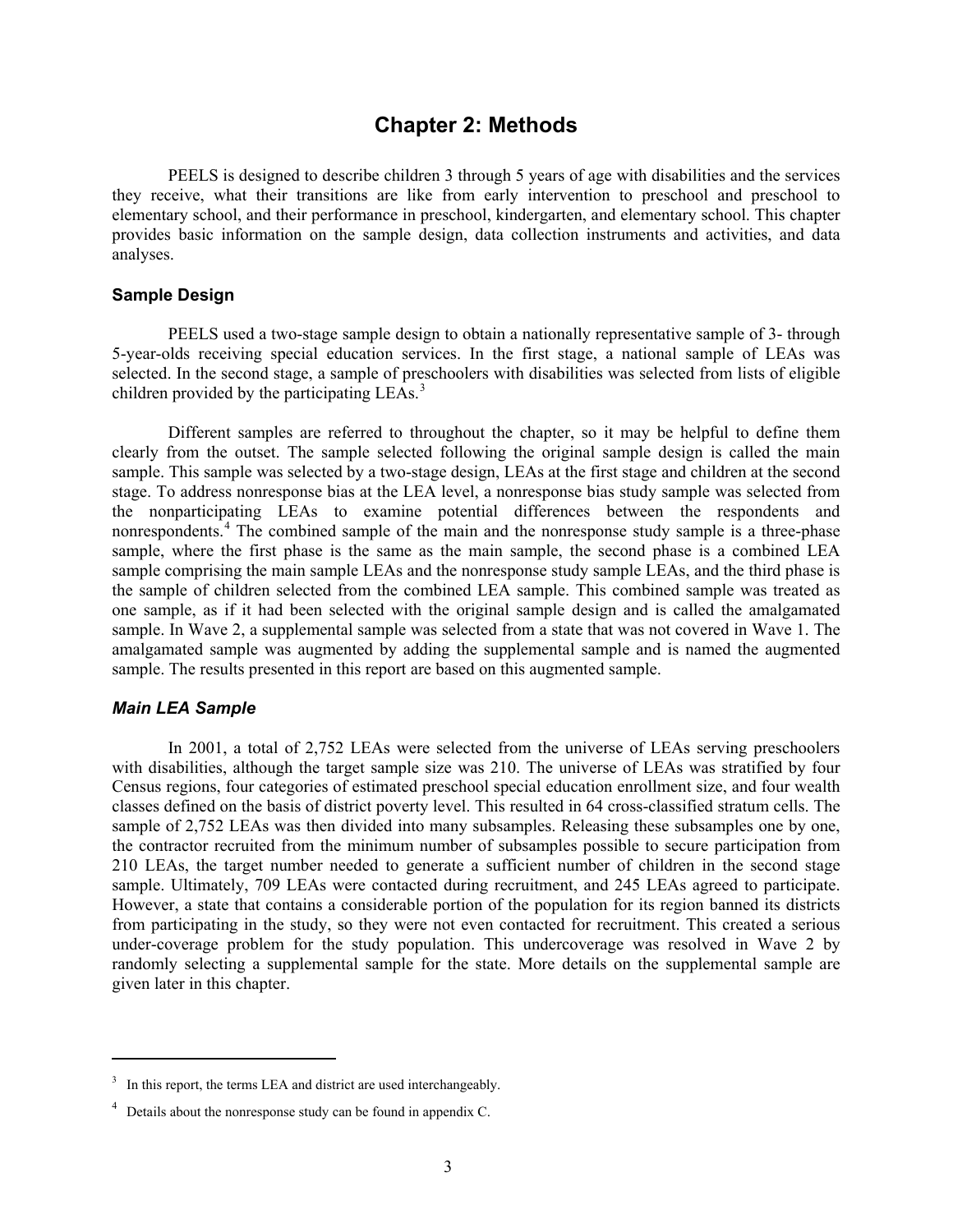The design contractor contacted directors of special education and superintendents to secure districts' participation. A participating LEA was required to return a signed agreement affirming that the district would complete the following tasks:

- Provide one or more names and contact information for a potential site coordinator for the study;
- Allow the site coordinator and other cooperating district staff to recruit families into the study;
- Forward contact information from parents who consented to participate in the study;
- Allow selected teachers, other service providers, and principals of sampled children to complete a mail questionnaire; and
- Allow selected children to participate in a direct assessment, with parental consent.

The design contractor focused recruitment efforts on very large LEAs because a large proportion of the child sample would be selected from these districts, and smaller LEAs could be replaced.<sup>5</sup> Because the initial recruitment occurred in 2001, and data collection did not begin until 2003, researchers contacted the participating LEAs to confirm their willingness to participate.

In spring 2003, a total of 46 of the 245 LEAs recruited in 2001 dropped out of the study. The 199 remaining LEAs confirmed their participation and began to supply lists of preschool children receiving special education services.

Nonparticipation of a large state in the first phase of LEA recruitment in 2001 created serious undercoverage<sup>6</sup> for the region in which the state is located (This nonparticipating state is referred to as state X). Moreover, a large district in the same region as state X was 1 of the 46 that dropped out in 2003.<sup>7</sup> By spring 2003, the state education agency (SEA) in state X lifted the ban and allowed its districts to participate in the study, and researchers tried to replace the large district that dropped out by sampling four large LEAs from state X in the hope of reducing the undercoverage.<sup>8</sup> Only one of those four LEAs agreed to participate in PEELS, and recruitment of children from the district was very low; therefore, the undercoverage was largely unresolved.

To address this undercoverage so the final sample would be nationally representative, a supplemental sample of LEAs, with stratification by size, was randomly selected from state X in Wave 2  $(2004-05)$  it was too late to do this in Wave 1. The Wave 1 sample, despite the undercoverage problem,

 $\overline{a}$ 

<sup>5</sup> There are very few large LEAs, particularly in certain regions of the country. In contrast, there are many small LEAs. Particular attention was given to recruiting large LEAs, since smaller LEAs were in greater supply. If the target number of participating small LEAs was not met, additional LEAs (chosen at random within the defined sampling strata) could be recruited.

<sup>&</sup>lt;sup>6</sup> Undercoverage by a sample indicates that a certain portion of the survey population has no chance of being selected. Because of a state ban, the LEAs in one state had no chance of being selected into the PEELS sample, so it created an undercoverage problem.

 $7$  This dropout worsened the response rate among the selected LEAs in the region but did not aggravate the undercoverage problem.

<sup>&</sup>lt;sup>8</sup> Although having some sample from the nonparticipating state reduced the undercoverage problem, it did not eliminate the problem, because there were still many LEAs that did not have any chance of being selected.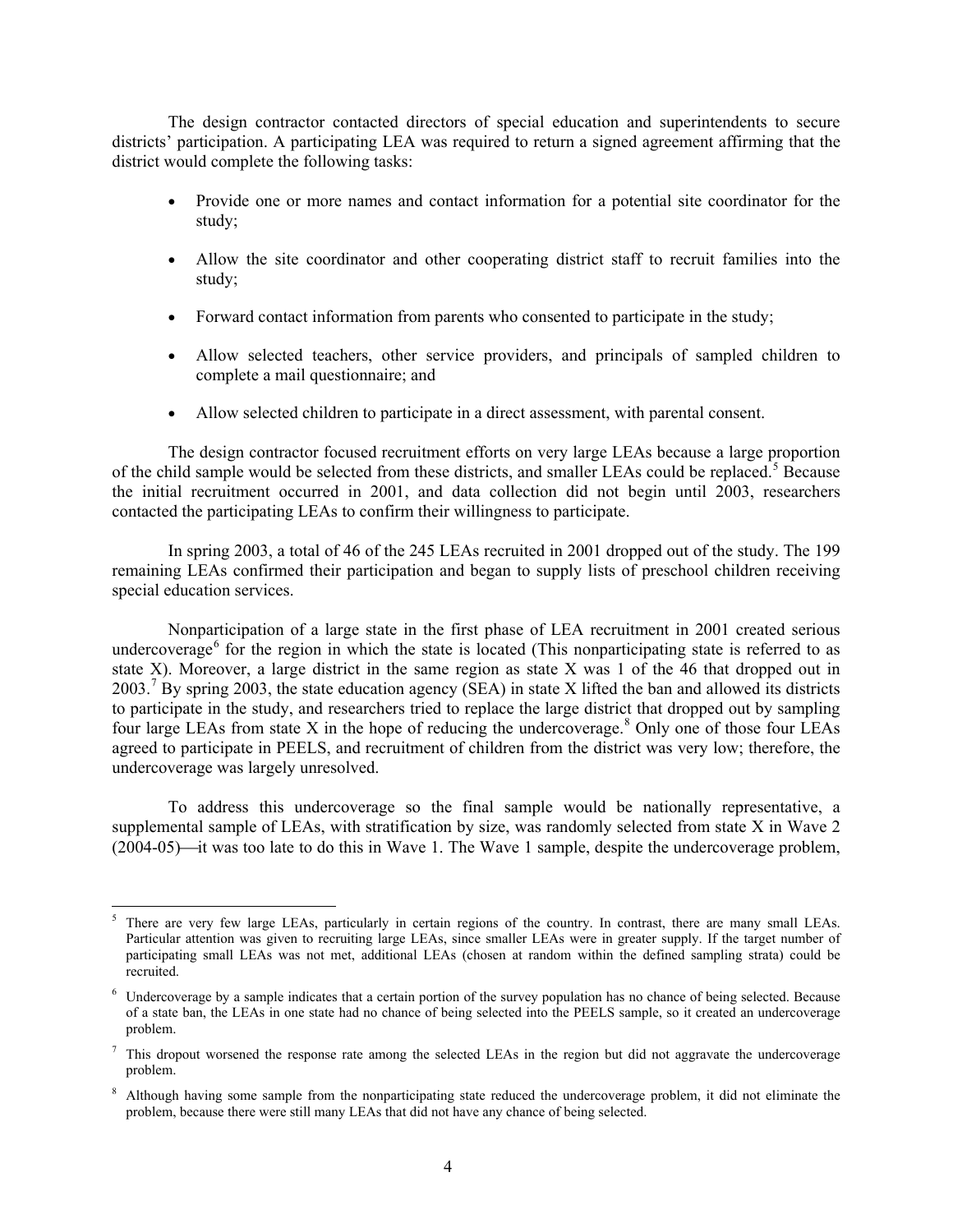was weighted as if state X had been covered by the sample, in the hope of obtaining reasonable national estimates, despite the risk of possible bias. In this way, researchers produced preliminary Wave 1 data.

In Wave 2, the supplemental sample provided data for state X, and researchers used imputation to create missing Wave 1 data for the supplemental sample based on Wave 2 data. All data (child assessment, teacher questionnaire, and parent/guardian interview) except principal and program director questionnaire data were imputed for the supplemental sample in Wave 1. Six percent of the augmented sample data for Wave 1 are imputed data, including assessment data. The Wave 1 sample was then reweighted. Therefore, the Wave 1 (2003-04) point estimates and standard errors presented in this report will differ from the preliminary Wave 1 results presented in a previous publication (Markowitz et al. 2006).

In Wave 1, among the contacted 709 LEAs, only 199 LEAs participated in the study. Poor response raised a concern about nonresponse bias. To address it, the U.S. Department of Education funded a comprehensive nonresponse study. In Wave 1, a random sample of 32 LEAs was selected from among the 464 nonparticipating LEAs originally contacted but unsuccessfully recruited. Note that the state ban was still in effect at the time of selection of the nonresponse bias sample, so it was not feasible to include that state in the nonresponse bias study. Because the LEA sample for the nonresponse bias study was small compared to the main LEA sample, it was not possible to use the original LEA sample design (i.e., stratified by geographic region, size category, wealth class)<sup>9</sup>, and so only size was used to stratify the 464 nonparticipating LEAs to select the random sample of  $32<sup>10</sup>$  Twenty-five of those LEAs (78%) initially agreed to participate in the study. This nonresponse study sample was roughly 10 percent of the size of the main LEA sample. Because the results of the nonresponse bias study showed no systematic differences between the respondents and nonrespondents for the key variables studied (see appendix C for details), the two samples (main and nonresponse bias study) were amalgamated into a single sample as if they had been selected as one based on the original sample design. Nevertheless, this amalgamation could cause some unknown bias in estimates.

This amalgamated sample was then augmented by adding the supplemental sample; this report is based on this augmented sample. Thus, Wave 1 data from the supplemental sample were included in all analyses in this report. The augmented sample, although not selected using the original sample design, is nationally representative because the supplemental sample eliminated the undercoverage issue, and weighting of this sample was done to produce nationally representative estimates.

A diagram<sup>11</sup> in appendix A depicts the sample selection processes for the main sample, which was stratified by size, region, and wealth class, and the nonresponse bias and supplemental samples, both of which were stratified by size only. The final result of the augmented LEA sample, which includes the nonresponse bias study and supplemental samples, is shown by stratum variables (of the main sample) in table 1. See appendix H for additional tables, including LEA sample size by region, region by district wealth, and district wealth by size.

 $\overline{a}$ 

<sup>&</sup>lt;sup>9</sup> If the original sample design was used for the nonresponse bias study, at least half of the 64 possible stratum cells would have been allocated a sample size of zero. This would have created a serious coverage problem because the strata for which no sample was allocated would have had no chance of selection. Using the same stratification is not an issue of representativeness (i.e., coverage) but of efficiency. The notion of sample representativeness is used here to mean that the sample is designed to give every unit in the survey population (represented by the sampling frame) a non-zero probability of selection.

 $10$  This sample (10 percent of the main LEA sample (245 districts) and with full participation in all aspects of data collection) was considered quite comprehensive to study bias due to nonresponse. To maintain the 64 initial sampling strata, the nonresponse sample would have required resources beyond those available or required for the sample's purposes.

 $11$  The diagram does not show the intermediary sample of 2,752 LEAs from which a random sample of 709 LEAs was used because the unused portion was simply a reserve sample, which was put back to the frame.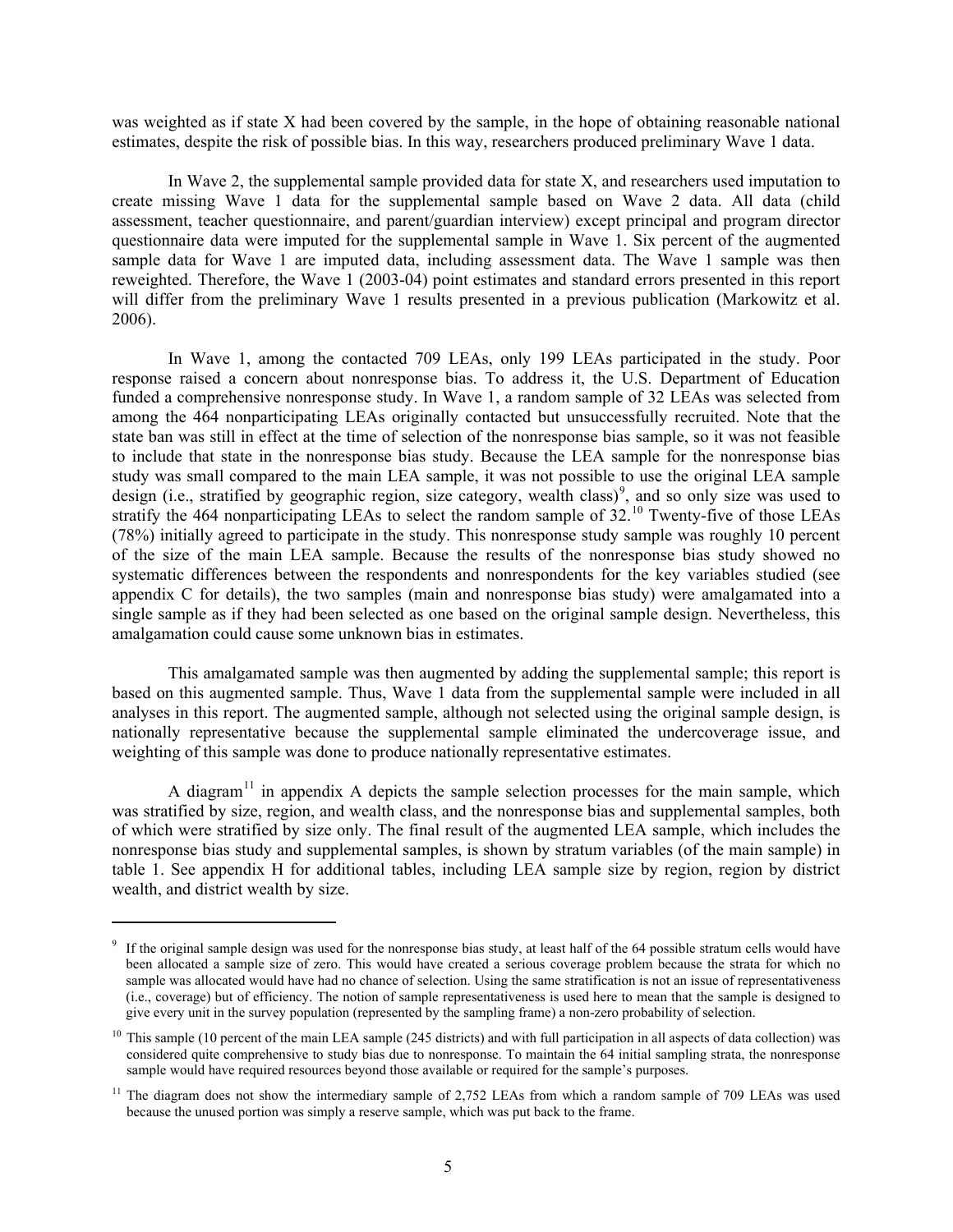|              |            | Size            |         |                |
|--------------|------------|-----------------|---------|----------------|
| <b>Total</b> | Very Large | Large           | Medium  | Small          |
| 232          | 39         | 42              | 51      | 100            |
|              |            | Region          |         |                |
|              | Northeast  | Southeast       | Central | West/Southwest |
| 232          | 66         | 56              | 63      |                |
|              |            | District wealth |         |                |
|              | High       | Medium          | Low     | Very low       |
| 232          | 67         |                 | 59      | 39             |

#### **Table 1. Final augmented LEA sample size by three stratification variables**

<sup>1</sup> Note: The supplemental sample is included only in one region. Region was not used as a stratification factor for the nonresponse bias sample, but the counts include nonresponse bias

sample LEAs that happened to fall in the respective regions.<br><sup>2</sup> Note: Wealth class was not used as a stratification factor for either the nonresponse bias sample or the supplemental sample, but the counts include their sample LEAs that happened to fall in the respective classes.

## *Child Sample*

 $\overline{a}$ 

In Wave 1, participating districts in the LEA sample submitted lists of eligible children from which the sample of children was selected. The first was a historical list that asked districts to identify age-eligible children who had an individualized education program (IEP) prior to March 1, 2003 (or an individualized family service plan [IFSP] for districts using IFSPs for children 3 through 5 years of age), see table 2 for age-eligibility. The second set of lists, called ongoing lists, were submitted monthly for 1 year and asked districts to identify newly eligible children in the district by listing children who received their first IEP in the given month. Districts identified children using numbers, rather than names, to maintain confidentiality. Children who transferred from another district with an IEP already in effect were not included on the ongoing lists because they were not newly eligible children.

In Wave 1, the lists of child identification numbers submitted by the districts were checked for ineligible or duplicate cases within and across lists. Errors were corrected through communication with district site coordinators. PEELS researchers began randomly selecting children from historical and ongoing lists late in the 2002-03 school year.<sup>12</sup> The districts continued to send lists of children once a month as the children entered the special education system, and researchers continued to select additional children for the site coordinators to recruit. By the end of Wave 1 family recruitment in May 2004, researchers had selected a sample of 5,259 children.

There are three age cohorts in PEELS: Cohort A comprises 3-year-olds, Cohort B 4-year-olds, and Cohort C 5-year-olds, defined in table 2. Cohort A consists of children in the specified age range who were newly enrolled in the special education program during the recruitment period, and they were to be sampled as they enrolled. These children were on the "ongoing" lists. Cohort B consists of children in the eligible age range who were enrolled before the recruitment period ("historical") and children who were newly enrolled (i.e., ongoing). Cohort C also consists of historical and ongoing children. Thus, there were

<sup>&</sup>lt;sup>12</sup> Sampling rates were based on district-level enrollment counts for children 3 through 5 years of age with disabilities.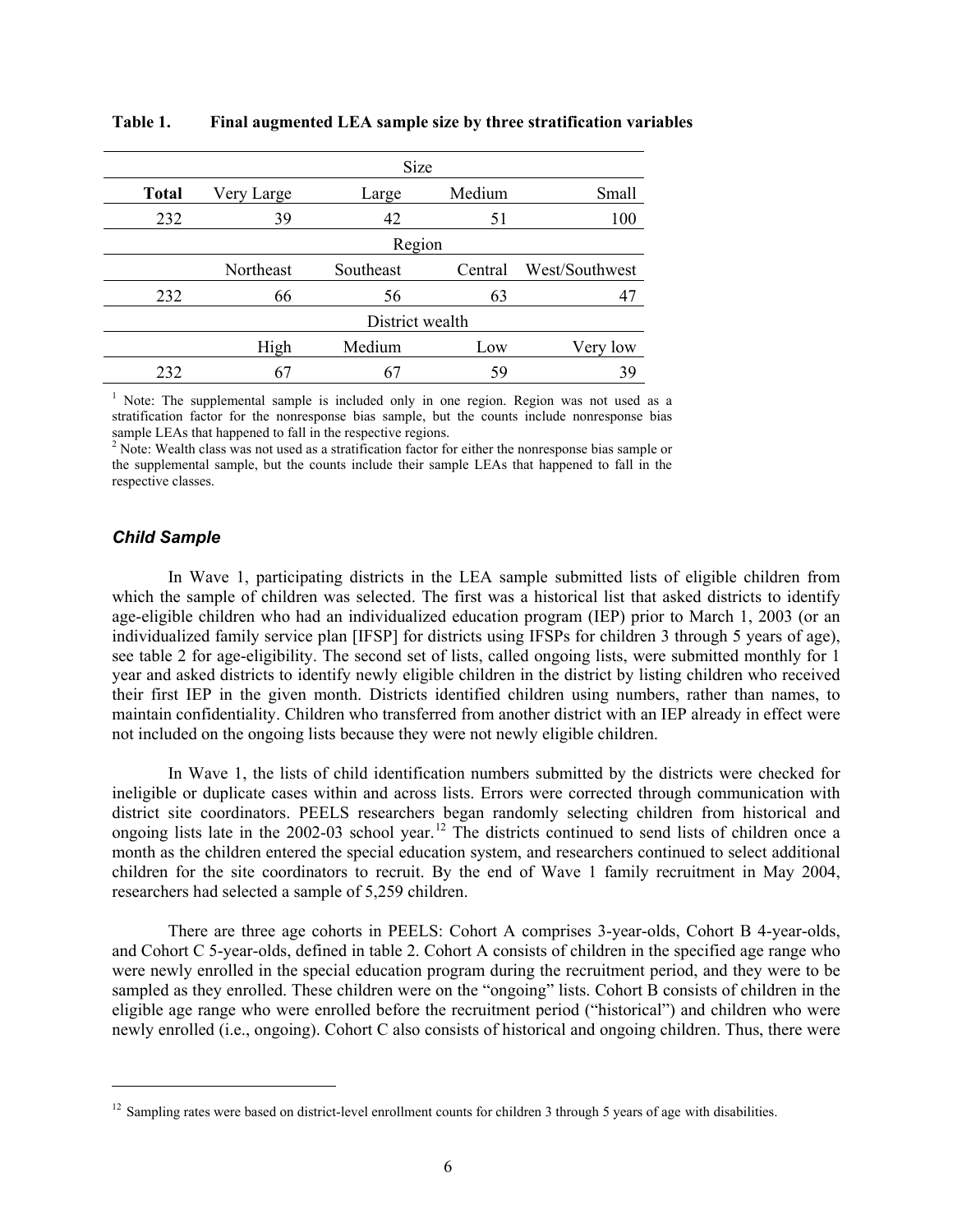five combinations of age cohort and historical-ongoing status for each district. These combinations are called child sampling classes.

|        | Age at entry into |                            |
|--------|-------------------|----------------------------|
| Cohort | <b>PEELS</b>      | Date of birth              |
| A      | 3 years old       | $3/1/00$ through $2/28/01$ |
| B      | 4 years old       | 3/1/99 through 2/29/00     |
|        | 5 years old       | 3/1/98 through 2/28/99     |

#### **Table 2. Definition of PEELS age cohorts**

Historical list children were sampled using predetermined sampling rates based on the estimated list size and the target sample size, as explained below, when the participating districts provided their historical lists of 4- and 5-year-old children. Children on the ongoing lists were sampled as the districts periodically sent lists of 3-, 4-, and 5-year-olds. Each district had a predetermined sampling rate, which was typically used throughout the recruitment period. However, in some cases, the sampling rates were recalculated based on updated information on district enrollment size, if it was very different from the original estimate.

To determine the sampling rates for the five child sampling classes in the main sample, districtlevel sampling weights and district-level child counts, by cohort, were used. The historical sampling rates were generally lower than the ongoing sampling rates within a cohort. Both rates were determined to achieve the target sample sizes for the five child sampling classes, while keeping the weights within the child sampling classes as equal as possible. District child counts were obtained from SEA personnel or websites. Most of the child counts were from December 2003; some were older. Similarly, for the nonresponse bias study sample, the cohort sampling rates were determined in order to reach the target sample sizes (10% of the main sample) and to obtain homogeneous child weights within the child sampling classes as much as possible.

One constraint to this procedure was a cap of 80 children for each district. This cap was set so that no individual districts would be overburdened. Although the cap was considered in determining the sampling rates, researchers nonetheless surpassed the cap in a few instances during ongoing sample selection because some large districts submitted lists that included more children than predicted. During ongoing sample selection in each month, PEELS staff monitored the situation. When the cap was exceeded for a district by a margin of more than 5, the ongoing sample selected for the district that month was reselected so that the overall sample size did not exceed 80, and no further ongoing sample selection was performed for the district.<sup>13</sup>

For the supplemental sample selected in Wave 2, a similar sampling procedure was used to select a child sample, with important exceptions. The age cohort was determined based on the children's age in Wave 1 (see table 2). Furthermore, there was no need to select children on an on-going basis because, in Wave 2, every child was from a historical list. However, to mirror the child sampling process used in Wave 1, the ongoing and historical designations were assigned based on the time of the children's special education enrollment in 2003-04. An additional sample of 542 children was added to the child sample of 5,259 selected in Wave 1, totaling 5,801 sampled children, of whom 3,104 were recruited and took part in the study (2,906 beginning in Wave 1, and 198 beginning in Wave 2).

 $\overline{a}$ 

<sup>&</sup>lt;sup>13</sup> The overall district sample size was allowed to exceed the cap of 80 by up to 5.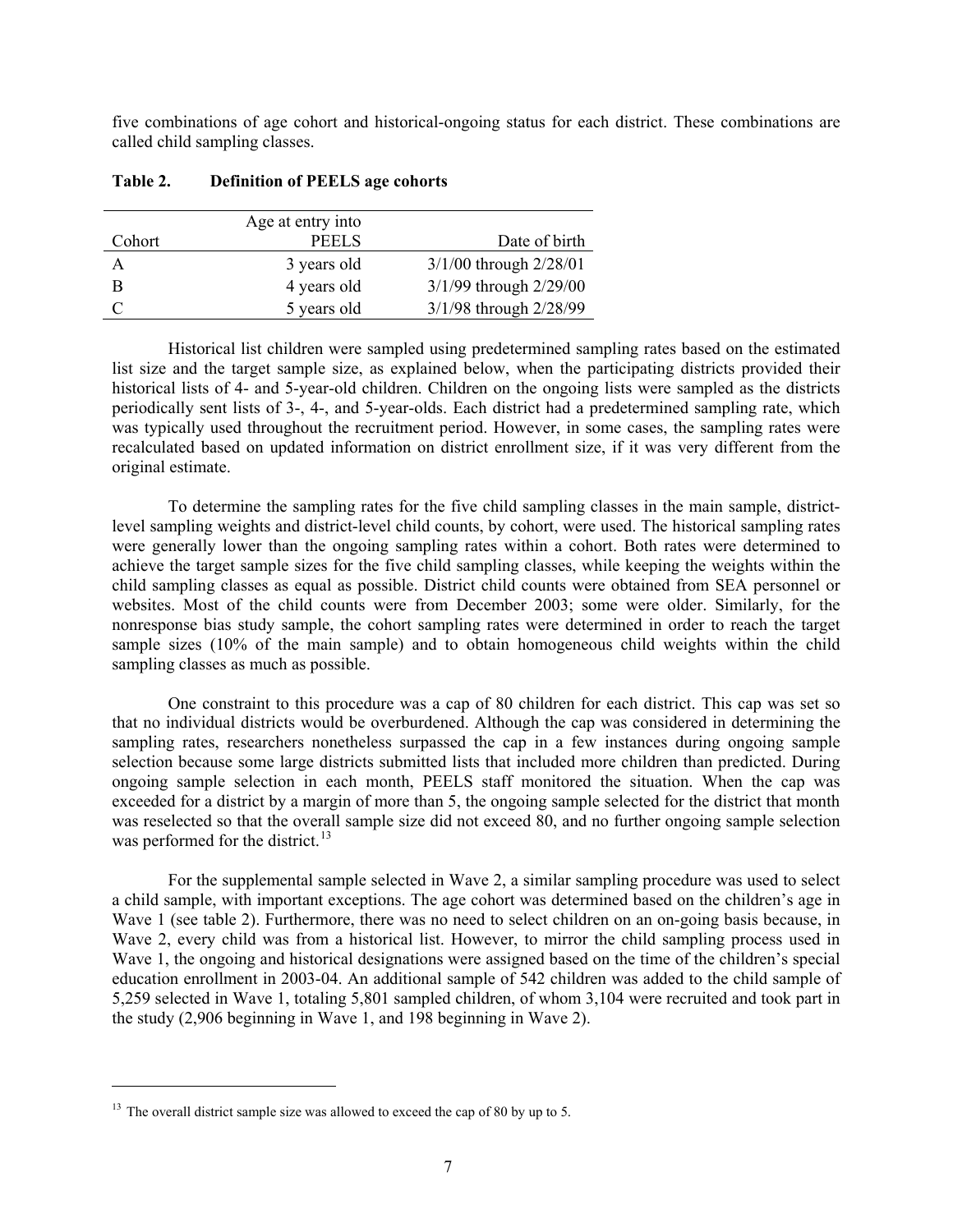#### *Family Recruitment*

Once children were sampled from the historical or ongoing lists, Recruitment Packets were sent to the district site coordinators. Site coordinators were district employees responsible for determining if sampled children were eligible and, if so, inviting their parents or guardians to participate in PEELS. It was necessary to use district employees for this purpose because of the confidentiality of the data on sampled children (i.e., that they were children with disabilities receiving special education services). In addition, district employees had access to information about the names and addresses of parent/guardians and service providers that would not have been available to nonemployees. While some family recruitment began in summer 2003, it began in earnest in fall 2003. Recruitment for the supplemental sample occurred in winter-spring 2005. Each recruitment packet included Enrollment Forms (Part 1 and Part 2), a PEELS brochure, a cover letter explaining the study, a PEELS magnet, and a postage-paid return envelope*.*

Each recruitment packet was arranged according to the unique PEELS identification number assigned to each sampled child. Site coordinators from each district were given a recruitment log, which listed each child's PEELS identification number along with the child's district identification number (submitted on the historical/ongoing lists). Site coordinators were asked to match the identification numbers on the log with the proper child, apply eligibility standards, then invite the eligible families to participate in PEELS. Site coordinators were also encouraged to document the recruitment process using the log*.*

Part 1 of the PEELS Enrollment Form was eight questions long and was typically filled out by the district's site coordinator before inviting the family to participate in the study. The following five questions on the form asked site coordinators for nonidentifying information for each child sampled:

- 1. Is the child of Hispanic origin?
- 2. Child's race?
- 3. Is the child in foster care?
- 4. Does the family receive any kind of public assistance?
- 5. Primary reason for child's eligibility in preschool special education?

PEELS researchers collected these data to test for differences between families that agreed and those that declined to participate in PEELS. The remaining three questions on the Enrollment Form were used to determine the eligibility of each family selected. PEELS had three eligibility criteria:

- 1. There was an English- or Spanish-speaking adult or an adult who used signed communication in the household who could respond to the telephone interview or alternatively respond using a telephone relay service or interpreter for the hearing impaired.
- 2. This was the first child in the family sampled for PEELS.
- 3. The sampled child's family resided in the participating school district at the time of enrollment in PEELS.

If all three eligibility criteria were met, families were given recruitment materials, including a letter explaining the study, the PEELS brochure, and a magnet. The site coordinator informed the family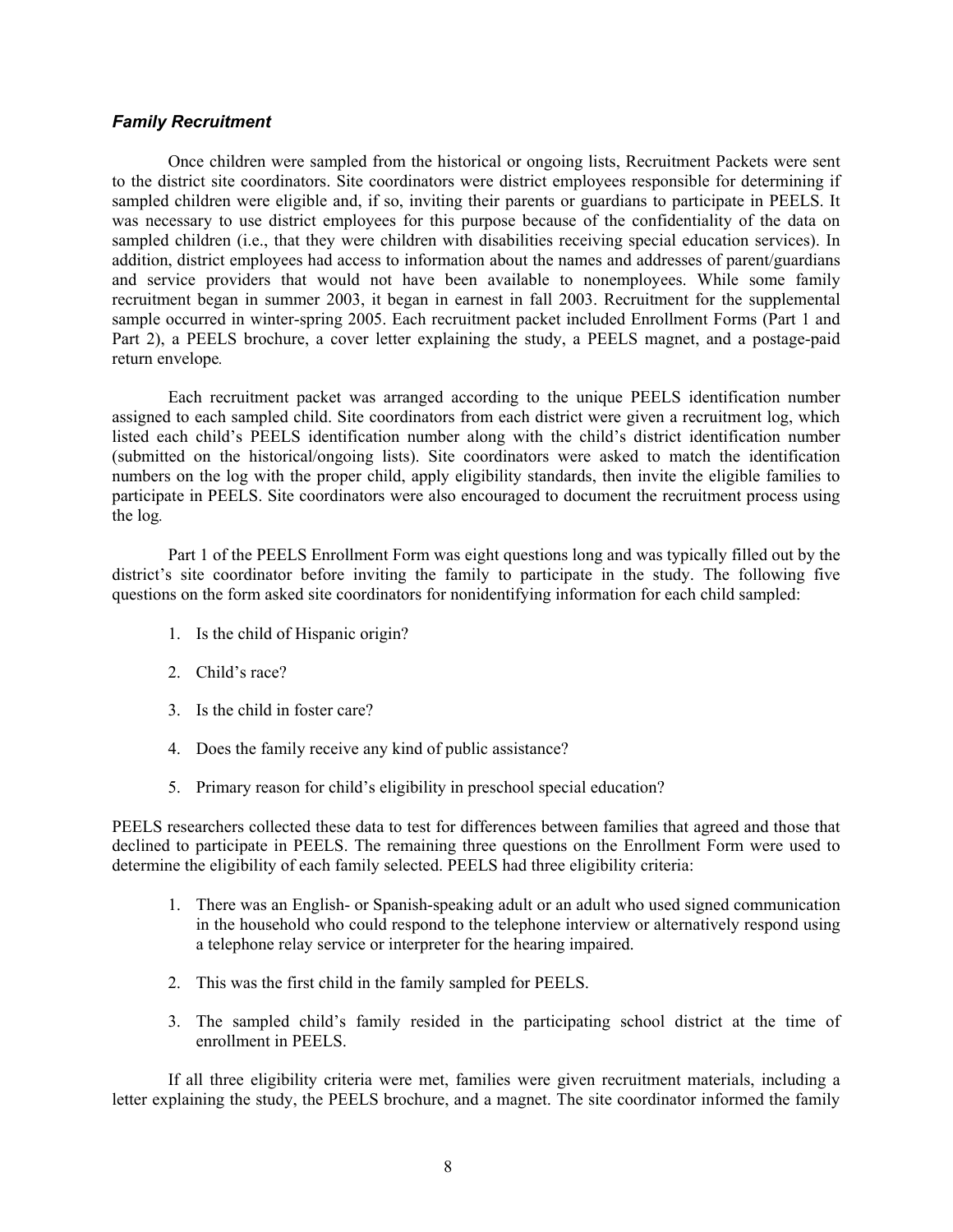that PEELS is a longitudinal study, that participation is voluntary, and that they could drop out at any time. Site coordinators stressed the study's commitment to confidentiality, ensuring the family that their identity would be protected and that only aggregate data would be reported.

Families that agreed to participate were asked to fill out the PEELS Enrollment Form, Part 2*,* which asked for identifying information such as names, contact information, the type of services the child received, and the name of the child's teacher or service provider. Once they submitted a signed consent form agreeing to allow PEELS staff to conduct the parent telephone interview, the child assessment, and the teacher/service provider questionnaire, parents received \$15. Site coordinators were paid \$30 for each family they recruited.

As site coordinators enrolled families to participate in PEELS, their cases were released for the various data collection activities, including the parent telephone interview, the child assessment, and the teacher and program administrator questionnaires.

PEELS researchers received completed enrollment forms for 4,365 children, including the supplemental sample. Based on those enrollment forms, 3,902, or 89.4 percent of families were found eligible. Of those found ineligible, 74 percent no longer lived in the district from which they were sampled; 12 percent did not have an English- or Spanish-speaking adult in the home; and 12 percent had another child sampled for PEELS. Of the eligible families, 79.5 percent agreed to participate. In all, 3,104 families took part in PEELS, which is lower than the 3,550 families anticipated, potentially leading to nonresponse bias. However, the nonresponse bias study revealed no systematic differences between respondents and nonrespondents (see appendix C for details). Also, the set of final recruited families was properly weighted to produce national estimates. Details of the weighting procedure are given in appendix B. (For information on the characteristics of recruited and nonrecruited families, see Carlson 2004).

Nine districts out of 232 that agreed to participate in the study did not recruit any families with eligible children or had no eligible children, and so the final tally of the participating districts in the childbase surveys is 223.14 See appendix H for tables including participating LEA sample size by size of LEA, region, and wealth. This final sample result is tabulated by stratification variables and cohort in tables 3 through 5. Tables 6 and 7 provide final child samples by disability and gender, respectively.

|          | Total number<br>of children | Very large | Large | Medium | Small |
|----------|-----------------------------|------------|-------|--------|-------|
| Total    | 3,104                       | 736        | 851   | 729    | 788   |
| Cohort A | 986                         | 226        | 257   | 238    | 265   |
| Cohort B | 1,125                       | 300        | 325   | 252    | 248   |
| Cohort C | 993                         | 210        | 269   | 239    | 275   |

|  | Table 3. |  | The final study sample of children, by size of LEA |  |
|--|----------|--|----------------------------------------------------|--|
|--|----------|--|----------------------------------------------------|--|

 $\overline{a}$ 

<sup>&</sup>lt;sup>14</sup> Child-base surveys are the parent interview, child assessment, and teacher questionnaires. Some of those districts, nevertheless, participated in the LEA questionnaire.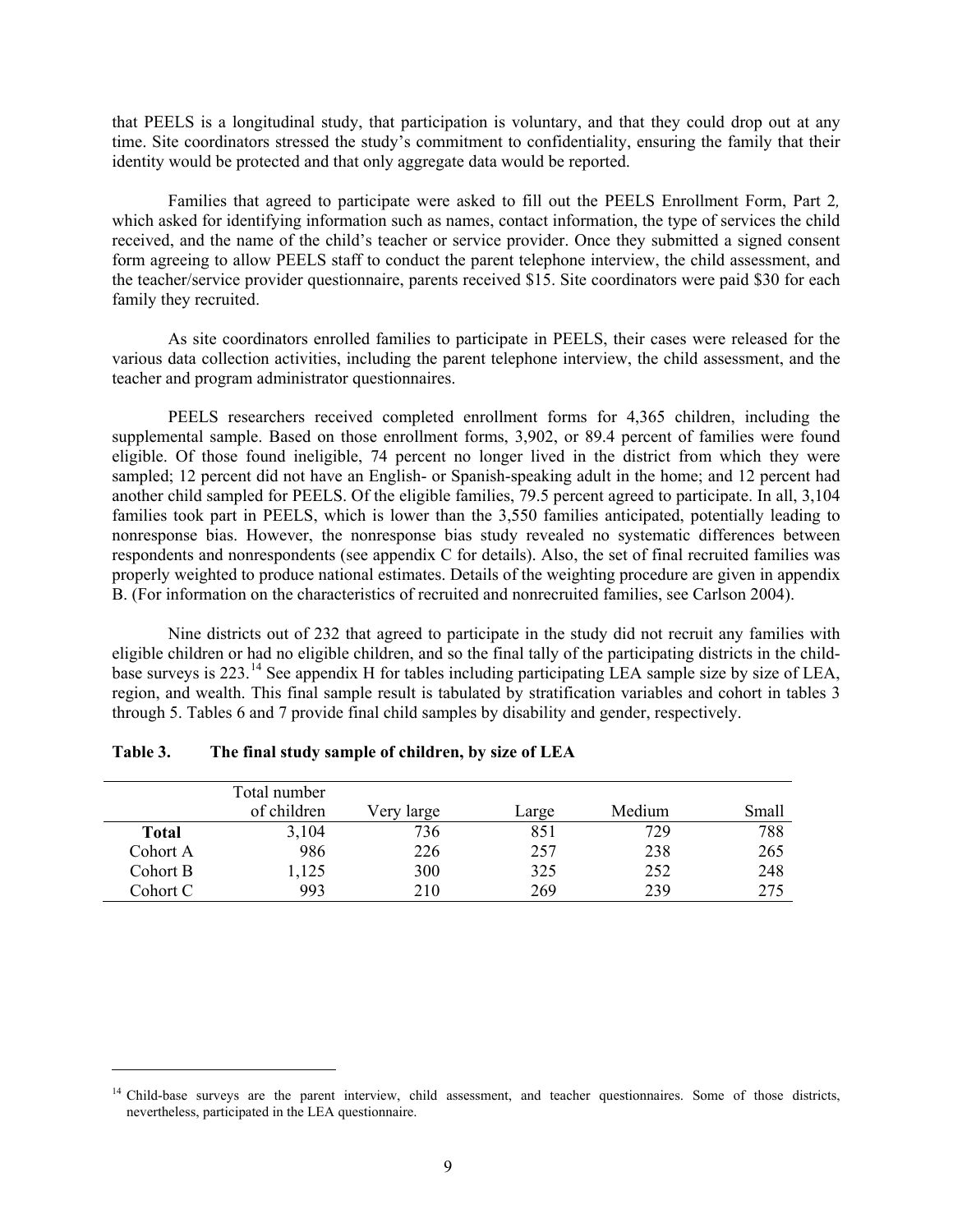|          | Total number<br>of children | Northeast | Southeast | Central | West/<br>Southwest |
|----------|-----------------------------|-----------|-----------|---------|--------------------|
| Total    | 3,104                       | 756       | 727       | 658     | 963                |
| Cohort A | 986                         | 287       | 177       | 210     | 312                |
| Cohort B | ,125                        | 260       | 288       | 226     | 351                |
| Cohort C | 993                         | 209       | 262       | 222     | 300                |

#### **Table 4. The final study sample of children, by LEA region**

#### **Table 5. The final study sample of districts and children, by LEA wealth**

|          | Total number<br>of children | High | Medium | LOW | very low |
|----------|-----------------------------|------|--------|-----|----------|
| Total    | 3,104                       | 848  | 856    | 796 | 604      |
| Cohort A | 986                         | 291  | 296    | 223 | 176      |
| Cohort B | ,125                        | 302  | 306    | 272 | 245      |
| Cohort C | 993                         | 255  | 254    | 301 | 183      |

#### **Table 6. The final study sample of children, by disability**

|              | Total     |     |     |    |    |    |     |            |       |     | No      |
|--------------|-----------|-----|-----|----|----|----|-----|------------|-------|-----|---------|
|              | number of |     |     |    |    |    |     |            |       |     | current |
|              | children  | AU  | DD  | ED | LD | MR | OI. | <b>OHI</b> | SLI   | LI  | IEP     |
| <b>Total</b> | 3,104     | 188 | 806 | 44 | 73 | 86 | 43  | 56         | 1,562 | 150 | 96      |
| Cohort A     | 986       | 72  | 328 | 13 | 9  | 23 | 15  | 20         | 443   | 49  | 13      |
| Cohort B     | ,125      | 75  | 280 | 12 | 22 | 30 | 18  | 16         | 590   | 52  | 29      |
| Cohort C     | 993       | 41  | 198 | 19 | 42 | 33 | 10  | 20         | 529   | 49  | 54      |

NOTE: AU = Autism; DD = Developmental delay; ED = Emotional disturbance; LD = Learning disability; MR = Mental retardation; OI = Orthopedic impairment; OHI = Other health impairment; SLI = Speech or language impairment; LI = Low incidence.

All children were eligible for special education services at the time of recruitment, but by the time of the 2003-04 data collection, some of these children no longer had an IEP or IFSP.

**Table 7. The final study sample of children, by gender** 

|          | Total number<br>of children | Male  | Female |
|----------|-----------------------------|-------|--------|
| Total    | 3,104                       | 2,189 | 915    |
| Cohort A | 986                         | 692   | 293    |
| Cohort B | 1,125                       | 802   | 322    |
| Cohort C | 993                         | 695   | 300    |

## **Data Collection Instruments and Activities**

The PEELS design calls for five waves of data collection during the 6 years from 2003-04 to 2008-09, including several different instruments and activities. As shown in table 8, each of Waves 1 through 4 included a telephone interview with the participating children's parents/guardians, direct one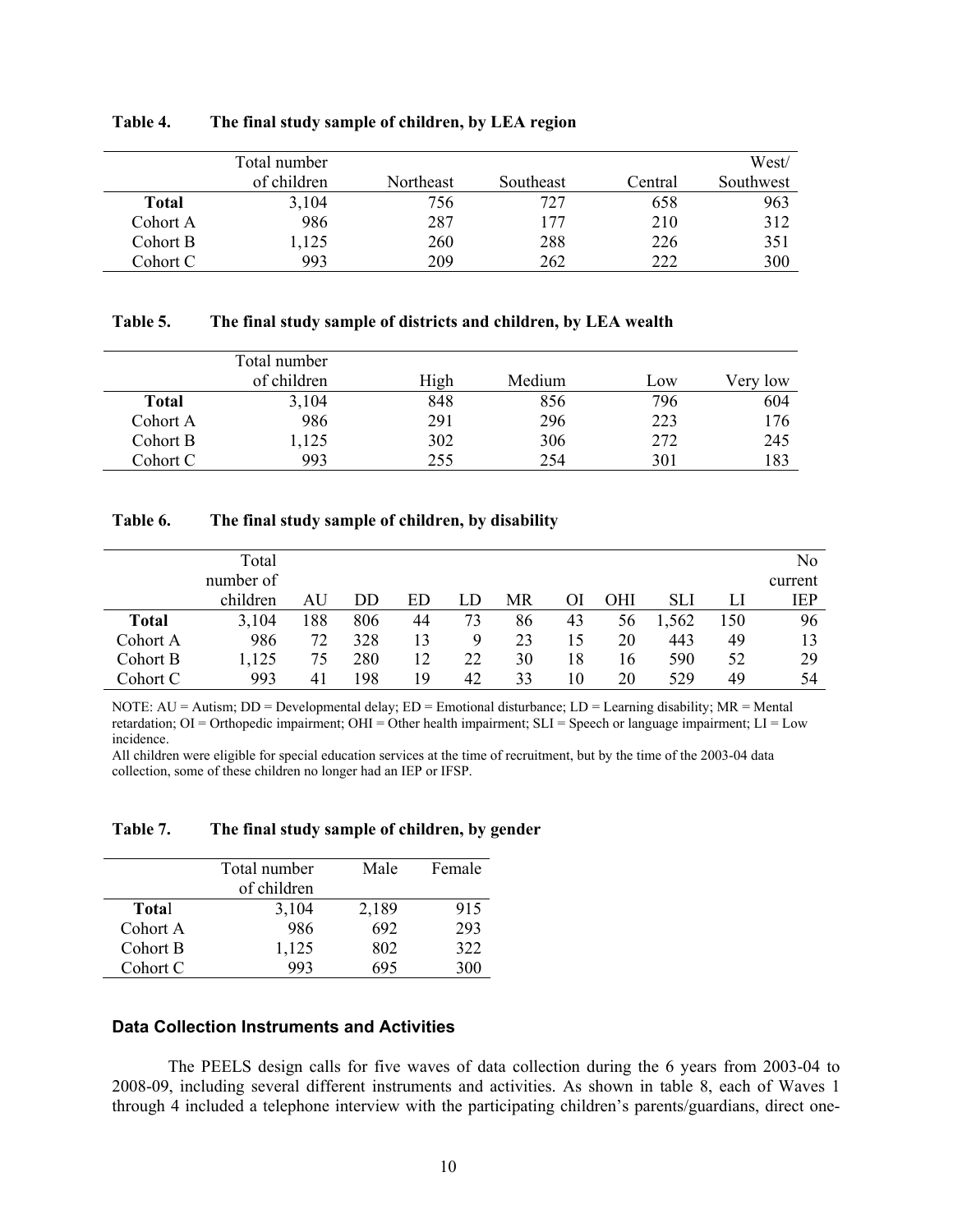on-one assessment of participating children, and mail questionnaires to the teacher or service provider of each child. A final child assessment is planned for Wave 5. Additionally, questionnaires were mailed to SEA, LEA, and program/school administrators to obtain contextual information.

|                            | Wave 1  | Wave 2  | Wave 3  | Wave 4  |                  | Wave 5  |
|----------------------------|---------|---------|---------|---------|------------------|---------|
|                            | 2003-04 | 2004-05 | 2005-06 | 2006-07 | 2007-08          | 2008-09 |
| Parent/guardian interview  | Х       |         | Х       |         |                  |         |
| Child assessment           | X       | X       | Х       |         |                  | X       |
| SEA questionnaire          | X       |         |         |         |                  |         |
| LEA questionnaire          | X       | X       |         |         |                  |         |
| Principal/program director | X       | X       | X       |         |                  |         |
| questionnaire              |         |         |         |         |                  |         |
| Teacher questionnaire      |         |         |         |         |                  |         |
| $\sim$                     |         |         | $-1$    |         | $\sim$<br>$\sim$ |         |

### **Table 8. PEELS data collection schedule**

NOTE: LEA questionnaires for only the supplemental sample were conducted in Wave 2. In Waves 2 and 3, principal/program director questionnaires were sent only to schools/programs enrolling PEELS children for the first time.

PEELS staff traced children who moved out of the school district that originally enrolled their families, and these children were reassigned to nearby assessors. In Wave 3, there were 476 families living outside of their original districts; 85 percent completed a Wave 3 direct or alternate assessment.

Table 9 provides response rates for each of the data collection instruments in each wave.

## *Parent/Guardian Interview*

 $\overline{a}$ 

A parent/guardian of each child in the sample was asked to complete four computer-assisted telephone interviews (CATI), one in each of Waves 1-4. The interviews covered the participating child's health and disability, behavior, school programs and services, special education and related services, child care, and out-of-school activities. Respondents were also asked a series of questions about their household, its resources, and family background.

Parent interviews for Wave 1 were conducted between November 2003 and June 2004. Wave 2 and Wave 3 interviews were conducted between January and June of 2005 and 2006, respectively. Parent interviews averaged about 60 minutes. The interviews were conducted in English or Spanish, based upon respondent preference. In Wave 1, interviews were conducted with 2,802 families, for a 96 percent response rate out of the recruited families.<sup>15</sup> In Wave 2, interviews were conducted with 2,893 families, for a 93 percent response rate. In Wave 3, a total of 2,719 families completed interviews (88%). Because 198 families in the supplemental sample were added in Wave 2 to the families recruited in Wave 1, the number of families interviewed in Wave 2 and 3 may be higher than in Wave 1, while the percentage interviewed may have decreased or remained unchanged.

<sup>&</sup>lt;sup>15</sup> The response rate for each instrument of data collection (parent telephone interview, child assessment, and teacher questionnaire) is calculated out of the recruited families in its specific wave.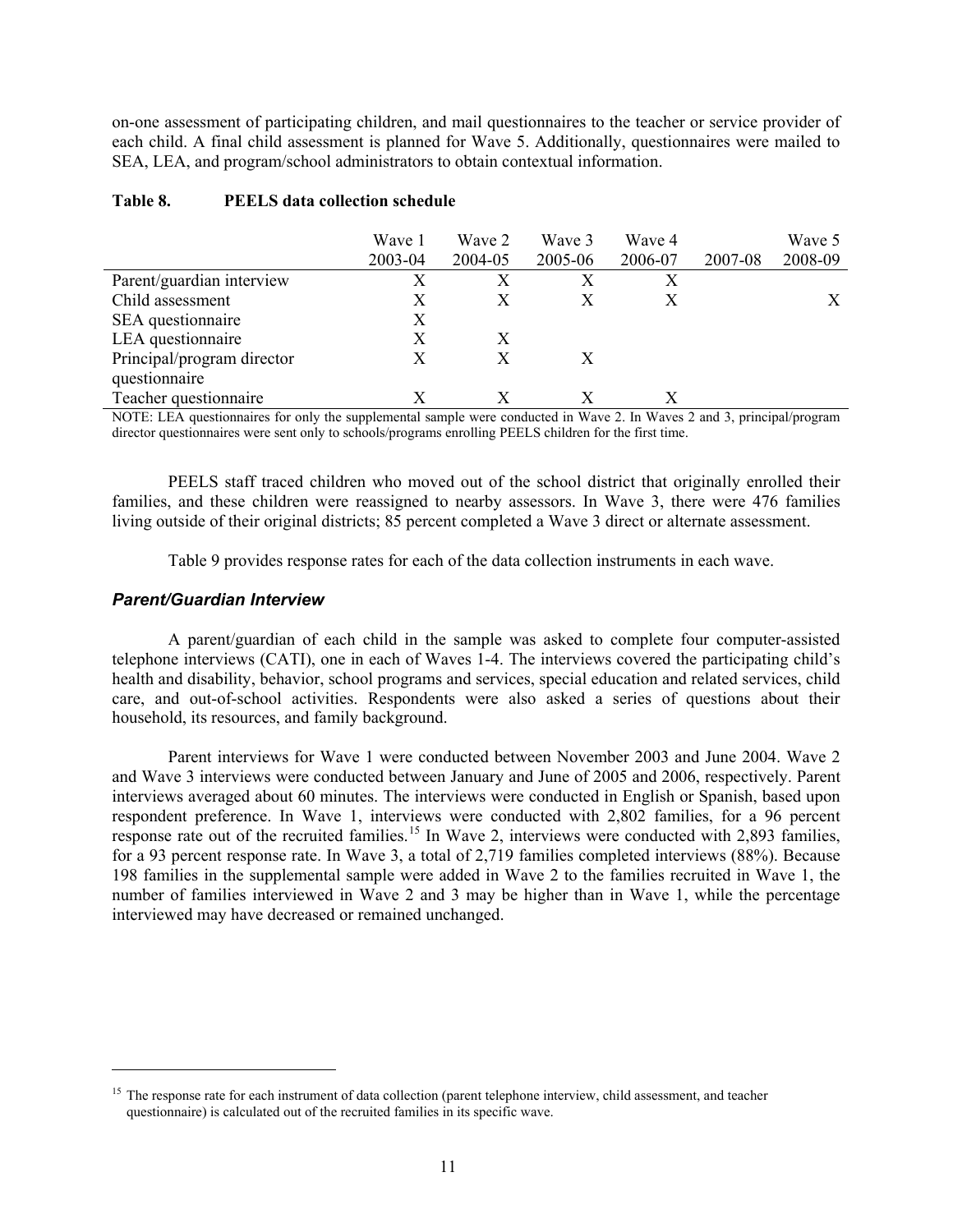|                                     | Wave 1    |          |           | Wave 2            | Wave 3    |          |  |
|-------------------------------------|-----------|----------|-----------|-------------------|-----------|----------|--|
|                                     |           | Response |           | Response          |           | Response |  |
|                                     |           | rate     |           | rate              |           | rate     |  |
| Instrument type                     | Frequency | $(\%)$   | Frequency | $(\%)$            | Frequency | $(\%)$   |  |
|                                     |           |          |           |                   |           |          |  |
| Parent interview                    | 2,802     | 96       | 2,893     | 93                | 2,719     | 88       |  |
| LEA questionnaire                   | 207       | 84       | --        | $\qquad \qquad -$ | --        |          |  |
| SEA questionnaire                   | 51        | 100      |           | --                |           |          |  |
| Principal/program                   | 852       | 72       | 665       | 77                | 406       | 56       |  |
| director questionnaire <sup>a</sup> |           |          |           |                   |           |          |  |
| Teacher mail                        | 2,287     | 79       | 2,591     | 84                | 2,514     | 81       |  |
| questionnaire                       |           |          |           |                   |           |          |  |
| Early childhood teacher             | 2,018     | 79       | 1,320     | 86                | 346       | 82       |  |
| questionnaire                       |           |          |           |                   |           |          |  |
| Kindergarten teacher                | 269       | 73       | 957       | 79                | 992       | 81       |  |
| questionnaire                       |           |          |           |                   |           |          |  |
| Elementary teacher                  |           |          | 314       | 86                | 1,176     | 81       |  |
| questionnaire                       |           |          |           |                   |           |          |  |
| Child assessment                    | 2,794     | 96       | 2,932     | 94                | 2,891     | 93       |  |
| English/Spanish direct              | 2,463     | 97       | 2,704     | 96                | 2,726     | 93       |  |
| assessment                          |           |          |           |                   |           |          |  |
| Alternate assessment only           | 331       | 93       | 228       | 79                | 165       | 93       |  |

#### **Table 9. Total number of respondents for each PEELS instrument**

--Not available

<sup>a</sup> QED data were used to supplement information from the principal/program director questionnaires, bringing the percentage of children with some school context information in Waves 1, 2, and 3 to 94 percent, 95 percent, and 94 percent, respectively.

## *Child Assessment*

The direct one-on-one assessment was designed to obtain information on the knowledge and skills of preschoolers with disabilities. Child outcome measures were selected based on a number of criteria: their ability to yield individual scores, acceptable reliability and validity studies, brevity, norms in the age ranges under consideration, and maximum opportunity for inclusion of all participating children. In several cases, priority was given to assessments being used in the Head Start National Reporting System and Head Start Impact Study (www.acf.hhs.gov/programs/opre/hs/ impact study/index.html). The direct assessment in each wave averaged 40 minutes and included one or more of the following subtests:

- preLAS 2000 Simon Says (Duncan and De Avila 1998);
- preLAS 2000 Art Show (Duncan and De Avila 1998);
- Peabody Picture Vocabulary Test (Dunn and Dunn 1997);
- Woodcock-Johnson III: Letter-Word Identification (Woodcock, McGrew, and Mather 2001);
- Woodcock-Johnson III: Quantitative Concepts (Woodcock, McGrew, and Mather 2001);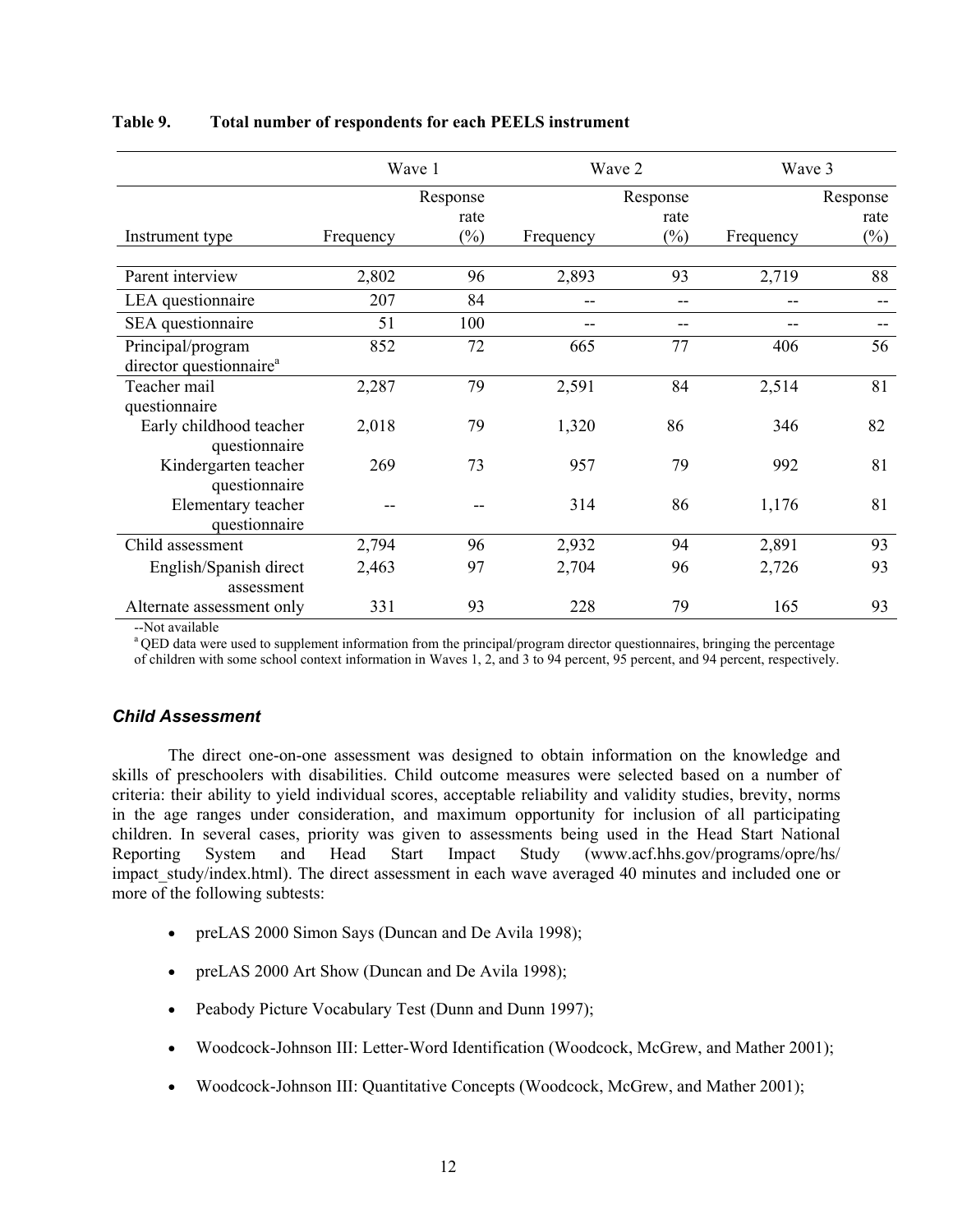- Woodcock-Johnson III: Applied Problems (Woodcock, McGrew, and Mather 2001);
- Leiter-R Attention Sustained Scale (Roid and Miller 1995, 1997);
- Individual Growth and Development Indicators: Picture Naming (ECRI MGD 2001);
- Individual Growth and Development Indicators: Alliteration (ECRI MGD 2001);
- Test of Early Math Skills (US DHHS 2005);
- Individual Growth and Development Indicators: Rhyming (ECRI MGD 2001);
- Individual Growth and Development Indicators: Segment Blending (ECRI MGD 2004); and
- PIAT-R Reading Comprehension (Markwardt 1989).

More than 400 assessors were employed and trained to administer the one-on-one assessment with participating children. The assessors included school psychologists, teachers, administrators, and other individuals experienced in administering standardized assessments to young children with disabilities. Some were employees of participating districts. Others were retired or employed by neighboring education agencies or health care providers. The assessors were hired based on their experience in administering standardized assessments to young children with disabilities, and, in many cases, they had experience administering the PEELS assessments themselves, for example, PPVT and Woodcock-Johnson tests of achievement. While using local assessors could potentially threaten the objectivity of the test results, this staffing structure facilitated access to the children and their families, which would have been difficult to obtain using non-local assessors.

Based on specific information from a screening interview with the child's teacher, service provider, or parent/guardian, the assessors were responsible for determining which assessment the child would be given—direct or alternate—and if the child should be referred to a bilingual assessor. An alternate assessment was given if the child could not follow simple directions, had a visual impairment that would interfere with test administration, or if the child began the direct assessment but could not meaningfully participate (e.g., could not attend to the task or did not respond correctly to any items in the first few tests). Assessors also determined if test accommodations were needed based on short interviews with teachers, service providers, or parents. Arrangements for assessments were scheduled with early childhood education programs, elementary schools, teachers, special educators, and parents.

Building on their previous professional experience, PEELS assessors received an initial 1-1/2 day in-person training that was conducted at several locations around the country and was supplemented with video-based instruction on test procedures. The administrative procedures associated with PEELS assessments were explained during the in-person training, and the assessors practiced each subtest following the protocol prescribed for PEELS. Returning assessors completed only video-based training, while replacement assessors received both in-person and video-based instruction.

Assessors were supervised by one of nine Regional Supervisors, who were responsible for recruiting, hiring, and supervising PEELS assessors. During the data collection period, assessors were required to speak with their Supervisors on a bi-weekly basis. These calls were used for answering assessor's questions, conducting any necessary retraining, and case tracking.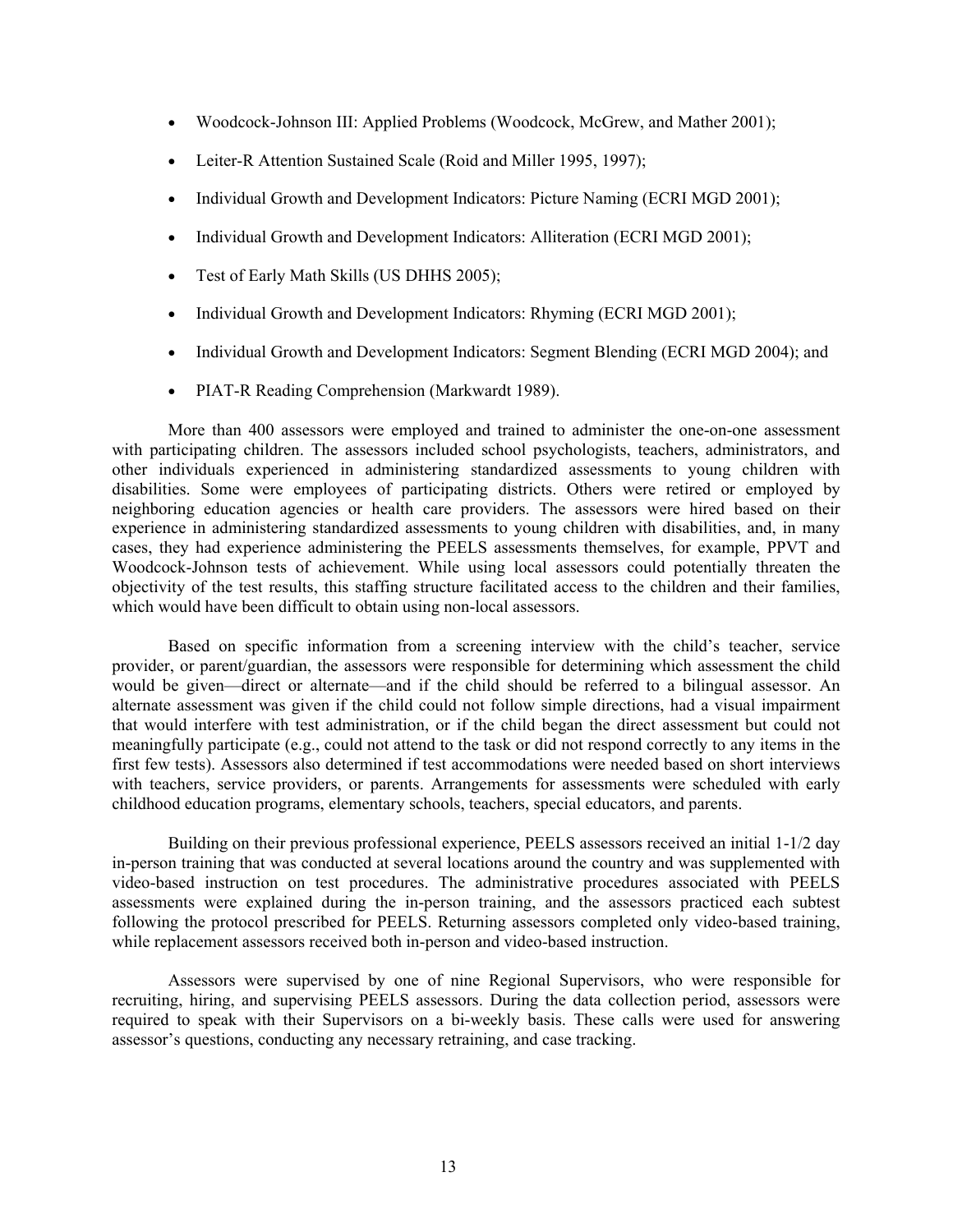In Wave 1, a direct or alternate assessment was completed for 96 percent of the participating children (84% direct, 12% alternate). In Wave 2, a direct or alternate assessment was completed for 94 percent of participating children (87% direct, 7% alternate). In Wave 3, 93 percent of children completed an assessment (88% direct, 5% alternate). Table 10 provides a list of assessments given in each wave and to each age cohort.

|                                                  |              | Wave 1       |              |              | Wave 2       |               |              | Wave 3       |               |
|--------------------------------------------------|--------------|--------------|--------------|--------------|--------------|---------------|--------------|--------------|---------------|
| Subtest                                          | $\mathsf{A}$ | B            | $\mathsf{C}$ | $\mathsf{A}$ | B            | $\mathcal{C}$ | A            | B            | $\mathcal{C}$ |
| preLAS Simon Says                                | X            | $\mathbf{x}$ | $\mathbf{x}$ | $\mathbf{x}$ | $\mathbf{x}$ | $\mathbf{x}$  | X            | $\mathbf{x}$ | X             |
| preLAS Art Show                                  | X            | X            | X            | X            | X            | X             | X            | X            | X             |
| Peabody Picture Vocabulary (PPVT)                | X            | X            | $\mathbf{x}$ | $\mathbf{x}$ | $\mathbf{x}$ | $\mathbf{x}$  | $\mathbf{x}$ | $\mathbf{x}$ | $\mathbf{x}$  |
| Woodcock-Johnson III: Letter-Word Identification | X            | $\mathbf{x}$ | $\mathbf{x}$ | $\mathbf{x}$ | X            | X             | X            | X            | X             |
| Woodcock-Johnson III Quantitative Concepts       |              |              | X            |              | X            | X             | X            | X            | X             |
| Woodcock-Johnson III: Applied Problems           | X            | X            | X            | X            | X            | X             | X            | $\mathbf{x}$ | X             |
| Leiter-R Attention Sustained (Test Item AS 1-4)  | $\mathbf{x}$ |              |              |              |              |               |              |              |               |
| Leiter-R Attention Sustained (Test Item AS 5-8)  |              | X            | X            | X            | X            |               | $\mathbf x$  |              |               |
| Leiter-R Attention Sustained (Test Item AS 9-12) |              |              |              |              |              | X             |              | $\mathbf{x}$ | X             |
| <b>IGDI</b> Picture Naming                       | X            | $\mathbf{x}$ | $\mathbf{x}$ | $\mathbf{x}$ | $\mathbf{x}$ | $\mathbf{x}$  | X            | X            | X             |
| <b>IGDI</b> Alliteration                         |              | X            | X            | X            | X            | X             | X            | X            | X             |
| <b>IGDI</b> Rhyming                              |              | $\mathbf{x}$ | $\mathbf{x}$ | $\mathbf{x}$ | $\mathbf{x}$ | $\mathbf{x}$  | $\mathbf{x}$ | $\mathbf{x}$ | X             |
| <b>IGDI</b> Segment Blending                     |              | $\mathbf{x}$ | $\mathbf{x}$ | $\mathbf{x}$ | X            | X             | X            | $\mathbf{x}$ | X             |
| Early Math Skills                                | X            | $\mathbf x$  | $\mathbf{x}$ | $\mathbf{x}$ | X            | $\mathbf{x}$  |              |              |               |
| <b>PIAT-R Reading Comprehension</b>              |              |              |              |              |              | X             |              | $\mathbf X$  | X             |

### **Table 10. Child assessment subtests**

This report includes results for three of those assessments, the PPVT, the Woodcock-Johnson III: Letter-Word Identification and the Woodcock-Johnson III: Applied Problems subtests.

**PPVT***.* The PPVT is a widely used test of receptive language. During administration, a child is shown a page with four pictures and asked to point to the picture of the item that the assessor names. PEELS uses a psychometrically adapted and shortened version of the PPVT-III developed using Item Response Theory (IRT). IRT scaling estimates two aspects of a test. First, it estimates the proficiency scores of each student. Second, it estimates how well a student will do on each item if the student is at a certain level of proficiency. This latter estimate is the item response of IRT. If the item response functions of all items are known, what total score a student will get if he/she is at a given level of proficiency can be predicted. These item responses are assumed to be constant from one sample to another in IRT. Because of this invariance of item responses across samples, if two groups are given the same set of items, then the proficiency scales can be linked. Following a method detailed in Stocking and Lord (1983), the proficiency scales between two samples can be linked by finding a linear transformation of the proficiency scales that preserves the item responses of the items.

In PEELS, all children completed a core set of PPVT items. Based on their performance on the core, they either took an easier, basal set of items; stopped after the core set; or took a harder (ceiling) set of items. This adaptation was based on the full-length PPVT III and earlier work for the Head Start Family and Child Experiences Survey (FACES) (www.acf.hhs.gov/programs/opre/hs/faces/index.html) and Head Start Impact Study (HSIS) (www.acf.hhs.gov/programs/opre/hs/impact\_study/index.html). It is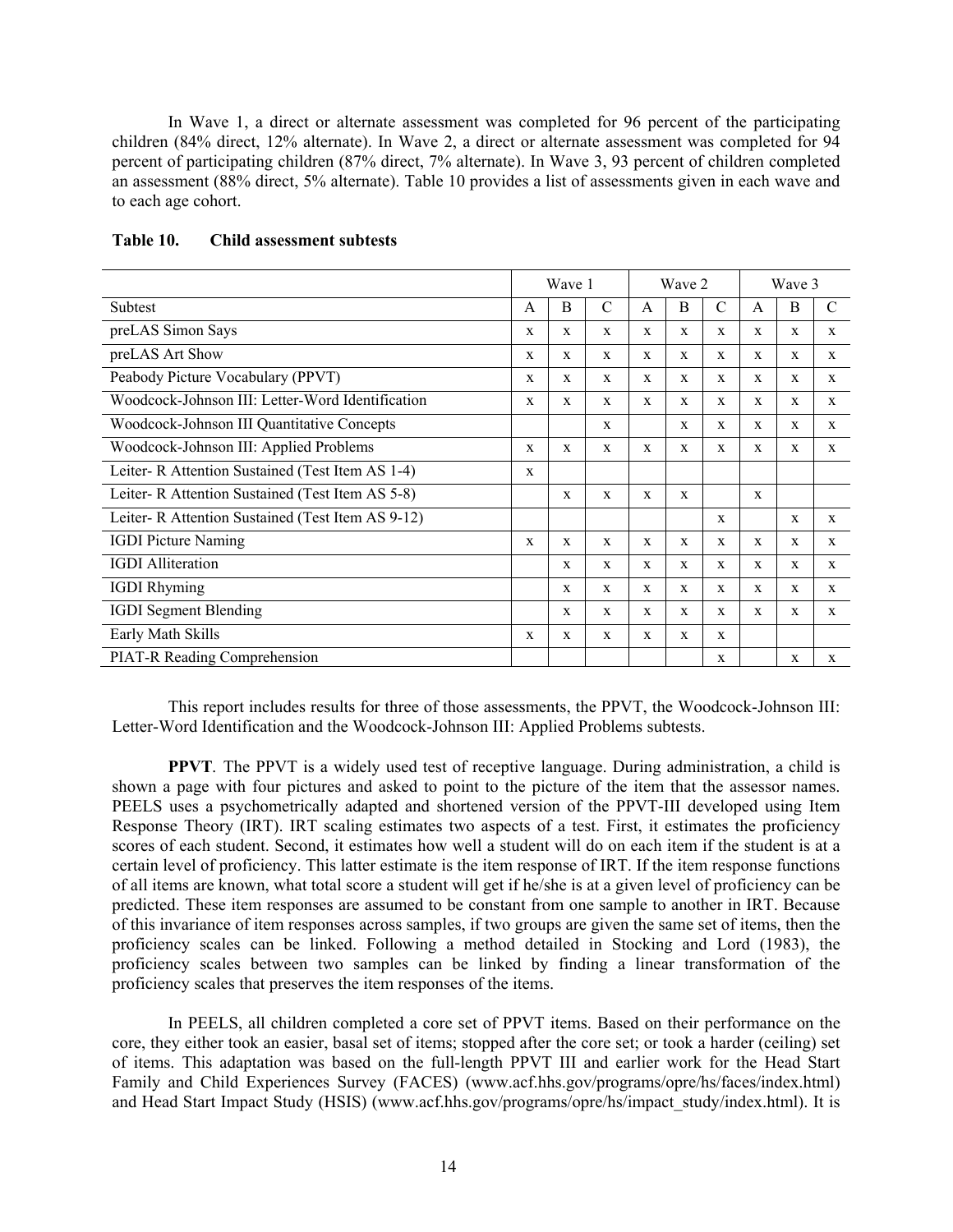the researchers' experiences on these studies (i.e., FACES and HSIS) that formed the expectations for children in PEELS on the PPVT in Wave 1. Expectations and decision rules in Waves 2 and 3 were based on how the children in PEELS performed in previous waves.

The 32-item PEELS PPVT was developed using the same approach as the one used for the 40 item HSIS 2002 test. In selecting items for PEELS, the goal was to select a core set of items so 67 percent of the PEELS children (i.e., those scoring within one standard deviation of the mean) would only need to be administered that core set of items (i.e., the core set alone would provide a good estimation of their skills). Easier items on the PPVT were used in the basal set and harder items in the ceiling set. With these adjustments, PEELS Form A (for Wave 1) was constructed with 32 items, 14 core items, 8 basal items, and 10 ceiling items. Children's scores on the various parts of the test were transformed into a single score and placed on a standardized scale with a mean of 100 and a standard deviation of 15.

The IRT true-score for the items in the Form A core set was used to derive basal and ceiling decision rules appropriate for the PEELS target population. The IRT true-score was a model-based estimate of the number-right raw score, which assessors could calculate in the field by adding up the number of correct responses on the core set. About 67 percent of the population was expected to be found between  $-2.419$  and  $-0.393$ . These values roughly correspond to 6 correct responses at the low end and 12 correct responses at the high end. Consequently, the basal decision rule stated that six or fewer correct responses required administration of the basal items. In planning the assessment, approximately 16 percent of the children were expected to receive 14 core plus 8 basal items, for a total of 22 items. The ceiling decision rule stated that 12 or more correct responses required administration of the ceiling items. Approximately 16 percent of the children were expected to receive 14 core plus 10 ceiling items for a total of 24 items. The remaining 67 percent were expected to receive only the 14 core items, reducing substantially the average time required for completing the subtest. The IRT estimate of test reliability for a population having distribution parameters equal to those of the PEELS latent ability distribution is  $r_{xx}$  = 0.781. The sample-based IRT reliability obtained from ability estimates and standard errors of measurement in PEELS is  $r_{xx} = 0.861$ .

Since the PEELS adapted version of the PPVT and the full PPVT have a common subset of items, it was possible to apply a Stocking Lord transformation to the proficiencies of the PEELS assessment so that proficiencies were comparable to the national norming sample. Therefore, the PPVT short forms yield the same expected score values as the full PPVT, making the publisher's norms appropriate. The expected score values on the shortened form have somewhat larger standard errors, due to the smaller number of items.<sup>16</sup> The standard version of the PPVT-III had high alternate form reliability for the standardized scores (.88 to .96). Split-half reliability coefficients were also high (.86 to .97). Test-retest reliability coefficients on the PPVT standard form were in the .90s (Dunn and Dunn 1997). Standard form PPVT-III scores were significantly correlated with age; the steepest part of the growth curve occurred from 2 ½ to 12 years of age. Dunn and Dunn (1997) reported that the PPVT-III correlated with the Wechsler Intelligence Scale for Children–Third Edition (Wechsler 1991;  $r = .82$  to .92), Kaufman Adolescent and Adult Intelligence Test (Kaufman and Kaufman 1993; *r* = .76 to .91), Kaufman Brief Intelligence Test (Kaufman and Kaufman 1990; *r* = .62 to .82), and the Oral and Written Language Scales (Carrow-Woolfolk 1995;  $r = .63$  to .83). PPVT standard scores were generated for 2,352 PEELS participants in Wave 1 and 2,669 in Wave 2. The estimated reliability of the PPVT short form was .86, meaning that about 86 percent of what the test measured reflected the true underlying construct.

 $\overline{a}$ 

<sup>&</sup>lt;sup>16</sup> The larger standard errors could be problematic in a clinical setting in which decisions are being made about individuals. However, in a research setting, standardized scores are used for population and subgroup estimates, and the norms allow comparisons with the overall national population of identical age.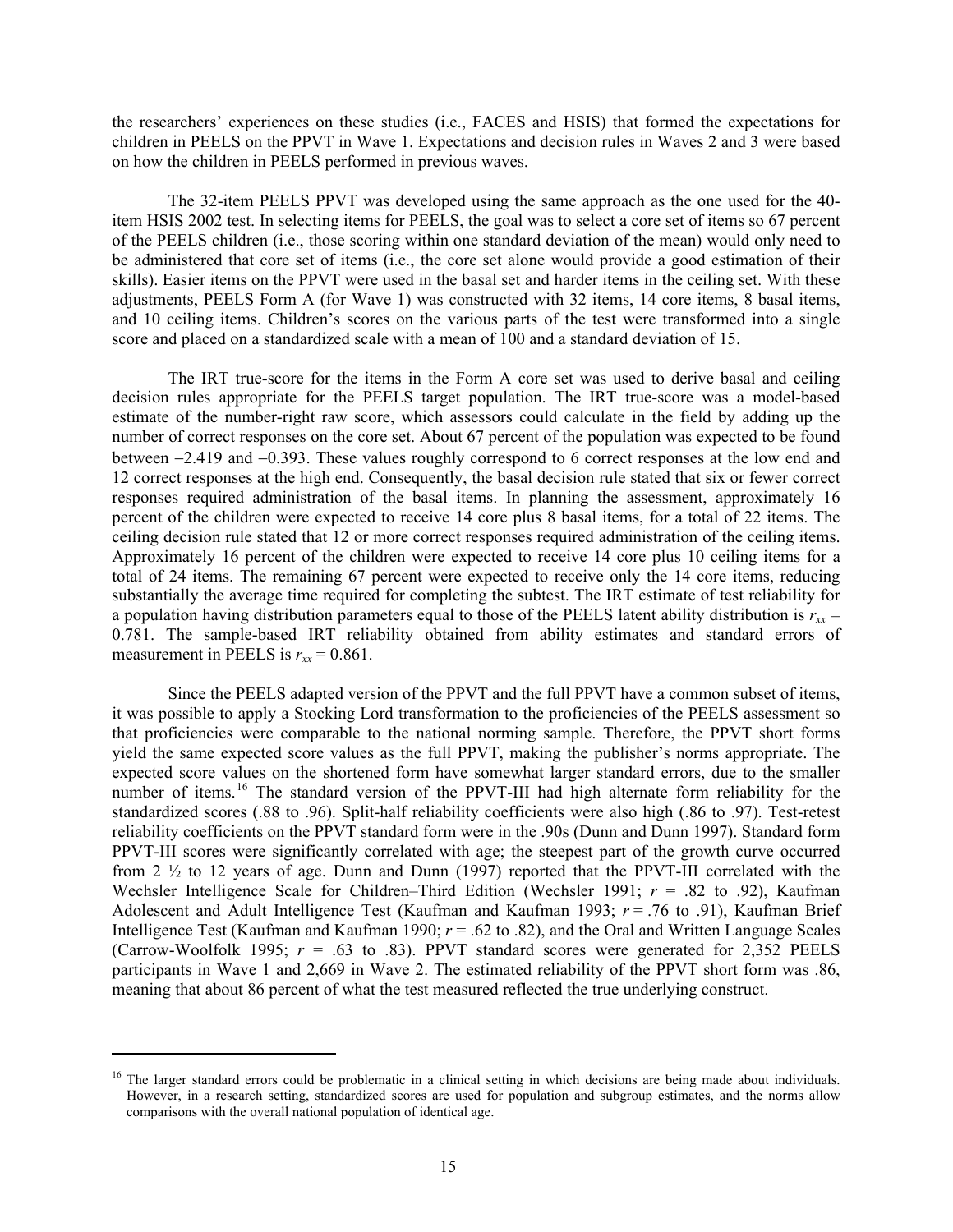**The Woodcock-Johnson III: Letter-Word Identification subtest.** The Letter-Word Identification test measures the child's word identification skills. Initial items require the child to identify letters that appear in large type, and the remaining items require the child to pronounce words correctly. The child is not required to know the meaning of any word. Test items progress in difficulty from common to uncommon words in written English. Each item is given a score of 1 for a correct response and 0 for an incorrect response or no response. Administration of the test continues until the child either finishes all of the items or misses the last six consecutive items at the end of a test page. The standard score scale used in the Woodcock-Johnson III: Letter-Word Identification is based on a mean of 100 and a standard deviation of 15.

McGrew and Woodcock (2001) reported a 1-year test-retest correlation of .92 for children 4 to 7 years of age. Test scores were correlated with age (McGrew and Woodcock 2001). They also reported that the complete Woodcock-Johnson III achievement battery was correlated with the Wechsler Individual Achievement Test (Wechsler 1992;  $r = .79$ ) and the Kaufman Test of Educational Achievement (Kaufman and Kaufman 1985; *r* = .79). In Wave 1, Wave 2, and Wave 3 of PEELS, 2,434, 2,711, and 2,723 children, respectively, had standard scores for the Woodcock-Johnson III: Letter-Word Identification subtest.

**The Woodcock-Johnson III: Applied Problems subtest.** The Woodcock-Johnson III: Applied Problems subtest requires the child to analyze and solve math problems. In this test, the assessor presents the child with a picture and asks the child a question, such as "How many dogs are in this picture?" The child must recognize (understand) the request, then perform the correct operation. In this case, the child must count the number of dogs in the picture. The math problems are ordered with increasing difficulty either in the operation the child is required to perform (addition as opposed to subtraction) or in the ageappropriate experience with the particular concept, such as coin identification, telling time, reading temperature, etc. Children were awarded 1 point for each correct answer and 0 for each incorrect answer. The test was terminated when the child either finished all items or missed six consecutive items at the end of a test page. Scores were totaled and converted to a norm-referenced scale with a mean of 100 and a standard deviation of 15. Test developers reported a 1-year test-retest correlation of .92 for children 4 to 7 years of age (McGrew and Woodcock 2001). Standard scores on the Applied Problems subtest were available for 2,437 PEELS children in Wave 1, 2,711 in Wave 2, and 2,723 in Wave 3.

**Spanish assessment.** A Spanish version of the direct assessment was available for children who had limited comprehension of English as demonstrated by 1) answering fewer than five items correctly on the English version of the preLAS Simon Says and Art Show (combined) and 2) answering five or more items correctly on the Spanish preLAS Simón Dice and Muestra de Arte (combined). The Spanish assessment included subtests from preLAS 2000 Simón Dice and Muestra de Arte; Woodcock-Muñoz Letras y Palabras; Problemas Aplicados, and Conceptos Cuantitativos (Woodcock and Muñoz 1996); Leiter-R Attention Sustained Scale; IGDI: Picture Naming; and Test of Early Math Skills. Because of the small number of children completing the direct assessment in Spanish, 31 total across Waves 1-3, Spanish direct assessment results are not presented in this report. Children who completed a direct assessment in Spanish were excluded from analyses of scores from the English direct assessment.

**Alternate assessment.** For children who could not complete the direct assessment in English, the Adaptive Behavior Assessment System II (ABAS-II) was used as an alternate assessment. The ABAS-II is a checklist of the child's functional knowledge and skills and is completed by a teacher or other service provider. It assesses children's functional performance in several areas: communication, community use, functional (pre) academics, school living, health and safety, leisure, self-care, self-direction, social, and work. It also can be used to produce composite scores in conceptual, social, and practical domains. The scaled scores for each of the skill areas are based on a mean of 10 and a standard deviation of 3.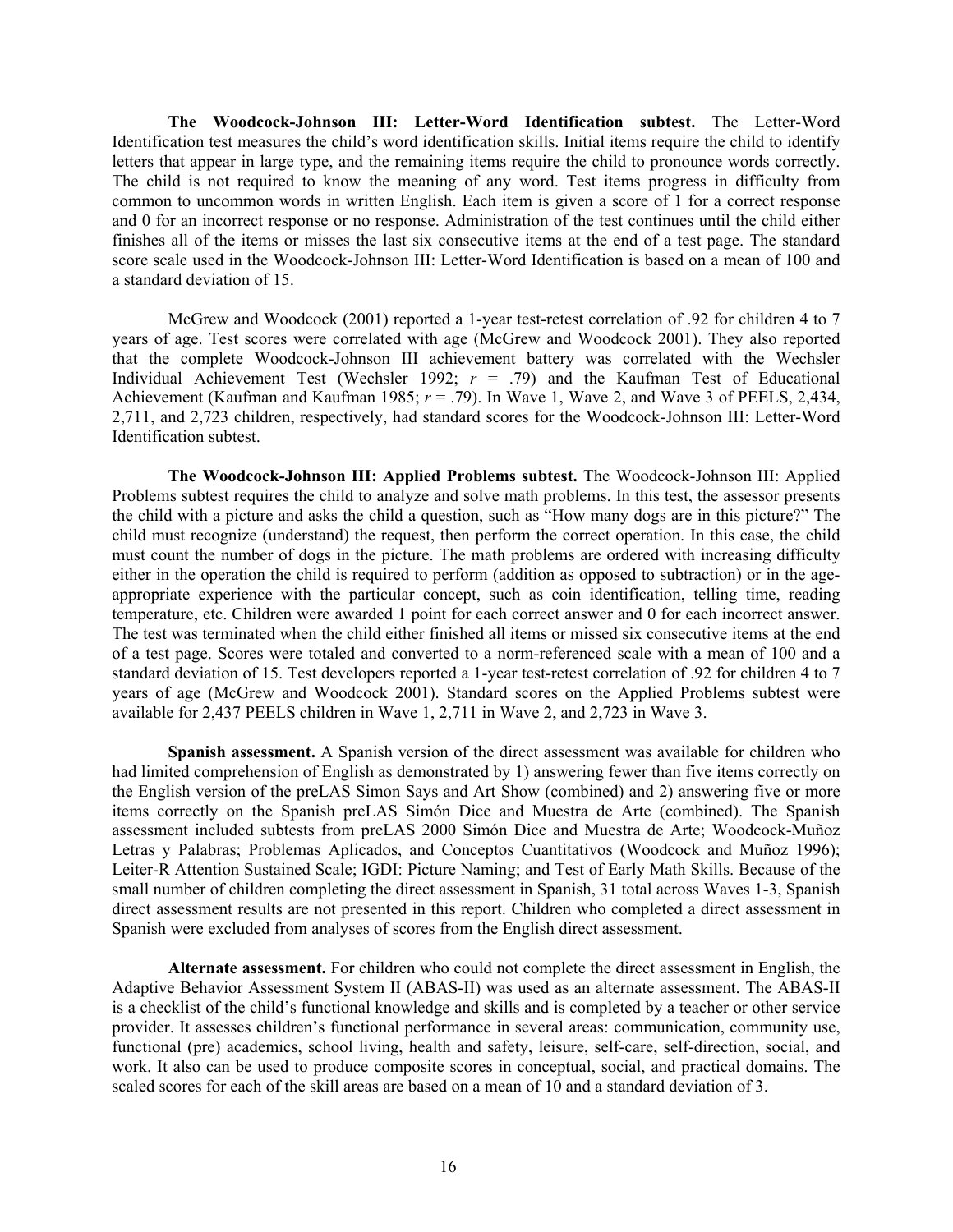The ABAS-II has two versions. The first version, the Teacher/Daycare Provider Form, is for children not yet in kindergarten and measures the adaptive skills that have primary relevance for toddlers' and preschoolers' functioning in a daycare center, home daycare, or preschool. The second version, the Teacher Form, is for children in kindergarten or higher grades and measures the adaptive skills that have primary relevance for children's functioning in a school setting. In Wave 1, there were 338 PEELS children requiring an alternate assessment who had standard scores on the entire Teacher/Daycare Provider Form and 17 who had standard scores on the entire Teacher Form. In Wave 2, there were 152 who had scores on the Teacher/Daycare Provider Form and 72 who had standard scores on the entire Teacher Form. In Wave 3, there were 165 who had standard scores on the entire Teacher Form. The Teacher/Daycare Provider Form was not administered in Wave 3 because it is for children not yet in kindergarten, and virtually all of the children were in kindergarten or higher grades. These counts include children who took a direct assessment in Spanish and also had an alternate assessment completed for them.

Harrison and Oakland (2003) reported coefficient alpha reliabilities for the ABAS-II subtests on the Teacher/Daycare Provider Form ranging from .72 to .94, depending on the age group and subtest, with higher reliabilities for composite domain scores ( $r = .92$  to .97). On the Teacher Form, they reported coefficient alphas ranging from .84 to .97, with composite domain coefficients in the .96 to .98 range. Test-retest reliabilities for periods of 2 days to 6 weeks ranged from .66 to .98, depending on age level and subtest. The correlation between the overall composite scores on the ABAS-II, Teacher/Daycare Provider Form, and Vineland Adaptive Behavior Scales, Classroom Edition was *r* = .75. The correlation between the ABAS-II Teacher Form overall composite and Vineland overall composites was *r* = .84 (Harrison and Oakland 2003).

**Assessment procedures.** When a case was assigned to an assessor, the assessor received a scoring booklet that was specific to the child. A label on the cover indicated the child's first name, last initial, and date of birth. The scoring booklet included instructions for administering the assessments as well as a place for recording children's responses to each item for each subtest. The scoring booklet also included a place to record information from a screening interview the assessor conducted with the child's teacher, service provider, or parent. The screening interview was designed to prepare the assessor for the test session. It helped identify any needed test accommodations, whether the child could participate in the standard assessment or required an alternate assessment, and whether the child should be referred to a bilingual assessor. Before returning the completed scoring booklet, assessors completed a child assessment summary, which captured contact information for the child's current teacher or service provider, whether the direct or alternate assessment was used, the date the assessment was completed, the location where it was completed, accommodations used, and the assessor's certification that he/she assessed the child and the scores were an accurate representation of the child's performance. The assessors were paid \$100 for each assessment they completed.

If an alternate assessment was required, the assessor gave the ABAS-II to the appropriate respondent (i.e., child's teacher or other service provider) and documented the reason for the alternate assessment in the child assessment summary. The assessor received \$50, and the respondent completing the alternate assessment received \$50.

Assessors were instructed to offer a variety of test accommodations so participating children could demonstrate what they know and what they can do. In order to assist with decisions regarding accommodations, the PEELS Assessors' Manual included 21 pages from the following document: *Making Assessment Accommodations: A Toolkit for Educators* (Council for Exceptional Children 2000). These pages contain references to accommodations in the *IDEA*, guiding principles for making assessment accommodations, a description of types of accommodations (e.g., scheduling, setting, presentation, and response), and questions and answers about making accommodations. As noted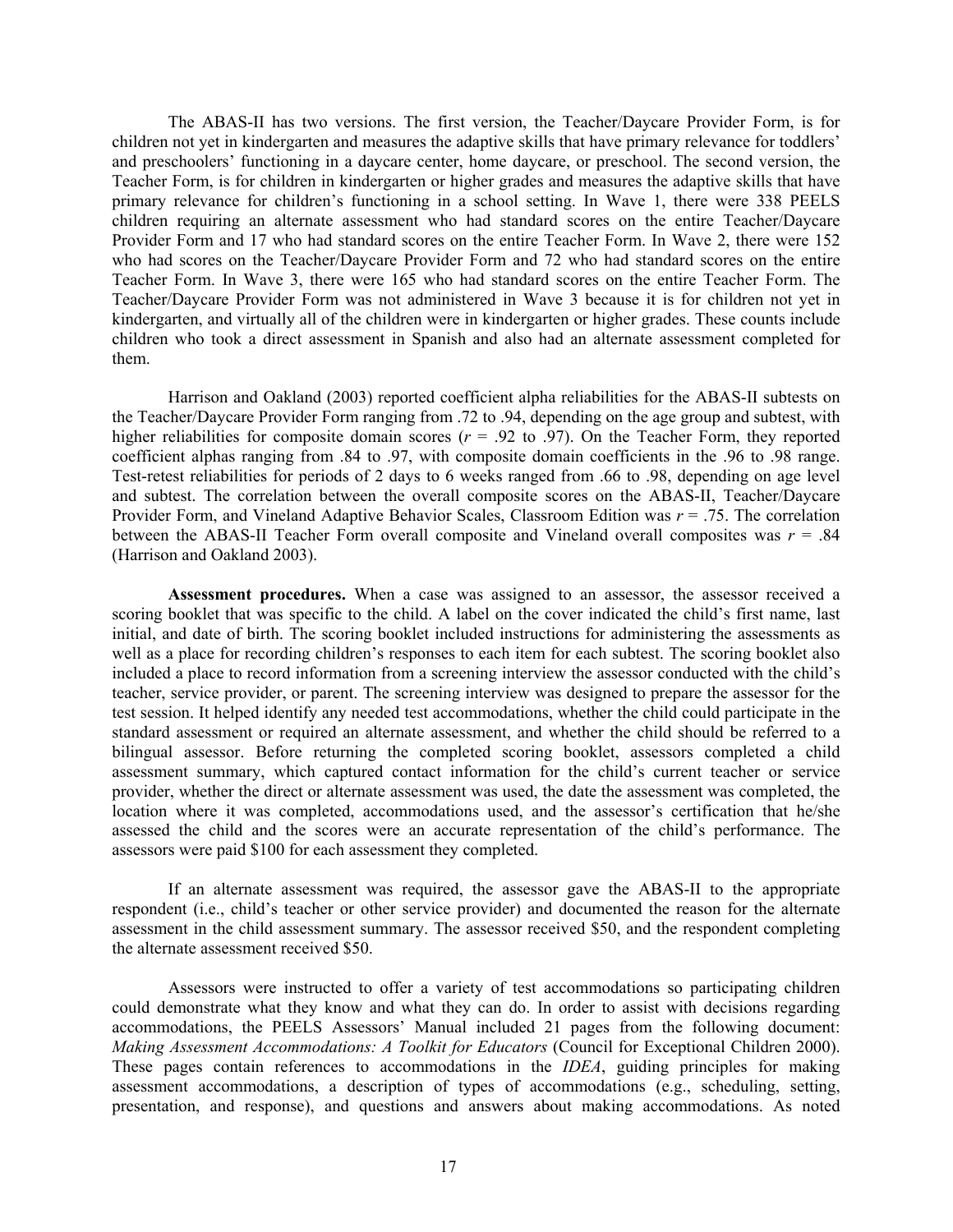previously, assessors determined what test accommodations were needed for individual children based on information gathered during the Screening Interview.

The following accommodations were made available without prior approval from PEELS homeoffice staff:

- enlarged print,
- assessments given by someone familiar with the child,
- assessments given in the presence of someone familiar with the child,
- someone to help the child respond,
- specialized scheduling,
- adaptive furniture,
- special lighting,
- abacus.
- communication device, and
- multiple testing sessions.

The above accommodations are among those permitted on the Woodcock-Johnson III: Achievement Battery (McGrew and Woodcock 2001). Prior approval from PEELS home office staff was required for using sign language interpreters because of procedures established for their remuneration.

The number of children who received various accommodations in Wave 1, 2, and 3 is presented in table 11.

In Wave 1, there were 350 children who had one or more accommodations, which is 14 percent of the children who completed the English or Spanish direct assessment and for whom accommodation data were available. Because children could receive more than one accommodation, the total number of accommodations received in Wave 1 was 399. In Wave 2, 8 percent of children had one or more accommodations ( $n = 214$ ), and in Wave 3, there were 6 percent ( $n = 149$ ). Appendix F provides information on the number of children who had various test accommodations by gender, race/ethnicity, cohort, and primary disability. With regard to having one or more test accommodations, there were no statistically significant differences in Wave 1, Wave 2, or Wave 3 by gender, race/ethnicity, or age cohort. There were differences across disability categories, ranging in Wave 3 from 3 percent of children identified as having a learning disability or a speech or language impairment to 22 percent of children identified as having a low-incidence disability (i.e., visual impairment, hearing impairment, deafblindness, multiple disabilities, or traumatic brain injury) ( $\gamma$  = =147.392, *p* < .0001).

Children who completed English direct assessments with accommodations (14% of the children with completed assessments in Wave 1, 8% of those in Wave 2, and 6% in Wave 3) were included in direct assessment analyses. Their scores were analyzed in the same way as scores for children who did not require accommodations.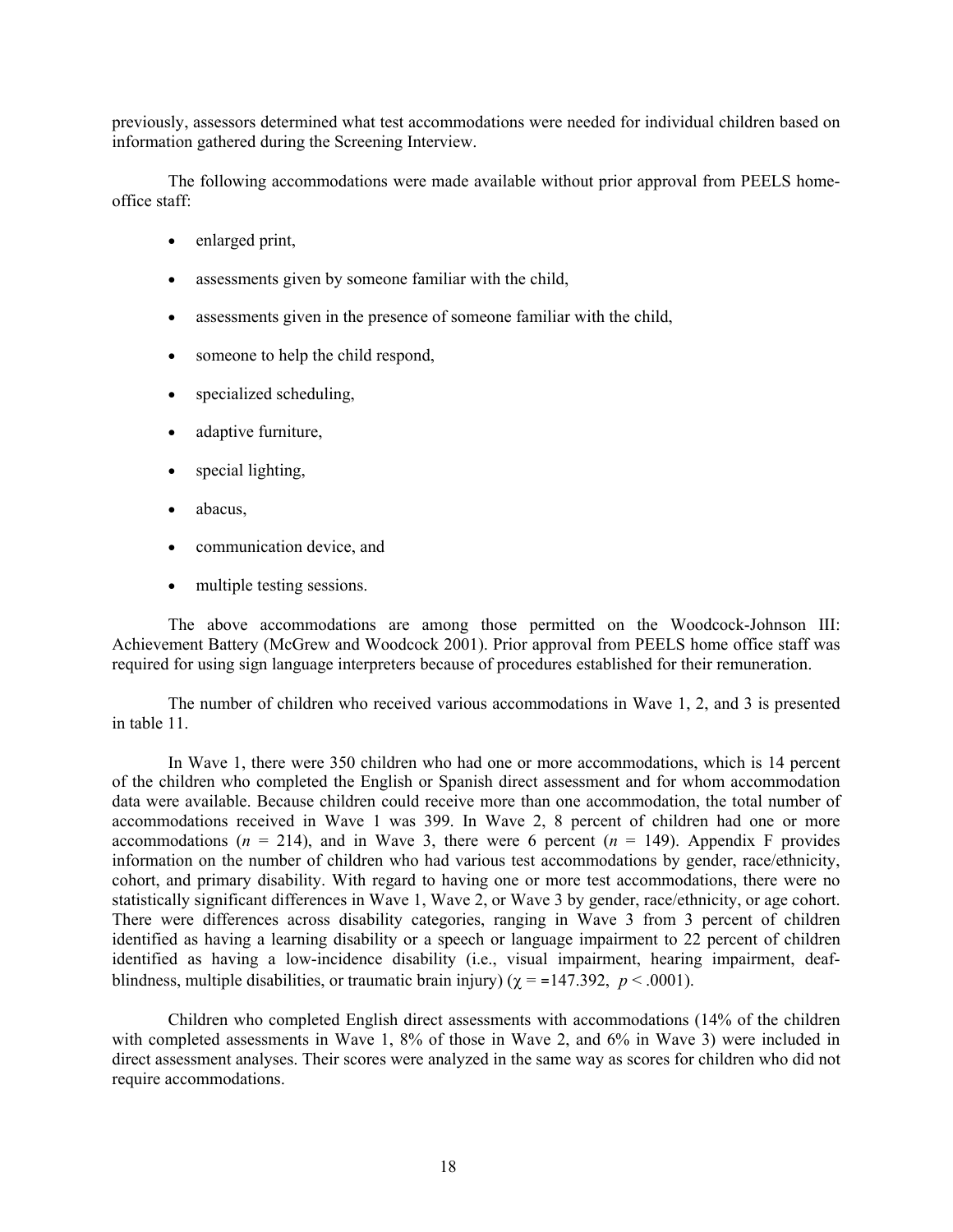|                                                                  | Wave 1  | Wave 2  | Wave 3  |
|------------------------------------------------------------------|---------|---------|---------|
| Accommodation                                                    | 2003-04 | 2004-05 | 2005-06 |
| Abacus                                                           |         |         |         |
| Adapted furniture                                                | 19      | 12      | 16      |
| Communication device                                             | 9       | 4       |         |
| Enlarged print test easel                                        |         | ţ       |         |
| Familiar person administered assessment                          | 3       |         |         |
| Familiar person present during testing                           | 174     | 82      | 45      |
| Multiple test sessions                                           | 101     | 85      | 38      |
| Person to help child respond                                     | 14      | 8       | 6       |
| Sign language interpreter                                        | ţ       | 3       |         |
| Other accommodation (e.g., parent present and<br>quiet location) | 14      | 18      | 22      |

#### **Table 11. Number of PEELS children who received various test accommodations, by school year: School years 2003-04, 2004-05, and 2005-06**

‡ Reporting standards not met.

NOTE: These counts include children receiving accommodations on the Spanish assessment but not children in the alternate assessment group.

<sup>a</sup>As an accommodation, assessments were occasionally given by a service provider familiar with the child or a service provider helped the child respond to assessment items (e.g., clarified responses the assessor could not understand because of the child's articulation difficulties). In each case, the trained PEELS assessor was present, managed use of the accommodation, and scored the test.

### *Mail Questionnaires*

The Elementary School Principal Questionnaire or Early Childhood Program Director Questionnaire was sent to principals or program directors, as appropriate, of the children's schools/programs. These questionnaires ask about school/program and community characteristics; student characteristics; staff, programs, and resources; special education programs and practices; and parent involvement. Only one Elementary School Principal Questionnaire or Early Childhood Program Director Questionnaire was sent to each school/program, regardless of the number of PEELS-participating children. The Wave 1, Wave 2, and Wave 3 response rates were 73 percent, 77 percent, and 56 percent, respectively. However, data on school/program characteristics from the Quality Education Data (QED) file were used to supplement data from the questionnaires, bringing the percentage of organizations with some data to 94, 95, and 94 percent for Waves 1, 2, and 3, respectively.

Two versions of the teacher questionnaire were used in Wave 1, the Early Childhood Teacher Questionnaire (for children not yet in kindergarten) and the Kindergarten Teacher Questionnaire. An Elementary Teacher Questionnaire for children in grades 1 and higher was added in Wave 2. All three teacher questionnaires ask about the specific child named on the inside cover and the child's experiences in the class or program. Questionnaire items address classroom staffing and materials, interaction with peers without disabilities, teachers' philosophies of early childhood education, and children's transitions in and out of their current programs. A pull-out section of the teacher questionnaires addresses the children's special education programs and related services. The questionnaires were completed by either the classroom teacher or the special education service provider, as appropriate. In Wave 1, 2,018 Early Childhood Teacher Questionnaires and 269 Kindergarten Teacher Questionnaires were completed, for response rates of 79 percent and 73 percent, respectively. In Wave 2, 1,320 Early Childhood Teacher Questionnaires, 957 Kindergarten Teacher Questionnaires, and 314 Elementary Teacher Questionnaires were completed, for response rates of 86 percent, 79 percent, and 86 percent, respectively. In Wave 3, 346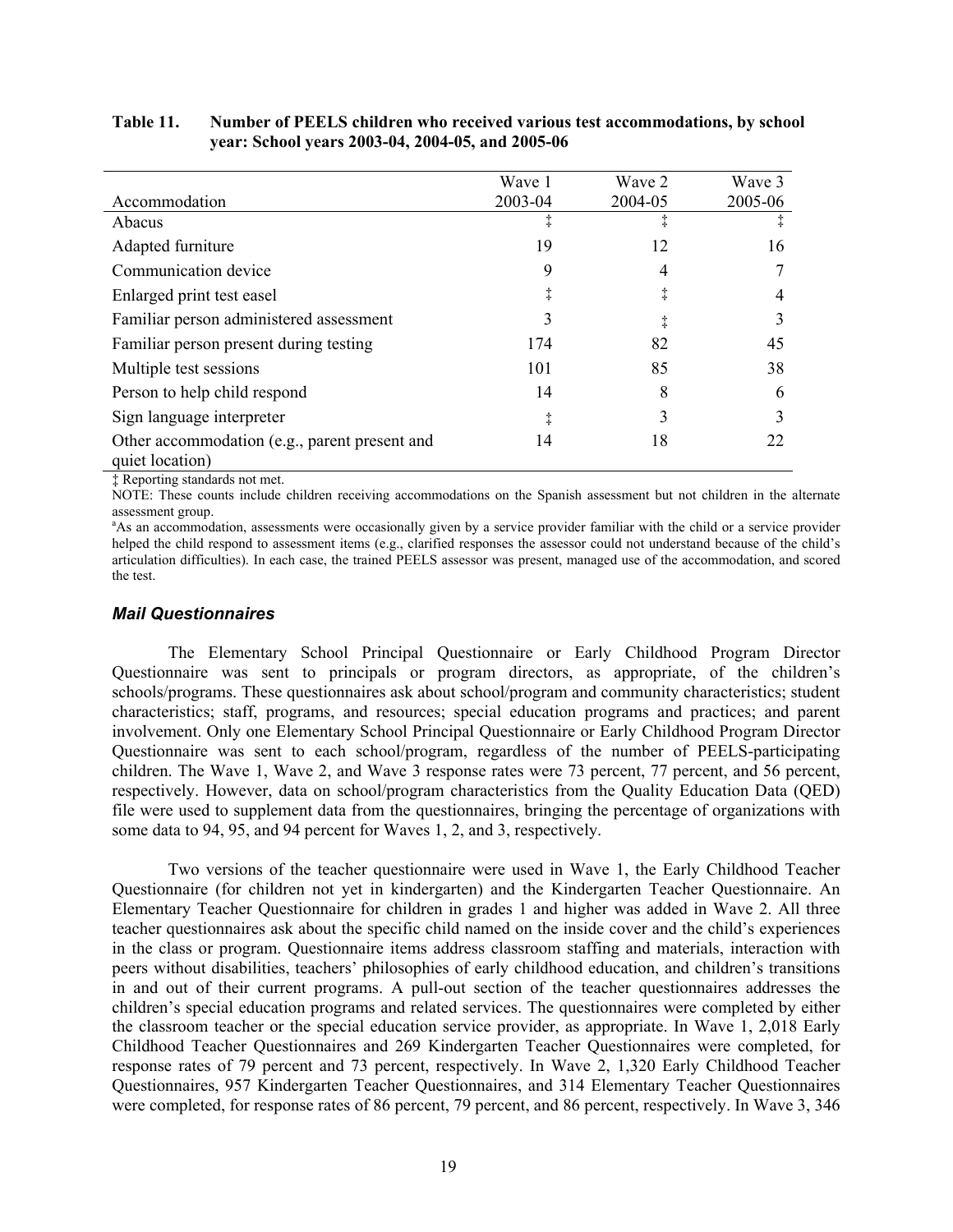Early Childhood Teacher Questionnaires, 992 Kindergarten Teacher Questionnaires, and 1,176 Elementary Teacher Questionnaires were completed, for response rates of 82 percent, 81 percent, and 81 percent, respectively.

The teacher questionnaires also include the following teacher rating scales (indirect assessments): three subtests of the ABAS-II—Functional (Pre) Academics, Self-Care, and Self-Direction; the Vineland Adaptive Behavior Scales Classroom Edition, Motor Skills Domain; the Preschool and Kindergarten Behavior Scales, Second Edition; and the Social Skills Rating System. Results from two of these rating scales are included in this report: the PKBS-2 and SSRS.

**PKBS-2.** The PKBS-2, which was included in the Early Childhood Teacher, Kindergarten Teacher, and Elementary School Teacher Questionnaires in Waves 1 and 2, is specifically designed to evaluate the social skills and problem behaviors of children 3 to 6 years of age. It is a norm-referenced, standardized instrument that includes two scales, a Social Skills Scale (34 items) and a Problem Behavior Scale (42 items). It comprises five subscales—Social Cooperation, Social Interaction, Social Independence, Externalizing Problems, and Internalizing Problems. Teachers are asked to rate how frequently the identified child exhibited a series of skills or behaviors such as those noted above during the previous 3 months. The measurement scale consists of four points, labeled *never*, *rarely*, *sometimes*, and *often*. The standard scores for the Social Cooperation, Social Interaction, and Social Independence subscales are summed to create the Social Skills composite score, and Externalizing and Internalizing Problems are summed to create the Problem Behavior scale. The composite scores are then converted to composite standard scores. PKBS-2 standard scores are based on a distribution with a mean of 100 and a standard deviation of 15 (Merrell 2002). PEELS used the school-rater form of this measure.

Test developers reported Cronbach alpha coefficients of .96 to .97 for children 3 to 6 years of age on the Social Skills Scale and .93 to .95 on the Problem Behavior Scale. Three week test-retest reliability for subscales of the Social Skills Scale ranged from .58 to .66. For subscales of the Problem Behavior Scale, test-retest reliability was in the .70 to .78 range.

Merrell (1995) reported correlations between the PKBS-2 Social Skills Scale and the Social Skills Rating System (SSRS, Gresham and Elliott 1990) that ranged from .32 to .76 and correlations between the PKBS-2 Problem Behavior Scale and the SSRS that ranged from .25 to .83. Correlations between the Matson Evaluation of Social Skills with Youngsters (MESSY, Matson, Esvelt-Dawson, and Kazdin 1983) and the PKBS-2 Social Skills Scale were .62 to .85, while correlations between the PKBS-2 Problem Behavior Scale and MESSY were .22 to .72. The Conduct Problem section of the Conners Teacher Rating Scales (CTRS-39, Conners 1990) and the PKBS-2 Externalizing Problems Subscale were correlated (.87), as were the CTRS-39 Emotional-Overindulgent Scale and the PKBS-2 Internalizing Problems Subscale (.78). The PKBS-2 Social Skills and School Social Behavior Scales (Merrell 1993) were also correlated (.86). In Wave 1, a total of 2,192 children had PKBS scale scores; in Wave 2, a total of 2,540 had scores.

**Social Skills Rating System***.* In Wave 3, the PKBS was replaced with the SSRS because it has norms for older children. The SSRS provides a measure of each child's social and behavioral skills. Teachers are asked to rate how frequently the identified child exhibited a series of skills or behaviors during the previous month or two. The measurement scale consists of three points. The scale points are labeled as follows: 0, *never*; 1, *sometimes*; and 3, *very often*.

The SSRS is divided into two scales, the Social Skills Scale and the Problem Behaviors Scale. The Social Skills Scale measures the following positive social behaviors: cooperation, empathy, assertion, self-control, and responsibility. A higher rating on the Social Skills Scale indicates a higher level of social adjustment. The Problem Behaviors Scale measures behaviors that can interfere with the development of positive social skills. It assesses behavior in three subscales: externalizing problems, such as aggressive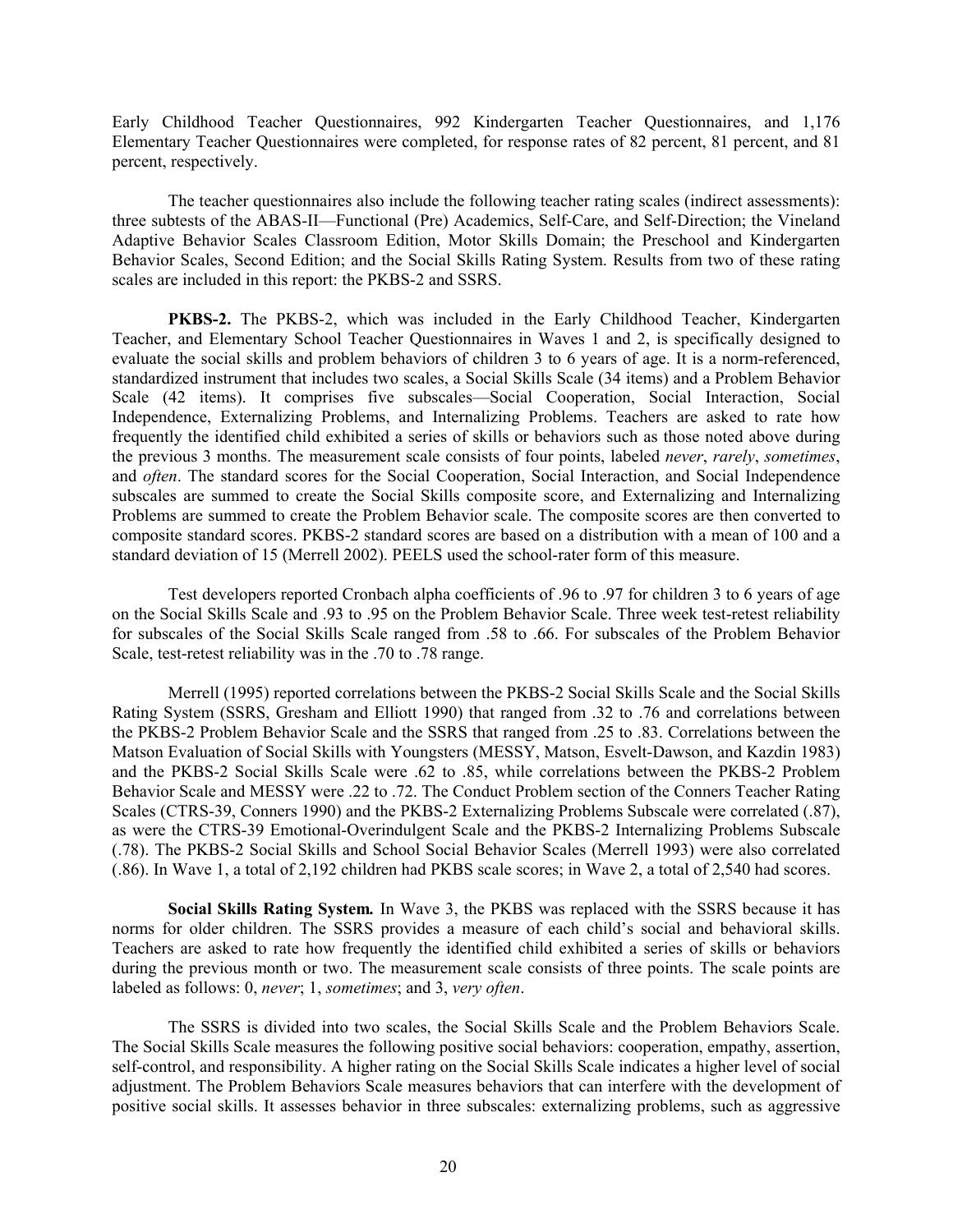acts and poor temper control; internalizing problems, such as sadness and anxiety; and hyperactivity, such as fidgeting and impulsive acts.

The SSRS Teacher form was standardized on a national sample of over 200 teachers who rated over 1,300 children. The teacher sample was 88 percent female and 90 percent white. Eleven percent of teachers in the sample were special education teachers. It provides separate norms for males and females. The raw scores for both scales are converted to standard scores. SSRS standard scores are based on a distribution with a mean of 100 and a standard deviation of 15 (Gresham and Elliott 1990). In Wave 3, a total of 1,751 males and 730 females had SSRS scores.

#### **Data Preparation and Analysis**

This section describes methods used to impute for item and unit nonresponse, develop sampling weights, estimate variance, create major independent variables, develop scales, test for statistical significance, and suppress scarcely populated cells.

#### *Imputation*

In data preparation, imputation was conducted for selected items on the child assessment, teacher questionnaire, and parent interview data. In general, the item missing rate was fairly low. For the Wave 1 parent interview, the item missing rates for the augmented sample were less than 10 percent for 702 variables and 10 to 14 percent for 34 variables; three variables had rates between 15 and 17 percent. For Wave 2, there were no missing values for 235 variables and a missing rate of less than 9 percent for 265 variables; only two variables had higher rates, 15 percent for one and 24 percent for another. Of the 498 variables used in Wave 3, there were no missing values for 314 parent interview items and missing rates of 1 to 4 percent for the other 184 variables.

For teacher questionnaire data in Wave 1, item missing rates were under 10 percent for 94 percent of variables, 10 to 15 percent for 4 percent of variables, and 15 to 22 percent for 2 percent of variables. In Wave 2, the item missing rates were under 5 percent for 99 percent of teacher questionnaire variables and 5 to 10 percent for 1 percent of the variables. For Wave 3, the item missing rates were under 5 percent for 99 percent of the variables and 6 to 10 percent for 1 percent of the variables.

For the Wave 1 assessment data, 80 percent of the variables had missing rates of 16 percent or less. Twenty percent of the variables had missing rates between 24 and 26 percent. In Wave 2, 95 percent of the variables had missing rates of less than 2 percent, and 5 percent of the variables had missing rates of 2 to 3 percent. In Wave 3, 90 percent of the assessment variables had missing rates of less than 2 percent. The other 10 percent had missing rates below 3 percent. The item missing rate prior to imputation was higher in Wave 1 because data for the supplemental sample were missing.

Imputed values may have two undesirable features. The first is that they may cause bias in an estimate calculated from the post-imputed data. The second is that the variance of such estimates may increase. If the imputed values are treated as real values and an ordinary variance estimator is used, this increased variance is not reflected and the variance is underestimated, which can lead to an erroneous inference. These potential problems become more serious if the percentage of imputed cases in the analysis sample is high (for example, over 20%). However, the percentage of imputation for the supplemental sample was between 6.6 and 8.7 percent of the augmented sample, depending on the instrument. Therefore, the risk of imputation-related bias was judged to be minimal. The variance inflation due to imputation was also contained because the imputation rate was below 10 percent. Imputation for the supplemental sample increased the amount of data usable for analysis, offsetting the potential risk of bias.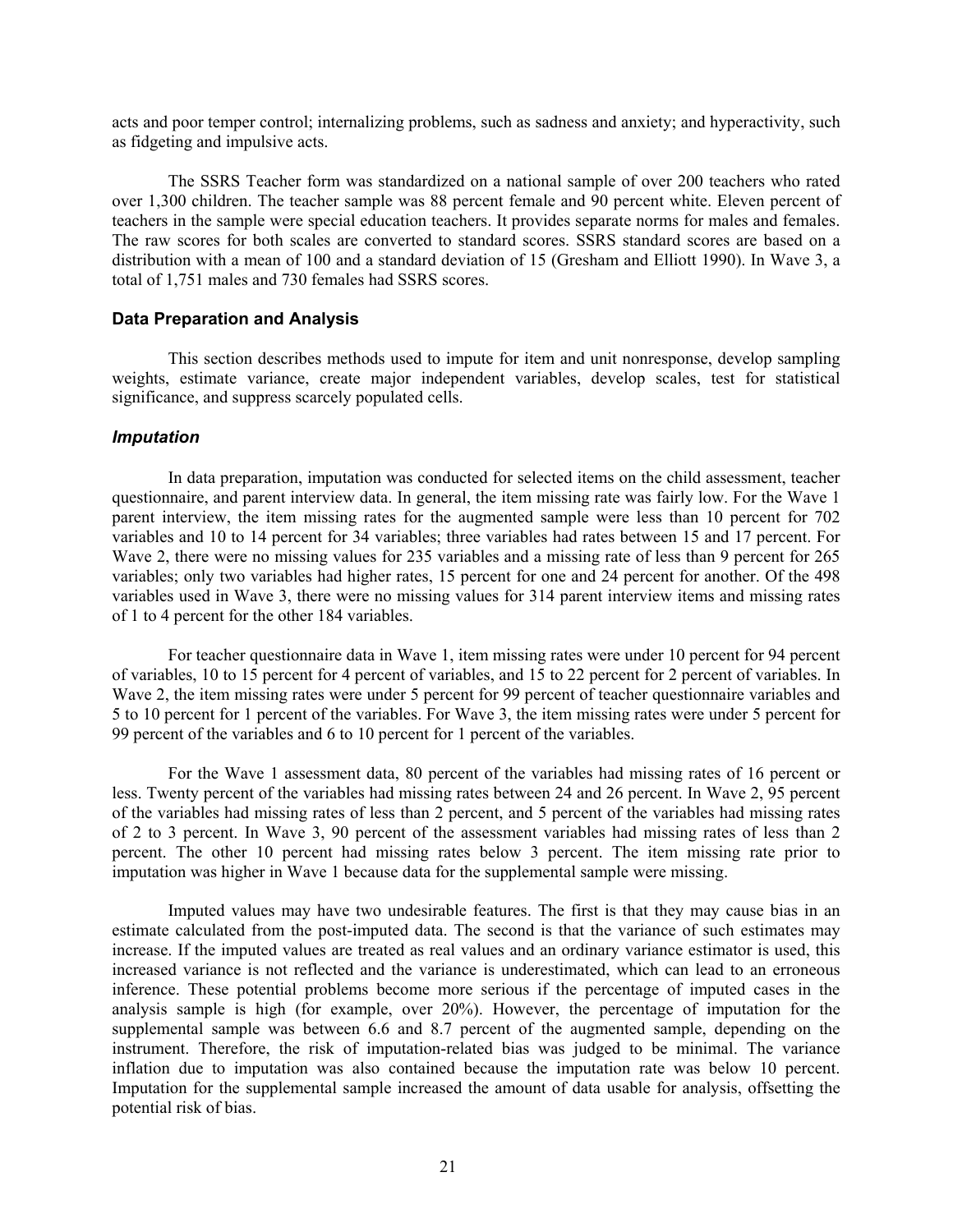Researchers used different methods of imputation depending on the nature of missing and available information for imputation. The methods included hot-deck imputation, regression, external data source, and deterministic or derivation method, based on the internal consistency principle of inter-related variables. In some cases, a postulated value was imputed after analyzing missing patterns. Whenever a value of a variable was imputed, an imputation flag for the variable was created in the data set to record the change.

# *Weighting*

The data presented in the report have been weighted to generate national estimates. Different weights have been used depending on the sources of data. These weights adjust the child base weights given to the 3,104 recruited families to account for nonresponse on specific data collections in specific waves or groups of waves. Appendix B includes complete information on the weights.

### *Variance Estimation*

It is extremely difficult to obtain an unbiased variance estimator for a complex sample like the one used in PEELS. The jackknife variance estimator was used; it takes account of clustering effects and other weighting adjustments for nonresponse and post-stratification. The variance estimator is usually slightly conservative and tends to lead to a slightly smaller chance of type I error than indicated by the significance level of the test. PEELS researchers performed post-stratification whenever possible to enhance the precision of the survey estimates. All standard errors and significance tests were conducted using WesVar Version 4.2 (Westat 2002) to account for the complex probability sampling and weighting used in PEELS.

#### *Independent Variables*

Two independent variables used throughout the report require some description. Parents provided information on the children's race/ethnicity. Because of the small number of American Indian or Alaska Native and Asian children in the study, data for those subgroups were considered unreliable and were not included in the analyses of race/ethnicity. Children of all races/ethnicities were included in the remainder of the analyses. A three-group race/ethnicity variable was used with the following definitions:

- Hispanic—children who were Hispanic and of any race;
- Black—children who were Black or African American only and not Hispanic; and
- White—children who were White only and not Hispanic.

The disability categories used in data collection are those specified in *IDEA*. Children's primary disability category in Wave 1 was obtained from their teachers or service providers; however, if service provider data were missing, disability information was obtained from the children's parents or enrollment form. Because of the small sample sizes for some disability categories, a "low-incidence" category was created that included deaf/blindness, deafness, hearing impairment, traumatic brain injury, visual impairment, and other disabilities identified by parents (e.g., comprehension problems; hand-eye coordination).

# *Scale Development*

To facilitate data analysis and reduce the number of independent variables, researchers created a number of scales, including a behavior scale, a social relations at school scale, and a severity of disability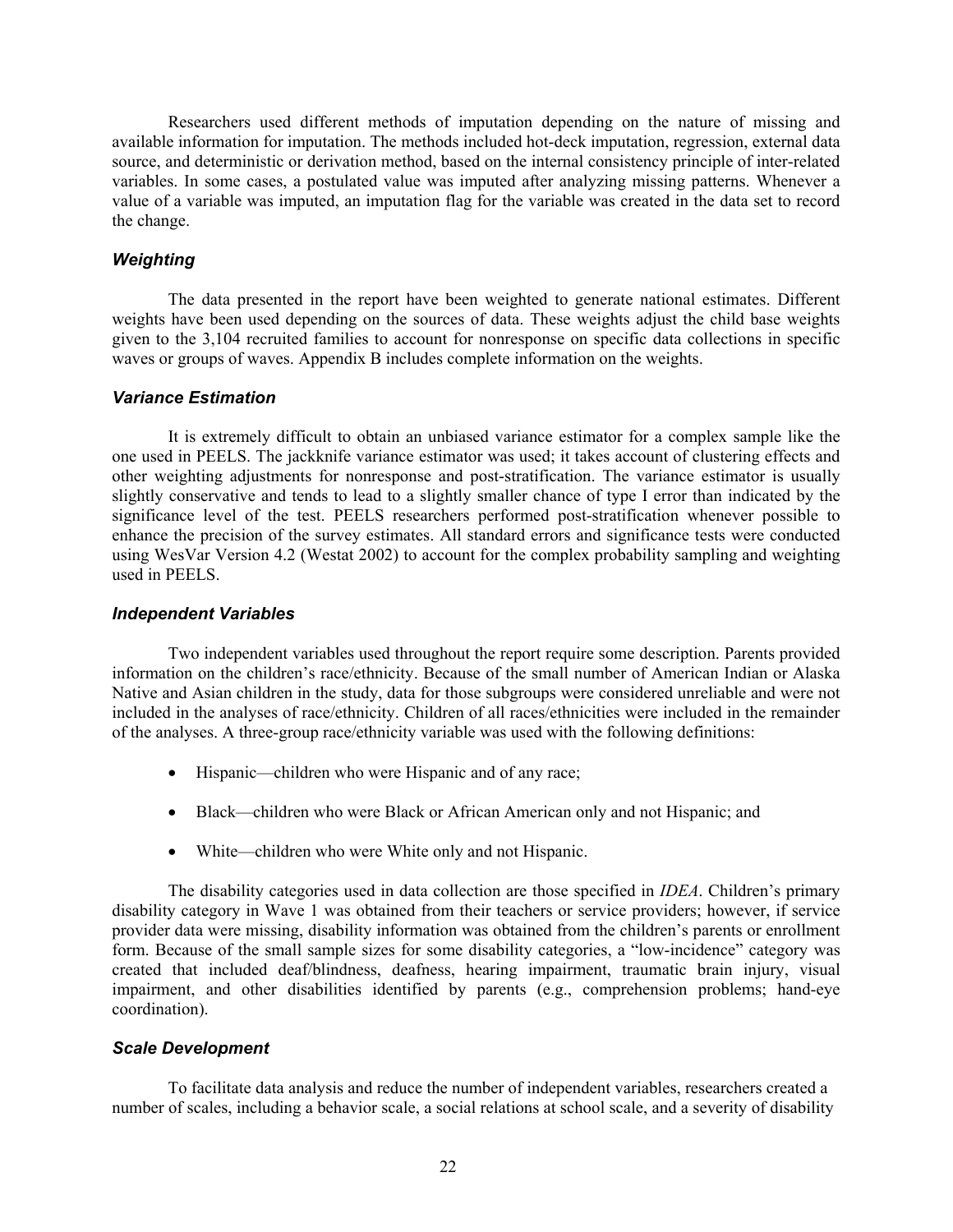scale. To develop the first two of these scales, Master's Partial Credit Model, an extension of the Rasch model (Wright and Masters 1982) was used.

Unidimensionality along the construct was determined by goodness-of-fit statistics—in the case of Rasch models, infit statistics. Infit statistics compare each child's observed response pattern to his/her expected response pattern for each specific overall score. The expected value of the mean-square version of this statistic, the infit mean-square, is 1.00. Deviation above 1.00 indicates potential departures from unidimensionality; values less than 1.00 flag potential violations of local independence. This value, when standardized, approximates a z-distribution with a mean of zero and a standard deviation of one; the criterion values for goodness-of-fit for these analyses were 0.6 to 1.4.

The *behavior scale* includes 29 items from the parent interview related to parents' perceptions of their child's behavior. This scale includes items that measure parents' perceptions of the extent to which their child is quiet and passive, is jumpy and easily startled, pays attention and stays focused, likes to do things on his/her own, is very active and restless, tries to finish things even if it takes a long time, gets easily involved in everyday things, is distracted by sights and sounds, has difficulty adjusting to changes, is often anxious or depressed, and shows interest in adults. The scale also includes items on how much parents' think their child has trouble playing with other children, has trouble making friends, takes turns and cooperates, has temper tantrums, is easy to manage, and has trouble getting to sleep. Additionally, the scale includes an item on how physically aggressive a parent's child is with other children, an item on whether a child has been invited to another child's birthday party in the past year, and an item on the appropriateness of a child's behavior. The scale also includes items on parents' perceptions of whether their family has difficulty doing certain activities because of the child's behavior or disability, including going to a grocery store, shopping mall, restaurant, public park, church or other place of worship, library, movie, or vacations. A general item on how easy it is to take the child places compared to other children his/her age is also included in the behavior scale.

The *social relations at school scale* comprises six items that ask parents about the amount of time their child spends with typically developing children, how well their child gets along with other children at his/her program, and how well their child gets along with teachers. This scale also includes items on whether the child has been bullied or picked on by other children, has been physically attacked or involved in fights, or has been teased or called names.

The *severity of disability scale* is a six-component variable from the parent interview based on the framework of the ABILITIES Index (Bailey, Simeonsson, Buysse, and Smith 1993) consisting of cognition, communication, overall health and limitations due to health, regulation of activity level, regulation of attention, and understanding of language (for details, see Daley, Simeonsson, and Carlson 2008). Using the PEELS sample, validity of an abbreviated index was also established through significant correlations with age at which children began receiving special education or therapy service  $(r = 22, p <$ .001), the teacher-reported amount of modification to curriculum materials ( $r = .42$ ,  $p < .001$ ), and with the number of services the child received in the school  $(r = .37, p < .001)$ . The PEELS ABILITIES Index also significantly differentiated between children who took alternate and direct assessments in PEELS (Daley, Simeonsson, & Carlson 2008). Children who took the alternate assessment had a mean of 16.3  $(S.E. = 0.25)$  as compared to a mean of 12.4  $(S.E. = 0.11)$  for children who completed the PPVT, Letter– Word Identification and Applied Problems subtests  $(t = 714.76, p \le 0.001)$ .

## *Significance Testing and Cell Suppression*

Chi-squares, *t* tests for dependent samples, and ANOVAs were performed to examine statistically significant differences across subgroups and over time within subgroups. The *t* tests for dependent samples took into account the correlations between the Wave 1 through 3 samples. All individual tests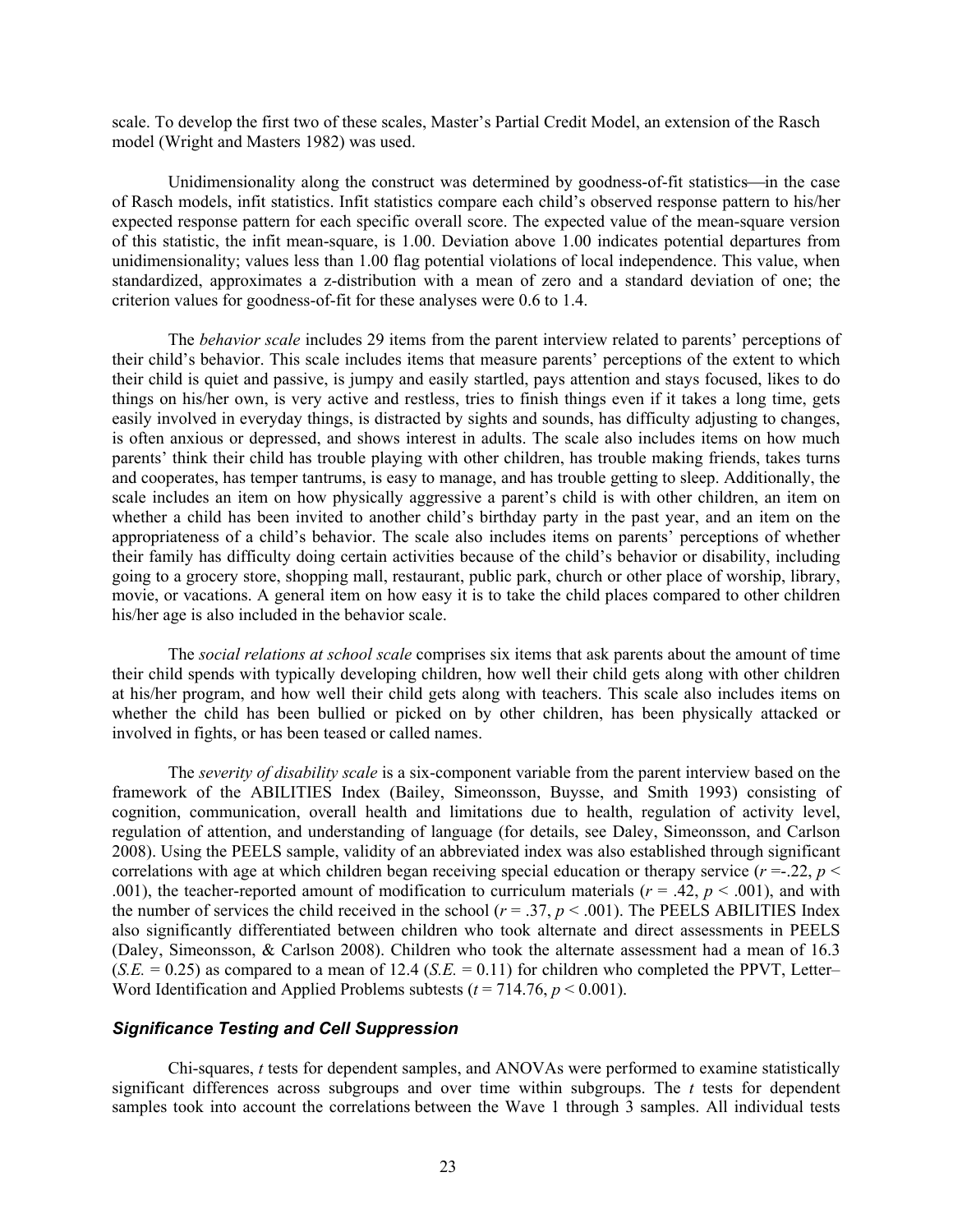were performed using a 5 percent significance level. If the chi-square was significant, a t-test for dependent samples was conducted to examine differences between groups. Similarly, if an ANOVA was significant, a Wald F test was conducted to examine differences between groups.

Sometimes, related *t* test results were discussed as a group or family of tests. In those cases, researchers controlled the family-wise error rate to avoid making false positive claims. The Benjamini-Hochberg procedure (Benjamini and Hochberg 1995), known to be less conservative than Bonferroni correction, was used for multiple testing situations. This procedure controls the false discovery rate (FDR) at a set level instead of the family-wise error rate.17 If the *p*-value adjusted using the Benjamini-Hochberg procedure is greater than the original *p*-value, the result is significant at the 0.05 level.

In all data displays, if the number of cases in a cell dropped below 3, data were suppressed, and a footnote was added to indicate that "Reporting standards were not met." This convention was used to maintain data confidentiality.

 $\overline{a}$ 

 $17$  False discovery rate is the expected error rate of making false positives among all positive claims. If this is set to be small, say 0.05, the Benjamini-Hochberg procedure controls FDR at 0.05.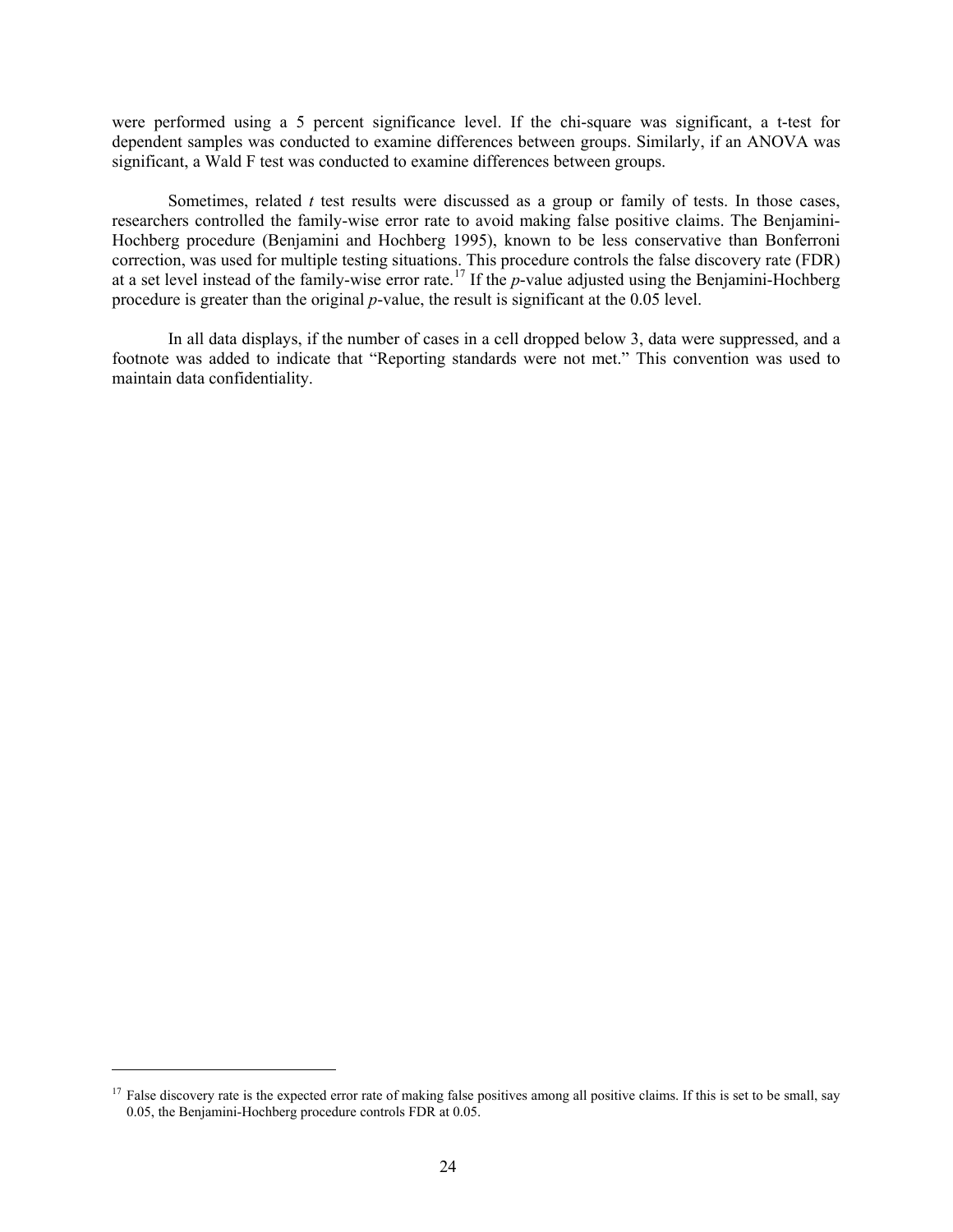# **Chapter 3: Transitions Among Young Children With Disabilities**

One of the broad goals of PEELS is to describe the transitions that young children with disabilities undergo between early intervention and preschool and between preschool and elementary school. A previous PEELS report (Markowitz et al. 2006) described transitions for children as they moved from early intervention to preschool. In this chapter, information is presented on different types of transitions that children experience, changes in their services, and changes in their eligibility status as they go from one preschool program to another or change grades. The remainder of the chapter is focused on the transition to kindergarten. Data on how the perceived ease of this transition varies by different demographic characteristics, child characteristics, and school involvement and support and how often different strategies are used by teachers to facilitate kindergarten entry are presented.

In this chapter, all comparative statements made have been tested for statistical significance using chi-square tests, unless otherwise noted. If the chi-square was significant, a *t*-test for dependent samples was conducted to examine differences between groups. Differences are discussed in this chapter only if they were found to be statistically significant at the .05 level.

### **Change in Program and Grade at Times of Transition**

To characterize the type of change that occurred as part of a child's transition between preschool programs and grades, children in PEELS were divided into four transition status groups based on the type of transitions: those with no transition in grade or preschool program, those changing only from one preschool program to another, those changing their grade only, and those changing both their grade and program. As illustrated in figure 1, approximately one-third of the children underwent both a change in grade and a change in program between 2003-04 and 2004-05 (32%, *S.E.* = 1.6) and between 2004-05 and 2005-06 (33%, *S.E.* = 2.1). There were no statistically detectable differences in the transition status of children (those with no transition in grade or program, those changing their program only, those changing their grade only, and those changing both their grade and program) by gender  $(2003-04: p = .448, 2004-$ 05:  $p = .735$ ), race/ethnicity (2003-04:  $p = .676$ , 2004-05:  $p = .290$ ) disability category (2003-04:  $p =$ .086, 2004-05: *p* = .136), or family income (2003-04: *p* = .711, 2004-05: *p* = .533).

### **Change in Services at Times of Transition**

Services for young children with disabilities are intended to change as the child's educational needs change, and, typically, the appropriateness of each service and the need for additional services are evaluated during each IEP meeting. In general, studies that have evaluated the degree of stability in programming over time have found that children do experience changes in services as they move through school. For example, Clarizio and Halgren (1993) noted that for children at either the preschool, elementary, or secondary school level, change over a 3-year period in service delivery model (whether a consultant, resource room, or categorical classroom placement) occurred for 33 percent of students, and changes in the frequency of services occurred for 71 percent of students.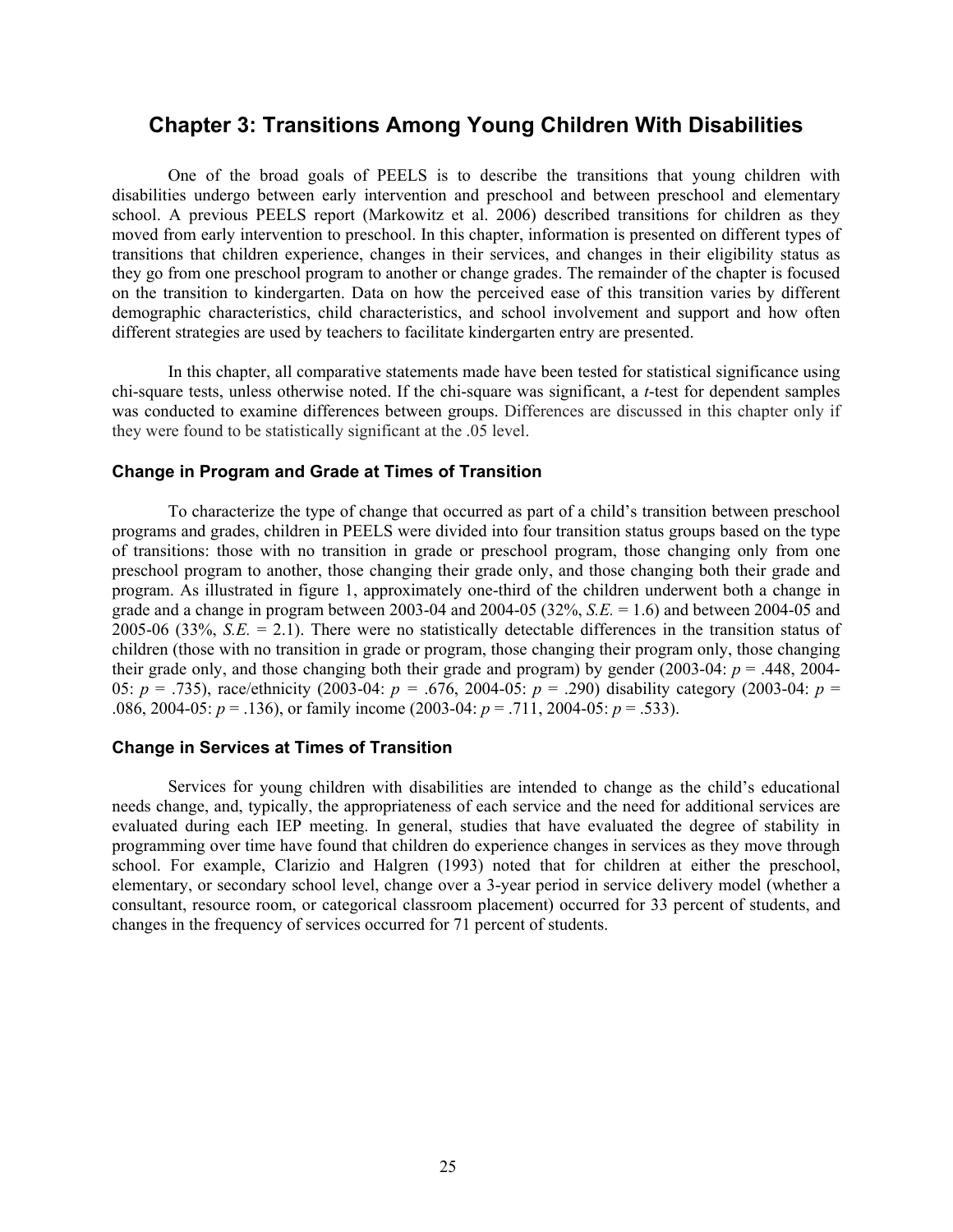

**Figure 1. Percentage of young children who received preschool special education services during the 2003-04 school year: Transition status by year** 

Young children with disabilities receive a range of services. Table 12 presents the percentage of children participating in PEELS receiving speech therapy, special instruction, occupational therapy, tutoring, and physical therapy in 2003-04 along with changes in services by transition status. The issue of service stability is somewhat unique for young children in transition. To facilitate smooth kindergarten transitions, the National Education Goals Panel (1998) emphasized the importance of *ready schools*, which in part "strive for continuity between early care and education programs and elementary schools (p. 5)". Loss of gains made while in early intervention, problems in school, and difficulty with peer relationships have been suggested to result from difficult transitions, in part, due to lack of continuity between programs (Kagan and Neuman, 1998).

The stability of services in PEELS was explored in conjunction with transitions from preschool to kindergarten and from kindergarten to first grade. As noted in an earlier PEELS report (Carlson et al. 2008), disability labels change during this early childhood period; between Wave 1 and Wave 2, 23 percent of children were reclassified, and 14 percent of children were declassified. Therefore, changes in services were examined across all disability categories.

NOTE: Detail may not sum to totals because of rounding.

SOURCE: U.S. Department of Education, National Center for Special Education Research, Pre-Elementary Education Longitudinal Study (PEELS), "Elementary School Teacher Questionnaire," "Kindergarten Teacher Questionnaire," "Early Childhood Teacher Questionnaire," and "Parent interview," previously unpublished tabulation (February 2007).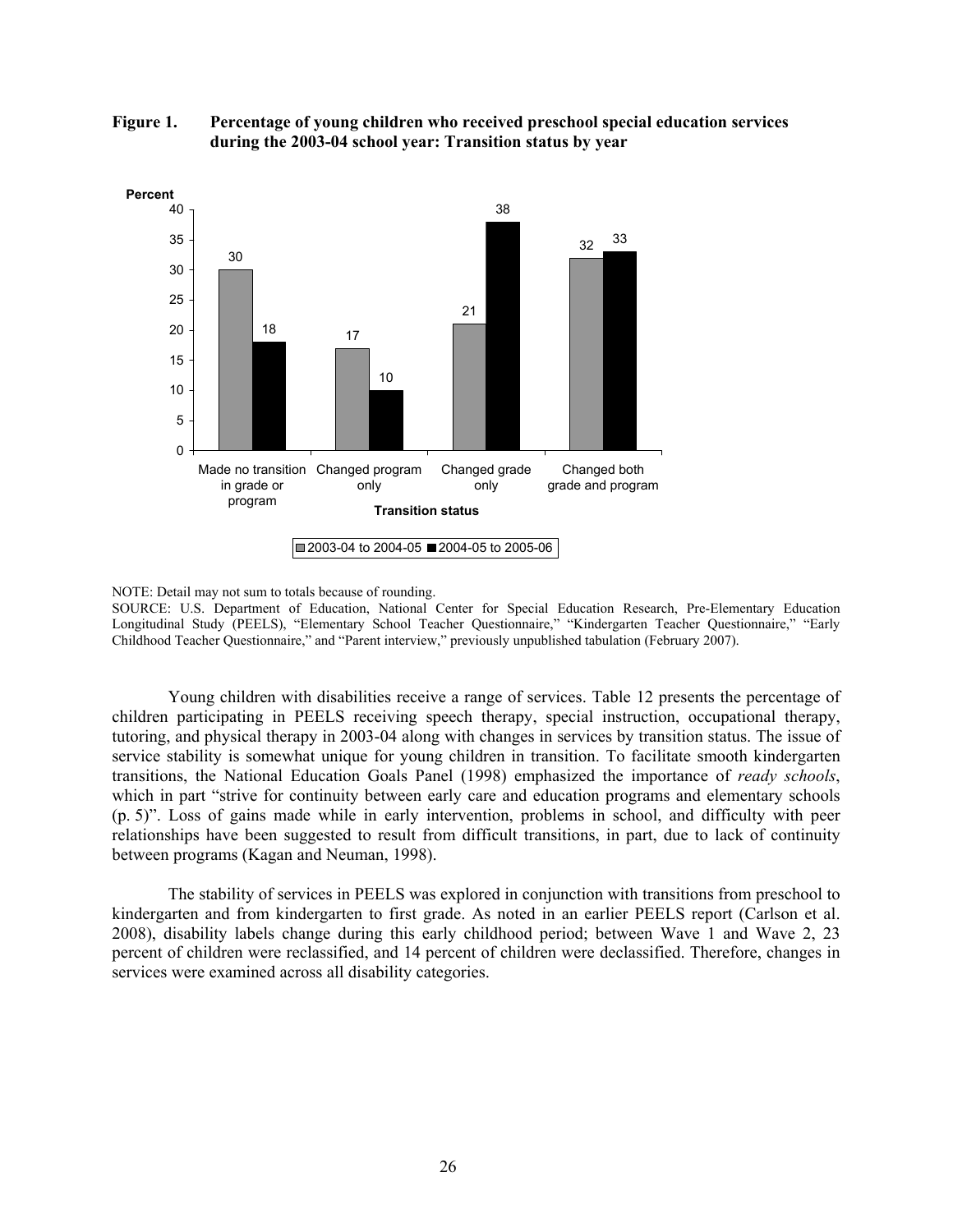# **Table 12. Percentage of young children who received preschool special education services during the 2003-04 school year who received additional services and stopped services in 2004-05, by transition between 2003-04 and 2004-05**

|                                        | <b>Transition status</b> |            |              |                |  |
|----------------------------------------|--------------------------|------------|--------------|----------------|--|
|                                        |                          |            | Transitioned | Transitioned   |  |
|                                        |                          | Made no    | from         | from           |  |
|                                        |                          | grade      | preschool to | kindergarten   |  |
|                                        | Total                    | transition | kindergarten | to first grade |  |
| Received service in 2003-04            |                          |            |              |                |  |
| Speech therapy                         | 91.9                     | 93.4       | 90.3         | 92.2           |  |
| Occupational therapy                   | 35.5                     | 42.3       | 31.8         | 26.6           |  |
| Physical therapy                       | 22.7                     | 27.3       | 19.5         | 18.4           |  |
| Special instruction                    | 44.5                     | 51.7       | 38.5         | 41.0           |  |
| Tutoring                               | 18.2                     | 19.9       | 18.7         | 11.8           |  |
| Other                                  | 3.9                      | 3.9        | 3.4          | 5.1            |  |
| Received additional service in 2004-05 |                          |            |              |                |  |
| Speech therapy                         | 1.6                      | 1.1        | 2.1          | $\ddagger$     |  |
| Occupational therapy                   | 11.3                     | 12.1       | 11.4         | 8.1            |  |
| Physical therapy*                      | 4.7                      | 6.5        | 2.6          | 4.9            |  |
| Special instruction                    | 13.1                     | 10.5       | 14.0         | 19.1           |  |
| Tutoring*                              | 12.2                     | 6.6        | 12.4         | 30.8           |  |
| Other                                  | 4.9                      | 3.5        | 7.9          | $\ddagger$     |  |
| Stopped service in 2004-05             |                          |            |              |                |  |
| Speech therapy                         | 3.4                      | 3.0        | 3.8          | 4.2            |  |
| Occupational therapy                   | 9.6                      | 9.4        | 9.4          | 10.7           |  |
| Physical therapy                       | 7.5                      | 7.5        | 6.7          | 9.6            |  |
| Special instruction                    | 14.1                     | 14.1       | 15.2         | 10.8           |  |
| Tutoring                               | 11.4                     | 12.2       | 10.6         | 11.4           |  |
| Other                                  | 2.7                      | 3.4        | 2.1          | ţ              |  |

\*The chi-square analysis result was significant at  $p < .05$  level.

‡ Reporting standards not met.

SOURCE: U.S. Department of Education, National Center for Special Education Research, Pre-Elementary Education Longitudinal Study (PEELS), "Elementary School Teacher Questionnaire," "Kindergarten Teacher Questionnaire," "Early Childhood Teacher Questionnaire," and "Parent interview," previously unpublished tabulation (February 2007).

To identify stability of services, additional services are defined as services received in one school year that were not received in the previous school year. Comparably, stopped services are defined as those that children received in the previous school year but that they are no longer receiving. Fluctuations from year to year in the frequency or amount of a specific service that a child received are not reported here.

There were no statistically detectable differences across transition groups in the number of children receiving specific services in 2003-04. However, the number of children participating in PEELS who received additional physical therapy and tutoring in 2004-05 varied significantly by transition status. Children who made no grade transition (7%, *S.E.* = 1.1) were significantly more likely to have received additional physical therapy than children who transitioned from preschool to kindergarten (3%, *S.E.* = 0.9)  $(t = -2.67, p = .01)$ . In contrast, children who made no grade transition  $(7\%, S.E. = 1.0)$  were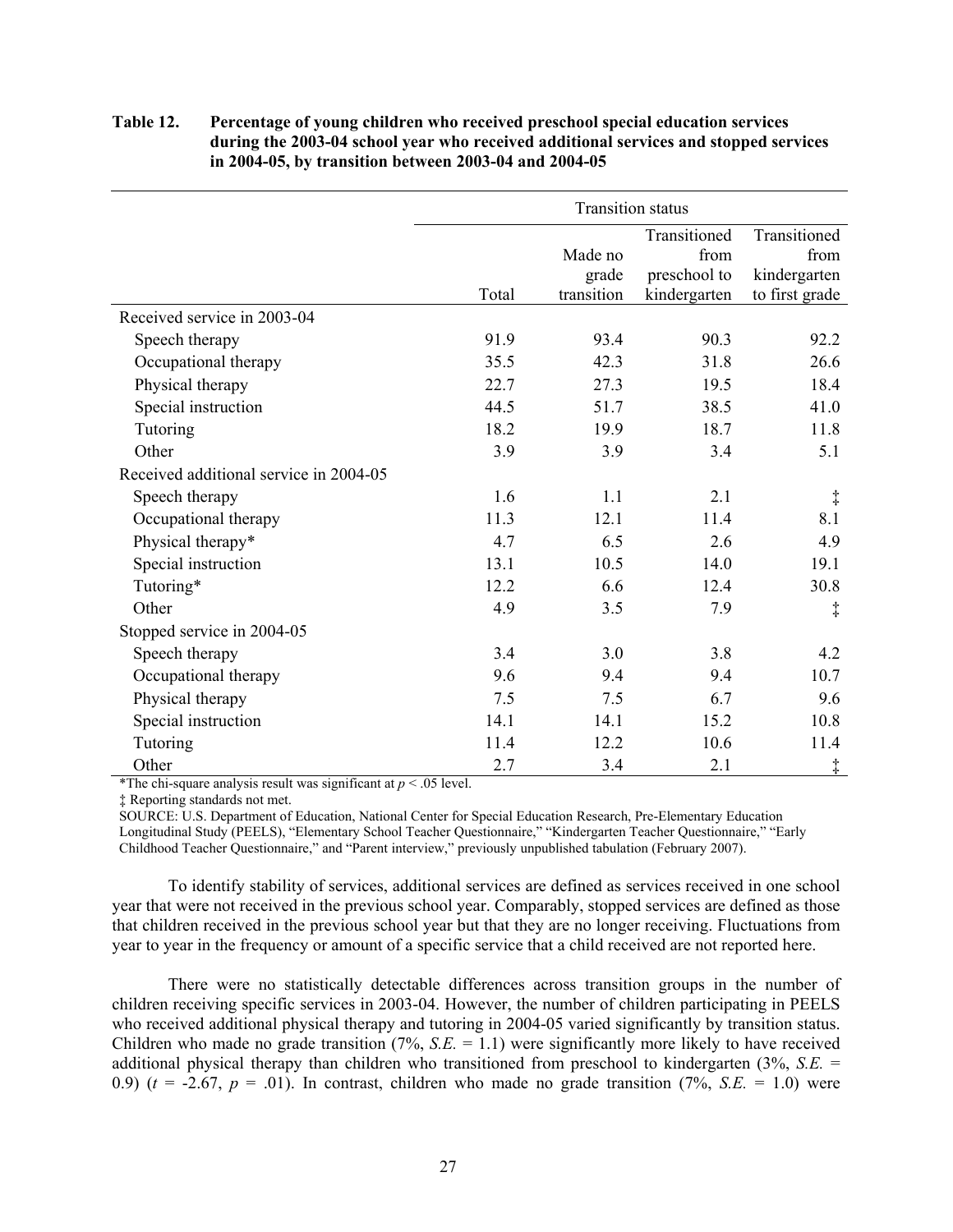significantly less likely to have received additional tutoring than children who transitioned from preschool to kindergarten (12%, *S.E.* = 2.1) ( $t = 2.39$ ,  $p = .02$ ) and children who transitioned from kindergarten to first grade (31%, *S.E.* = 5.9) ( $t = 4.21$ ,  $p < .001$ ). There were no statistically detectable differences across transition groups in the number of children receiving additional speech therapy, occupational therapy, special instruction, and other services in 2004-05. There were also no statistically detectable differences across transition groups in the number of children who stopped receiving specific services in 2004-05.

Table 13 presents similar data, services by transition type, for 2004-05 and 2005-06. There were no statistically detectable differences across transition groups in the number of children who received speech therapy, physical therapy, tutoring, and other services in 2004-05. There were no statistically detectable differences across transition groups in the number of children who received additional services in 2005-06 or who stopped receiving services in 2005-06.

# **Table 13. Percentage of young children who received preschool special education services during the 2004-05 school year who received additional services and stopped services in 2005-06, by transition between 2004-05 and 2005-06**

|                                        | <b>Transition status</b> |            |              |                |  |
|----------------------------------------|--------------------------|------------|--------------|----------------|--|
|                                        |                          |            | Transitioned | Transitioned   |  |
|                                        |                          | Made no    | from         | from           |  |
|                                        |                          | grade      | preschool to | kindergarten   |  |
|                                        | Total                    | transition | kindergarten | to first grade |  |
| Received service in 2004-05            |                          |            |              |                |  |
| Speech therapy                         | 91.6                     | 90.7       | 91.9         | 91.9           |  |
| Occupational therapy                   | 37.5                     | 37.8       | 42.9         | 32.9           |  |
| Physical therapy                       | 20.6                     | 23.6       | 22.5         | 17.3           |  |
| Special instruction                    | 45.1                     | 50.1       | 46.5         | 40.9           |  |
| Tutoring                               | 21.0                     | 22.5       | 16.1         | 24.0           |  |
| Other                                  | 6.0                      | 4.2        | 4.6          | 8.1            |  |
| Received additional service in 2005-06 |                          |            |              |                |  |
| Speech therapy                         | 1.4                      | 1.5        | 2.0          | 0.9            |  |
| Occupational therapy                   | 5.8                      | 8.4        | 5.3          | 4.6            |  |
| Physical therapy                       | 4.7                      | 4.8        | 5.6          | 4.1            |  |
| Special instruction                    | 14.0                     | 14.6       | 15.0         | 12.9           |  |
| Tutoring                               | 14.4                     | 10.8       | 16.0         | 15.4           |  |
| Other                                  | 4.0                      | 3.9        | 2.6          | 5.1            |  |
| Stopped service in 2005-06             |                          |            |              |                |  |
| Speech therapy                         | 4.7                      | 4.1        | 6.0          | 4.2            |  |
| Occupational therapy                   | 6.8                      | 6.1        | 10.3         | 4.7            |  |
| Physical therapy                       | 5.6                      | 5.7        | 6.1          | 5.3            |  |
| Special instruction                    | 9.6                      | 10.5       | 11.9         | 7.3            |  |
| Tutoring                               | 12.2                     | 13.0       | 8.3          | 14.5           |  |
| Other                                  | 3.4                      | 0.7        | 3.8          | 4.7            |  |

\* The chi-square analysis result was significant at  $p < .05$  level.

SOURCE: U.S. Department of Education, National Center for Special Education Research, Pre-Elementary Education Longitudinal Study (PEELS), "Elementary School Teacher Questionnaire," "Kindergarten Teacher Questionnaire," "Early Childhood Teacher Questionnaire," and "Parent interview," previously unpublished tabulation (February 2007).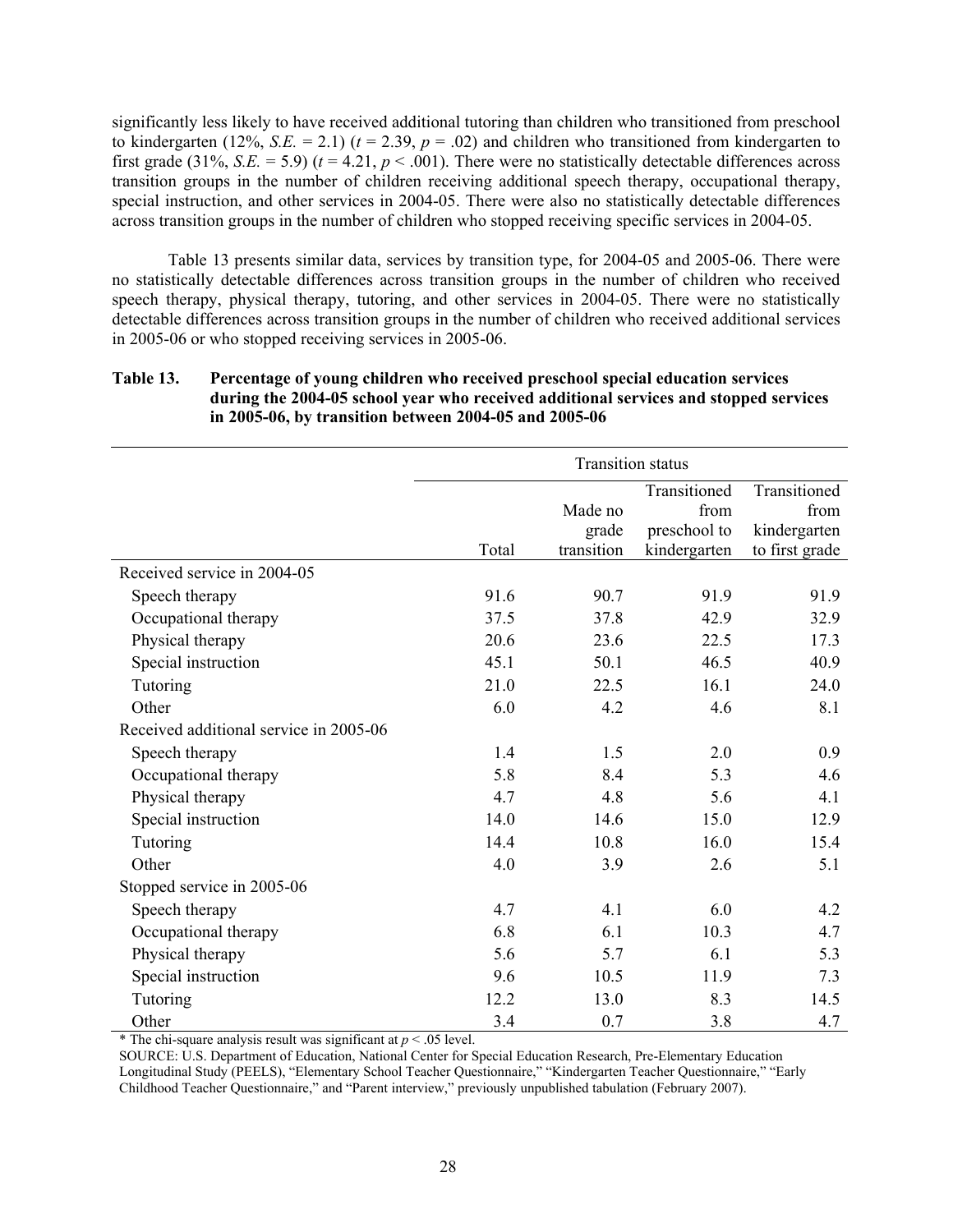### **Changes in Eligibility Status at Times of Transition**

Transitions are a time when eligibility is typically reevaluated (Walker et al. 1988). In particular, the transition to kindergarten may be regarded by some educators and administrators as an opportunity to "give the child a chance" in regular education (Stile, Hudson, Ames, Kelly, LeCrone, and Edgar 1991) and to avoid unnecessary "tracking" (Edgar, Heggelund, and Fischer 1988).

Changes in eligibility status during transition periods were explored for children participating in PEELS. Statistically significant differences across transition categories were observed in the number of children declassified during transition periods ( $p < .001$ ) (see table 14). Children who did not undergo a grade transition were less likely to be declassified between 2003-04 and 2004-05, (5%; *S.E.* = 1.0), than children who transitioned from preschool to kindergarten (20%; *S.E.* = 2.3) ( $t = 6.96$ ,  $p < .001$ ) and children who transitioned from kindergarten to first grade  $(24\%; S.E. = 5.8)$  ( $t = 3.14, p = .003$ ). Between 2004-05 and 2005-06, the pattern was similar and also statistically significant across transition categories  $(p = .005)$  (see table 14). Children who did not undergo a grade transition were less likely to be declassified between 2004-05 and 2005-06, (9%; *S.E.* = 1.8), than children who transitioned from preschool to kindergarten  $(21\%; S.E. = 2.2)$   $(t = 4.8, p < .001)$ .

# **Table 14. Percentage of young children who received preschool special education services with different types of transitions and were declassified in the subsequent year**

|                                                                                                          | Type of transition |                  |                                      |                                                  |  |  |
|----------------------------------------------------------------------------------------------------------|--------------------|------------------|--------------------------------------|--------------------------------------------------|--|--|
|                                                                                                          |                    | Made no<br>grade | Transitioned<br>from<br>preschool to | Transitioned<br>from<br>kindergarten<br>to first |  |  |
|                                                                                                          | Total              | transition       | kindergarten                         | grade                                            |  |  |
| Percentage of children in each transition<br>group who were declassified between<br>2003-04 and 2004-05* | 14.0               | 4.9              | 20.4                                 | 23.3                                             |  |  |
| Percentage of children in each transition<br>group who were declassified between<br>2004-05 and 2005-06* | 15.3               | 9.2              | 21.0                                 | 14.0                                             |  |  |

\* The chi-square analysis result was significant at  $p < .05$  level.

SOURCE: U.S. Department of Education, National Center for Special Education Research, Pre-Elementary Education Longitudinal Study (PEELS), "Kindergarten Teacher Questionnaire," previously unpublished tabulation (February 2007).

### **Transitions Into Kindergarten**

After the transition to kindergarten, children typically experience changes from the prekindergarten environment, such as greater child-to-teacher ratio, more group instruction, and higher teacher expectations of autonomy and academic skills (LaParo, Pianta, and Cox 2000; Troup and Malone 2002). The change may be more complex for young children with disabilities. A child with a disability may have new staff providing support services, a change in the location of pull-out services or in the mode of services provided in the class, and other adjustments to services received as part of his/her IEP.

To examine this transition period, data from children's transitions to kindergarten were combined across the 3 years of the PEELS study. Data from 353 children who were in kindergarten during the 2003- 04 school year were combined with data from 1,117 children who were in kindergarten during the 2004-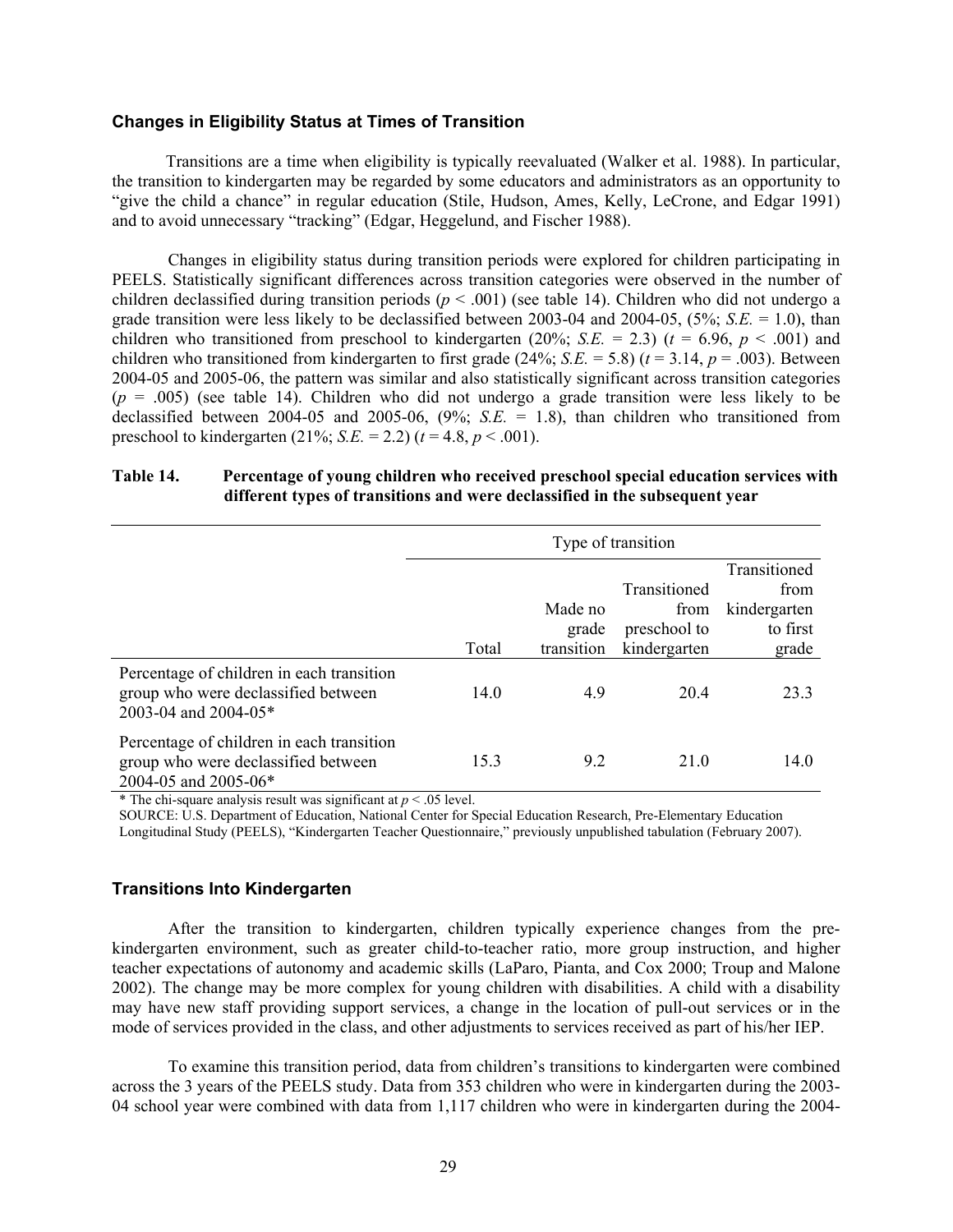05 school year and 1,126 children who were in kindergarten during the 2005-06 school year.<sup>18</sup> In order to look at the experiences of children before their transition into kindergarten, data from the year prior to the child's transition to kindergarten were designated as "pre-transition."<sup>19</sup> For example, for a child who entered kindergarten in 2004-05, the data from the 2003-04 school year were considered "pre-transition" data.

# *Location of Previous Setting*

Although some children transition from preschool to kindergarten and experience changes in both their grade and program, others may be in the same school and classroom as they were the previous year or in the same school as the previous year but in a different classroom. During their kindergarten year, teachers of children were asked to report where the child was enrolled or receiving services during the prior year. As shown in figure 2, overall, slightly less than half the children (47%, *S.E.* = 2.1) came from a different program or from home; 7 percent of children (*S.E.* = 0.8) were in the exact same school and class during the previous year (for example, the child repeated kindergarten and had the same teacher in both years ); an additional 5 percent (*S.E.* = 1.0) of children were in a different kindergarten classroom at the same school (for example, the child repeated kindergarten in the same school but had different teachers); and an additional 27 percent (*S.E*. = 2.0) remained in the same school but moved from a preschool class to a kindergarten class in the same school.<sup>20</sup>

## *Ease of Transition*

 $\overline{a}$ 

Parents and teachers were both asked to rate their perception of the child's ease of transition into kindergarten. Parents were given the response options *very easy*, *somewhat easy*, *somewhat hard*, or *very hard.* Teachers were asked if the transition had been *very easy*, *somewhat easy*, *somewhat difficult*, or *very difficult*. Overall, parent and teacher report of the ease of transition was significant and positively correlated ( $r = 0.32$ ,  $p < .001$ ).

<sup>&</sup>lt;sup>18</sup> Analyses presented in this section on transitions to kindergarten include only those children who were in kindergarten in 1 of the 3 years of data collection.

 $19$  Pre-transition data for children who were in kindergarten during the 2003-04 school year were not available. The sections "Child characteristics: Severity," "Child characteristics: Academic skills," and "Child characteristics: Social skills" include analyses that used pre-transition data.

<sup>&</sup>lt;sup>20</sup> Unlike other sections in this chapter, the analyses described in this section include children who were in kindergarten for more than 1 year.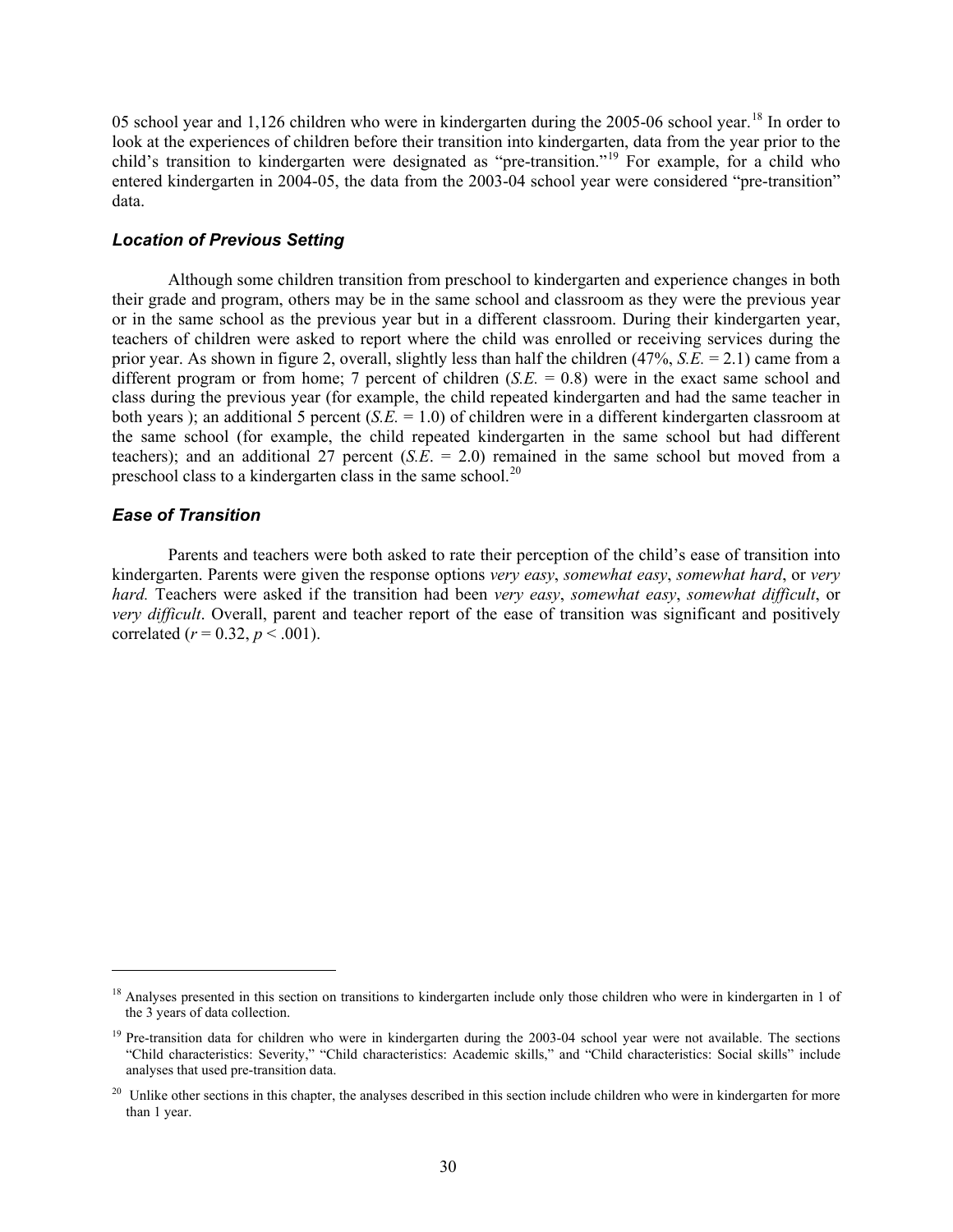**Figure 2. Percentage of young children who received preschool special education services who were in various placements the year before kindergarten, as reported by their kindergarten teacher** 



NOTE: Detail may not sum to totals because of rounding. SOURCE: U.S. Department of Education, National Center for Special Education Research, Pre-Elementary Education Longitudinal Study (PEELS), "Kindergarten Teacher Questionnaire," previously unpublished tabulation (February 2007).

*Demographics.* There were no statistically detectable differences in parent perception of the ease of transition based on the child's disability category (*p* = .089) or child's gender (*p* = .253) (see table 15). There were also no statistically significant differences in teacher perception of the ease of transition based on the child's gender ( $p = .035$ ), race/ethnicity ( $p = .726$ ), disability category ( $p = .02$ ), or family income  $(p = .575)$  (see table 16). However, there were significant differences in parents' report of ease of transition, by race/ethnicity ( $p < .001$ ) and family income ( $p = .005$ ). For example, parents of Hispanic children were significantly more likely (26%, *S.E.* = 2.7) to report that they had a *somewhat hard* or *very hard* transition than parents of Black children (16%, *S.E.* = 3.0) ( $t = -2.52$ ,  $p = .01$ ) and parents of White children (13%, *S.E.* = 1.1) ( $t = -4.61$ ,  $p < .001$ ). Eleven percent (*S.E.* = 1.8) of parents of children in households with incomes of more than \$40,000 reported that they had a *somewhat hard or very hard* transition, compared to 16 percent (*S.E.* = 2.5) of parents of children from households with incomes of \$20,001 to \$40,000 ( $t = 3.01$ ,  $p = .004$ ) and 21 percent (*S.E.* = 2.5) of parents of children in households with incomes of \$20,000 or less ( $t = 2.03$ ,  $p = .05$ ).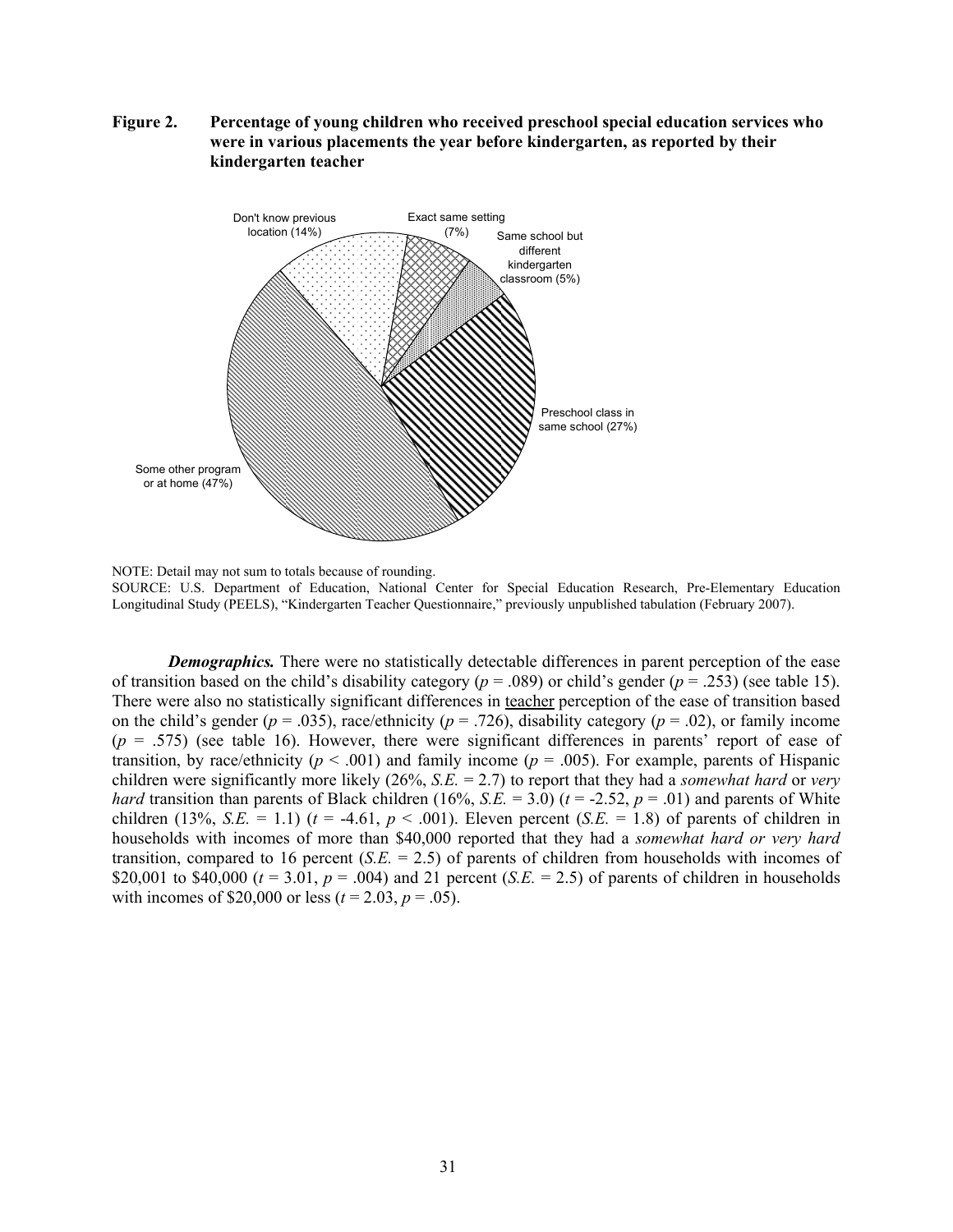|                               | Somewhat  | Somewhat   |
|-------------------------------|-----------|------------|
|                               | easy or   | hard or    |
|                               | very easy | very hard  |
| <b>Total</b>                  | 84.2      | 15.8       |
| Child gender                  |           |            |
| Male                          | 83.3      | 16.8       |
| Female                        | 86.6      | 13.4       |
| Race/ethnicity*               |           |            |
| <b>Black</b>                  | 84.2      | 15.8       |
| Hispanic                      | 74.4      | 25.7       |
| White                         | 87.2      | 12.8       |
| Disability category           |           |            |
| Autism                        | 76.0      | 24.0       |
| Developmental delay           | 82.2      | 17.8       |
| <b>Emotional disturbance</b>  | 48.8      | 51.2       |
| Learning disability           | 81.1      | 18.9       |
| Mental retardation            | 84.3      | 15.7       |
| Orthopedic impairment         | ţ         | $\ddagger$ |
| Other health impairment       | 86.7      | 13.3       |
| Speech or language impairment | 88.7      | 11.3       |
| Low incidence                 | 84.8      | 15.2       |
| Family income*                |           |            |
| \$20,000 or less              | 78.7      | 21.4       |
| \$20,001 to \$40,000          | 83.4      | 16.2       |
| More than \$40,000            | 89.1      | 10.9       |

**Table 15. Percentage of young children who received preschool special education services and parent report of the ease of transition to kindergarten, by demographic characteristics** 

‡ Reporting standards not met.

\* The chi-square analysis result was significant at  $p < .05$  level.

SOURCE: U.S. Department of Education, National Center for Special Education Research, Pre-Elementary Education Longitudinal Study (PEELS), "Kindergarten Teacher Questionnaire" and "Parent interview," previously unpublished tabulation (February 2007).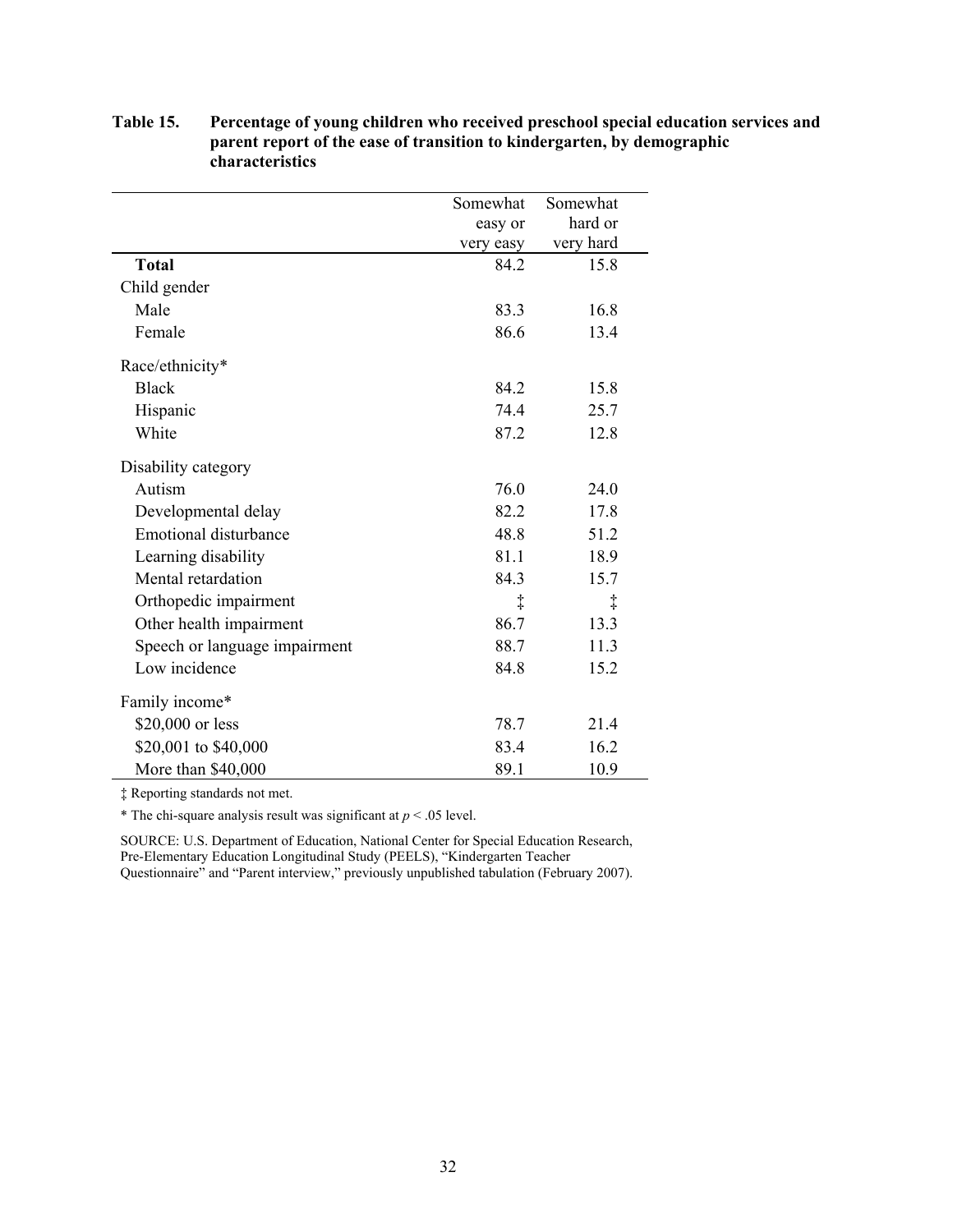|                               |            | Somewhat     |
|-------------------------------|------------|--------------|
|                               | Somewhat   | difficult or |
|                               | easy or    | very         |
|                               | very easy  | difficult    |
| <b>Total</b>                  | 85.1       | 14.9         |
| Child gender                  |            |              |
| Male                          | 83.6       | 16.4         |
| Female                        | 88.5       | 11.5         |
| Race/ethnicity                |            |              |
| <b>Black</b>                  | 81.7       | 18.3         |
| Hispanic                      | 85.4       | 14.6         |
| White                         | 85.2       | 14.8         |
| Disability category           |            |              |
| Autism                        | 65.0       | 35.0         |
| Developmental delay           | 83.9       | 16.1         |
| <b>Emotional disturbance</b>  | 55.0       | 45.0         |
| Learning disability           | $\ddagger$ | $\ddagger$   |
| Mental retardation            | 87.6       | 12.4         |
| Orthopedic impairment         | $\ddagger$ | $\ddagger$   |
| Other health impairment       | 83.8       | 16.2         |
| Speech or language impairment | 89.5       | 10.5         |
| Low incidence                 | 76.0       | 24.0         |
| Family income                 |            |              |
| \$20,000 or less              | 87.0       | 13.0         |
| \$20,001 to \$40,000          | 83.4       | 16.6         |
| More than \$40,000            | 86.2       | 13.8         |

**Table 16. Percentage of young children who received preschool special education services and teacher report of the ease of transition to kindergarten, by demographic characteristics** 

‡ Reporting standards not met.

\* The chi-square analysis result was significant at  $p < .05$  level.

SOURCE: U.S. Department of Education, National Center for Special Education Research, Pre-Elementary Education Longitudinal Study (PEELS), "Kindergarten Teacher

Questionnaire" and "Parent interview," previously unpublished tabulation (February 2007).

*Child characteristics: Severity.* Differences in scores on the disability severity index were explored for children whose parents reported that they had an easy or hard transition to kindergarten. Using a measure of severity based on parent report in six domains (cognition, communication, overall health and limitations due to health, regulation of activity level, regulation of attention, and understanding of language; see Daley, Simeonsson, and Carlson 2007), each child received a summative score, with higher scores indicating greater severity of disability. Children whose parents reported easier transitions had significantly lower severity index scores ( $M = 12.4$ ,  $S.E. = 0.21$ ) than those who had hard transitions  $(M = 15.0, S.E. = 0.4, t = -6.2, p < .001)$ , and children whose teachers reported a *somewhat* or *very easy* transition had significantly lower severity index scores  $(M = 12.6, S.E. = 0.21)$  than those who had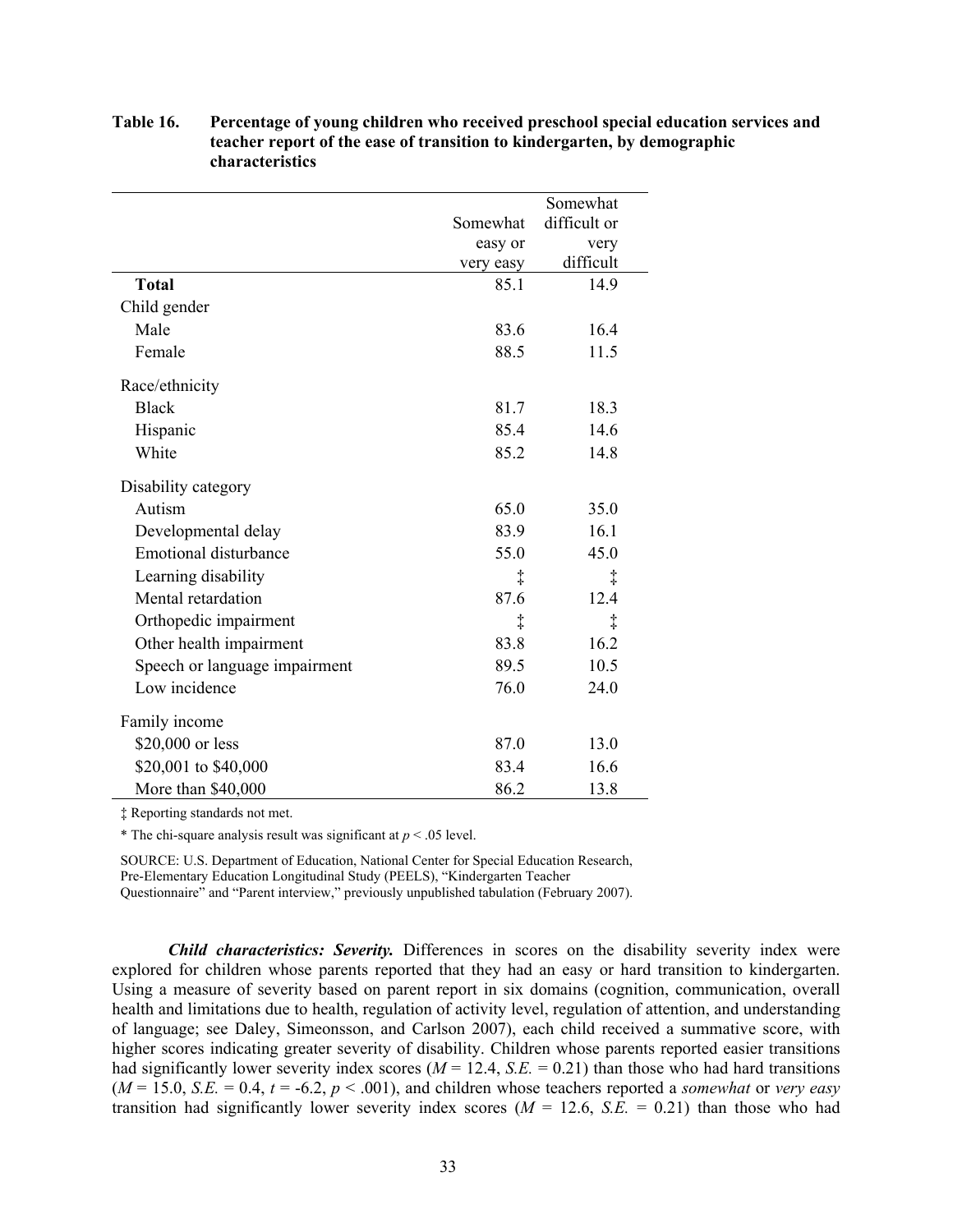difficult transitions  $(M = 14.1, S.E. = 0.54, t = -2.9, p = .006)$ .

*Child characteristics: Academic skills.* School readiness skills have been proposed to play a role in the ease with which a child transitions to kindergarten (McIntyre, Blacker, and Baker 2006; Zill and West 2001). Differences in performance on school readiness measures were explored for children who were reported by parents as having an easy or hard transition to kindergarten. Children whose parents reported a *somewhat* or *very easy* transition had higher scores on the PPVT (a measure of receptive vocabulary) than did children whose parents reported a *somewhat* or *very hard* transition (*M* = 90.3, *S.E.*   $= 0.82$  and  $M = 86.3$ , *S.E.*  $= 1.4$ , respectively,  $t = 2.41$ ,  $p = .019$ ). In addition, children whose parents reported a *somewhat* or *very easy* transition had higher scores on the Woodcock-Johnson Letter-Word Identification subtest (a measure of letter and word identification skills) and higher scores on the Woodcock-Johnson Applied Problems subtest (a measure of children's ability to analyze and solve math problems) than children whose parents reported a *somewhat* or *very hard* transition (Letter-Word: *M* = 98.3, *S.E.* = 0.6 and  $M = 92.5$ , *S.E.* = 1.4, respectively,  $t = 4.07$ ,  $p < .001$ ; Applied Problems:  $M = 92.3$ , *S.E.* = 0.87 and  $M = 85.8$ , *S.E.* = 1.5, respectively,  $t = 3.90$ ,  $p < .001$ ).

Differences in performance on school readiness measures were also explored for children who were reported by teachers as having an easy or difficult transition to kindergarten. Children whose teachers reported an easy or difficult transition did not differ in performance on the PPVT (*M* = 89.6, *S.E.*   $= 1.0$  and  $M = 89.7$ , *S.E.*  $= 1.1$ , respectively,  $t = -.04$ ,  $p = .969$ ), Woodcock-Johnson Letter-Word subtest  $(M = 96.3, S.E. = 0.7$  and  $M = 99.8, S.E. = 3.1$ , respectively,  $t = -1.12, p = .266$ ) or Woodcock-Johnson Applied Problems subtest  $(M = 90.2, S.E. = 1.0$  and  $M = 88.8, S.E. = 1.7$ , respectively,  $t = .69, p = .491$ .

Both parent and teacher ratings of ease of transition significantly varied by teacher ratings of academic skills ( $p < .001$  for both parents and teachers) (see tables 17 and 18). For example, significantly more children whose parents reported a *somewhat* or *very hard* transition were rated by their teachers as academically *below or far below average* (23%, *S.E.* = 2.2) than *average* (11%, *S.E.* = 1.7) ( $t = -4.52$ ,  $p <$ .001), or *above* or *far above average* (7%, *S.E.* = 2.2) ( $t = -5.32$ ,  $p < .001$ ). Likewise, significantly more children whose teachers perceived a *somewhat difficult* or *very difficult* transition, were rated by their teachers as academically *below or far below average* (20%, *S.E.* = 2.2) than *average* (11%, *S.E.* = 2.1) (*t*)  $= -2.79$ ,  $p = .007$ ), or *above* or *far above average* (8%, *S.E.* = 1.8) (*t* = -4.36,  $p < .001$ ).

*Child characteristics: Social skills.* Among typically developing children, the association between appropriate social skills and facilitation of kindergarten transitions is well documented. For example, McIntyre and colleagues (2006) found a significant association between teacher-reported social skills and a composite measure of adaptation to school among children entering kindergarten, even controlling for IQ.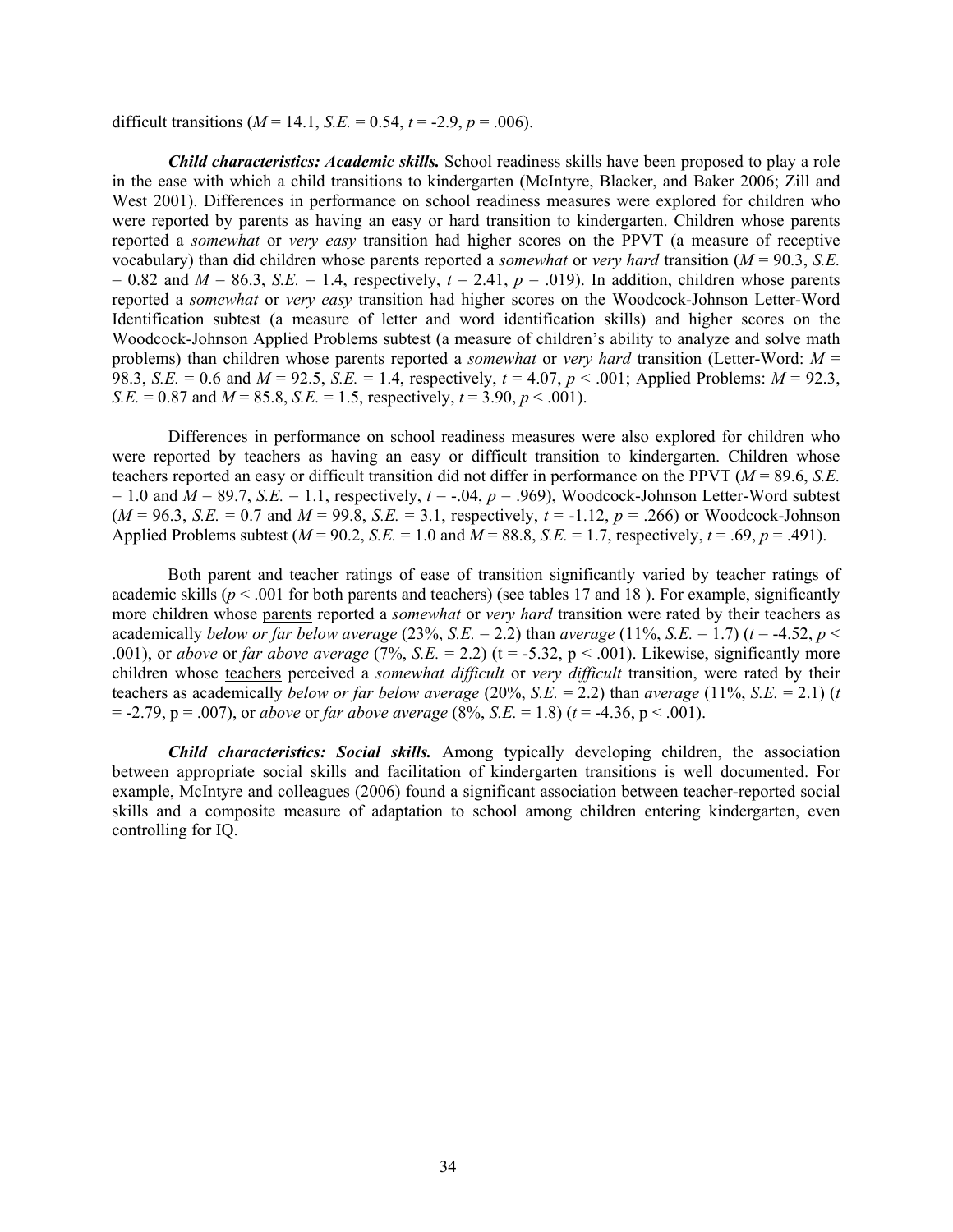# **Table 17. Percentage of young children who received preschool special education services and parent report of the ease of transition to kindergarten, by child characteristics**

|                                                                 | Ease of transition: parent |           |  |  |
|-----------------------------------------------------------------|----------------------------|-----------|--|--|
|                                                                 | report                     |           |  |  |
|                                                                 | Somewhat                   | Somewhat  |  |  |
|                                                                 | easy or                    | hard or   |  |  |
|                                                                 | very easy                  | very hard |  |  |
| <b>Total</b>                                                    | 84.2                       | 15.8      |  |  |
| Teacher ratings of child's academic skills*                     |                            |           |  |  |
| Below or far below average                                      | 77.5                       | 22.5      |  |  |
| Average                                                         | 89.1                       | 10.9      |  |  |
| Above or far above average                                      | 929                        | 71        |  |  |
| Teacher ratings of number of friends<br>compared to classmates* |                            |           |  |  |
| Fewer or far fewer than most                                    | 75.1                       | 25.0      |  |  |
| As many as most                                                 | 87.7                       | 12.3      |  |  |
| More or far more than most                                      | 90.7                       | 9.3       |  |  |

\* The chi-square analysis result was significant at  $p < .05$  level.

SOURCE: U.S. Department of Education, National Center for Special Education Research,

Pre-Elementary Education Longitudinal Study (PEELS), "Kindergarten Teacher

Questionnaire" and "Parent interview," previously unpublished tabulation (February 2007).

Parent and teacher ratings of ease of transition significantly differed by teacher ratings of the number of friends a child had relative to his/her peers ( $p < .001$  for both parents and teachers). For example, children rated by their teachers as having *fewer* or *far fewer* friends (25%, *S.E.* = 2.5) were significantly more likely than those with *as many as most*,(12%, *S.E.* = 2.0) ( $t = -3.73$ ,  $p < 001$ ) and those with *more or far more than most* (9%, *S.E.* = 3.5) ( $t = -3.35$ ,  $p = .001$ ) to have had a *somewhat* or *very hard* transition, based on parent report (see table 17). Children rated by their teachers as having *fewer* or *far fewer* friends (32%, *S.E.* = 3.4) were significantly more likely than those with *as many* friends as most  $(8\%, S.E. = 1.0)$  ( $t = -6.5$ ,  $p < .001$ ) and *more or far more than most*  $(5\%, S.E. = 2.7)$  ( $t = -6.5$ ,  $p < .001$ ) to have had a *somewhat* or *very hard* transition, based on teacher report (see table 18)*.*

In addition, children whose parents reported a *somewhat* or *very easy* transition had significantly higher PKBS Social Skills scores (*M* = 98.3, *S.E.* = 0.90) than children who had a *somewhat* or *very hard* transition ( $M = 84.8$ ,  $S.E. = 2.2$ ) (t = 6.6,  $p < .001$ ). Also, children whose parents reported a *somewhat* or *very easy transition had significantly lower PKBS Problem Behavior scores (* $M = 95.1$ *, <i>S.E.* = 0.63) than children who had a *somewhat* or *very hard* transition ( $M = 108.7$ , *S.E.* = 1.6) (t = -9.1,  $p < .001$ ).<sup>21</sup>

 $\overline{a}$ 

<sup>&</sup>lt;sup>21</sup> Lower scores on the PKBS Problem Behavior Scale indicate fewer problem behaviors.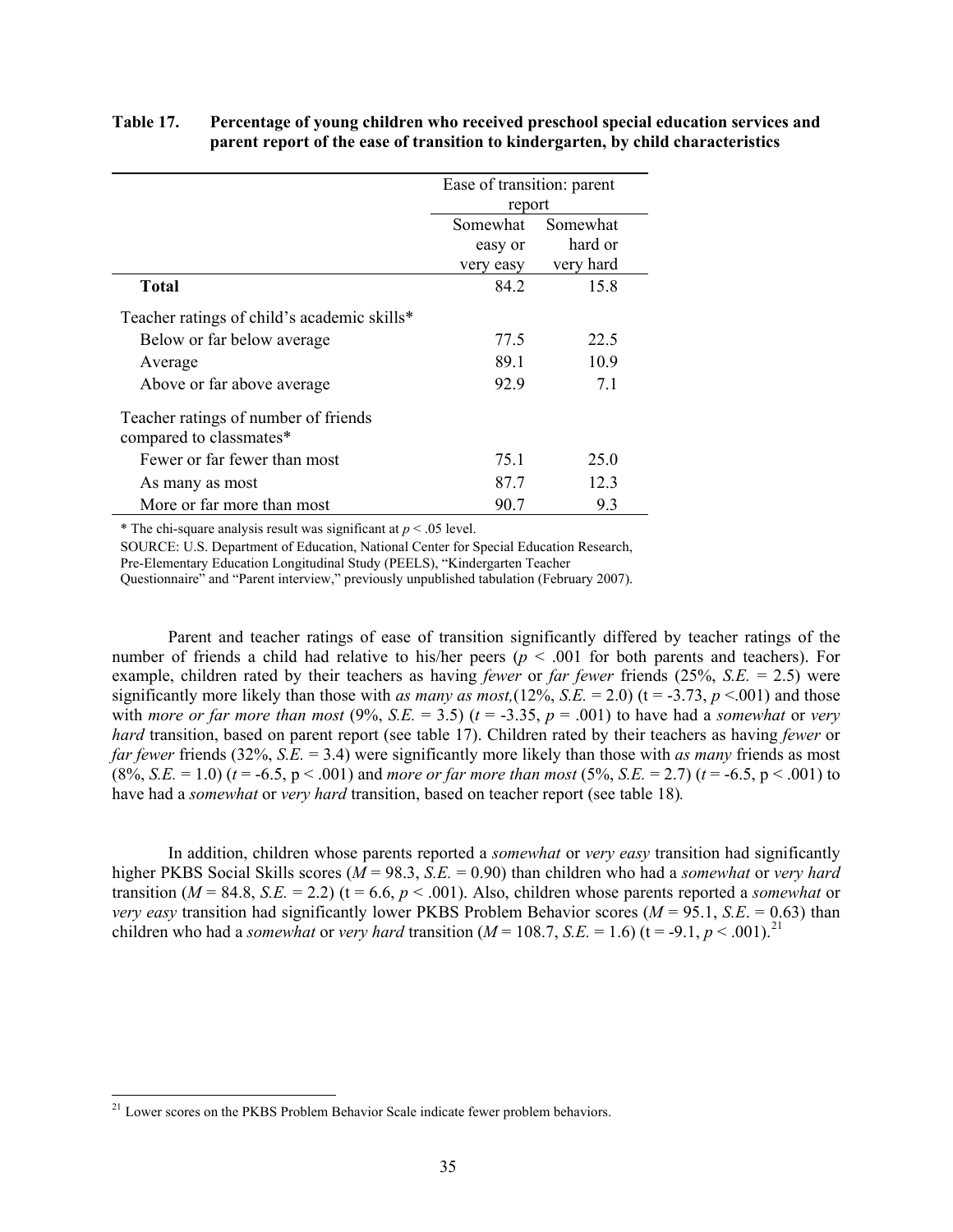# **Table 18. Percentage of young children who received preschool special education services and teacher report of the ease of transition to kindergarten, by child characteristics**

|                                                                 | Ease of transition: teacher |           |  |  |
|-----------------------------------------------------------------|-----------------------------|-----------|--|--|
|                                                                 | report                      |           |  |  |
|                                                                 | Somewhat                    |           |  |  |
|                                                                 | difficult or<br>Somewhat    |           |  |  |
|                                                                 | easy or                     | very      |  |  |
|                                                                 | very easy                   | difficult |  |  |
| <b>Total</b>                                                    | 85.1                        | 14.9      |  |  |
| Teacher ratings of child's academic skills*                     |                             |           |  |  |
| Below or far below average                                      | 79.6                        | 20.4      |  |  |
| Average                                                         | 88.7                        | 11.3      |  |  |
| Above or far above average                                      | 92.4                        | 7.6       |  |  |
| Teacher ratings of number of friends<br>compared to classmates* |                             |           |  |  |
| Fewer or far fewer than most                                    | 68.4                        | 31.6      |  |  |
| As many as most                                                 | 92.4                        | 7.6       |  |  |
| More or far more than most                                      | 94.8                        | 5.2       |  |  |

\* The chi-square analysis result was significant at  $p < .05$  level.

SOURCE: U.S. Department of Education, National Center for Special Education Research, Pre-Elementary Education Longitudinal Study (PEELS), "Kindergarten Teacher

Questionnaire" and "Parent interview," previously unpublished tabulation (February 2007).

### *Involvement and Support*

*Support for kindergarten transition.* Differences in parent and teacher report on ease of transition by parent or school involvement for children participating in PEELS were examined. Parents were asked whether they had initiated anything to help facilitate the transition to kindergarten or whether the school had done so. Neither parent nor teacher perception of the ease of transition was significantly related to whether family members initiated support to facilitate the transition ( $p = .482$  for parents,  $p =$ .497 for teachers) (see tables 19 and 20). However, significantly more parents and teachers reported that the transition was *somewhat easy* or *very easy* when the school had initiated support to facilitate the transition than when the school had not taken any steps to facilitate the transition ( $p < .001$  for parents, *p* = .014 for teachers). Kindergarten teachers were asked about their overall extent of involvement in the transition process. Ease of transition based on parent report did not vary by the teacher's level of involvement in transition planning ( $p = 0.219$ ) (see table 19). However, ease of transition based on teacher report and the teacher's level of involvement in transition planning was statistically significant ( $p = .003$ ) (see table 20).

**Types of kindergarten transition support provided by schools and programs.** Schools may use a variety of techniques to facilitate children's transition to kindergarten. For example, 76 percent of kindergarten teachers in a national sample reported having parents visit the school and holding a parent orientation, and 4 percent reported conducting a home visit (Shulting, Malone, and Dodge 2005). Pianta, Cox, Taylor and Early (1999) found that 95 percent of kindergarten teachers talked with parents *after* the start of school and 11 percent of kindergarten teachers called the child's parents before the start of school. Teachers of children participating in PEELS were asked to indicate which of 11 transition strategies were used before the child started in the program (see table 21). Over 80 percent of children's kindergarten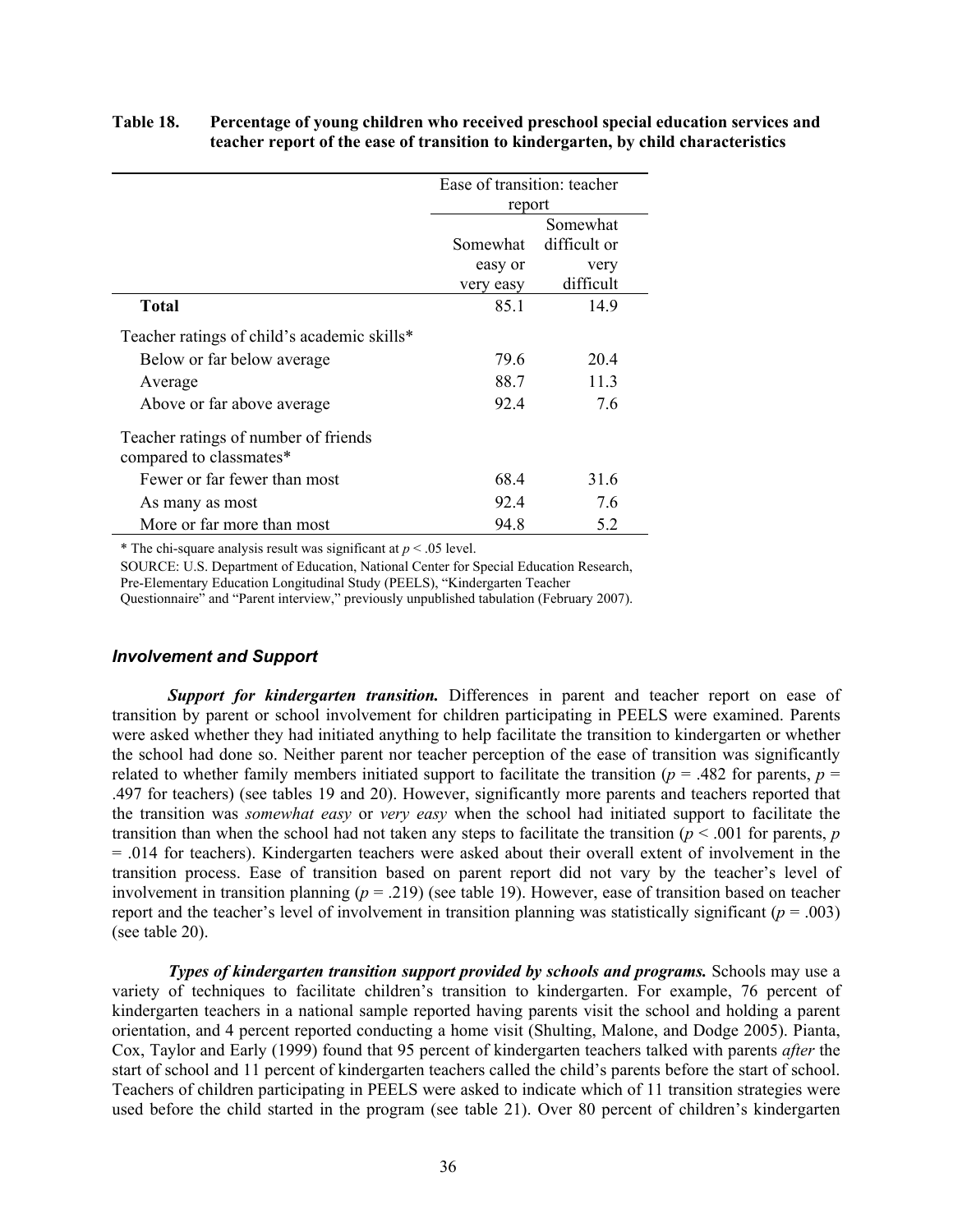teachers reported receiving the child's records (e.g., paper or electronic files) from the previous program (87%, *S.E.* = 1.2), encouraging parents and guardians to meet the child's new staff (86%, *S.E.* = 1.8), and receiving information (e.g., communicated verbally or informally) about the child from the sending program (83%, *S.E.* = 1.3). Kindergarten teachers reported using similar transition practices regardless of the setting where the child received prior services. However, kindergarten teachers of children who attended preschool programs in the same school reported significantly greater use of 4 of the 11 transition practices than children who attended some other program or had been at home: receiving children's previous records ( $p = .006$ ), the sending program providing information about the child ( $p < .001$ ), someone from the current program meeting with staff of the sending program ( $p < .001$ ), and someone from the program visiting the child's previous setting  $(p < .001)$ , (see table 21).

|                                                                 | Somewhat  | Somewhat  |
|-----------------------------------------------------------------|-----------|-----------|
|                                                                 | easy or   | hard or   |
|                                                                 | very easy | very hard |
| <b>Total</b>                                                    | 84.2      | 15.8      |
| Family initiation of action to support transition               |           |           |
| Family initiated action to support transition                   | 84.9      | 15.1      |
| Family did not initiate action to support<br>transition         | 82.1      | 18.0      |
| School initiation of action to support transition*              |           |           |
| School initiated action to support transition                   | 87.2      | 12.8      |
| School did not initiate action to support<br>transition         | 72.7      | 27.3      |
| Teacher involvement in planning                                 |           |           |
| Teacher not at all involved in planning                         | 82.3      | 17.7      |
| Teacher somewhat involved in planning                           | 87.2      | 12.8      |
| Teacher extensively involved in planning                        | 81.0      | 19.1      |
| Adequacy of teacher support*                                    |           |           |
| Teacher support was very adequate or no<br>support needed       | 86.0      | 14.0      |
| Teacher support was somewhat adequate                           | 83.2      | 16.8      |
| Teacher support was not very or not at all<br>adequate          | 54.1      | 45.9      |
| Adequacy of support provided to child*                          |           |           |
| Very adequate support provided to child or no<br>support needed | 85.6      | 14.4      |
| Somewhat adequate support provided to child                     | 76.6      | 23.4      |
| Not very or not at all adequate support<br>provided to child    | 68.7      | 31.3      |

# **Table 19. Percentage of young children who received preschool special education services and parent report of the ease of transition to kindergarten, by involvement and support**

\* The chi-square analysis result was significant at  $p < .05$  level.

SOURCE: U.S. Department of Education, National Center for Special Education Research, Pre-Elementary Education Longitudinal Study (PEELS), "Kindergarten Teacher Questionnaire" and "Parent interview," previously unpublished tabulation (February 2007).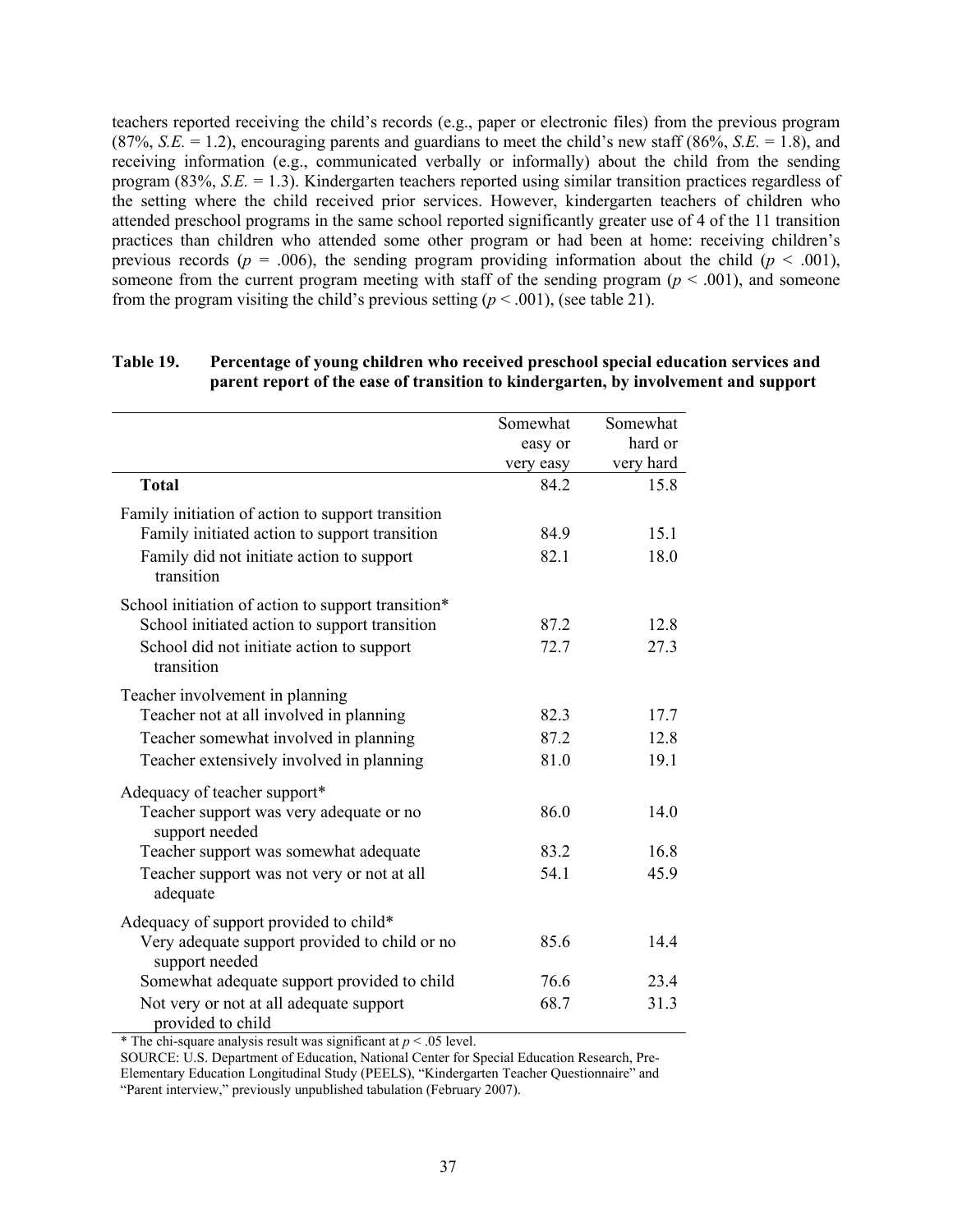|                                                                 | Somewhat  | Somewhat       |
|-----------------------------------------------------------------|-----------|----------------|
|                                                                 | easy or   | difficult or   |
|                                                                 | very easy | very difficult |
| <b>Total</b>                                                    | 85.1      | 14.9           |
| Family initiation of action to support transition               |           |                |
| Family initiated action to support transition                   | 85.1      | 14.9           |
| Family did not initiate action to support<br>transition         | 82.8      | 17.2           |
| School initiation of action to support transition*              |           |                |
| School initiated action to support transition                   | 86.1      | 13.9           |
| School did not initiate action to support<br>transition         | 78.0      | 22.0           |
| Teacher involvement in planning*                                |           |                |
| Teacher not at all involved in planning                         | 80.8      | 19.2           |
| Teacher somewhat involved in planning                           | 91.0      | 9.0            |
| Teacher extensively involved in planning                        | 86.1      | 13.9           |
| Adequacy of teacher support*                                    |           |                |
| Teacher support was very adequate or no<br>support needed       | 88.2      | 11.9           |
| Teacher support was somewhat adequate                           | 83.7      | 16.4           |
| Teacher support was not very or not at all<br>adequate          | 55.8      | 44.2           |
| Adequacy of support provided to child*                          |           |                |
| Very adequate support provided to child or no<br>support needed | 87.2      | 12.8           |
| Somewhat adequate support provided to child                     | 79.8      | 20.2           |
| Not very or not at all adequate support<br>provided to child    | 63.9      | 36.2           |

# **Table 20. Percentage of young children who received preschool special education services and teacher report of the ease of transition to kindergarten, by involvement and support**

\* The chi-square analysis result was significant at  $p < .05$  level.

SOURCE: U.S. Department of Education, National Center for Special Education Research, Pre-Elementary Education Longitudinal Study (PEELS), "Kindergarten Teacher Questionnaire" and "Parent

interview," previously unpublished tabulation (February 2007).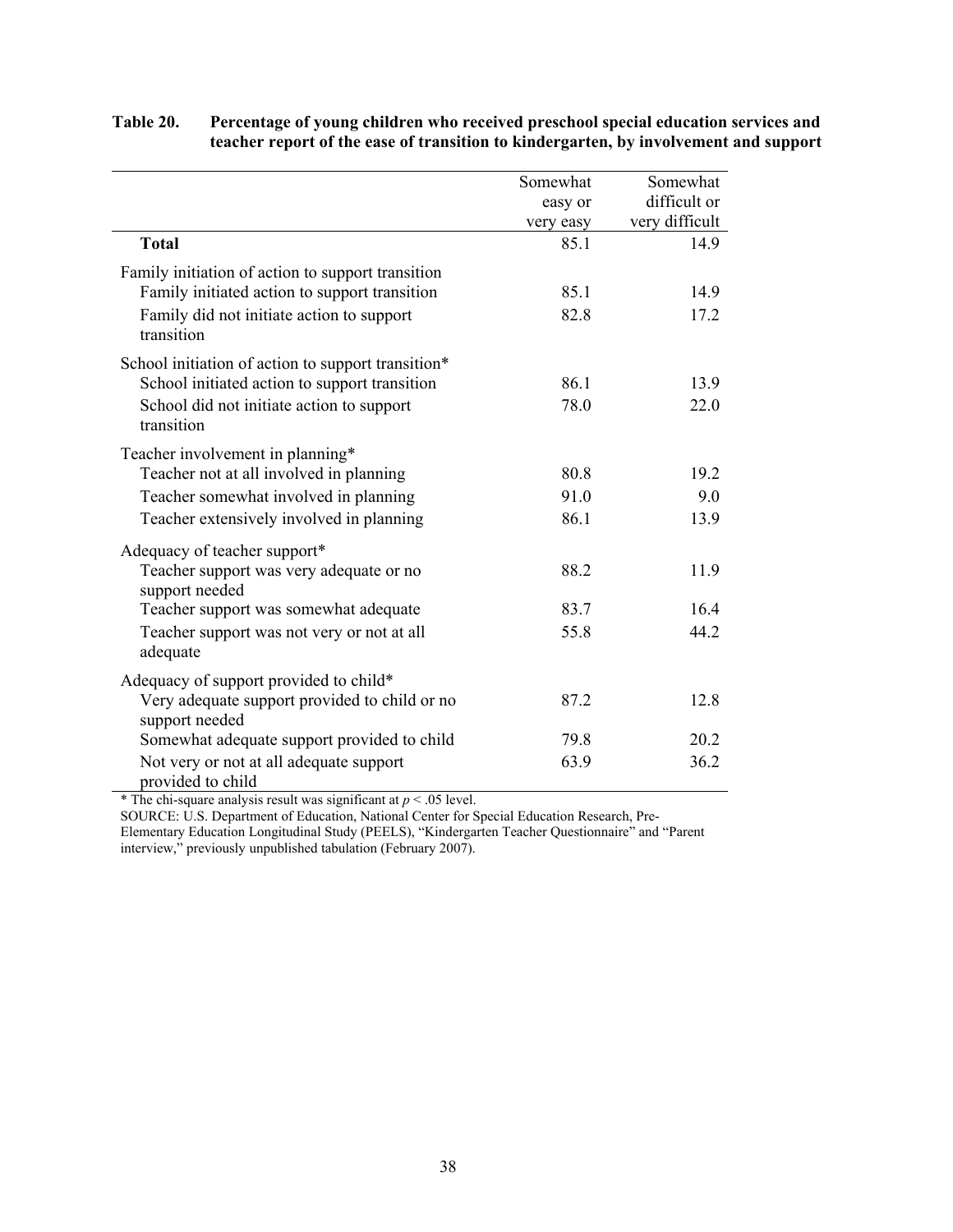# **Table 21. Percentage of young children who received preschool special education services whose kindergarten teachers used various strategies to help them transition into kindergarten, by characteristics of the setting and respondent**

|                                                         |              | Characteristics of the setting and respondent |            |           |           |  |  |
|---------------------------------------------------------|--------------|-----------------------------------------------|------------|-----------|-----------|--|--|
|                                                         |              | Preschool                                     | Some       |           |           |  |  |
|                                                         |              | class in                                      | other      | Regular   | Special   |  |  |
|                                                         |              | same                                          | program    | education | education |  |  |
|                                                         | <b>Total</b> | school                                        | or at home | teacher   | teacher   |  |  |
| Received children's previous<br>records                 | 87.1         | 91.0                                          | $85.0*$    | 84.4      | 94.4*     |  |  |
| Parents/guardians encouraged to<br>meet new staff       | 86.3         | 88.2                                          | 82.8       | 82.9      | 89.8      |  |  |
| Sending programs provided<br>information about children | 82.8         | 89.6                                          | 78.5*      | 78.5      | 91.7*     |  |  |
| Children's families visited the<br>classroom or school  | 78.6         | 80.7                                          | 77.5       | 80.8      | $71.9*$   |  |  |
| Provided parents with written<br>information            | 75.0         | 76.8                                          | 73.7       | 79.0      | $61.7*$   |  |  |
| Participated in children's IEP<br>development           | 63.3         | 65.7                                          | 59.6       | 57.4      | $69.2*$   |  |  |
| Met with staff of sending<br>programs                   | 58.8         | 67.5                                          | 49.7*      | 49.5      | $72.4*$   |  |  |
| Called the children's parents                           | 54.8         | 51.8                                          | 54.0       | 46.8      | $65.0*$   |  |  |
| Developed child-specific<br>preparatory strategies      | 53.7         | 53.4                                          | 52.3       | 47.3      | $64.4*$   |  |  |
| Visited children's previous<br>settings                 | 43.1         | 62.4                                          | $31.0*$    | 37.4      | 56.3*     |  |  |
| Visited children's home                                 | 10.3         | 16.6                                          | 7.6        | 9.6       | 15.4      |  |  |

\*The result of the chi-square analysis was significant at the  $p < .05$  level.

SOURCE: U.S. Department of Education, National Center for Special Education Research, Pre-Elementary Education

Longitudinal Study (PEELS), "Kindergarten Teacher Questionnaire," previously unpublished tabulation (February 2007).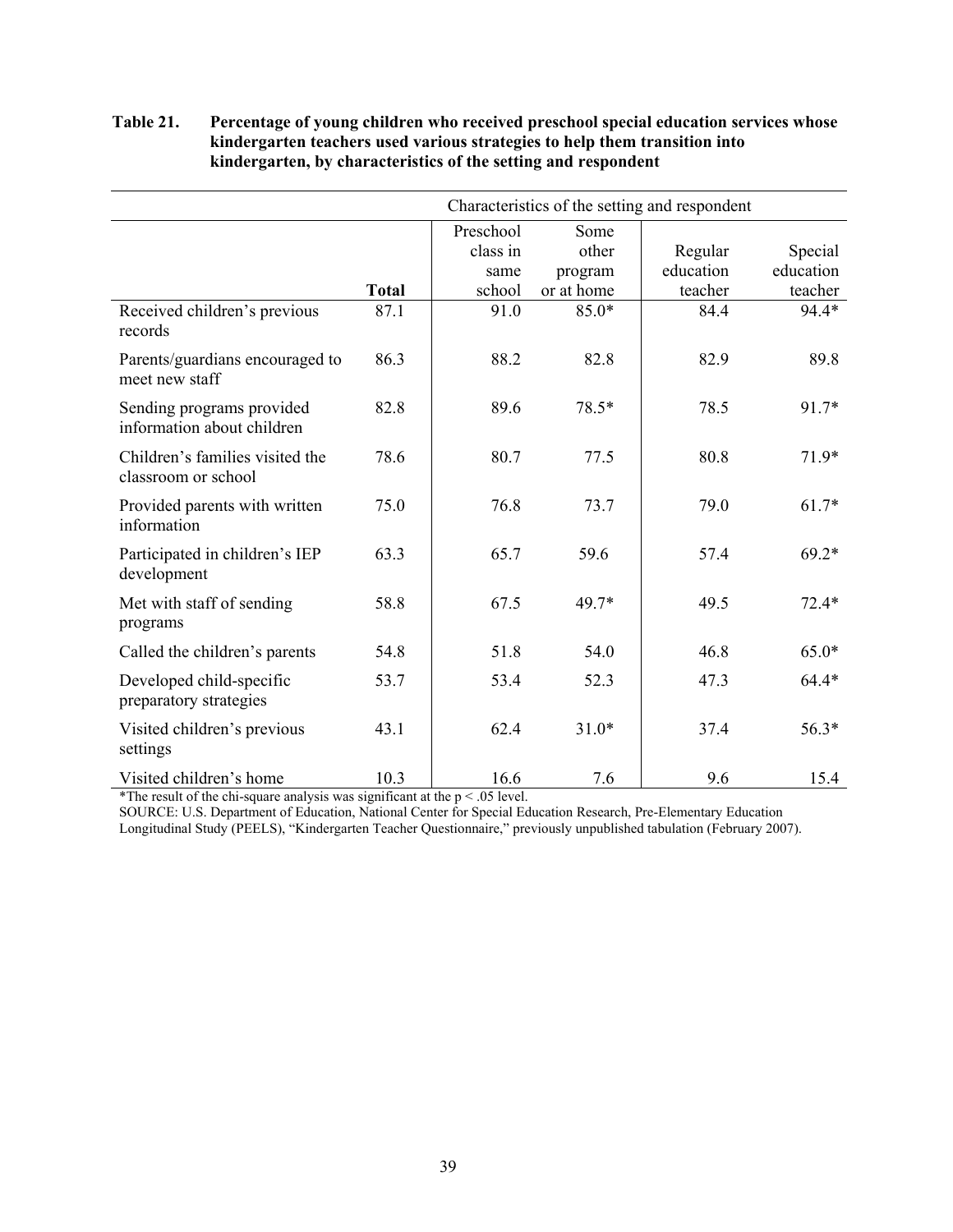In PEELS, it is possible to compare kindergarten teachers who self-identify as either a special education or regular education teacher. Special education and regular education teachers differed significantly in their use of 9 of the 11 transition strategies. For example, special education teachers were more likely than regular education teachers to report that someone from the kindergarten program met with staff of the sending program  $(p < .001)$ , and someone from the kindergarten program visited the child's previous setting ( $p < .001$ ). Special education teachers were significantly less likely than regular education teachers to provide parents with written information ( $p = .008$ ) and to have children's families visit the classroom or school ( $p = .017$ ) (see table 21).

*Number of strategies used.* Shulting, Malone, and Dodge (2005) explored the relationship between kindergarten transition practices and child outcomes using data from a nationally representative dataset, the Early Child Longitudinal Study–Kindergarten Cohort (http://nces.ed.gov/ECLS/ kindergarten.asp). A positive relationship was found between number of kindergarten transition practices and academic achievement, even when controlling for socioeconomic status (SES) and other demographic characteristics. Moreover, there was a positive association between transition practices and parent involvement in school activities which, in turn, was positively associated with child achievement.

In PEELS, kindergarten teachers reported using a mean of 5.4 (*S.E.* = 0.2) different transition supports for the young children transitioning into their classrooms. There were no significant differences between the number of supports used for male or female children  $(p = .071)$ , by race/ethnicity  $(p = .061)$ , or by household income  $(p = .285)$ .

The number of supports used by kindergarten teachers varied significantly by district size ( $p =$ .018), metropolitan status ( $p = .016$ ) (that is, urban, suburban or rural), and district wealth ( $p = .001$ ). As shown in table 22, 40 percent (*S.E.* = 3.7) of teachers in very large districts reported using six or more transition supports, compared to 58 percent  $(S.E. = 4.8)$   $(t = 2.94, p = .005)$  of teachers in medium districts. Significantly fewer teachers  $(32\%, S.E. = 4.1)$  from very low wealth districts reported using six or more strategies than teachers from high wealth districts  $(52\%, S.E. = 3.6)$   $(t = -3.62, p = .001)$ .

Several teacher-related variables were also considered in relation to the amount of support that teachers provided to students entering their class. Activities are listed in table 21, such as calling the child's parents, visiting the child's home, and meeting with staff of the sending program. Special education teachers reported using significantly more supports  $(M = 6.3, S.E. = 0.26)$  than general education teachers ( $M = 5.1$ ,  $S.E. = 0.15$ ;  $t = -5.1$ ,  $p < .001$ ). Teachers reporting a *somewhat* or *very easy* transition used significantly more supports ( $M = 5.5$ ,  $S.E. = 0.16$ ) than teachers reporting that the child had a *somewhat* or *very difficult* transition ( $M = 4.9$ ,  $S.E. = 0.27$ ;  $t = 2.2$ ,  $p = .035$ ). Teachers were significantly more likely to use more supports when children transitioned from a preschool program within the same school ( $M = 6.0$ ,  $S.E. = 0.25$ ) compared to those who came from a different program ( $M =$ 5.1, *S.E.* = 0.14;  $t = 3.9$ ,  $p < .001$ ).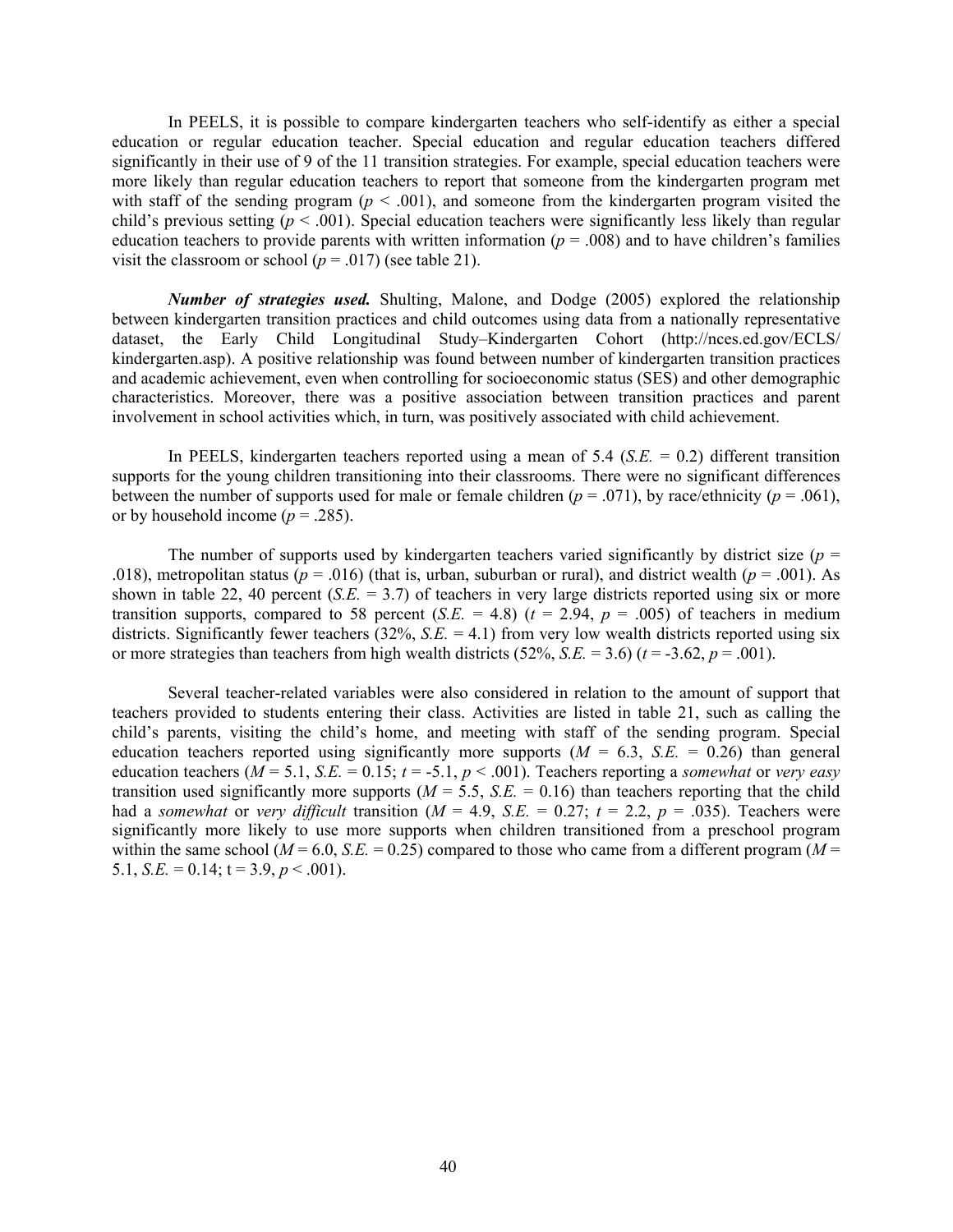|                      | $0$ or $1$ | $2$ or $3$ | 4 or 5   | 6 or more |
|----------------------|------------|------------|----------|-----------|
|                      | support    | supports   | supports | supports  |
| <b>Total</b>         | 7.3        | 21.6       | 22.7     | 48.4      |
| District size*       |            |            |          |           |
| Very large           | 10.5       | 29.3       | 20.6     | 39.7      |
| Large                | 10.5       | 24.2       | 20.1     | 45.2      |
| Medium               | 4.3        | 18.4       | 19.7     | 57.6      |
| Small                | 5.4        | 16.9       | 28.8     | 49.0      |
| Metropolitan status* |            |            |          |           |
| Urban                | 10.8       | 26.2       | 18.8     | 44.1      |
| Suburban             | 6.7        | 20.7       | 22.5     | 50.2      |
| Rural                | 3.9        | 17.1       | 28.4     | 50.6      |
| District wealth*     |            |            |          |           |
| High                 | 4.5        | 16.9       | 26.4     | 52.2      |
| Medium               | 4.0        | 16.8       | 21.7     | 57.4      |
| Low                  | 8.6        | 25.4       | 19.8     | 46.3      |
| Very Low             | 14.8       | 30.4       | 22.4     | 32.4      |

**Table 22. Percentage of young children who received preschool special education services and the number of supports used by their kindergarten teachers during the transition to kindergarten, by district factors** 

\*The result of the chi-square analysis was significant at the  $p < .05$  level.

SOURCE: U.S. Department of Education, National Center for Special Education Research, Pre-Elementary Education Longitudinal Study (PEELS), "Kindergarten Teacher Questionnaire," previously unpublished tabulation (February 2007).

### **Summary**

Young children with disabilities undergo many transitions during their early school years. These changes include moving from one program to another, from one grade to another, and in some cases, changing both at the same time. Despite these transitions, the number of services children receive is relatively stable as they move from one program to another. However, transitions are a time when eligibility is often reviewed (Walker et al. 1988), and findings from PEELS support this. In PEELS, significantly more children who move from preschool to kindergarten are declassified during these periods than children who make no grade transition. School readiness skills have been proposed to play a role in the ease with which children transition to kindergarten (McIntyre et al. 2006; Zill and West 2001). This was confirmed in PEELS. The ease of transition, according to parents and teachers, varied by child characteristics, such as severity of impairment, academic ability, and social skills. Parent report of perceived ease of transition also varied by race/ethnicity and family income. Parent and teacher report of ease of transition varied depending on 1) whether the school initiated actions to facilitate the transition process and 2) how much support was provided to teachers. Finally, the data on transitions to kindergarten indicate that teachers of children with disabilities used a variety of strategies to facilitate this transition; the number of strategies differed depending on whether the teacher was a regular or special education teacher.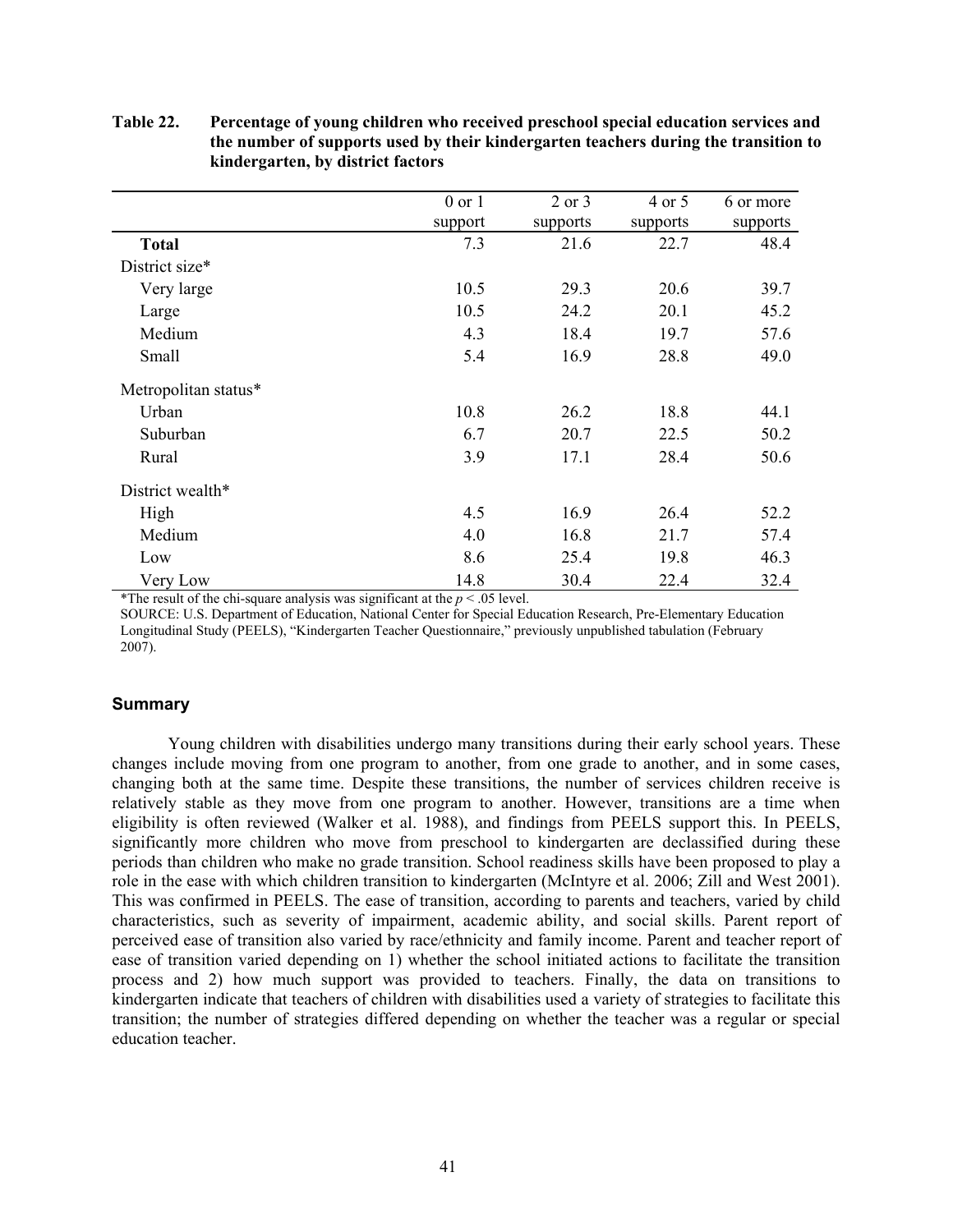# **Chapter 4: Social Behavior of Young Children With Disabilities**

Research has demonstrated a relationship between social skills/behavior and achievement. For example, children with social skills deficits and problematic behaviors tend to do less well in school (Raver 2003). Higher levels of aggressive behavior, including physical aggression, hostility, or threatening acts, are associated with lower emergent literacy scores among preschoolers (Doctoroff, Greer, and Arnold 2006). Attention problems have also been found to be related to children's academic achievement (Duncan et al. 2007). In a study of children's socio-emotional functioning and mathematical skills, attention problems were negatively correlated with math skills (Dobbs, Doctoroff, Fisher, and Arnold 2006). Children with emotional/behavioral disorders often demonstrate deficits in academic performance, have lower graduation rates, and are less likely to attend postsecondary institutions than children identified as having other disabilities (Lane, Barton-Arwood, and Wehby 2008; Nelson 2004). A meta-analytic review of 25 studies found a difference (a mean effect size of -0.69) in academic achievement between students with emotional/behavior disorders and peers without disabilities (Reid et al. 2004).

Using PEELS data, several aspects of children's social skills and behaviors were examined. First, data on children's social skills and problem behaviors, including scale scores from the SSRS, which are  $\frac{1}{2}$  based on teachers' reports of children's social and behavioral skills,  $^{22}$  as well as individual items from the parent interview are presented. Second, the relationship between teachers' ratings to parents' views on their children's social skills and behaviors is explored. Finally, the social skills and problem behaviors of children with disabilities are compared to children who had at one time been identified as having a disability, but were no longer eligible for special education.

# **Social Skills Rating System**

 $\overline{a}$ 

To measure children's social skills and problem behaviors, two scales from the SSRS were included in the PEELS teacher questionnaires. The Social Skills Scale measures the following positive social behaviors: cooperation, empathy, assertion, self-control, and responsibility. A higher rating on the Social Skills Scale indicates a higher level of social adjustment. The Problem Behaviors Scale assesses externalizing problems, such as aggressive acts and poor temper control; internalizing problems, such as sadness and anxiety; and hyperactivity, such as fidgeting and impulsive acts. A higher score on the Problem Behaviors Scale indicates more problematic behaviors. For both scales, teachers are asked to rate how frequently the identified child exhibited a series of skills or behaviors during the previous month or two. The measurement scale consists of three points, labeled 0, *never;* 1, *sometimes*; and 3, *very often*. The raw scores are converted to standard scores that are based on a distribution with a population mean of 100 and a standard deviation of 15 (Gresham and Elliott 1990). Separate norms are provided for males and females; therefore, all of the SSRS tables in this report provide information for males and females separately. Norms are also provided by age. Data from the Social Skills Scale will be discussed first, followed by data from the Problem Behaviors Scale.

<sup>&</sup>lt;sup>22</sup> The Social Skills Rating System was included in the teacher questionnaires for the first time during the Wave 3 data collection. The Preschool and Kindergarten Behavior Scales (PKBS) were included in the teacher questionnaires for Waves 1 and 2. The PKBS could not be used in Wave 3 since it is designed for use with preschool and kindergarten children 3 to 6 years of age, and most of the children in Cohort C were 7 years old and in elementary school.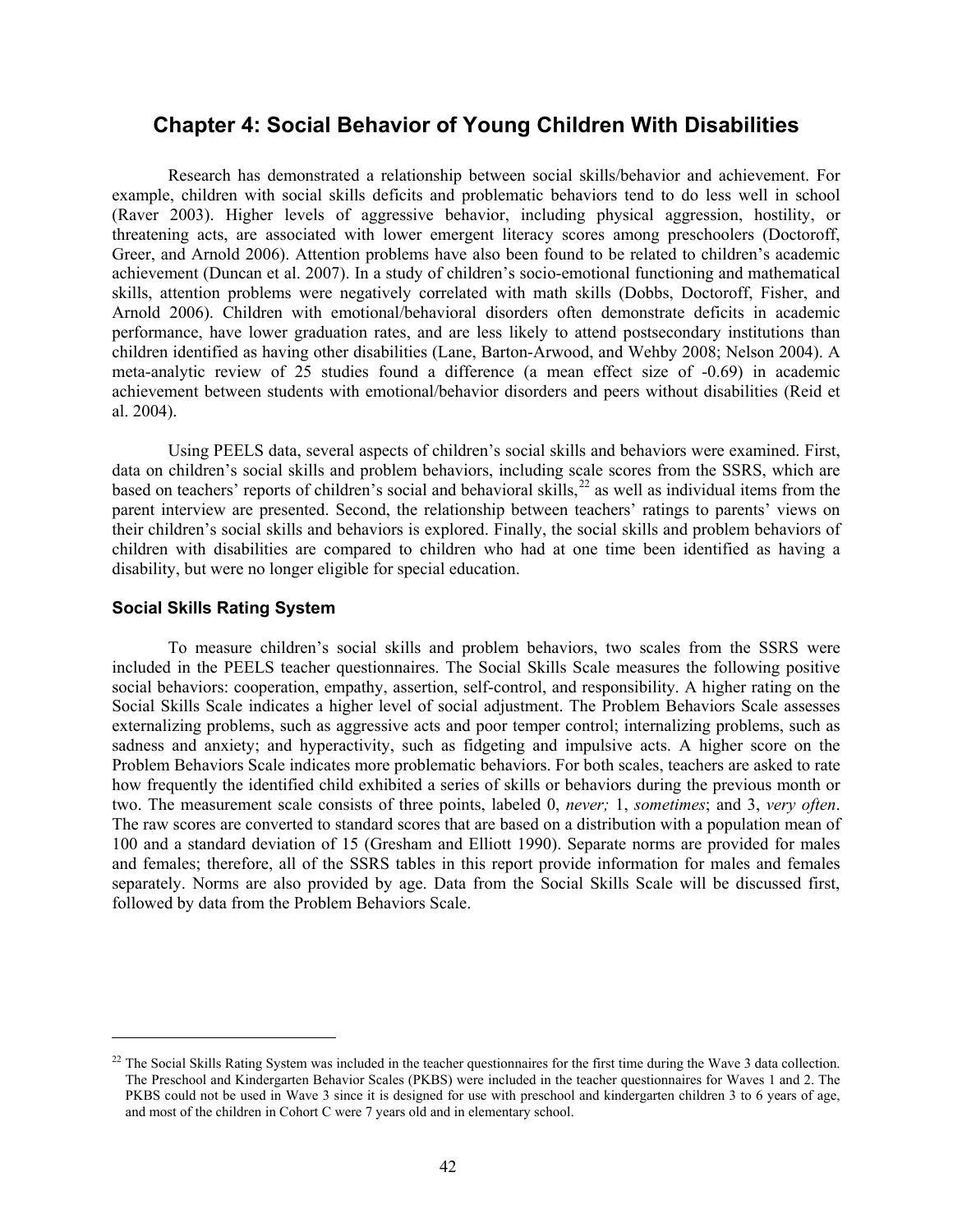## *Social Skills*

**Scores by gender.** The mean ratings on the Social Skills Scale were 94.1 (*S.E.* = 0.5) for males and 93.1 (*S.E.* 1.1) for females. The mean ratings did not differ significantly by gender ( $t = .80$ ,  $p = .428$ ).

**Scores by disability.** Children's scores on the Social Skills Scale varied significantly by disability for males (F = 27.26, p < .001) and females (F = 14.01, p < .001) (see table 23). For example, the mean score for males with mental retardation  $(M = 77.7, S.E. = 1.8)$  on the Social Skills Scale was significantly lower than scores for male children in all other disability categories, except autism  $(M =$ 83.1, *S.E.* = 2.0). The mean score for females with speech or language impairments  $(M = 97.8, S.E. = 1.3)$ on the Social Skills Scale was significantly higher than scores for female children in all disability categories except learning disabilities ( $M = 91.0$ ,  $S.E. = 2.9$ ), orthopedic impairments ( $M = 94.3$ ,  $S.E. =$ 2.9), and low incidence disabilities  $(M = 85.7, S.E. = 8.4)$ .

**Table 23. Mean teacher ratings of young children who received preschool special education services on the Social Skills Scale of the Social Skills Rating System, by disability and gender: School year 2005-06** 

|         | <b>Total</b>                                      | AU | DD. | ED. | LD. | MR | OI | OHI | -SLI                                         |  |
|---------|---------------------------------------------------|----|-----|-----|-----|----|----|-----|----------------------------------------------|--|
| Males   | 94.1                                              |    |     |     |     |    |    |     | 83.1 89.7 87.2 95.6 77.7 95.9 92.1 97.8 86.3 |  |
| Females | 93.1 77.1 84.7 81.3 91.0 74.4 94.3 85.3 97.8 85.7 |    |     |     |     |    |    |     |                                              |  |

NOTE: AU = Autism; DD = Developmental delay; ED = Emotional disturbance; LD = Learning disability; MR = Mental retardation; OI = Orthopedic impairment; OHI = Other health impairment; SLI = Speech or language impairment; LI = Low incidence. Because scores for males and females were scaled separately, comparisons between them may be inappropriate. SOURCE: U.S. Department of Education, National Center for Special Education Research, Pre-Elementary Education Longitudinal Study (PEELS), "Problem Behaviors Scale of the Social Skills Rating System," previously unpublished tabulation (November 2006).

### *Problem Behaviors*

**Scores by gender.** The mean ratings for young children who received preschool special education services on the SSRS Problem Behaviors Scale were 102.9 (*S.E*. = 0.4) for males and 103.5 for females (*S.E.* = 0.6). The mean ratings did not differ significantly by gender ( $t = -0.78$ ,  $p = .441$ ).

**Scores by disability.** Children's scores on Problem Behaviors varied significantly by disability for males (F = 18.67,  $p < 001$ ) and females (F = 10.24,  $p < 001$ ) (see table 24). Scores for males with an emotional disturbance ( $M = 121.3$ ,  $S.E. = 1.8$ ) were significantly higher than scores for male children with all other disabilities. Scores for females with an emotional disturbance  $(M = 121.5, S.E. = 2.1)$  were significantly higher than scores for female children with all other disabilities, except autism  $(M = 115.1)$ ,  $S.E. = 2.1$ .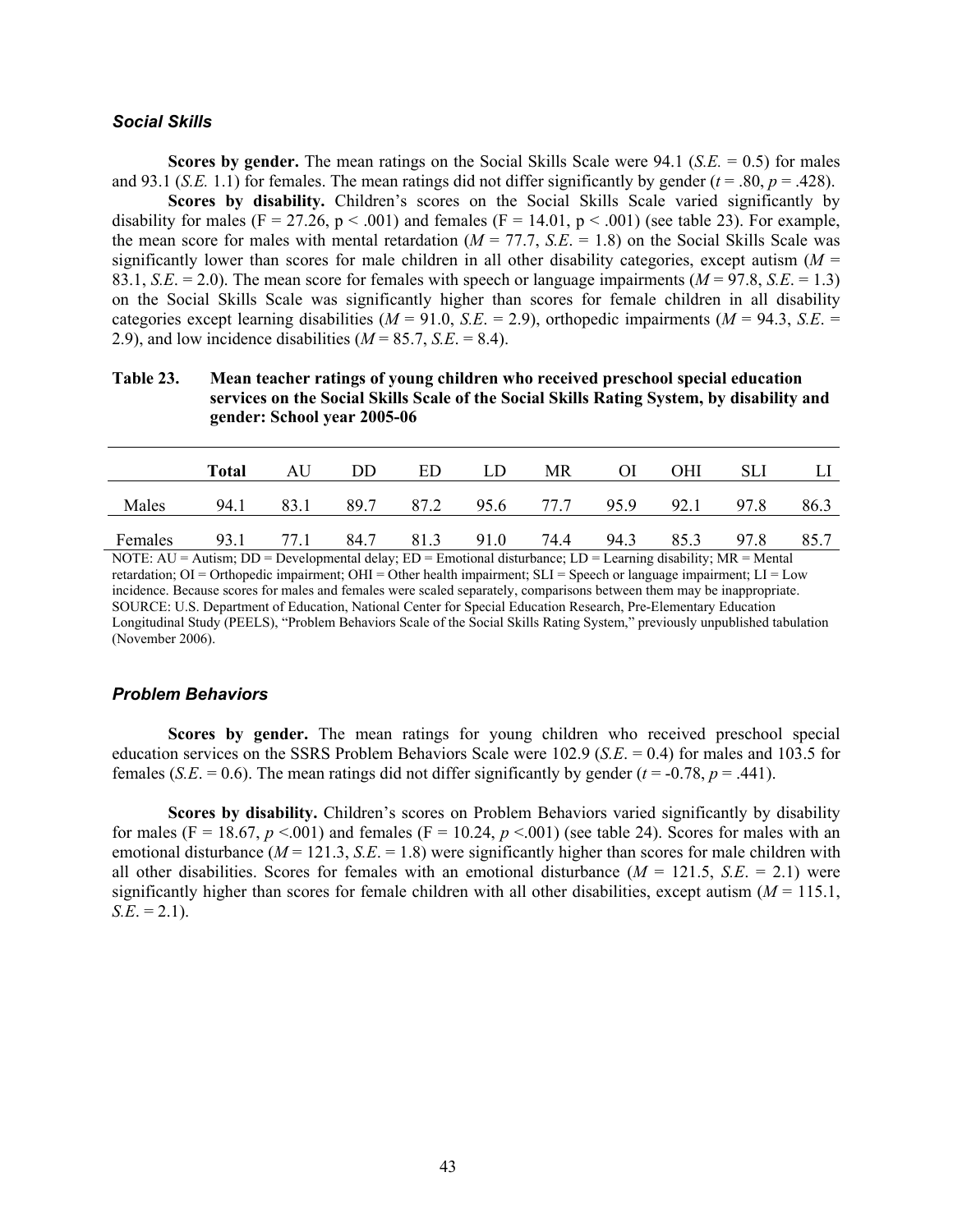**Table 24. Mean teacher ratings of young children who received preschool special education services on the Problem Behaviors Scale of the Social Skills Rating System, by disability and gender: School year 2005-06** 

|         | Total | AU          | DD. | ED | LD                      | MR    | $\Omega$    | OHI   | SЫ    |       |
|---------|-------|-------------|-----|----|-------------------------|-------|-------------|-------|-------|-------|
| Males   | 102.9 | 109.6       |     |    | $106.6$ $121.3$ $104.5$ | 108.1 | 96.5        | 104.2 | 100.7 | 102.1 |
| Females |       | 103.5 115.1 |     |    | 109.1 121.5 105.7       |       | 109.1 102.7 | 108.0 | 100.7 | 99.5  |

NOTE: AU = Autism; DD = Developmental delay; ED = Emotional disturbance; LD = Learning disability; MR = Mental retardation; OI = Orthopedic impairment; OHI = Other health impairment; SLI = Speech or language impairment; LI = Low incidence. . Because scores for males and females were scaled separately, comparisons between them may be inappropriate. SOURCE: U.S. Department of Education, National Center for Special Education Research, Pre-Elementary Education Longitudinal Study (PEELS), "Problem Behaviors Scale of the Social Skills Rating System," previously unpublished tabulation (November 2006).

### **Parent Report of Social Skills and Problem Behaviors**

The parent interview included items related to parents' perceptions of their children's social skills and behavior. It included items on children's ability to play with others; engagement in everyday activities; aggression, attention, activity regulation; and appropriateness of behavior. The sections below present data on parents' perceptions of their children's behavior in these areas. Dependent sample *t*-tests were conducted to determine statistically significant changes between 2003-04 and 2005-06 in the percentage of parents who reported that their children exhibited those behaviors by age cohort. In 2003- 04, children in Cohort A were 3 years old, children in Cohort B were 4 years old, and children in Cohort C were 5 years old.

### *Ability to Play With Other Children*

Parents of young children who received special education services were asked how much trouble their children had playing with other children. Response options included: *no* trouble playing with other children, *some* trouble playing with other children, and *a lot* of trouble playing with other children. There were no statistically detectable differences in the percentage of parents who reported that their children had *no* trouble, *some* trouble, or *a lot* of trouble playing with other children between 2003-04 and 2005-06 (see table 25). Although there were no significant changes for the overall group, the percentage of parents who reported that their children had *no* trouble playing with other children increased significantly, from 47 percent (*S.E.* = 1.8) to 56 percent (*S.E.* = 1.7) (*t* = 5.04, *p* < .001) and 54 percent (*S.E.* = 2.0) to 59 percent  $(S.E. = 2.1)$   $(t = 2.14, p = .04)$ , for Cohort A and B, respectively. Additionally, for Cohort A, the percentage of parents who reported that their children had *some* trouble and *a lot* of trouble decreased significantly, from 42 percent (*S.E.* = 1.7) to 35 percent (*S.E.* = 1.8) ( $t = -3.45$ ,  $p = .001$ ) and 10 percent  $(S.E. = 0.9)$  to 8 percent  $(S.E. = 1.2)$   $(t = -2.14, p = .04)$ , respectively.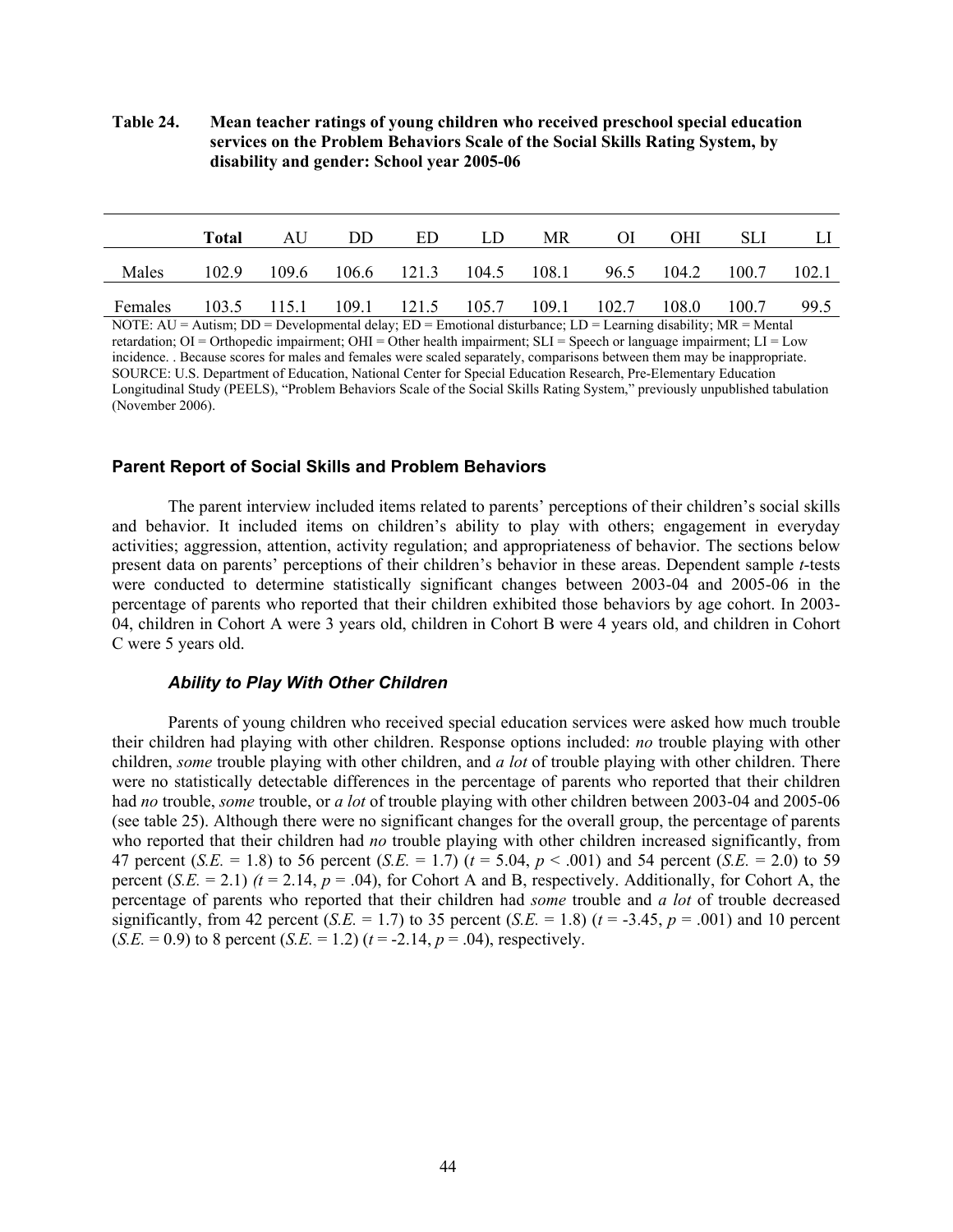**Table 25. The percentage of young children who received preschool special education services whose parents reported that they have trouble playing with other children, by age cohort and school year: School years 2003–04 and 2005-06**

|                   | 2003-04 | 2005-06 | <i>p</i> value | $t$ value |
|-------------------|---------|---------|----------------|-----------|
| <b>Total</b>      |         |         |                |           |
| No trouble        | 56.2    | 58.6    | 0.090          | 1.72      |
| Some trouble      | 33.8    | 32.5    | 0.522          | $-0.64$   |
| A lot of trouble  | 10.0    | 8.8     | 0.267          | $-1.12$   |
| Cohort A          |         |         |                |           |
| No trouble*       | 47.3    | 56.3    | 0.000          | 5.04      |
| Some trouble*     | 42.2    | 35.4    | 0.001          | $-3.45$   |
| A lot of trouble* | 10.4    | 8.3     | 0.037          | $-2.14$   |
| Cohort B          |         |         |                |           |
| No trouble*       | 54.0    | 59.1    | 0.036          | 2.14      |
| Some trouble      | 35.6    | 31.2    | 0.095          | $-1.70$   |
| A lot of trouble  | 10.3    | 9.7     | 0.614          | $-0.51$   |
| Cohort C          |         |         |                |           |
| No trouble        | 62.9    | 59.6    | 0.261          | $-1.13$   |
| Some trouble      | 27.5    | 32.2    | 0.230          | 1.21      |
| A lot of trouble  | 9.5     | 8.2     | 0.559          | $-0.59$   |

 $*$  *t*, *p* < .05.

NOTE: Detail may not sum to totals because of rounding.

SOURCE: U.S. Department of Education, National Center for Special Education Research, Pre-Elementary Education Longitudinal Study (PEELS), "Parent interview," previously unpublished tabulation (April 2006).

# *Engagement in Activities*

Parents were asked the extent to which their children were easily involved in everyday things that went on at home, like playing with toys or paying attention to conversations. Parents could respond that their children were *very easily* involved, *somewhat* involved, or *not easily* involved in everyday things that went on at home. There was a statistically significant increase in the percentage of parents who reported that their children were *very easily* involved in everyday things that went on at home, from 54 percent (*S.E.* = 1.3) in 2003-04 to 57 percent (*S.E.* = 1.3) in 2005-06 ( $t = 2.24$ ,  $p = .03$ ) (see table 26). There was a statistically significant increase in the percentage of parents for Cohort C who reported that their children were *very easily* involved in everyday things, from 54 percent (*S.E*. = 2.3) in 2003-04 to 58 percent  $(S.E. = 2.3)$  in 2005-06 ( $t = 2.06$ ,  $p = .04$ ); however, this was not true for the other age cohorts. Additionally, the percentage of parents for Cohort C who reported that their children were *somewhat* involved in everyday things decreased significantly, from 36 percent (*S.E.* = 2.2) in 2003-04 to 31 percent  $(S.E. = 1.8)$  in 2005-06 ( $t = -2.12$ ,  $p = .04$ ). There were no other statistically detectable differences.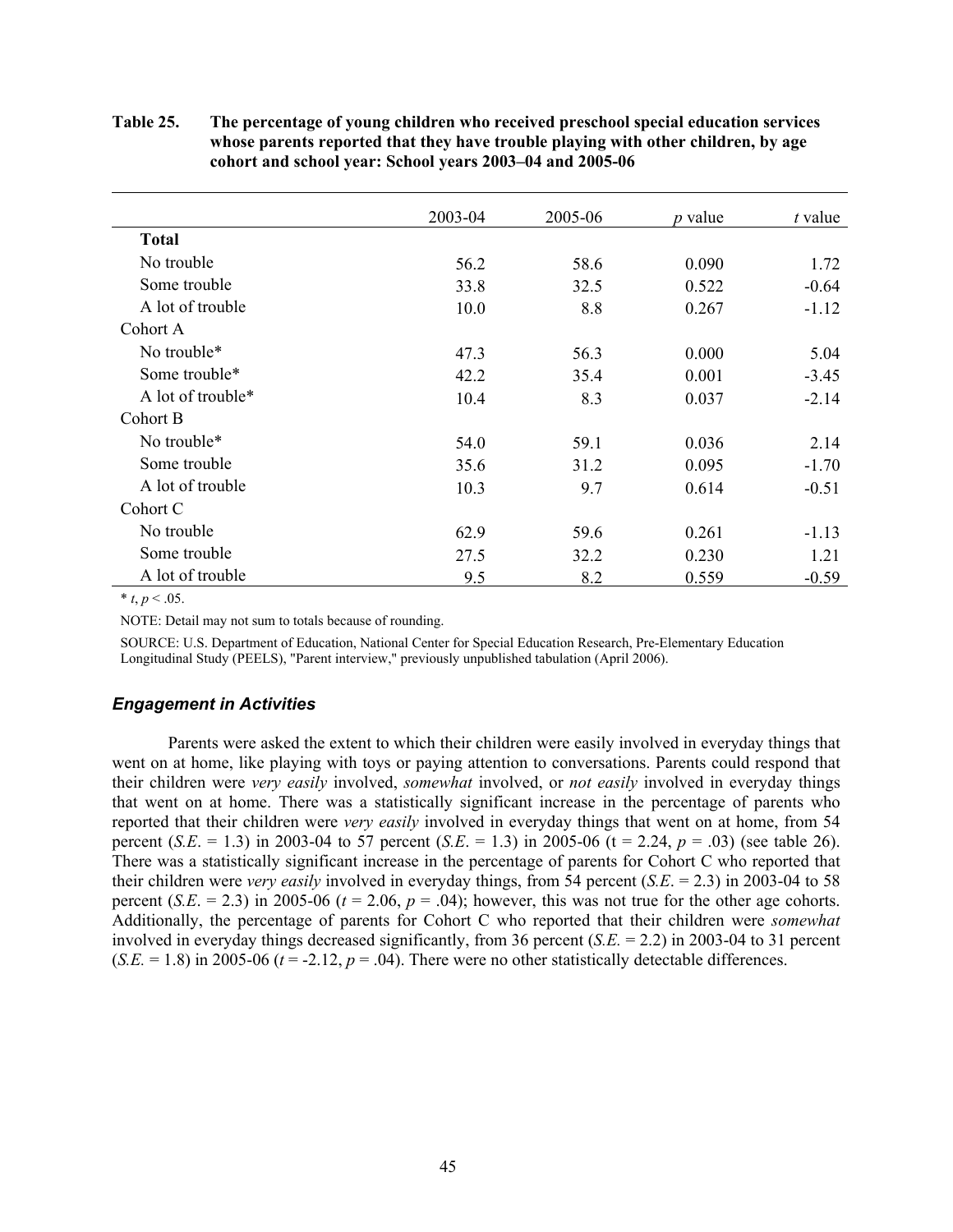|                       | 2003-04 | 2005-06 | <i>p</i> value | $t$ value |
|-----------------------|---------|---------|----------------|-----------|
| <b>Total</b>          |         |         |                |           |
| Very easily involved* | 53.6    | 56.8    | 0.029          | 2.24      |
| Somewhat involved     | 35.4    | 32.9    | 0.063          | $-1.89$   |
| Not easily involved   | 11.0    | 10.2    | 0.364          | $-0.92$   |
| Cohort A              |         |         |                |           |
| Very easily involved  | 50.1    | 52.8    | 0.212          | 1.26      |
| Somewhat involved     | 40.6    | 37.1    | 0.192          | $-1.32$   |
| Not easily involved   | 9.3     | 10.1    | 0.610          | 0.51      |
| Cohort B              |         |         |                |           |
| Very easily involved  | 55.6    | 57.7    | 0.406          | 0.84      |
| Somewhat involved     | 32.0    | 32.1    | 0.972          | 0.04      |
| Not easily involved   | 12.4    | 10.2    | 0.114          | $-1.60$   |
| Cohort C              |         |         |                |           |
| Very easily involved* | 53.6    | 58.3    | 0.044          | 2.06      |
| Somewhat involved*    | 35.9    | 31.4    | 0.038          | $-2.12$   |
| Not easily involved   | 10.4    | 10.3    | 0.907          | $-0.12$   |

# **Table 26. The percentage of young children who received preschool special education services whose parents reported that they were easily involved in everyday things that went on at home, by age cohort and school year: School years 2003–04 and 2005-06**

\*  $t, p < .05$ .

NOTE: Detail may not sum to totals because of rounding.

SOURCE: U.S. Department of Education, National Center for Special Education Research, Pre-Elementary Education Longitudinal Study (PEELS), "Parent interview," previously unpublished tabulation (April 2006).

# *Aggression*

Parents of young children who received special education services were asked how often their children were aggressive with other children. Response options included: *not at all* physically aggressive with other children, *sometimes* physically aggressive with other children, or *often* physically aggressive with other children. There was a statistically significant change in aggression levels between 2003-04 and 2005-06. In 2003-04, 43 percent (*S.E*. = 1.2) of parents reported that their children were *not at all*  aggressive; in 2005-06, that figure was 52 percent (*S.E.* = 1.5) ( $t = 5.67$ ,  $p < .001$ ). The percentage of parents who reported that their children were *sometimes* aggressive and *often* aggressive decreased from 51 percent (*S.E.* = 1.2) to 43 percent (*S.E.* = 1.5) ( $t = -4.20$ ,  $p < .001$ ) and 6 percent (*S.E.* = 0.6) to 5 percent (*S.E.* = 0.6) ( $t = -2.61$ ,  $p = .01$ ), respectively. For all age cohorts, there was also a statistically significant increase in the percentage of parents who reported their children were *not at all* aggressive (see table 27).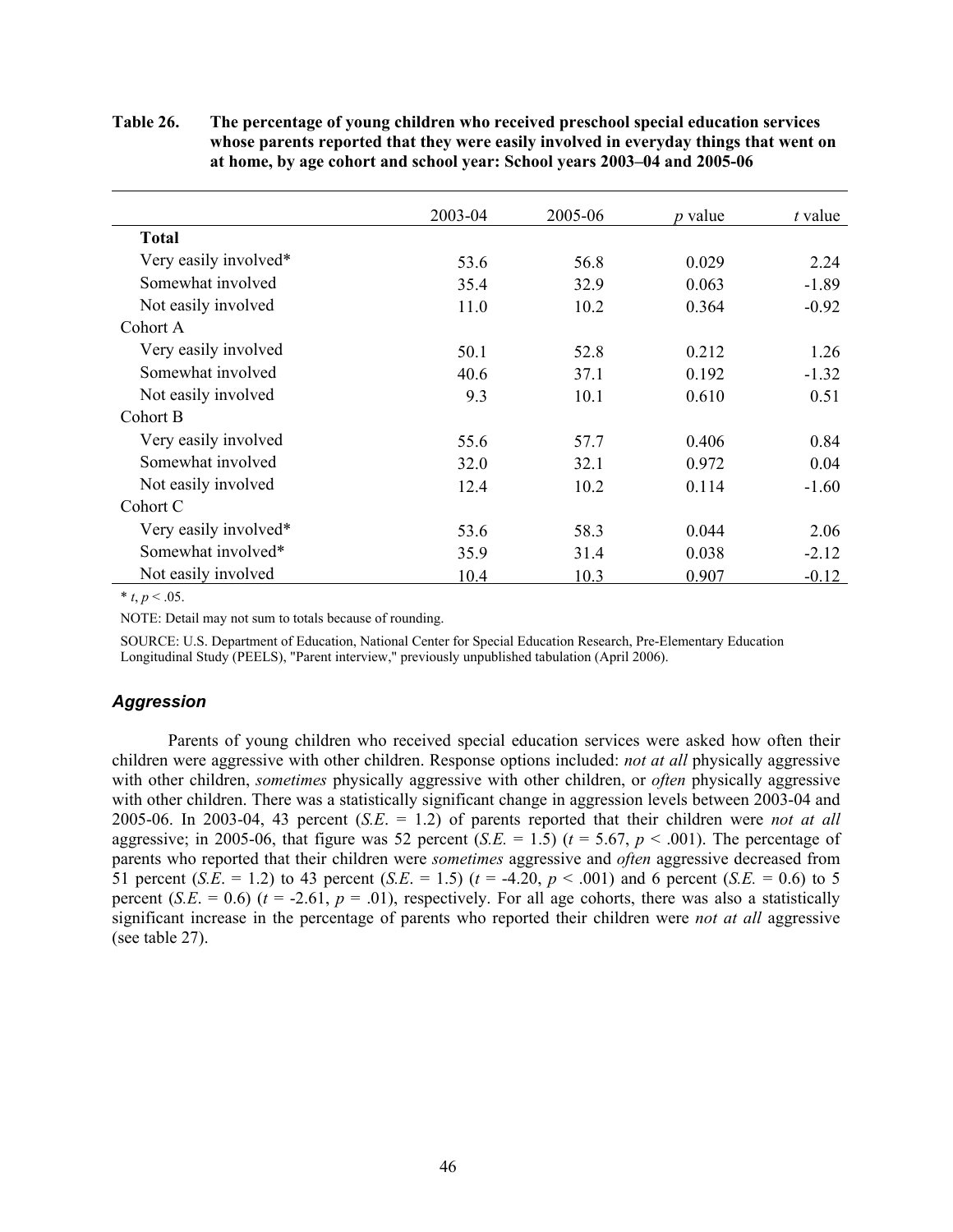**Table 27. The percentage of young children who received preschool special education services whose parents reported that they were not at all, sometimes, or often aggressive with other children, by age cohort and school year: School years 2003–04 and 2005-06**

|                        | 2003-04 | 2005-06 | <i>p</i> value | $t$ value |
|------------------------|---------|---------|----------------|-----------|
| <b>Total</b>           |         |         |                |           |
| Not at all aggressive* | 42.8    | 52.1    | 0.000          | 5.67      |
| Sometimes aggressive*  | 50.8    | 43.3    | 0.000          | $-4.20$   |
| Often aggressive*      | 6.4     | 4.6     | 0.011          | $-2.61$   |
| Cohort A               |         |         |                |           |
| Not at all aggressive* | 37.0    | 46.8    | 0.000          | 4.57      |
| Sometimes aggressive*  | 54.3    | 47.4    | 0.002          | $-3.20$   |
| Often aggressive*      | 8.6     | 5.8     | 0.012          | $-2.58$   |
| Cohort B               |         |         |                |           |
| Not at all aggressive* | 41.2    | 54.3    | 0.000          | 6.41      |
| Sometimes aggressive*  | 52.1    | 40.1    | 0.000          | $-5.75$   |
| Often aggressive       | 6.8     | 5.7     | 0.265          | $-1.12$   |
| Cohort C               |         |         |                |           |
| Not at all aggressive* | 47.4    | 53.0    | 0.035          | 2.16      |
| Sometimes aggressive   | 47.6    | 44.0    | 0.245          | $-1.17$   |
| Often aggressive       | 4.9     | 3.0     | 0.164          | $-1.41$   |

 $*$  *t*, *p* < .05.

NOTE: Detail may not sum to totals because of rounding.

SOURCE: U.S. Department of Education, National Center for Special Education Research, Pre-Elementary Education Longitudinal Study (PEELS), "Parent interview," previously unpublished tabulation (April 2006).

# *Attention Regulation*

Parents of young children who received special education services were asked to what extent their children were good at paying attention to things and staying focused on what they were doing. Response options were that their children were *very* good at paying attention, *somewhat* good at paying attention, or *not at all* good at paying attention. There were no statistically detectable differences in parent report of children's ability to pay attention between 2003-04 and 2005-06 for the overall group, nor for any age cohort (see table 28). For instance, the percentage of parents who reported that their children were *very* good at paying attention was 29 percent in 2003-04 (*S.E.* = 2.0) and 29 percent in 2005-06 (*S.E.* = 1.2).

# *Activity Regulation*

Parents of young children who received preschool special education services were also asked to what extent their children were restless, fidgeted a lot, and had trouble sitting still. Response options included: *very* restless, *somewhat* restless, and *not at all* restless. There were no statistically detectable differences in parent report of children's activity regulation between 2003-04 and 2005-06 for the overall group, nor for any age cohort (see table 29).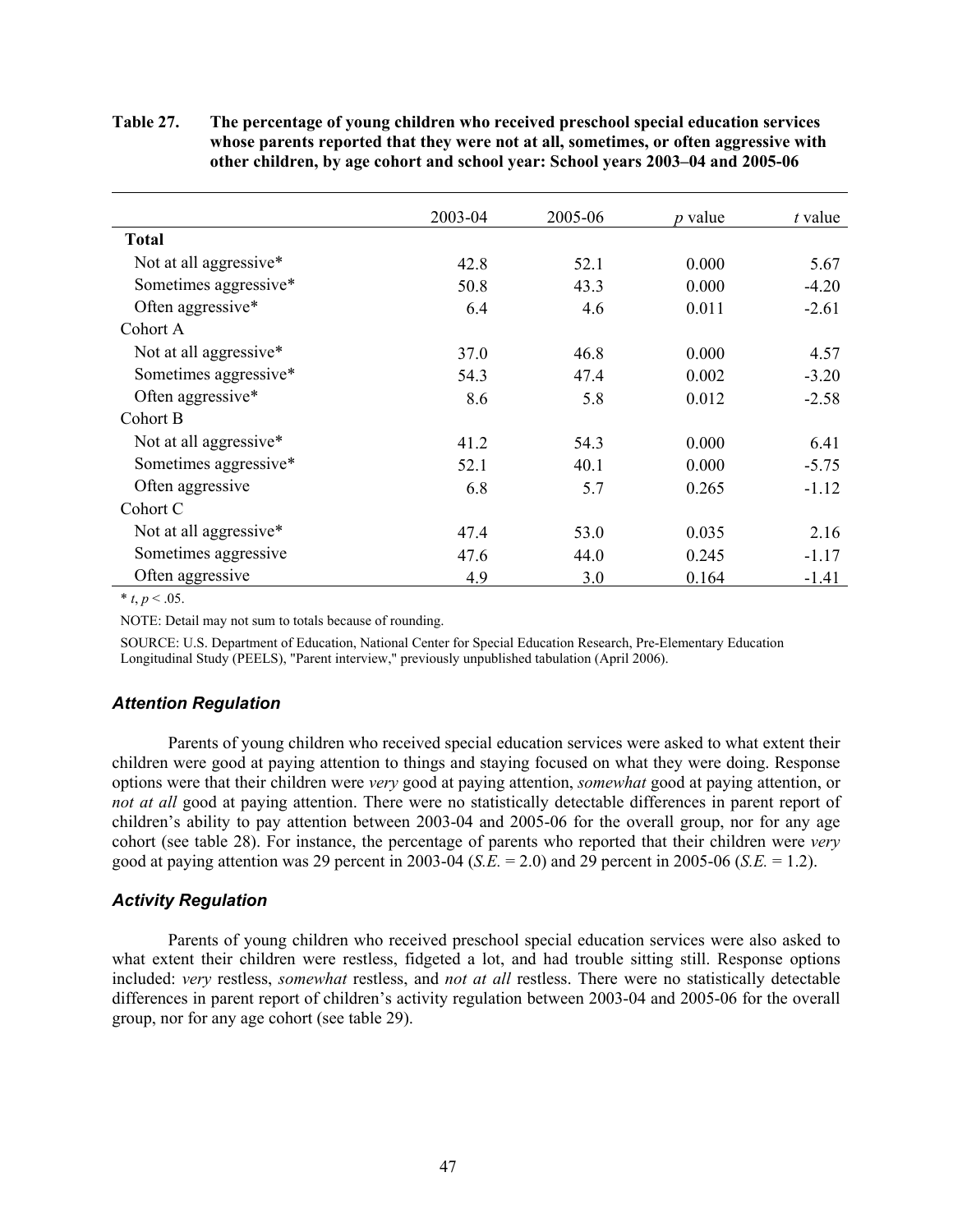| Table 28. | The percentage of young children who received preschool special education services |
|-----------|------------------------------------------------------------------------------------|
|           | whose parents reported that they were good at paying attention and staying focused |
|           | on what they were doing, by age cohort and school year: School years 2003–04 and   |
|           | 2005-06                                                                            |

|                                     | 2003-04 | 2005-06 | <i>p</i> value | t value |
|-------------------------------------|---------|---------|----------------|---------|
| <b>Total</b>                        |         |         |                |         |
| Very good at paying attention       | 29.1    | 29.1    | 0.981          | $-0.02$ |
| Somewhat good at paying attention   | 42 1    | 44.4    | 0.436          | 0.78    |
| Not at all good at paying attention | 28.8    | 26.6    | 0.237          | $-1.19$ |
| Cohort A                            |         |         |                |         |
| Very good at paying attention       | 28.5    | 30.3    | 0.397          | 0.85    |
| Somewhat good at paying attention   | 44.6    | 43.9    | 0.749          | $-0.32$ |
| Not at all good at paying attention | 26.9    | 25.9    | 0.652          | $-0.45$ |
| Cohort B                            |         |         |                |         |
| Very good at paying attention       | 29.7    | 29.9    | 0.953          | 0.06    |
| Somewhat good at paying attention   | 39.9    | 44.2    | 0.277          | 1.10    |
| Not at all good at paying attention | 30.4    | 25.9    | 0.172          | $-1.38$ |
| Cohort C                            |         |         |                |         |
| Very good at paying attention       | 28.9    | 27.6    | 0.730          | $-0.35$ |
| Somewhat good at paying attention   | 42.8    | 44.8    | 0.666          | 0.43    |
| Not at all good at paying attention | 28.3    | 27.6    | 0.796          | $-0.26$ |

NOTE: Detail may not sum to totals because of rounding.

SOURCE: U.S. Department of Education, National Center for Special Education Research, Pre-Elementary Education Longitudinal Study (PEELS), "Parent interview," previously unpublished tabulation (April 2006).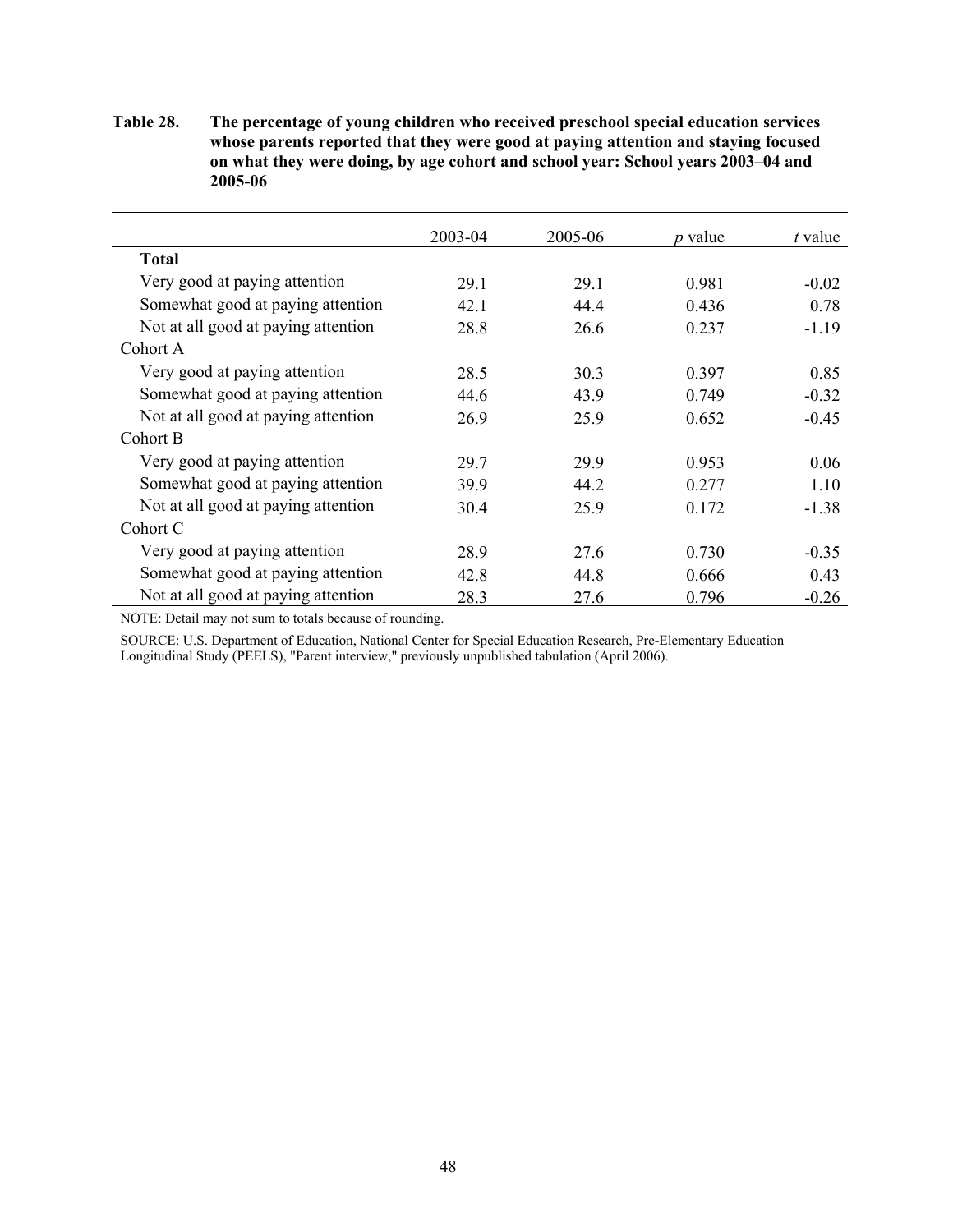|                     | 2003-04 | 2005-06 | <i>p</i> value | t value |
|---------------------|---------|---------|----------------|---------|
| <b>Total</b>        |         |         |                |         |
| Very restless       | 34.6    | 33.4    | 0.347          | $-0.95$ |
| Somewhat restless   | 33.8    | 34.8    | 0.459          | 0.75    |
| Not at all restless | 31.7    | 31.8    | 0.915          | 0.11    |
| Cohort A            |         |         |                |         |
| Very restless       | 35.4    | 34.0    | 0.544          | $-0.61$ |
| Somewhat restless   | 32.3    | 35.4    | 0.190          | 1.33    |
| Not at all restless | 32.3    | 30.5    | 0.242          | $-1.18$ |
| Cohort B            |         |         |                |         |
| Very restless       | 31.2    | 30.6    | 0.770          | $-0.29$ |
| Somewhat restless   | 34.4    | 37.6    | 0.206          | 1.28    |
| Not at all restless | 34.4    | 31.8    | 0.231          | $-1.21$ |
| Cohort C            |         |         |                |         |
| Very restless       | 37.3    | 35.7    | 0.536          | $-0.62$ |
| Somewhat restless   | 33.9    | 31.8    | 0.458          | $-0.75$ |
| Not at all restless | 28.8    | 32.5    | 0.143          | 1.48    |

# **Table 29. The percentage of young children who received preschool special education services whose parents reported that they were restless, fidgeted a lot, and had trouble sitting still, by age cohort and school year: School years 2003–04 and 2005-06**

NOTE: Detail may not sum to totals because of rounding.

SOURCE: U.S. Department of Education, National Center for Special Education Research, Pre-Elementary Education Longitudinal Study (PEELS), "Parent interview," previously unpublished tabulation (April 2006).

### *Appropriateness of Behavior*

Parents of young children who received special education services were also asked how appropriate they felt their child's behavior was compared with other children about the same age. Response options included: *age appropriate*, *mildly* inappropriate, *moderately* inappropriate, and *severely* inappropriate. There was a statistically significant change in parent report of the appropriateness of their child's behavior compared with other children about the same age between 2003-04 and 2005-06 (see table 30). The percentage of parents who reported that their children's behavior was *age appropriate* increased significantly, from 58 percent  $(S.E. = 1.1)$  in 2003-04 to 61 percent  $(S.E. = 1.7)$  in 2005-06 (*t*  $=2.66$ ,  $p = .01$ ). There was no statistically significant change in the percentage of parents who reported that their child's behavior was *mildly* inappropriate (2003-04:  $M = 23.3$ , *S.E.* = 1.0; 2005-06:  $M = 23.9$ , *S.E.* = 1.6) (*t* = 0.36, *p* = .72), *moderately* inappropriate (2003-04: *M* = 13.9, *S.E*. = 0.8; 2005-06: *M* = 11.4, *S.E.* = 1.0) (*t* = 2.07, *p* = .04), or *severely* inappropriate (2003-04: *M* = 4.6, *S.E*. = 0.5; 2005-06: *M* = 3.4, *S.E.* = 0.5) ( $t = -2.10$ ,  $p = .04$ ) between 2003-04 and 2005-06.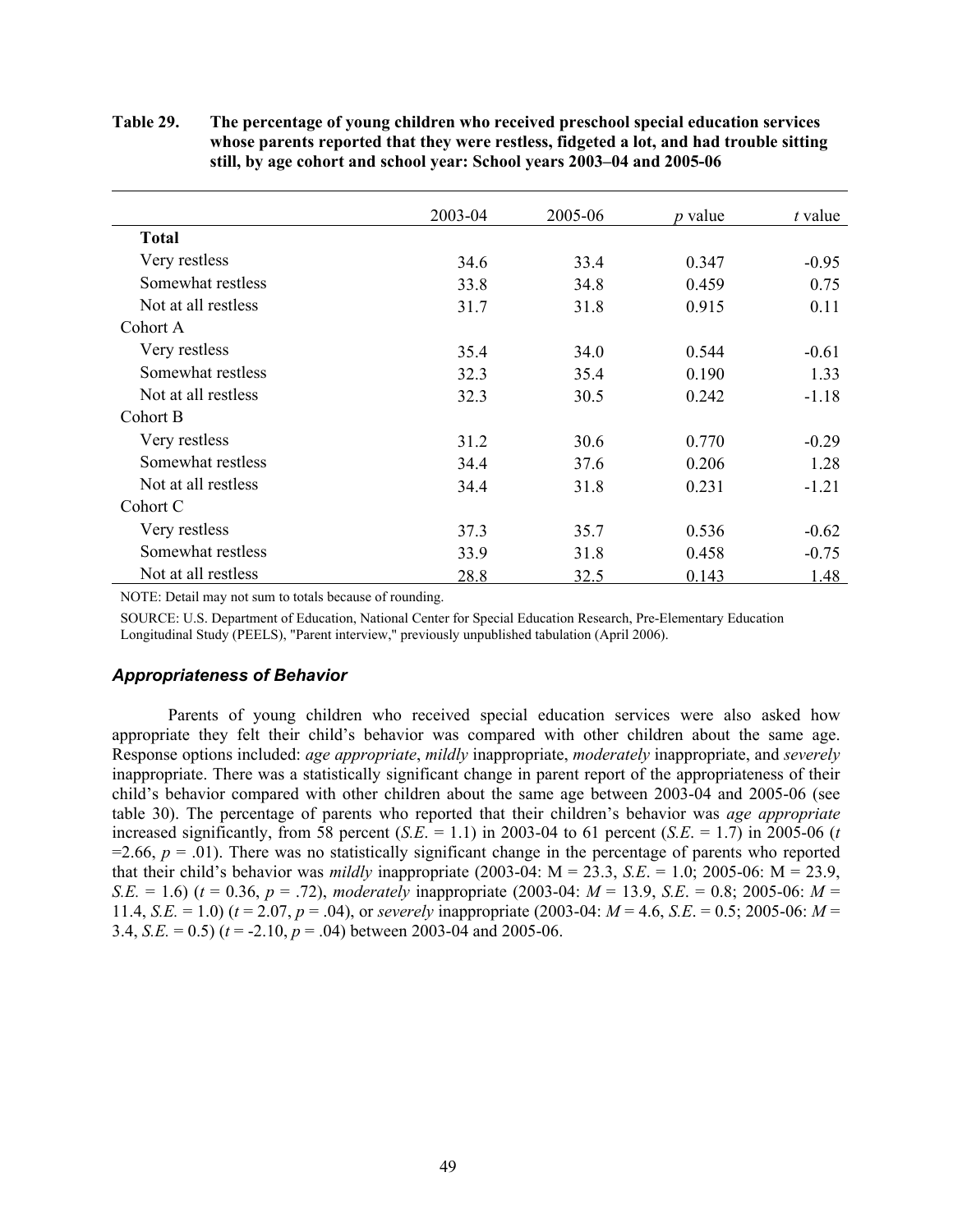**Table 30. The percentage of young children who received preschool special education services whose parents reported their behavior was appropriate for their age, by age cohort and school year: School years 2003–04 and 2005-06**

|                          | 2003-04 | 2005-06 | $p$ value | $t$ value |
|--------------------------|---------|---------|-----------|-----------|
| <b>Total</b>             |         |         |           |           |
| Age appropriate*         | 58.2    | 61.4    | 0.010     | 2.66      |
| Mildly inappropriate     | 23.3    | 23.9    | 0.719     | 0.36      |
| Moderately inappropriate | 13.9    | 11.4    | 0.042     | $-2.07$   |
| Severely inappropriate   | 4.6     | 3.4     | 0.040     | $-2.10$   |
| Cohort A                 |         |         |           |           |
| Age appropriate          | 56.7    | 57.7    | 0.676     | 0.42      |
| Mildly inappropriate     | 23.2    | 24.4    | 0.570     | 0.57      |
| Moderately inappropriate | 16.2    | 12.9    | 0.061     | $-1.91$   |
| Severely inappropriate   | 4.0     | 5.0     | 0.265     | 1.12      |
| Cohort B                 |         |         |           |           |
| Age appropriate*         | 58.3    | 64.4    | 0.007     | 2.82      |
| Mildly inappropriate     | 23.4    | 20.2    | 0.151     | $-1.45$   |
| Moderately inappropriate | 14.1    | 11.3    | 0.134     | $-1.52$   |
| Severely inappropriate   | 4.2     | 4.1     | 0.882     | $-0.15$   |
| Cohort C                 |         |         |           |           |
| Age appropriate          | 59.0    | 60.6    | 0.554     | 0.60      |
| Mildly inappropriate     | 23.3    | 27.0    | 0.232     | 1.21      |
| Moderately inappropriate | 12.5    | 10.6    | 0.393     | $-0.86$   |
| Severely inappropriate*  | 5.2     | 1.8     | 0.000     | $-3.80$   |

\*  $t, p < .05$ .

NOTE: Detail may not sum to totals because of rounding.

SOURCE: U.S. Department of Education, National Center for Special Education Research, Pre-Elementary Education Longitudinal Study (PEELS), "Parent interview," previously unpublished tabulation (April 2006).

## **Comparing Parents' Reports With Teachers' Reports of Social Behavior**

In this section, the relationship between parents' perceptions of their children's social skills and behavior with teachers' ratings of children's social skills and problem behaviors is explored. Several studies have found agreement, ranging from  $r = 0.17$  to  $r = 0.38$ , between parents' and teachers' ratings of children's behavioral/emotional problems (Achenbach, McConaughy, and Howell 1987; Kolko and Kazdin 1993; Verhulst and Akkerhuis 1989; Winsler and Wallace 2002). However, one study found that agreement between parents and teachers was higher for children in special education than for children in regular education ( $r = 0.57$  compared to  $r = 0.30$ ) (Verhulst and Akkerhuis 1989).

Two scales that comprise both individual items from the parent interview and the two SSRS scales were compared. The correlation between the behavior scale developed from 29 items on the PEELS parent interview and the SSRS Problem Behaviors Scale (which included 18 items) was examined. The correlation between the parent interview Social Relations at School Scale (which included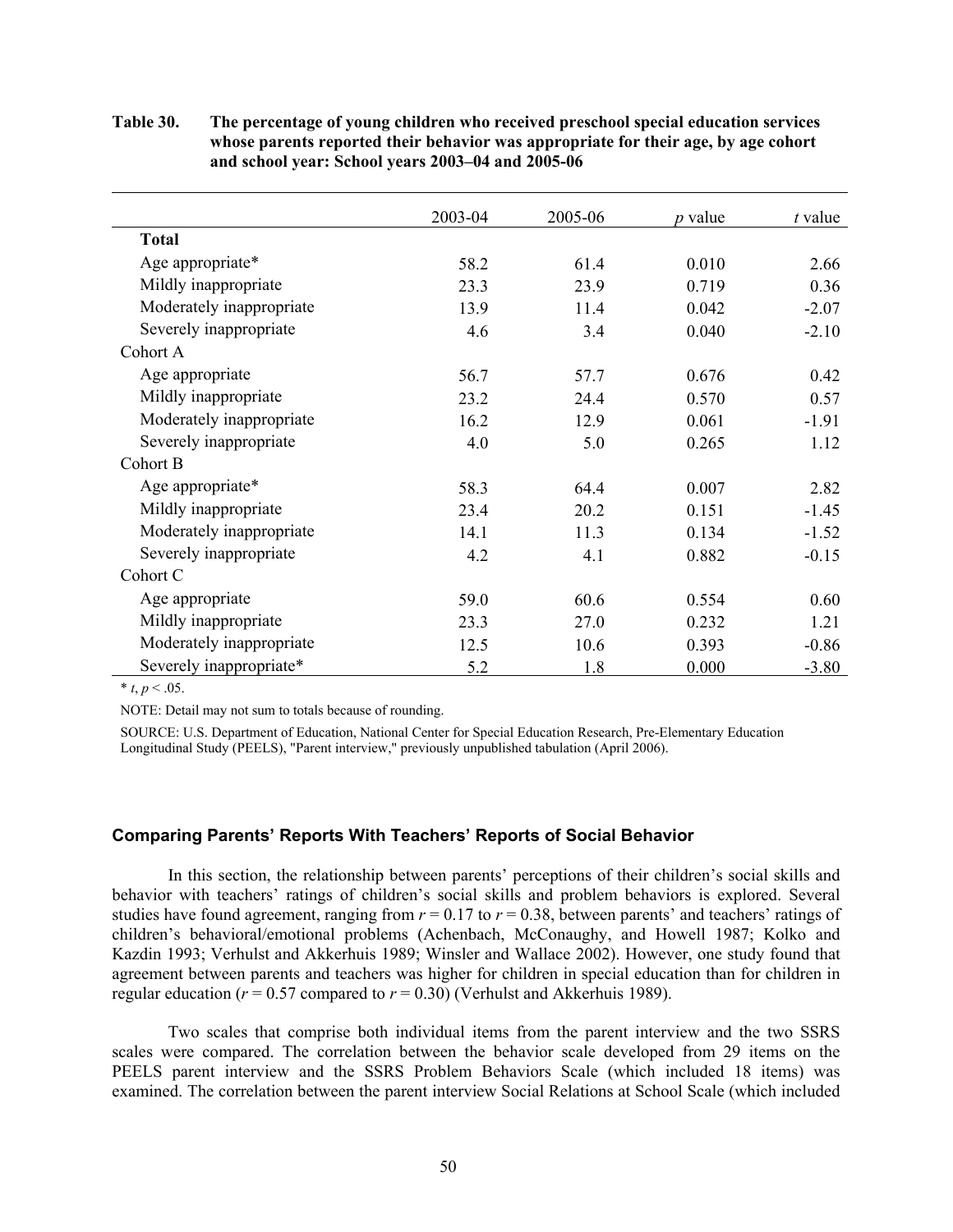six items from the parent interview) and the SSRS Social Skills Scale (which included 30 items) was also examined. (Refer to chapter 2 of this report for more information on the construction of the scales as well as a description of the parent interview items that were included in each scale.)

Findings from PEELS are consistent with prior research. The agreement between parents' perceptions of their children's social skills and behavior and teachers' ratings of children's social skills and behavior ranged from 0.06 to -0.52 (see table 31). The correlation between parent's perceptions and teachers' ratings on males' social skills was  $0.12$  ( $p < .001$ ); the correlation for females was not statistically significant ( $r = 0.06$ ,  $p = .28$ ). The correlation between parents' perceptions and teachers' ratings on males' problem behaviors ( $r = -0.390$ ,  $p < .001$ ) and females' ( $r = -0.524$ ,  $p < .001$ ) were both statistically significant. The correlations were negative because a higher score on the parent interview scale indicates more age-appropriate behaviors and a higher score on the Problem Behaviors Scale indicates more problematic behaviors.

# **Declassification in Relation to Children's Social Skills and Problem Behaviors**

To examine differences in social skills and behaviors by special education eligibility status, the SSRS scores of children with an IEP or IFSP in school year 2005-06 were compared to children who at one time had an IEP or IFSP, but no longer had one in 2005-06.<sup>23</sup> Children's scores on the Social Skills Scale varied significantly by declassification status for males ( $F = 19.719$ ,  $p < .001$ ) and females ( $F = 10.341$ ,  $p$  $< .001$ ) (see table 32). The mean score for males who had an IEP all 3 years ( $M = 92.8$ , *S.E.* = 0.8) was significantly lower compared to males who were declassified between 2003-04 and 2004-05 (*M* = 100.1, *S.E.* = 1.9) and males who were declassified between 2004-05 and 2005-06 ( $M = 99.6$ , *S.E.* = 1.0). The mean score for females who had an IEP all 3 years  $(M = 91.0, S.E. = 1.4)$  was significantly lower compared to females who were declassified between 2003-04 and 2004-05 ( $M = 101.5$ ,  $S.E. = 2.2$ ) and females who were declassified between 2004-05 and 2005-06 (*M* = 99.9, *S.E*. = 2.2).

# **Table 31. Correlations among parents' perceptions of children's social skills and behaviors and teachers' ratings of children's social skills and behaviors, by gender: School year 2005-06**

|                                                   | <b>SSRS</b> Social<br><b>Skills Scale</b> |                | <b>SSRS</b> Problem<br><b>Behaviors Scale</b> |          |
|---------------------------------------------------|-------------------------------------------|----------------|-----------------------------------------------|----------|
|                                                   | Males                                     | <b>Females</b> | Males                                         | Females  |
| Parent Interview Social Relations at School Scale | $0.12*$                                   | 0.06           |                                               |          |
| Parent Interview Behavior Scale                   |                                           |                | $-0.39*$                                      | $-0.52*$ |

 $*$  *r*, *p* < .05

 $\overline{a}$ 

SOURCE: U.S. Department of Education, National Center for Special Education Research, Pre-Elementary Education Longitudinal Study (PEELS), "Parent interview," previously unpublished tabulation (April 2006), "Problem Behaviors Scale of the Social Skills Rating System," previously unpublished tabulation (November 2006), and "Social Skills Scale of the Social Skills Rating System," previously unpublished tabulation (November 2006).

<sup>&</sup>lt;sup>23</sup> When children first enrolled in PEELS they all had an IEP or IFSP. However, since the time of enrollment some children's IEP status has changed. In school year 2005-06, approximately 28 percent of children in PEELS had been declassified or no longer had an active IEP or IFSP.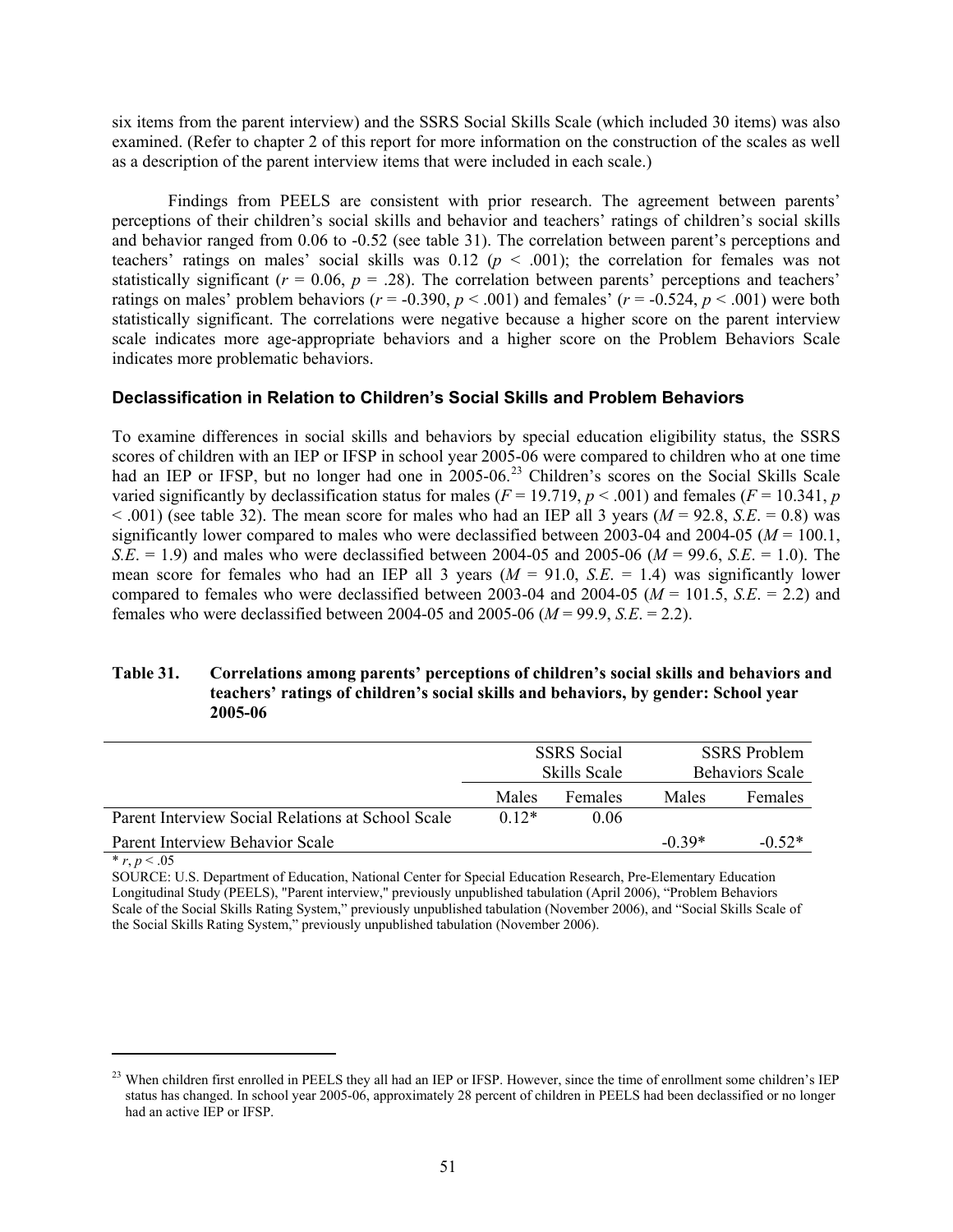**Table 32. Mean teacher ratings of young children who received preschool special education services on the Social Skills Scale of the Social Skills Rating System, by declassification status and gender: School year 2005-06**

|                                             | Male <sup>a</sup> | Female <sup>b</sup> |
|---------------------------------------------|-------------------|---------------------|
| Total                                       | 94.6              | 94.1                |
| Declassified between 2003-04 and 2004-05    | 100.1             | 101.5               |
| Declassified between 2004-05 and 2005-06    | 99.6              | 99.9                |
| Had an IEP in 2003-04, 2004-05, and 2005-06 | 92.8              | 91.0                |

 ${}^{a}F$ ,  $p$  < .05 for males by 3-level declassification status.  ${}^{b}F$ ,  $p$  < .05 for females by 3-level declassification status. NOTE: No comparisons were made between males and females.

SOURCE: U.S. Department of Education, National Center for Special Education Research, Pre-Elementary Education Longitudinal Study (PEELS), "Social Skills Scale of the Social Skills Rating System," previously unpublished tabulation (November 2006).

Males who had IEPs all 3 years had significantly higher scores on the SSRS Problem Behaviors Scale (i.e., more problem behaviors) than males who had IEPs for only 1 or 2 years ( $F = 15.682$ ,  $p < .001$ ) (see table 33). The mean score for males who had an IEP all 3 years  $(M = 103.8, S.E. = 0.6)$  was significantly higher compared to males who were declassified between 2003-04 and 2004-05 ( $M = 99.3$ ) *S.E.* = 1.6) and males who were declassified between 2004-05 and 2005-06 ( $M = 98.8$ , *S.E.* = 0.9). For females, there was no statistically detectable difference on the Problem Behaviors Scale by declassification status  $(F = 2.093, p = .132)$ .

# **Table 33. Mean teacher ratings of young children who received preschool special education services on the Problem Behaviors Scale of the Social Skills Rating System, by declassification status and gender: School year 2005-06**

|                                            | $Male*$ | Female |
|--------------------------------------------|---------|--------|
| Total                                      | 102.6   | 103.8  |
| Declassified between 2003-04 and 2004-05   | 993     | 101.1  |
| Declassified between 2004-05 and 2005-06   | 98.8    | 100.3  |
| Had an IEP in 2003-04, 2004-05 and 2005-06 | 103.8   | 105.2  |

 $* F, p < .05$  for males by 3-level declassification status.

NOTE: No comparisons were made between males and females.

SOURCE: U.S. Department of Education, National Center for Special Education Research, Pre-Elementary

Education Longitudinal Study (PEELS), "Problem Behaviors Scale of the Social Skills Rating System," previously unpublished tabulation (November 2006).

### **Summary**

The social skills and behaviors of young children identified as having disabilities are a concern of both teachers and parents. Mean teacher ratings on the SSRS were 102.9 for males and 103.5 for females on Problem Behaviors Scale (a higher score on the Problem Behaviors Scale indicates more problem behaviors) and 94.1 for males and 93.1 for females on the Social Skills Scale. Parents' reports indicated some concerns with their children's social skills and behaviors. However, parents reported significantly fewer behavior problems and improved social skills from school year 2003-04 to 2005-06. The agreement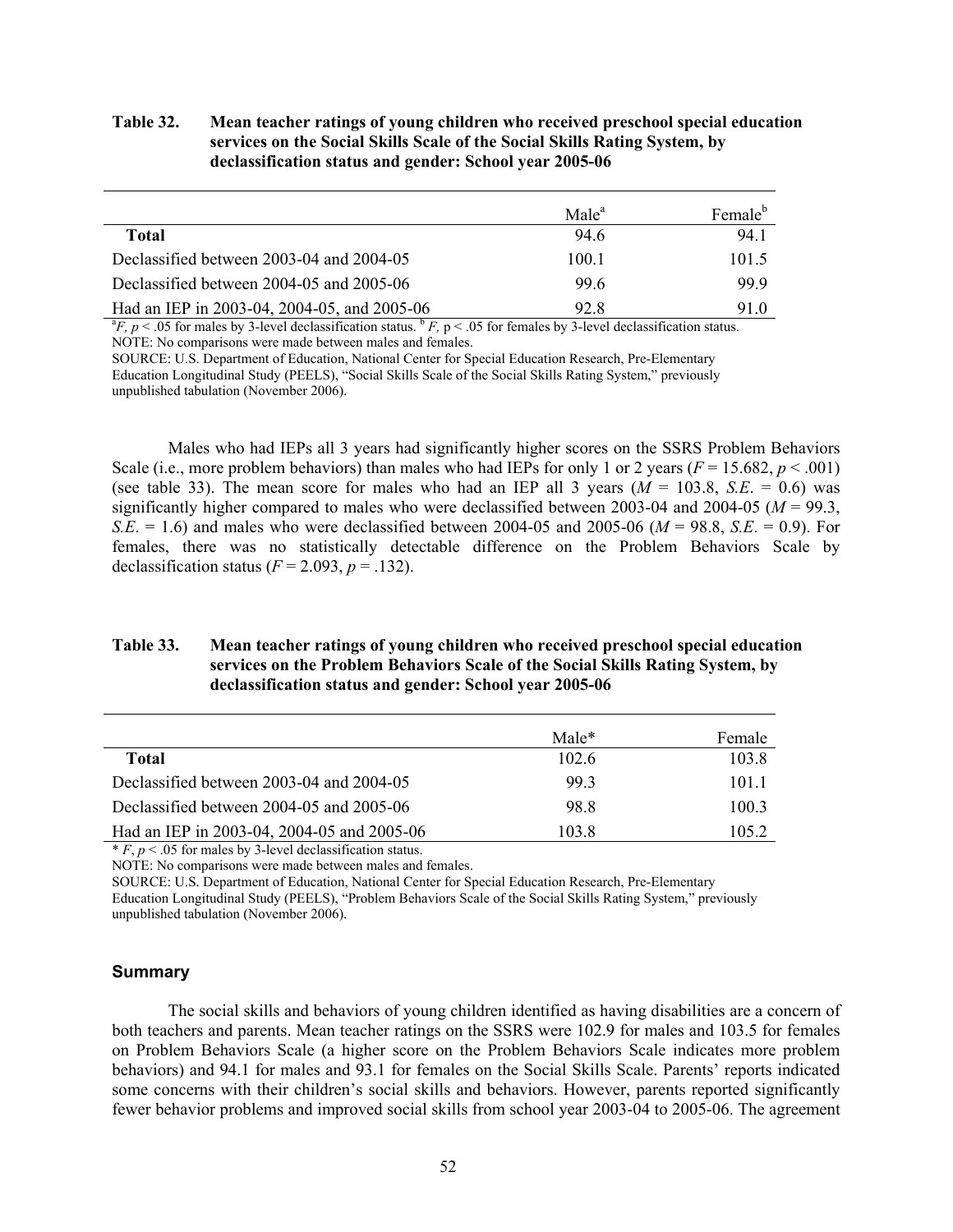between parents' perceptions of their children's social skills and behavior and teachers' ratings of children's social skills and behavior ranged from 0.06 to -0.52, which is similar to what has been found in other studies (Achenbach, McConaughy, and Howell 1987; Kolko and Kazdin 1993, Verhulst and Akkerhuis 1989; Winsler and Wallace 2002).

Young children who received special education services for three years had more problem behaviors than children who received services for only 1 or 2 years; however, this difference was statistically significant for males only. Both males and females who received services all 3 years had significantly lower social skills than children who stopped receiving special education services between 2003-04 and 2004-05 or between 2004-05 and 2005-06.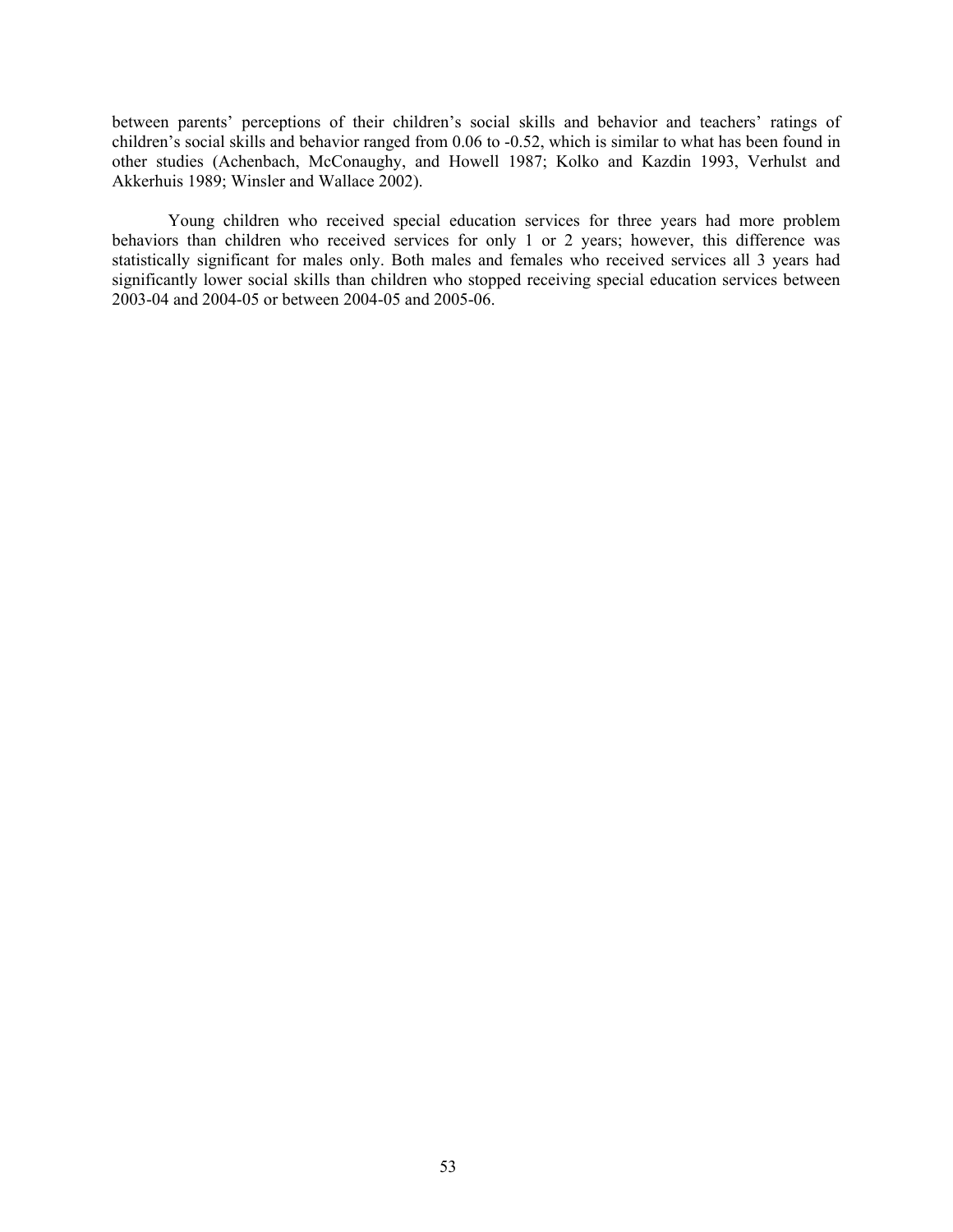# **References**

- Achenbach, T., McConaughy, S., and Howell, C. (1987). Child/Adolescent Behavioral and Emotional Problems: Implications of Cross-Informant Correlations for Situational Specificity. *Psychological Bulletin, 101*(2): 213-232.
- Bailey, D.B., Simeonsson, R.J., Buysse, V., and Smith, T. (1993). Reliability of an Index of Child Characteristics. *Developmental Medicine and Child Neurology, 35*: 806-815.
- Benjamini, Y., and Hochberg, Y. (1995). Controlling the False Discovery Rate: A Practical and Powerful Approach to Multiple Testing. *Journal of the Royal Statistical Society. Series B, 57:* 289-300.
- Carlson, E. (2004). *Report of PEELS Sample Recruitment*. Rockville, MD: Westat.
- Carlson, E., Daley, T., Bitterman, A., Riley, J., Keller, B., Jenkins, F., Markowitz, J. (2008). *Changes in the Characteristics, Services, and Performance of Preschoolers with Disabilities from 2003-04 to 2004-05,Wave 2 Overview Report from the Pre-Elementary Education Longitudinal Study.*  Rockville, MD: Westat.
- Carrow-Woolfolk, E. (1995). *Oral and Written Language Scales: Listening Comprehension and Oral Expression.* Circle Pines, MN: American Guidance Service.
- Clarizio, H.F., and Halgren, D.W. (1993). Stability of Special Education Placements: Data-Based Policy Consultation. *Journal of Educational and Psychological Consultation, 4*(1): 49-67.
- Conners, C.K. (1990). *Conners' Rating Scales Manual*. North Tonawanda, NY: Multi-Health Systems.
- Council for Exceptional Children. (2000). *Making Assessment Accommodations: A Toolkit for Educators.*  Reston, VA: author.
- Daley, T., Simeonsson, R., and Carlson, E. (2008). Constructing and Testing a Disability Index in a Sample of Preschoolers With Disabilities. *Disability and Rehabilitation*, 2008 Nov. 20: 1-15. (Epub ahead of print).
- Dobbs, J., Doctoroff, G., Fisher, P., and Arnold, D. (2006). The Association Between Preschool Children's Socio-Emotional Functioning and Their Mathematical Skills. *Applied Developmental Psychology, 27*: 97-108.
- Doctoroff, G., Greer J., and Arnold D. (2006). The Relationship Between Social Behavior and Emergent Literacy Among Preschool Boys and Girls. *Applied Developmental Psychology, 27*: 1-13.
- Duncan, G.J., Claessens, A., Huston, A.C., Pagani, L.S., Engel, M., Sexton, H., Dowsett, C.J., Magnuson, K., Klebanov, P., Feinstein, L., Brooks-Gunn, J., Duckworth, K., and Japel, C. (2007). School Readiness and Later Achievement. *Developmental Psychology, 43*(6): 1428-1446.
- Duncan, S.E., and De Avila, E.A. (1998). *preLAS 2000 Examiner's Manual, English Forms C and D*. Monterey, CA: CTB McGraw-Hill.
- Dunn, L.M., and Dunn, L.M. (1997). *Peabody Picture Vocabulary Test-Third Edition*. Circle Pines, MN: American Guidance Services.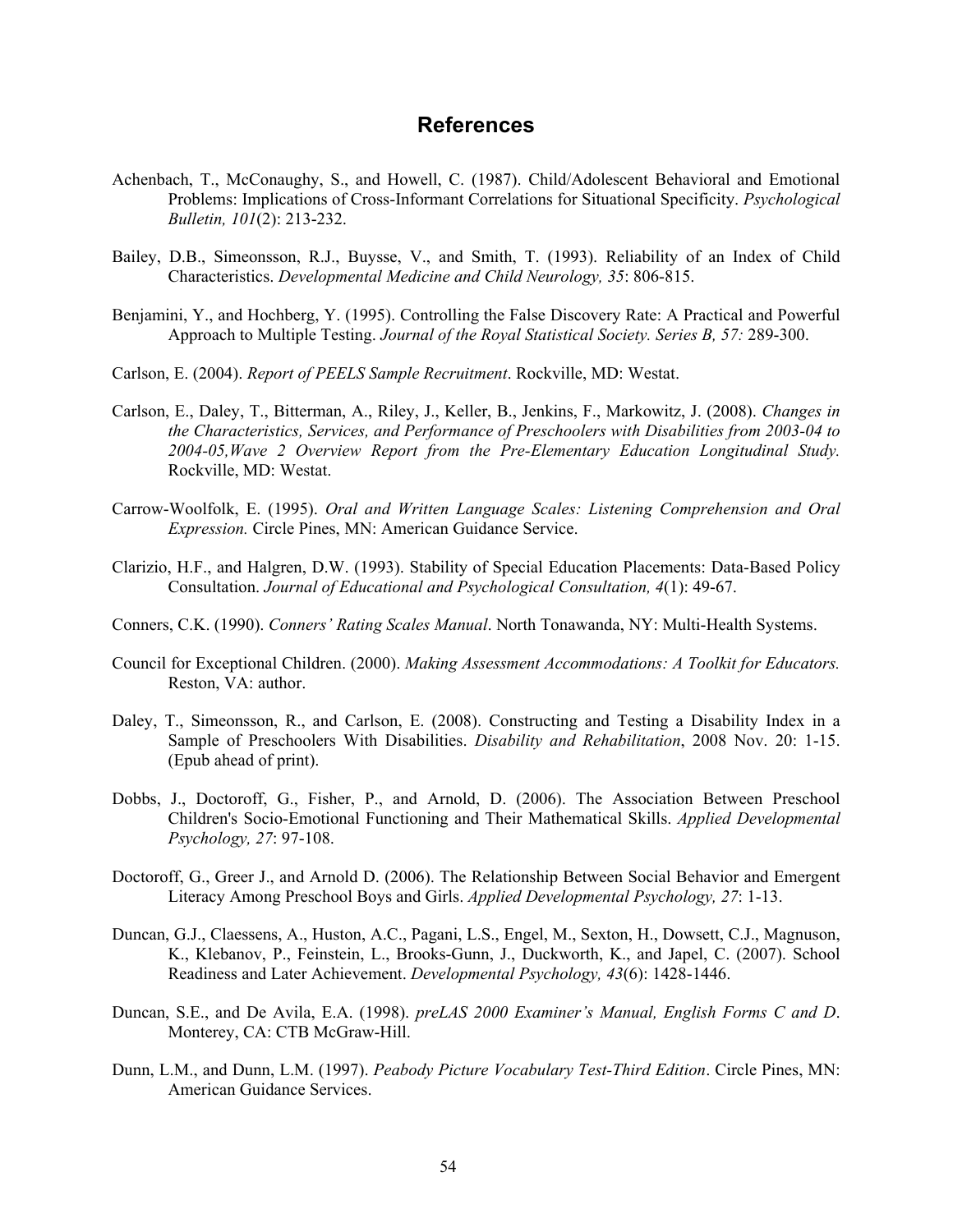- ECRI-MGD (Early Childhood Research Institute on Measuring Growth and Development). (2001, 2004). *Individual Growth and Development Indicators*. Minneapolis, MN: Center for Early Education and Development, University of Minnesota.
- Edgar, E., Heggelund, M., and Fischer, M. (1988). A Longitudinal Study of Graduates of Special Education Preschools: Educational Placement After Preschool. *Topics in Early Childhood Special Education, 8*(3): 61-74.
- Gresham, F.M., and Elliott, S.N. (1990). *Social Skills Rating System*. Circle Pines, MN: American Guidance Service.
- Harrison, J., and Oakland, T. (2003). *Adaptive Behavior Assessment System (2nd edition).* Harcourt Assessment Company, The Psychological Corporation.
- Kagan, S.L., and Neuman, M.J. (1998). Lessons from Three Decades of Transition Research. *The Elementary School Journal, 98:* 365-379.
- Kaufman, A.S., and Kaufman, N.L. (1993). *Kaufman Adolescent and Adult Intelligence Test*. Circle Pines, MN: American Guidance Service.
- Kaufman, A.S., and Kaufman, N.L. (1990). *Kaufman Brief Intelligence Test*. Circle Pines, MN: American Guidance Service.
- Kaufman, A.S., and Kaufman, N.L. (1985). *Kaufman Test of Educational Achievement*. Circle Pines, MN: American Guidance Service.
- Kolko, D., and Kazdin, A. (1993). Emotional/Behavioral Problems in Clinic and Nonclinic Children: Correspondence Among Child, Parent and Teacher Reports. *Journal of Child Psychology and Psychiatry, 34*(6): 991-1006.
- Lane, K.L., Barton-Arwood, S.M., Nelson, J.R., and Wehby, J. (2008). Academic Performance of Students with Emotional and Behavioral Disorders Served in a Self-Contained Setting. *Journal of Behavior Education, 17*(1): 43-62.
- LaParo, K.M., Pianta, R.C., and Cox, M.J. (2000). Teachers' Reported Transition Practices for Children Transitioning Into Kindergarten and First Grade. *Exceptional Children, 67*(1): 7-20.
- Markowitz, J., Carlson, E., Frey, W., Riley, J., Shimshak, A., Heinzen, H., Strohl, J., Klein, S., and Lee, H. (2006). *Preschoolers with Disabilities: Characteristics, Services and Results. Wave 1 Overview Report from the Pre-Elementary Education Longitudinal Study (PEELS).* Rockville, MD: Westat.
- Markwardt, F. (1989). *Peabody Individual Achievement Test-Revised*. Circle Pines. MN: American Guidance Service.
- Matson, J.L., Esvelt-Dawson, K., and Kazdin, A.E. (1983). Validation Methods for Assessing Social Skills in Children. *Journal of Clinical Psychology, 12*: 175-180.
- McGrew, K.S., and Woodcock, R.W. (2001). *Technical Manual. Woodcock-Johnson-III.* Itasca, IL: Riverside Publishing.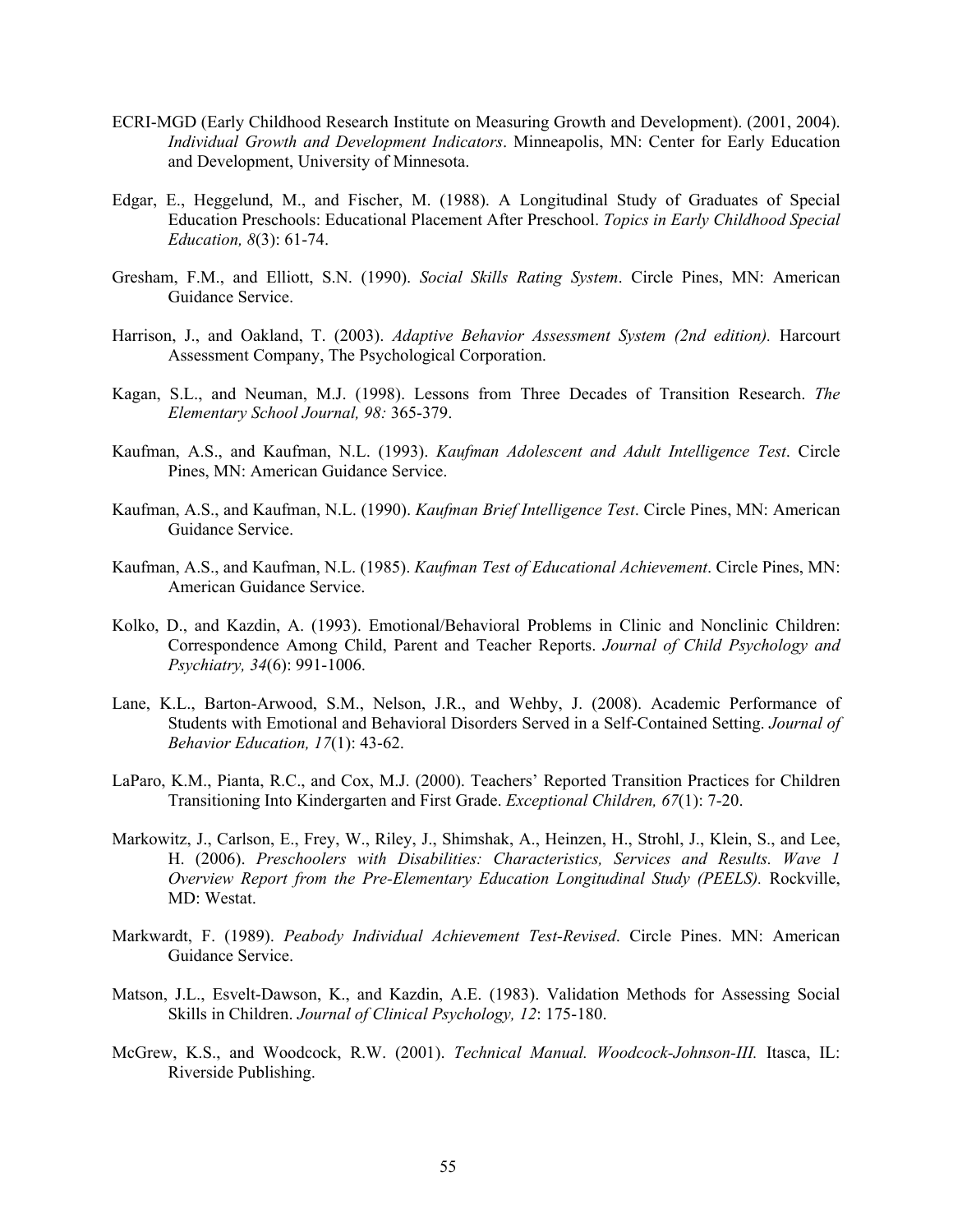- McIntyre, L.L., Blacher, J., and Baker, B.L. (2006). The Transition to School: Adaptation in Young Children With and Without Intellectual Disability. *Journal of Intellectual Disability Research, 50*(5): 349-361.
- Merrell, K.W. (2002). *Preschool and Kindergarten Behavior Scales, Second Edition.* Austin, TX: Pro-ed.
- Merrell, K.W. (1995). Relationships Among Early Childhood Behavior Rating Scales: Convergent and Discriminant Construct Validity of the Preschool and Kindergarten Behavior Scales. *Early Education and Development, 6*: 253-264.
- Merrell, K.W. (1993). *School Social Behavior Scales*. Eugene, OR: Assessment-Intervention Resources.
- National Education Goals Panel (1998) *Ready schools.* Retrieved December 11, 2008 from http://govinfo.library.unt.edu/negp/reports/readysch.pdf.
- Nelson, J., Benner, G., Lane, K., and Smith B. (2004). Academic Achievement of K-12 Students With Emotional and Behavioral Disorders. *Exceptional Children, 71*(1): 59-73.
- Pianta, R.C., Cox, M.J., Taylor, L. and Early, D. (1999). Kindergarten Teachers' Practices Related to Transition Into Schools: Results of a National Survey. *Elementary School Journal, 100*(1): 71-86.
- Raver, C.C. (2003). *Young Children's Emotional Development and School Readiness.* Champaign, IL: ERIC Clearinghouse on Elementary and Early Childhood Education.
- Reid, R., Gonzalez, J.E., Nordness, P.D., Trout, A., and Epstein, M.H. (2004). A Meta-Analysis of the Academic Status of Students with Emotional/Behavioral Disturbance. *Journal of Special Education, 38*: 130-143.
- Roid, G.H., and Miller, L.J. (1995, 1997). *Leiter International Performance Scale-Revised*. Wood Dale, IL: Stoelting Co.
- Roid, G.H., and Miller, L.J. (1997). *Leiter International Performance Scale-Revised: Examiner's Manual*. Wood Dale, IL: Stoelting Co.
- Schlieker, E., White, D.R. and Jacobs, E. (1991). The Role of Day Care Quality in the Prediction of Children's Vocabulary. *Canadian Journal of Behavioural Science, 23* (1):12-24*.*
- Schulting, A.B., Malone, P.S., and Dodge, K.A. (2005). The Effect of School-Based Kindergarten Transition Policies and Practices on Child Academic Outcomes. *Developmental Psychology, 41*(6): 860-871.
- Stile, S.W., Hudson, B., Ames, M., Kelly, P., LeCrone, J., and Edgar, E. (1991). *Results of a Panel Longitudinal Study with Systematic Replication: Graduates of Preschool Special Education Programs in Washington and New Mexico*. Albuquerque: New Mexico Special Education Unit.
- Stocking, M.L., and Lord, F.M. (1983). Developing a Common Metric in Item Response Theory. *Applied Psychological Measurement*, *7*(2): 201-210.

Torgeson, J.K., and Bryant, B.R. (1994). *Test of Phonological Awareness*. Austin, TX: Pro-Ed.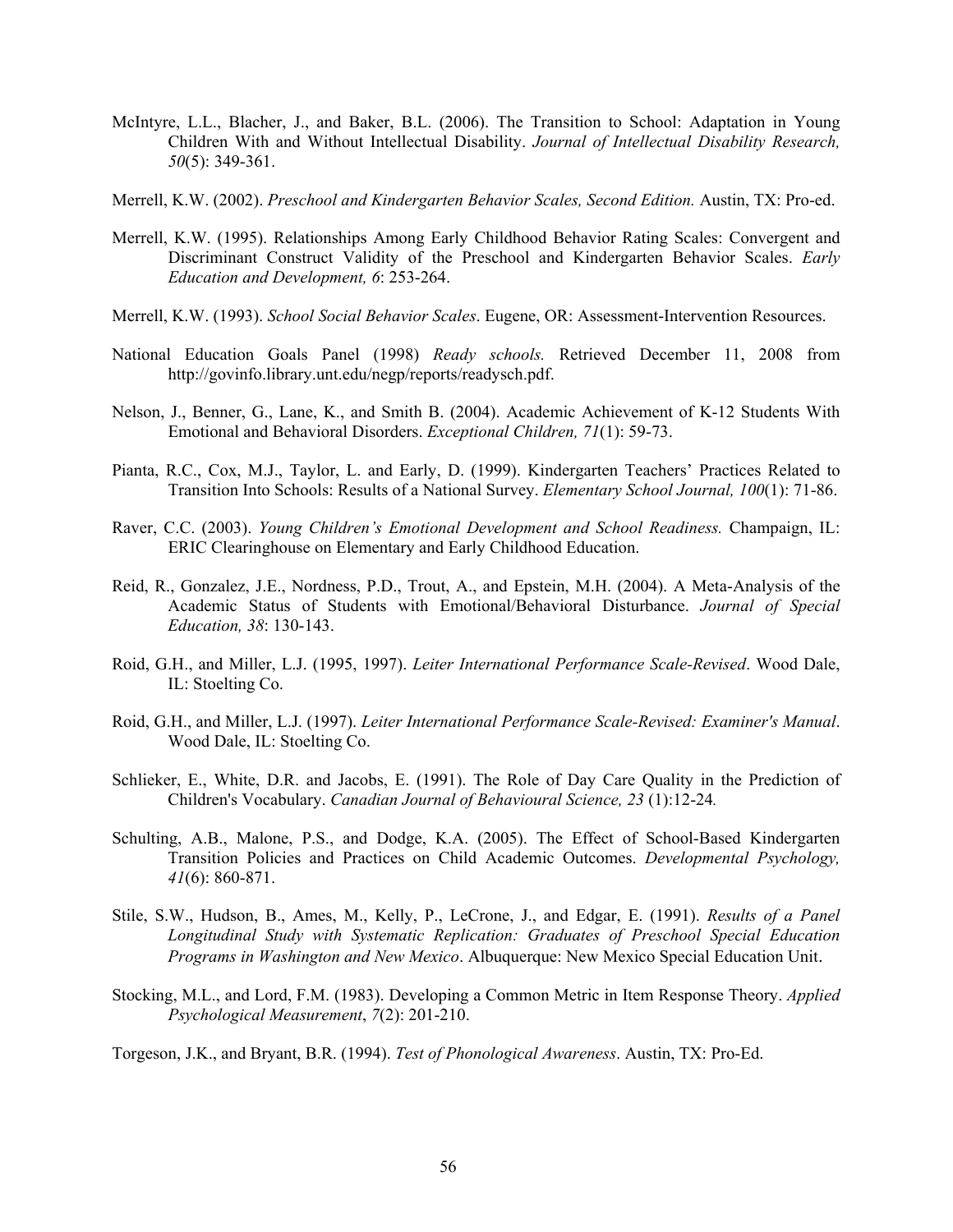- Troup, K.S., and Malone, D.M. (2002). Transitioning Preschool Children With Developmental Concerns Into Kindergarten: Ecological Characteristics of Inclusive Kindergarten Programs. *Journal of Developmental and Physical Disabilities, 14*(4): 339-352.
- U.S. Department of Health and Human Services (US DHHS): Administration for Children and Families, Head Start Bureau (2005, February). *Report to Congress: Assessment of Children in Head Start Programs*. Washington, DC: U.S. Government Printing Office.
- Verhulst, F., and Akkerhuis, G. (1989). Agreement Between Parents' and Teachers' Ratings of Behavioral/Emotional Problems of Children Aged 4-12. *Journal of Child Psychology and Psychiatry, 30*(1): 123-136.
- Walker, D., Singer, J., Palfrey, J., Orza, M., Wenger, M., and Butler, J. (1988). Who Leaves and Who Stays in Special Education: A 2-Year Follow-Up Study. *Exceptional Children, 54:* 393-402.
- Wechsler, D. (1992). *Wechsler Individual Achievement Test.* San Antonio, TX: Psychological Corporation.
- Wechsler, D. (1991). *Wechsler Intelligence Scale for Children–Third Edition*. San Antonio, TX: Psychological Corporation.
- Westat. (2002). *WesVar version 4.2*. Rockville, MD: author.
- Winsler, A., and Wallace, G. (2002). Behavior Problems and Social Skills in Preschool Children: Parent-Teacher Agreement and Relations with Classroom Observations. *Early Education and Development, 13*(1): 41-58.
- Woodcock, R.W., McGrew, K.S., and Mather, N. (2001). *Woodcock-Johnson III Tests of Achievement*. Itasca, IL: Riverside Publishing.
- Woodcock, R.W., and Muñoz,-Sandoval, A.F. (1996). Batería Woodcock-Muñoz: Pruebas de aprovechamiento-Revisada. Itasca, IL: Riverside Publishing.
- Wright, B.D., and Masters, J.N. (1982). Rating Scale Analysis: Rasch Measurement. Chicago, IL: MESA Press.
- Whitebook, M., Howes, C., and Phillips, D. (1989). *Who Cares? Child Care Teachers and the Quality of Care in America*. Oakland, CA: Child Care Employee Project.
- Zill, N., and West. J. (2001). *Entering Kindergarten: A Portrait of American Children When They Begin School: Findings from the Condition of Education 2000* (NCES 2001-035). U.S. Department of Education, National Center for Education Statistics. Washington, DC. U.S. Government Printing Office.
- Zimmerman, I.L., Steiner, V.G., and Pond, R.E. (1992). *Preschool Language Scales–Third Edition*. San Antonio, TX: The Psychological Corporation.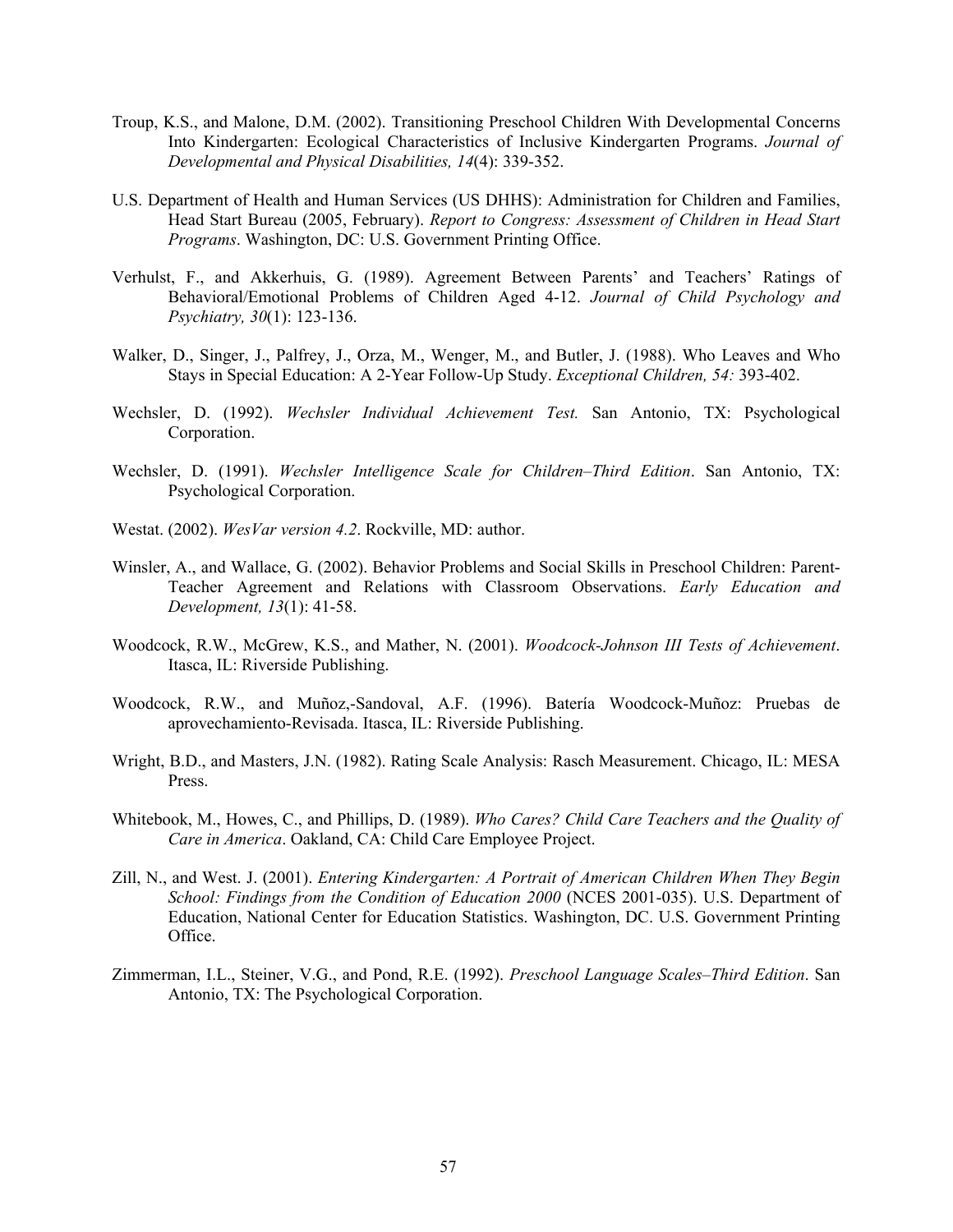

**Appendix A: Diagram of Selection of LEA Sample** 

Note: X stands for the state that originally did not participate. LEA counts for X and non-X were suppressed for confidentiality reasons. The figures in parentheses are the number of participating LEAs. They were adjusted as the LEAs that did not contribute any data were dropped. The dotted boxes represent a mirror image created by imputation of the X supplemental sample selected in Wave 2.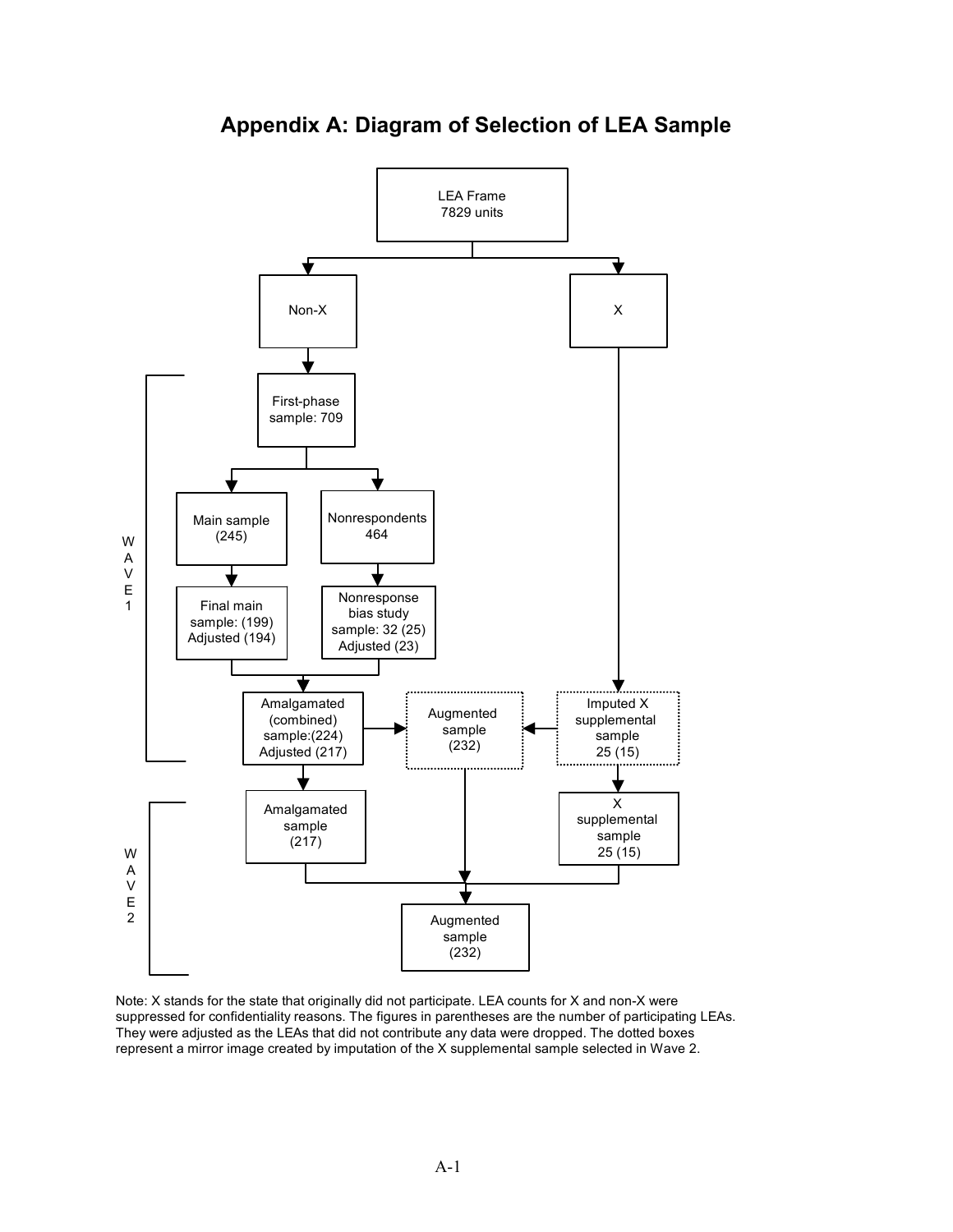# **Appendix B: Weighting Procedures**

This appendix describes weighting procedures used in Waves 1, 2, and 3 of PEELS. The PEELS study was designed to use a nationally representative sample of local education agencies (LEAs) and children 3 through 5 years of age with disabilities to generate weighted estimates that reflect the characteristics of the population, not the sample.

## **District Weighting**

The LEA weighting procedure includes developing base weights and replicate weights. Replicate weights were generated for each set of full-sample weights to allow the creation of estimated standard errors on all statistics.

## *District Base Weights*

Calculation of the base weights started with the first-stage sample of 709 LEAs for the amalgamated sample and 25 LEAs for the supplemental sample. Analysis of nonresponse patterns revealed that nonresponse adjustment to the base sampling weights for the main sample could be carried out within the design stratum cells. Therefore, district base weights were recomputed within each sampling stratum cell as the number of districts on the sampling frame divided by the number of districts that participated in the study. The sum of the base weights represents 7,829 districts.<sup>1</sup> These weights will be denoted as  $w<sub>h</sub>$ , which is the same for all LEAs within a stratum cell (defined by district size, region, and wealth category for non-supplemental LEAs and by district size alone for supplemental sample LEAs).

#### *Replicate Weights*

 $\overline{a}$ 

Replicate weights were developed to facilitate variance estimation using Westat's proprietary software, WesVar. Due to restrictions in the DAS software that will be used for data dissemination, the jackknife method JK2 with 62 replicates was used instead of the JKn method used previously for Wave 1 weighting.

The JK2 method requires defining the variance strata and two variance units per variance stratum. The variance strata were defined by the sampling strata by size, region, and wealth at the beginning. However, sampling strata with no or a small number of responding LEAs were collapsed with a neighboring stratum cell with similar sampling rates. Sampling strata with a large number of LEAs were split into two variance strata. Altogether, 62 variance strata were created. Variance units were formed by randomly grouping districts within each variance stratum up to three variance units. The number of groups was determined by the number of replicates.

The replicate weights were then created for the JK2 method. If there are two variance units, this is done by assigning a zero weight to records in one variance unit chosen randomly and doubling the weights for records in the other variance units from the same variance stratum but leaving the weights for records in other variance strata unchanged. If the randomly chosen variance unit from the *i*-th variance stratum is denoted as  $U_{i1}$  and the other variance unit as  $U_{i2}$ , algebraically the *i*-th replicate weight for the *j*-th LEA record,  $w_{ij}^*$ , is given by

<sup>&</sup>lt;sup>1</sup> This number is different from the total number of LEAs in the country because the smallest LEAs were not covered by the sample design.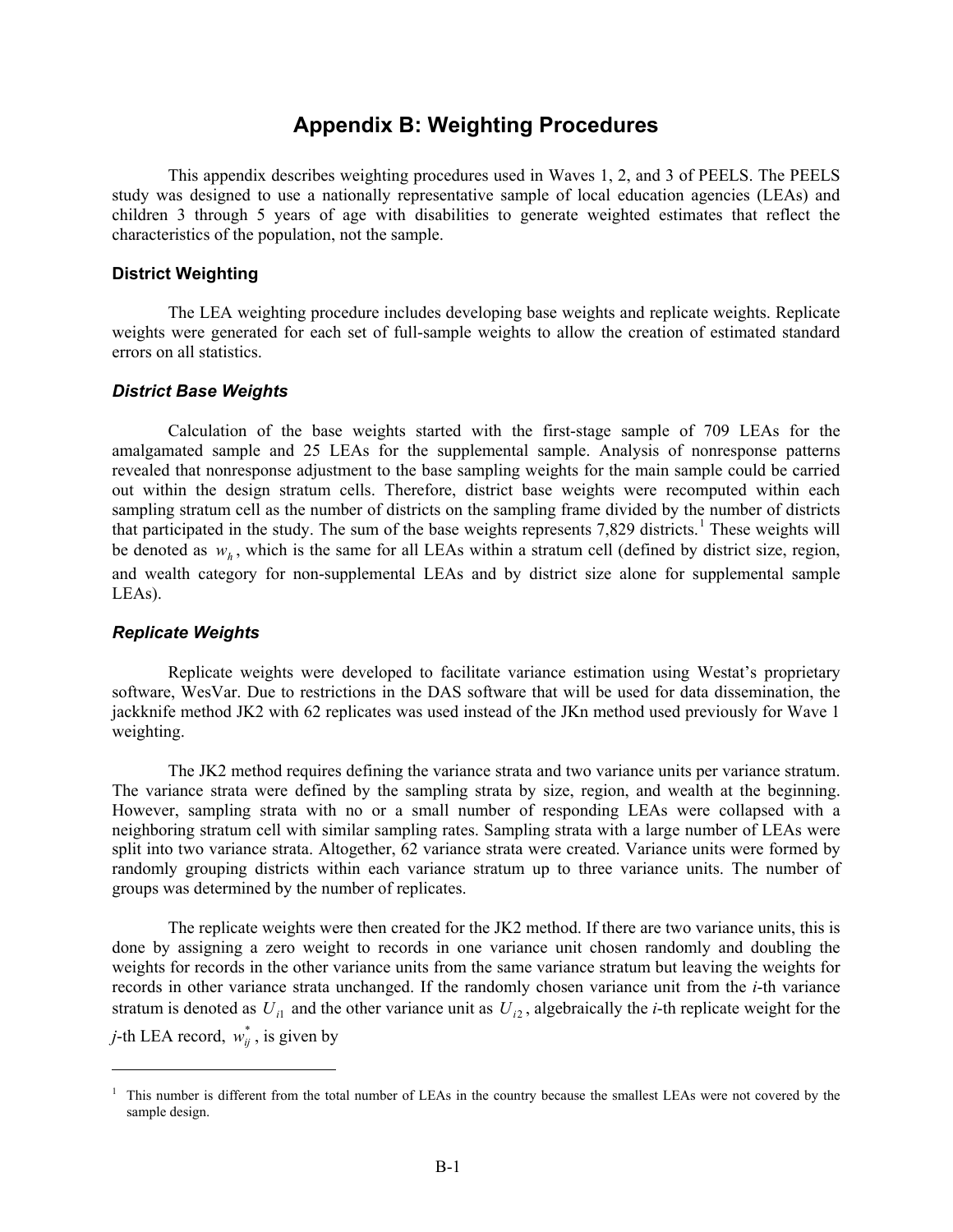$$
w_{ij}^* = \begin{cases} 0 & \text{if the } j \text{ - th record is in } U_{i1} \\ 2w_h & \text{if the } j \text{ - th record is in } U_{i2} \\ w_h & \text{if the } j \text{ - th record is not in the } i \text{ - th variance stratum} \end{cases}
$$

where  $w_h$  is the full sample base weight for the stratum cell *h* to which the *j*-th LEA belongs,  $i = 1, 2, ...,$  $62; j = 1, 2, ..., 232.$ 

If there are three variance units, replicate weight calculation is more complex. In this case, another variance stratum number is needed; usually, an existing number is arbitrarily assigned. Let this be *k* and the three variance units be randomly ordered as  $U_{i1}$ ,  $U_{i2}$ , and  $U_{i3}$ . The replicate weight that corresponds to this situation is defined as:

$$
w_{ij}^* = \begin{cases} 0 & \text{if } j \text{ - th record is in } U_{i1} \\ 1.5w_h & \text{if } j \text{ - th record is in } U_{i2} \\ 1.5w_h & \text{if } j \text{ - th record is in } U_{i3} \end{cases}
$$

and

$$
w_{kj}^* = \begin{cases} 1.5w_h & \text{if } j \text{ - th record is in } U_{i1} \\ 0 & \text{if } j \text{ - th record is in } U_{i2} \\ 1.5w_h & \text{if } j \text{ - th record is in } U_{i3} \end{cases}
$$

Consequently, each LEA has a base weight  $w_h$  and 62 replicate weights,  $w_{1j}^*$ ,  $w_{2j}^*$ , ...,  $w_{62j}^*$ .

# *Child Weighting: Within LEA Child Base Weight*

After the child sampling was finished, the sampling status was defined by child status ID, which has 15 categories shown in table B-1.

The status codes 1, 2, and 4 are interim codes, and no child should have this code at the end of data collection in each wave. A large number of children have a status code of 3 since they were passed through the sampling system but not selected into the sample (those who were selected had a code value of 4 but subsequently moved to one of the remaining categories). Only children in category 6 are enrolled for the study. Children in categories 9 and 11 were selected first but then deselected due to the maximum 80-children limit for each district or districtwide non-participation. These and 1, 2, 8, and 12 are treated as not passed in the sampling system. Status codes 60, 61, and 62 are relevant only to the children in Waves 2 and 3.

Child sampling was done using the sampling system within sampling strata (called LEA-cohort) defined by District ID and the five cohort IDs [3-years-old ongoing (A\_O), 4-years-old ongoing (B\_O), 4 years-old historical (B\_H), 5-years-old ongoing (C\_O), 5-years-old historical (C\_H)].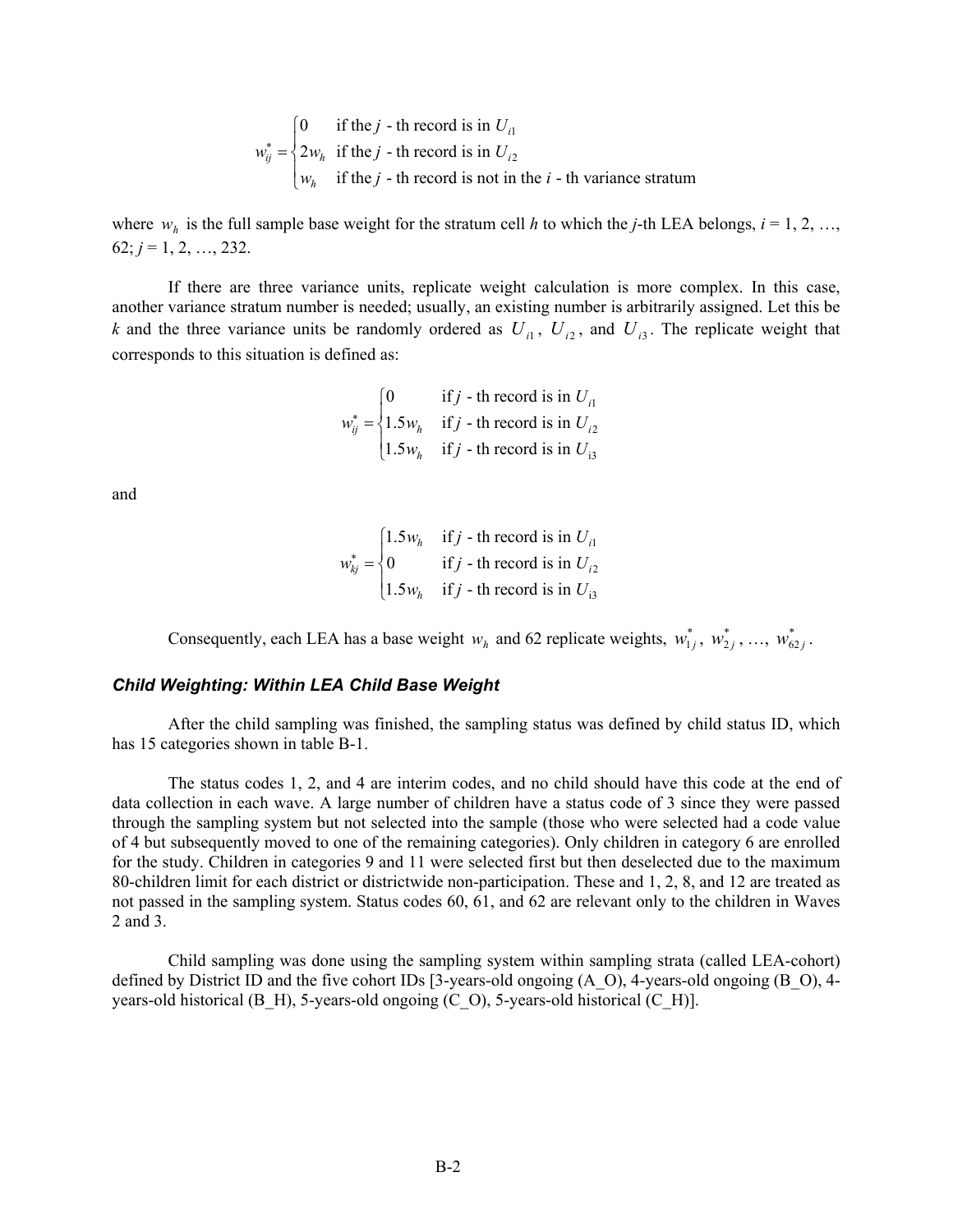| Code | Definition                          | Description                                                |
|------|-------------------------------------|------------------------------------------------------------|
| 1    | Entering                            | The child record is entered into the computer system.      |
| 2    | Ready sample                        | The child record is ready for sampling.                    |
| 3    | Sampled                             | The child record has gone through the sampling system.     |
| 4    | Selected                            | The child record is selected into the sample.              |
| 5    | Ineligible                          | The child is ineligible.                                   |
| 6    | Enrolled                            | The child is enrolled for the study.                       |
| 7    | Declined                            | The child has declined.                                    |
| 8    | Max reached/not sampled             | The record is not sampled because the district has reached |
|      |                                     | the cap of 80.                                             |
| 9    | Max reached/deselected              | The record is selected but subsequently deselected because |
|      |                                     | the district has reached the cap of 80.                    |
| 10   | Nonresponse                         | The child was selected but did not respond.                |
| 11   | Deselected-No LEA/child             | The child was selected but subsequently deselected because |
|      | participation                       | the LEA questionnaire was not filled out nor did any child |
|      |                                     | participate in the study.                                  |
| 12   | Desampled/district nonparticipation | The child was sampled but subsequently desampled because   |
|      |                                     | the whole district dropped out of the study.               |
| 60   | Deceased                            | The child died after Wave 1.                               |
| 61   | Ineligible                          | The child turned out to be ineligible after Wave 1.        |
| 62   | Study withdrawal                    | The child withdrew from the study after Wave 1.            |

**Table B-1. Child status codes** 

During reweighting it was found that nine children had incorrect birthdates. The correction of their birthdates altered their sampling LEA-cohort strata. Sampling rates of those affected LEA-cohort strata were recomputed assuming the realized strata are the real strata from which they were selected. Four children from two LEAs swapped their LEA-cohort strata within their LEAs, and thus no change in the sampling rate was necessary for them. This approach may be termed as conditional on the realized LEA-cohort strata. This may introduce some bias but will reduce the variance. The bias introduced by this approach is negligible because the number of problem cases is small, and the sampling rate changes are not great.

A within-LEA base sampling weight for children by child sampling stratum was created for all sampled and selected children (categories 5, 6, 7, 10, 60, 61, 62) based on the sampling rate. The weight for a selected child *i* in an LEA-cohort within LEA stratum *h* is defined as the inverse of the sampling rate that was applied:

$$
w_{hi}^c = \frac{1}{r_{hi}}.
$$

Note that the subscript *i* now identifies sample children, so it has a different meaning from the one used in the previous section. The sampling rate  $r_{hi}$  depends on the LEA stratum  $h$ , where the child's LEA is contained, and the child's particular LEA-cohort.

The sampling rate changed during the sampling process for many LEA-cohort strata, so children in those LEA-cohort strata were selected with a different sampling rate from that of other children in the same LEA-cohort stratum, depending on the time of sampling. Therefore, the children from the same LEA may have different base weights.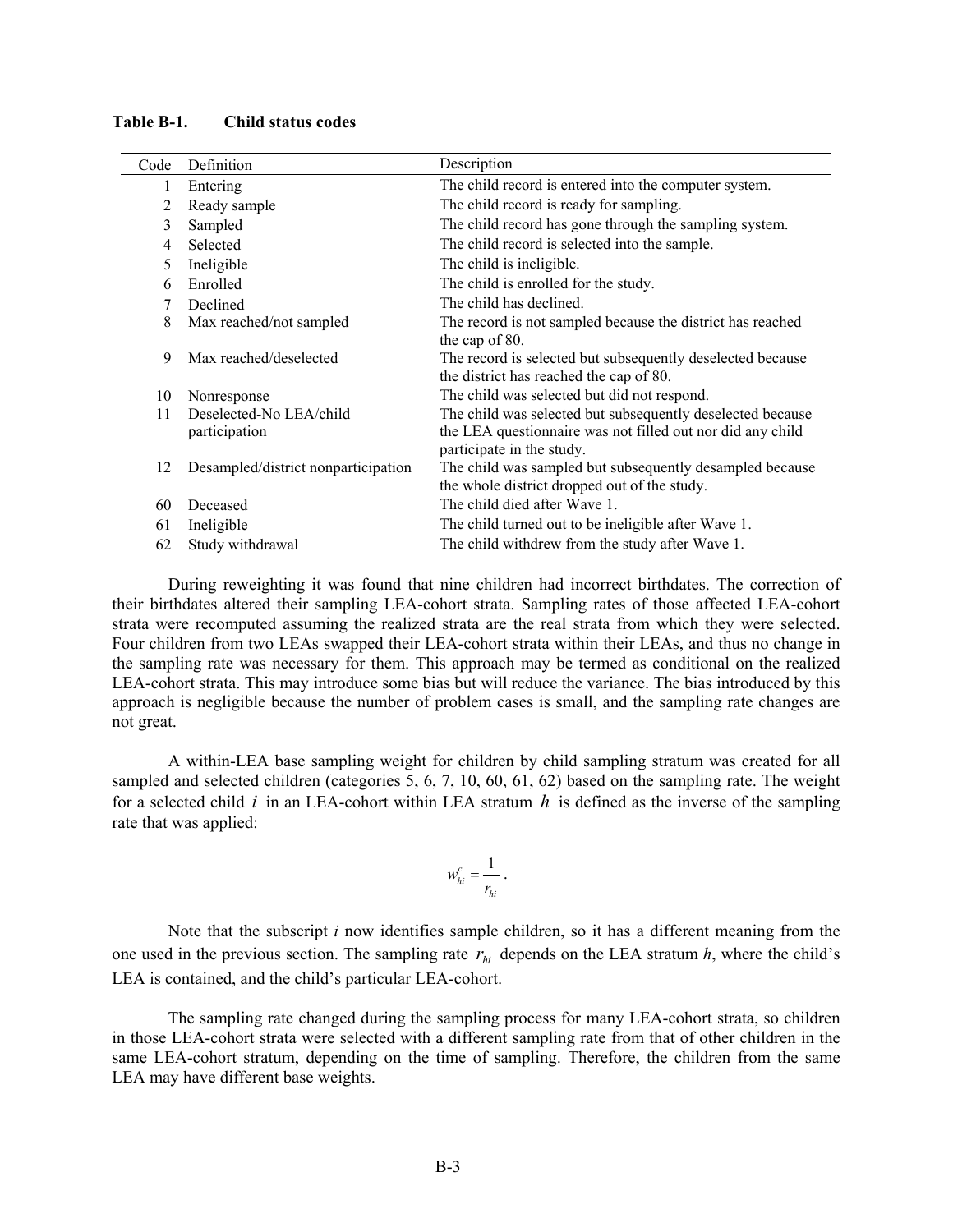The sum of unconditional base weights in a cohort is close but not equal to the child list total of the cohort. Using a conditional approach that defines the within-LEA child weight based on the realized sample size instead of using the sampling rate was first considered. This approach cuts down the variance due to random sample sizes that resulted from the Bernoulli sampling procedure used for child sampling from the ongoing lists. However, this approach became problematic because 48 LEA-cohort strata did not have any children selected due to small sampling rates and inaccurate list size estimates used to calculate the sampling rates and also by chance. Therefore, if the conditional approach was used, children from the 48 LEA-cohort strata would not be represented. To avoid this problem, the unconditional approach and the corresponding formula given above were used.

There are two exceptions to using unconditional weights:

 First, for LEA-cohort strata that have some children in categories 1, 2, 8, and 9, the conditional weighting method was used because not all the children were covered by the unconditional weighting; that is, some children were unsampled or deselected, which makes the sampling rate used for sample selection wrong. For these cases, the conditional weight was calculated by dividing the child list total of the LEA-cohort by the actual number of children selected for the LEA-cohort:

$$
w_{hi}^c = \frac{N_{hi}}{n_{hi}}.
$$

The conditional weight was the same for every child and summed exactly to the list total of the LEA-cohort stratum.

 Second, after the weighting using the methods above was performed, the sum of weights against the list counts were checked, by cohort, and some large differences were found, which were mainly due to large discrepancies for the following LEA-cohorts: 1457B O, 1457C O, 3319C\_H, 3495C\_O, 1060C\_O, 2044B\_H, 2596B\_H, 1917C\_H, 1519B\_H, 3256B\_H, 9002A\_O, 9002\_B\_O, 2549C\_H, 1519A\_O, 2864B\_H, and 1472B\_H. The sampling weights were recalculated using the conditional approach for them.

With this correction, the sum of weights was almost the same as the overall list total. The weights also agree quite well at various levels of aggregation.

#### **Child Base Weight**

The overall weight for the selected children was created by multiplying the child base weight and the LEA full sample weights,  $w<sub>h</sub>$ , defined earlier:

$$
w_{hi} = w_h w_{hi}^c.
$$

The overall child replicate weights are then obtained by multiplying the child base weight and the LEA replicate weights.

## *Noncoverage Adjustment for Smallest LEAs*

In the PEELS sample design, size 5 (very small) LEAs were not sampled. This is because size 5 LEAs accounted for only a small percentage of the whole target population but required more resources to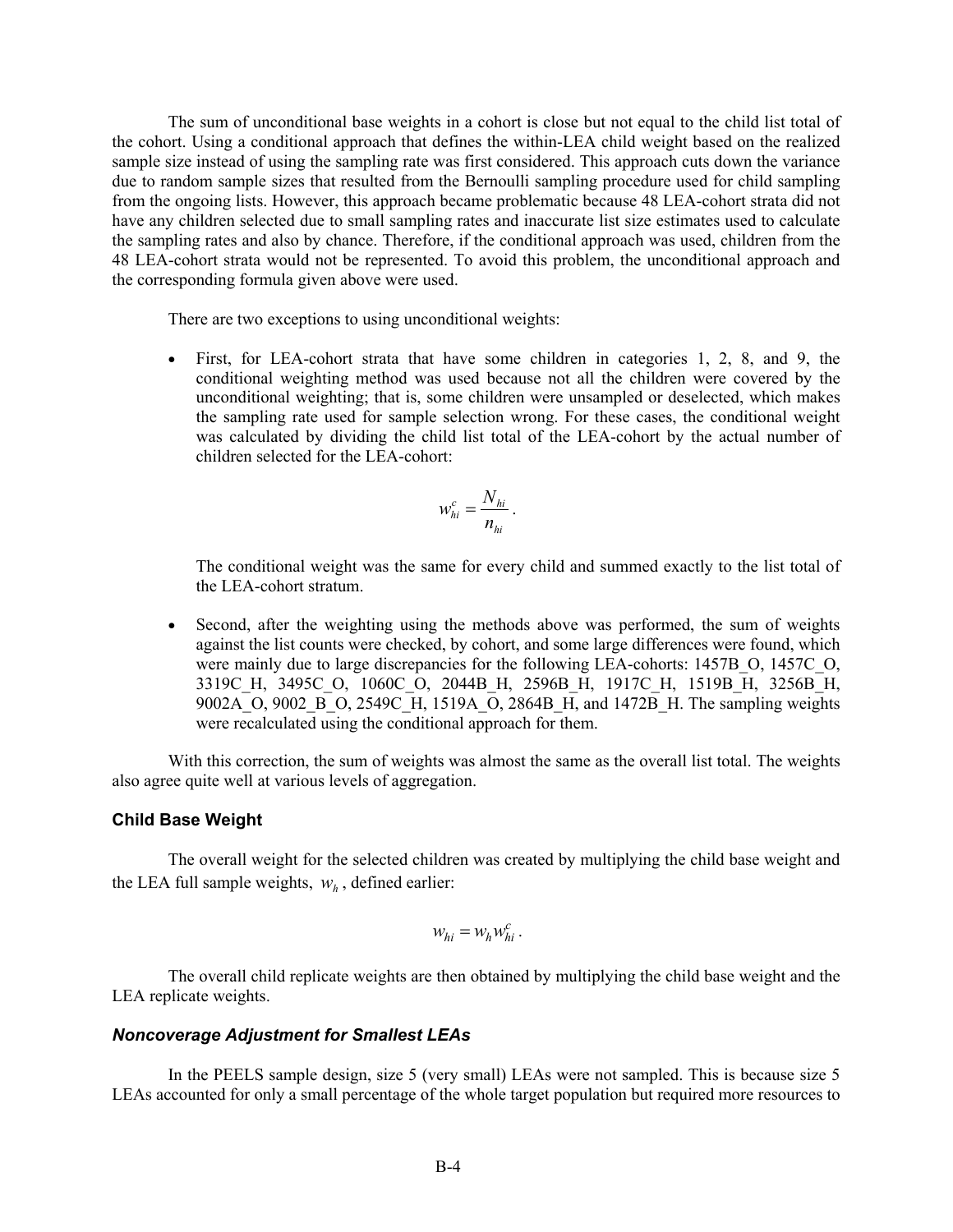sample because they are numerous. The noncoverage of size 5 children were adjusted by increasing the size 4 children's base weights by a ratio factor calculated from the original frame stratified by region and wealth. Note that only size 4 children's weights are adjusted. The adjusted weights are given by

$$
w_{hi}^* = \begin{cases} w_{hi}, & \text{if size less than 4,} \\ w_{hi} f_{hi}^{\text{cov}}, & \text{if size = 4,} \end{cases}
$$

where  $f_{hi}^{\text{cov}}$  is the coverage adjustment factor for size 4 LEAs. Table B-2 shows the factors by region and wealth class.

| Region         | Wealth         | Non-coverage factor |
|----------------|----------------|---------------------|
| 1              | 1              | 1.0798              |
|                | $\overline{c}$ | 1.1203              |
|                | 3              | 1.2089              |
| 1              | 4              | 1.4796              |
| $\overline{2}$ | 1              | 1.0530              |
| $\overline{2}$ | $\overline{2}$ | 1.0391              |
| $\overline{2}$ | 3              | 1.0517              |
| $\overline{2}$ | 4              | 1.0699              |
| 3              | 1              | 1.1428              |
| 3              | $\overline{c}$ | 1.2300              |
| 3              | 3              | 1.4222              |
| 3              | $\overline{4}$ | 1.5694              |
| $\overline{4}$ | 1              | 1.2022              |
| 4              | $\overline{c}$ | 1.3007              |
| 4              | 3              | 1.3887              |
| 4              | 4              | 1.4203              |

**Table B-2. Non-coverage adjustment factors** 

#### *Nonresponse Adjustment of Child Base Weight*

The child base weights were adjusted to compensate for the nonresponding sample children. Each of the four input datasets contain all the children who have child status ID equal to 5, 6, 7, or 10, where 5  $=$  ineligible,  $6 =$  enrolled,  $7 =$  declined, and  $10 =$  nonresponse. Only children with child status ID  $= 6$  are enrolled in the study. The eligibility of children with status 10 was unknown for most records; however, for 182 records this could be determined by a subcoded value of child status ID (see table B-3). The weights of the enrolled children were adjusted to account for the unknown eligibility and nonresponse.

Researhers first tried to use CHAID analysis to define the adjustment cells for the main sample based on the size, region, wealth, age, and placement on the ongoing or historical lists. The stratification variables size, region, and wealth were the most significant predictors of nonresponse. The stratification cell was used as the initial nonresponse adjustment cell.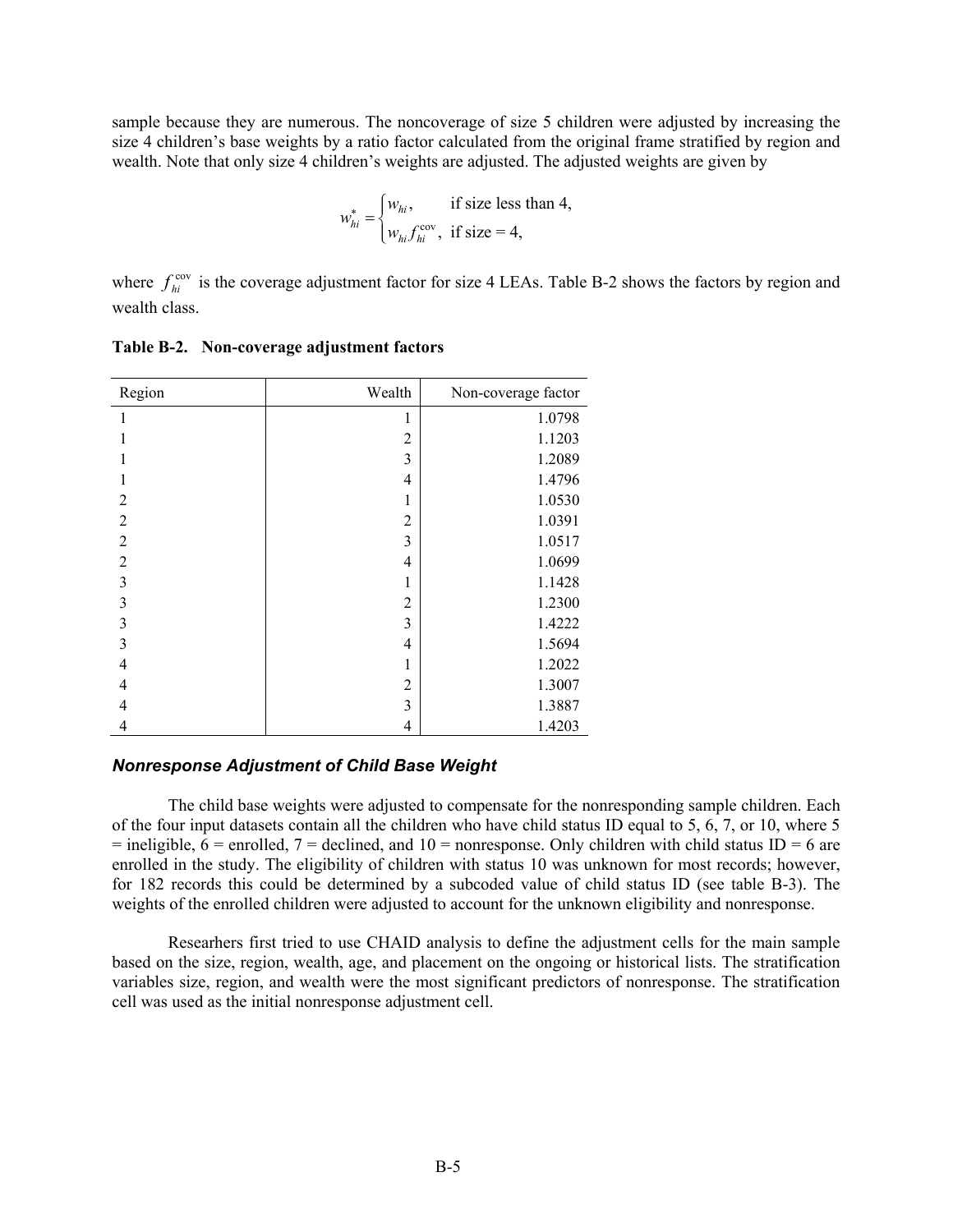| Code           | Description                                              | Eligibility |
|----------------|----------------------------------------------------------|-------------|
|                | Received, eligibility status not reported/not known      | Unknown     |
| 2              | Received, eligible case, district could not reach family | Known       |
| 3              | Received, eligible case, problem not resolved            | Known       |
| $\overline{4}$ | Enrollment form not received                             | Unknown     |
|                | Enrollment form received late                            | Unknown     |

#### **Table B-3. Subcodes for child eligibility**

Since the eligibility of some children was not known, adjustment was done in two stages. First, the nonresponse status was redefined as

| <b>Status</b> | Meaning                          |
|---------------|----------------------------------|
|               | Enrolled                         |
|               | Eligible but declined            |
|               | Ineligible                       |
|               | Nonresponse, eligibility unknown |

In the first stage adjustment, the adjusted weight was  $w_{hi}^{**} = w_{hi}^* f_{hi}^{NRL}$ , where  $f_{hi}^{NRL}$  is the factor defined in the table below.  $S_j$  is defined as the sum of weights of all cases within each of the nonresponse cells. The nonresponse adjustment factor  $f_{hi}^{NR1}$  is then determined depending on the child sample status by:

| Status | Adjustment factor       |
|--------|-------------------------|
|        | $S_1 + S_2 + S_3 + S_4$ |
|        | $S_1 + S_2 + S_3$       |
|        | $S_1 + S_2 + S_3 + S_4$ |
|        | $S_1 + S_2 + S_3$       |
|        | $S_1 + S_2 + S_3 + S_4$ |
|        | $S_1 + S_2 + S_3$       |
|        |                         |

In the second stage adjustment, the adjusted weight is  $w_{hi}^{***} = w_{hi}^{**} f_{hi}^{NR2}$ , where the nonresponse adjustment factor  $f_{hi}^{NR2}$  is determined as follows:

| <b>Status</b> | Adjustment factor |
|---------------|-------------------|
|               | $S_1 + S_2$       |
|               |                   |
|               |                   |
|               |                   |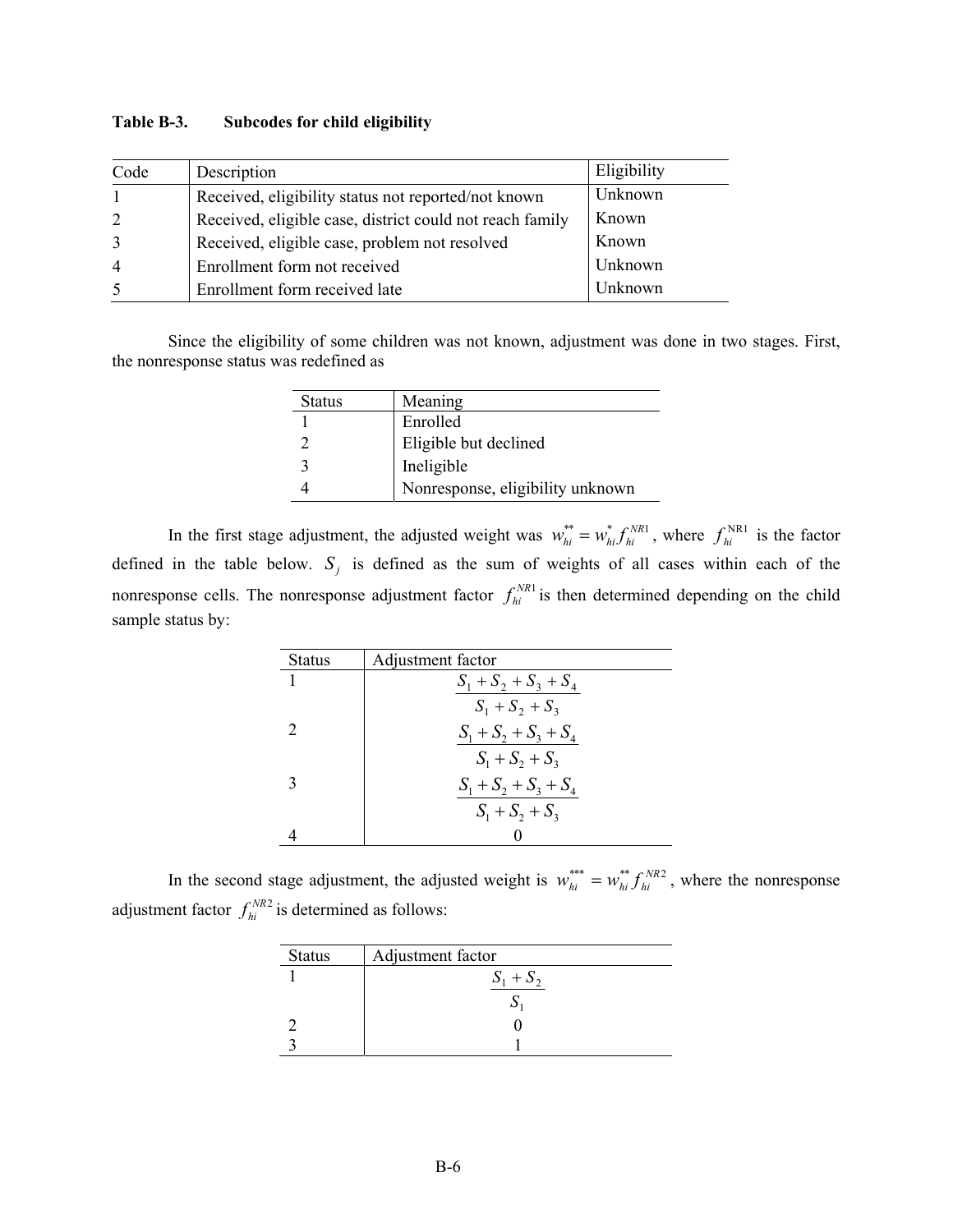#### *Truncation of Weight Outliers for Child Base Weights*

After nonresponse adjustment, the weight outliers were truncated within five cohorts (A\_O, B\_O, B<sub>H</sub>, C<sub>O</sub>, and C<sub>H</sub>). This was deemed necessary because the weights vary too much to contain the variance at a reasonable level. Sometimes a simple rule, such as the three-median rule, was used to set truncation of boundary. This rule truncates weights that are larger than three times the median weight to three times the median weight:

$$
w_{hi}^{***} = \begin{cases} w_{hi}^{***}, & \text{if } w_{hi}^{***} \le 3 \text{Median}, \\ 3 \text{Median}, & \text{if } w_{hi}^{***} > 3 \text{Median}. \end{cases}
$$

However, for some child sampling strata, the three-median rule caused too many weights to be truncated. The percentage of truncated weights was kept to less than 3 percent, so, for some child sampling strata, a three-and-a-half-median or four-median rule was used. For the children who had their full sample weight truncated, all the replicate weights were reduced by the same percentage.

#### *Post-stratification of Enrolled Child Weight*

The nonresponse adjusted children's weight was further adjusted by a post-stratification procedure. The control totals for post-stratification contained the number of special education children enrolled by December 2003, by age, for each of the 50 states and the District of Columbia.

Post-stratification was necessary because several states did not have any children sampled, either because, by chance, no LEAs in those states were selected, or none of the selected LEAs in a state responded. It should be noted that the control totals are snapshot figures, while the PEELS population includes children enrolled during a certain time period. The control totals also include children from the very small (size 5) school districts, which were not covered (but were adjusted for) by the PEELS sample.

The post-strata were formed by crossing the three age groups and nine subregions formed by combining states within the same region by their geographical proximity. The size of states in terms of number of children was also taken into consideration in order to obtain similar-sized post-strata.

After the post-stratification was applied, the final enrolled children's base weight was created. This weight is called the children's base weight, although it resulted from various adjustments, because it will be the base for further nonresponse adjustments for different data collection instruments. These are discussed in the following section.

#### **Parent Interview Weights**

The parent interview was attempted for all enrolled children, but some parents did not respond. The weights for the parent interview data were created by adjusting the enrolled children's base weights for parent nonresponse. The nonresponse adjustment cells were the same as the ones formed for the nonresponse adjustment to obtain the enrolled children's base weight. This worked well because the response rate for the parent interview was very high. In Waves 1 and 2 at the completion of imputation, parent interview data and corresponding weights were available for 96 percent and 93 percent, respectively, of the children in the augmented sample. In Wave 3, parent interview data and corresponding weights were available for 88 percent of the children in the augmented sample. Parent interview data and corresponding weights were available for 83 percent of the children in the augmented sample in all three waves.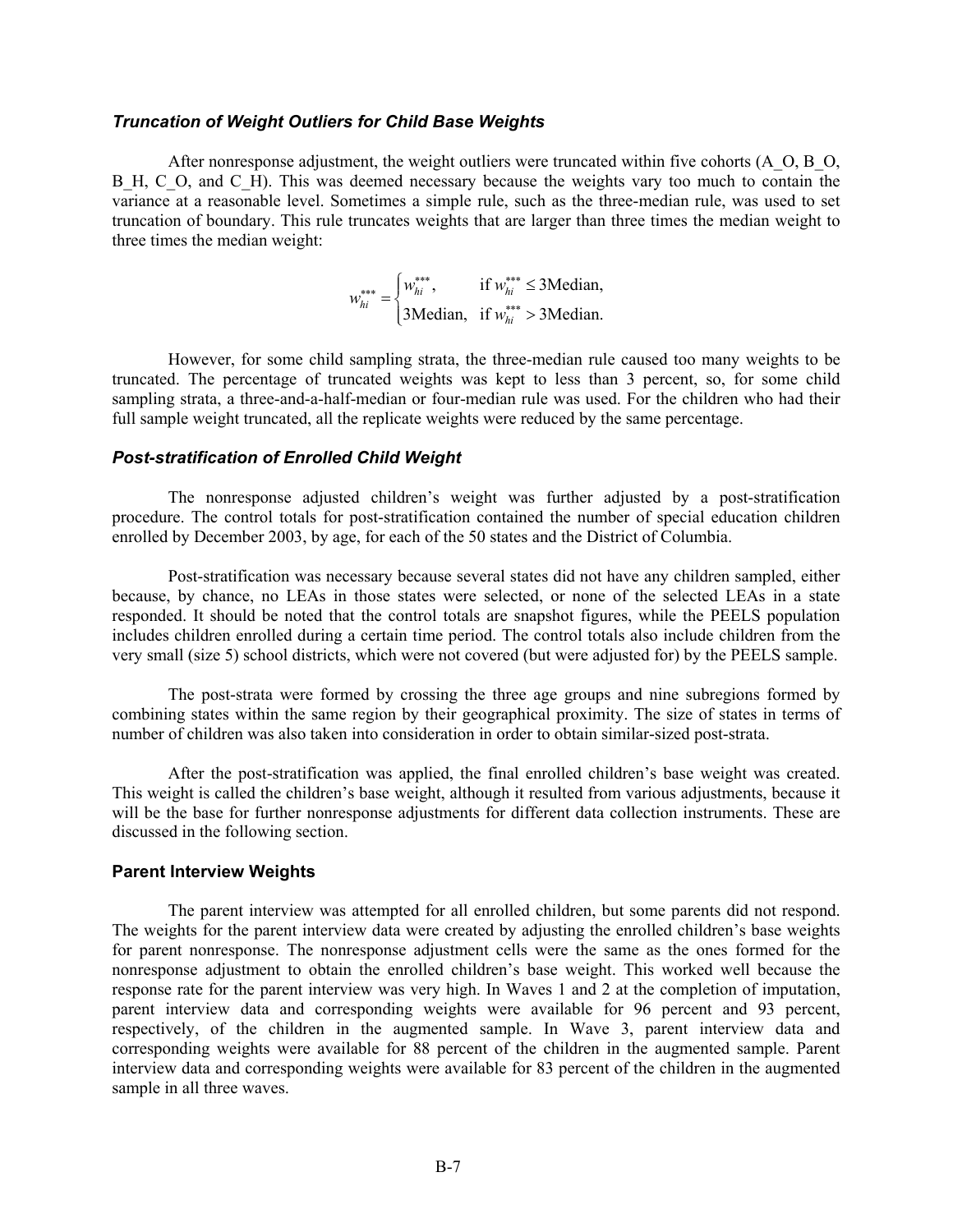#### **Child Assessment Weights**

The child assessment was done in two ways. Most of the children were assessed directly, but for children who could not complete the direct assessment, an alternate assessment was conducted. Together, they represent the whole population of either directly assessable children or unassessable children. The child assessment weight was created by using the enrolled children's weights as base weights and adjusting for child nonresponse in the assessment data. The nonresponse adjustment cells were the same as the ones formed for the nonresponse adjustment to create the enrolled children's base weight. The response rate for child assessment was very high. In Waves 1 and 2 at the completion of imputation, assessment data and corresponding weights were available for 96 percent and 95 percent, respectively, of the children in the augmented sample. In Wave 3, assessment data and corresponding weights were available for 93 percent of the children in the augmented sample. Assessment data and corresponding weights were available for 83 percent of the children in the augmented sample in all three waves.

#### **Teacher Weights**

The teacher questionnaire was attempted for the teachers of all enrolled children, but some teachers did not respond. The weights for the teacher questionnaire data were created by adjusting the enrolled children's base weights for teacher nonresponse. The nonresponse adjustment cells were the same as the ones formed for the nonresponse adjustment to create the enrolled children's base weight. The response rate for teachers was lower than for parents and child assessment. In Waves 1 and 2 at the completion of imputation, teacher questionnaire data and corresponding weights were available for 79 percent and 84 percent, respectively, of the children in the augmented sample. In Wave 3, teacher questionnaire data and corresponding weights were available for 81 percent of the children in the augmented sample. Teacher interview data and corresponding weights were available for 87 percent of the children in the augmented sample in two or three of the waves.

#### **Parent-Child Weights**

In many analyses, both parent interview and child assessment information are needed; the parentchild weight was for children with both child assessment data and parent interview data. The enrolled children's weights were used as base weights and adjusted for the nonresponse of children in the parentchild data. The nonresponse cells were the same as the ones formed in the nonresponse adjustment for children's base weight. In Waves 1 and 2 at the completion of imputation, both parent interview and assessment data and corresponding weights were available for 92 percent and 89 percent, respectively, of the children in the augmented sample. In Wave 3, both parent interview and assessment data and corresponding weights were available for 85 percent of children in the augmented sample. Child assessment and parent interview data and corresponding weights were available for 72 percent of the children in the augmented sample in all three waves.

#### **Parent-Child-Teacher Weights**

In some analyses, information from all three instruments is needed. The parent-child-teacher weight is for children with parent interview, child assessment, and the teacher questionnaire data. The enrolled children's weights were used as base weights and adjusted for the nonresponse of children in the parent-child-teacher data. The nonresponse cells were the same as the ones formed in the nonresponse adjustment for children's base weight. Because of the lower response rate in the teacher questionnaire, the response rate for the parent-child-teacher data is relatively low. In Waves 1 and 2 at the completion of imputation, child assessment, parent interview, and teacher questionnaire data and corresponding weights were available for 70 percent and 76 percent, respectively, of the children in the augmented sample. In Wave 3, child assessment, parent interview, and teacher questionnaire data and corresponding weights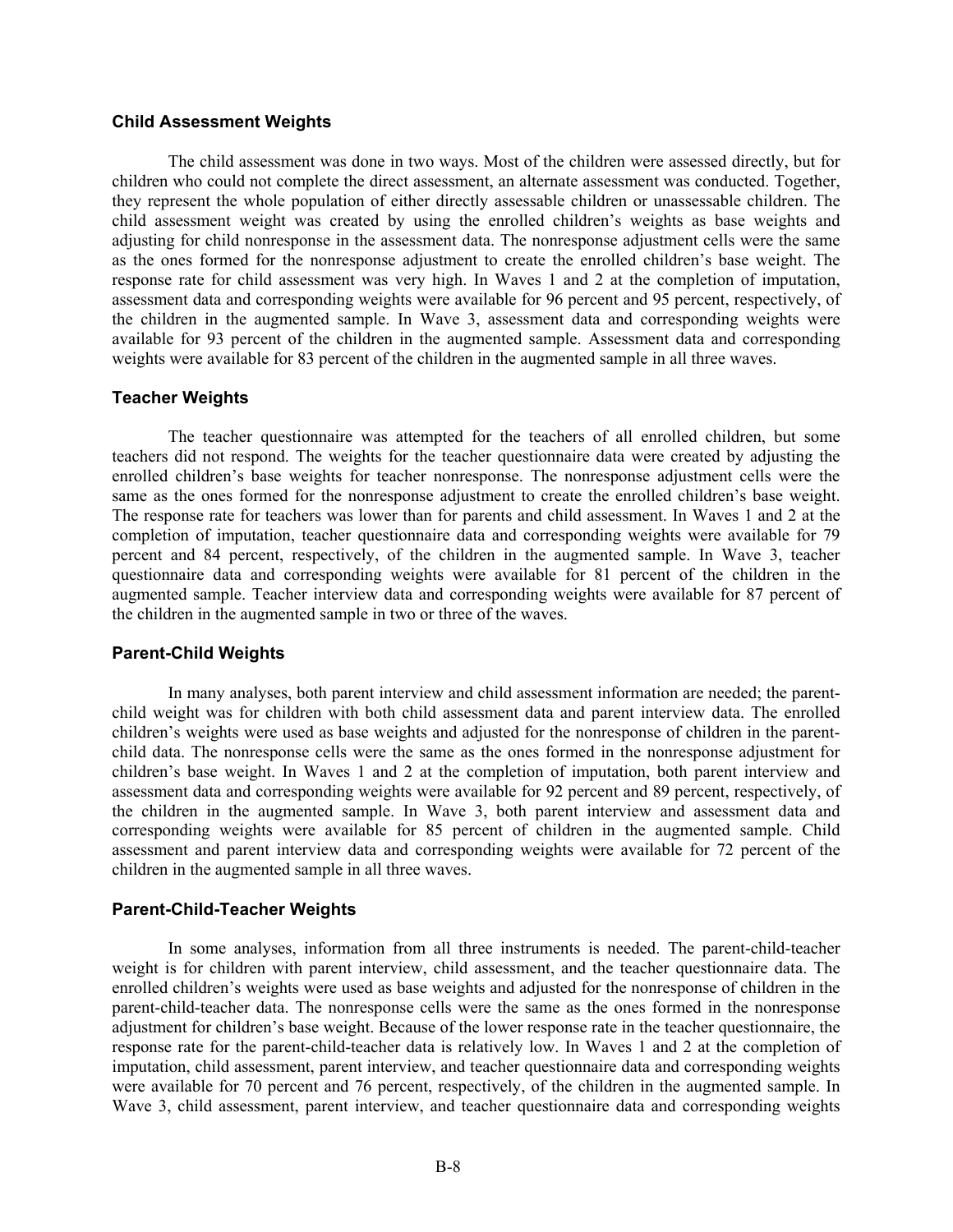were available for 72 percent of the children in the augmented sample. Child assessment, parent interview, and teacher questionnaire data and corresponding weights were available for 65 percent of the children in the augmented sample with child assessment and parent interview data in all three waves and teacher questionnaire data in two or three of the waves.

#### **Use of Weights in Analysis**

Table B-4 provides a description of each weight available after Wave 3 and the analyses for which it is used. For this report, cross-tabulations with covariates from the PEELS demographics file, such as age cohort, sex, and race/ethnicity, use Wave 1, Wave 2, and Wave 3 cross-sectional weights because the demographics file has no missing data and no specific weights. Cross-tabulations with covariates from the Wave 1 files, such as household income, use Wave 1 cross-sectional weights for the Wave 1 cross-tabulations and longitudinal weights for the Wave 3 cross-tabulations because the Wave 3 cross-tabulations use data from Waves 1, 2, and 3 sources. Wave 2 cross-sectional weights were used in table columns with Wave 2 covariates or demographics analyzed with Wave 2 dependent variables. Wave 3 cross-sectional weights were used in table columns with Wave 3 covariates or demographics analyzed with Wave 3 dependent variables.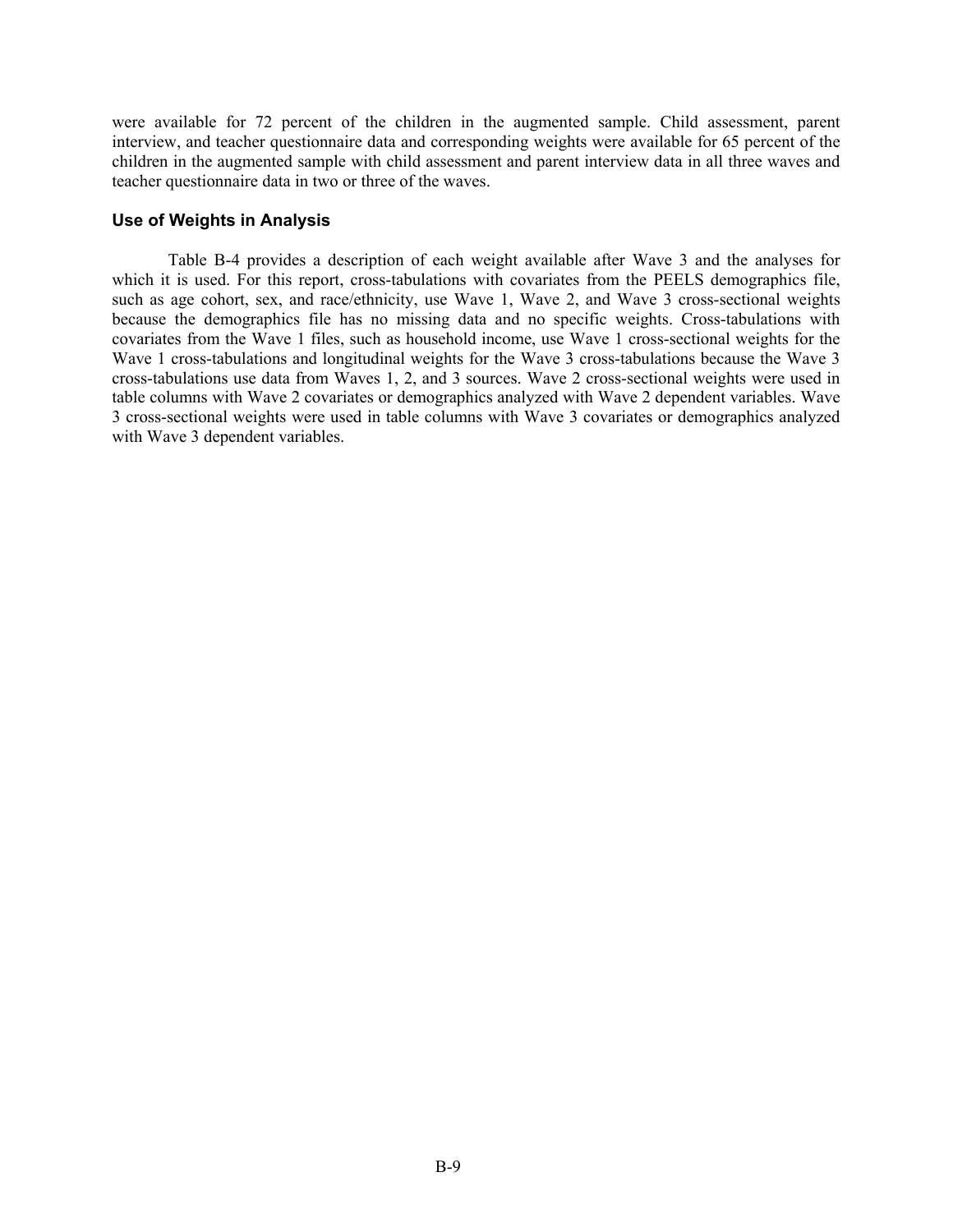# Description Use of weight Cross-sectional Wave 1 assessment weight Analyses using only data from the Wave 1 assessment file Cross-sectional Wave 2 assessment weight Analyses using only data from the Wave 2 assessment file Cross-sectional Wave 3 assessment weight Analyses using only data from the Wave 3 assessment file Longitudinal assessment weight Analyses using only data from the assessment file, from Waves 1 and 3, or Waves 2 and 3, or all three Waves Cross-sectional Wave 1 parent interview weight Analyses using only data from the Wave 1 parent interview file Cross-sectional Wave 2 parent interview weight Analyses using only data from the Wave 2 parent interview file Cross-sectional Wave 3 parent interview weight Analyses using only data from the Wave 3 parent interview file Longitudinal parent interview weight Analyses using only data from the parent interview file, from Waves 1 and 3, or Waves 2 and 3, or all three Waves Cross-sectional Wave 1 teacher weight Analyses using only data from the Wave 1 teacher files Cross-sectional Wave 2 teacher weight Analyses using only data from the Wave 2 teacher files Cross-sectional Wave 3 teacher weight Analyses using only data from the Wave 3 teacher files Longitudinal teacher weight Analyses using only data from the teacher file, from Waves 1 and 3, or Waves 2 and 3, or all three Waves Cross-sectional Wave 1 parent/assessment weight Analyses using data from the Wave 1 parent interview and Wave 1 assessment files Cross-sectional Wave 2 parent/assessment weight Analyses using data from the Wave 2 parent interview and Wave 2 assessment files Cross-sectional Wave 3 parent/assessment weight Analyses using data from the Wave 3 parent interview and Wave 3 assessment files Cross-sectional Wave 1 parent/assessment/ teacher weight Analyses using data from the Wave 1 parent interview, Wave 1 assessment, and Wave 1 teacher files Cross-sectional Wave 2 parent/assessment/ teacher weight Analyses using data from the Wave 2 parent interview, Wave 2 assessment, and Wave 2 teacher files Cross-sectional Wave 3 parent/assessment/ teacher weight Analyses using data from the Wave 3 parent interview, Wave 3 assessment, and Wave 3 teacher files Longitudinal parent/assessment/teacher weight Analyses using data from parent, assessment, **and** teacher files, from Waves 1 and 3, or Waves 2 and 3, or all three Waves Longitudinal parent/assessment weight Analyses using data from parent **and** assessment files, from Waves 1 and 3, or Waves 2 and 3, or all three Waves

# **Table B-4. Description and uses of Wave 1, Wave 2, and Wave 3 cross-source and longitudinal weight variables used in this report**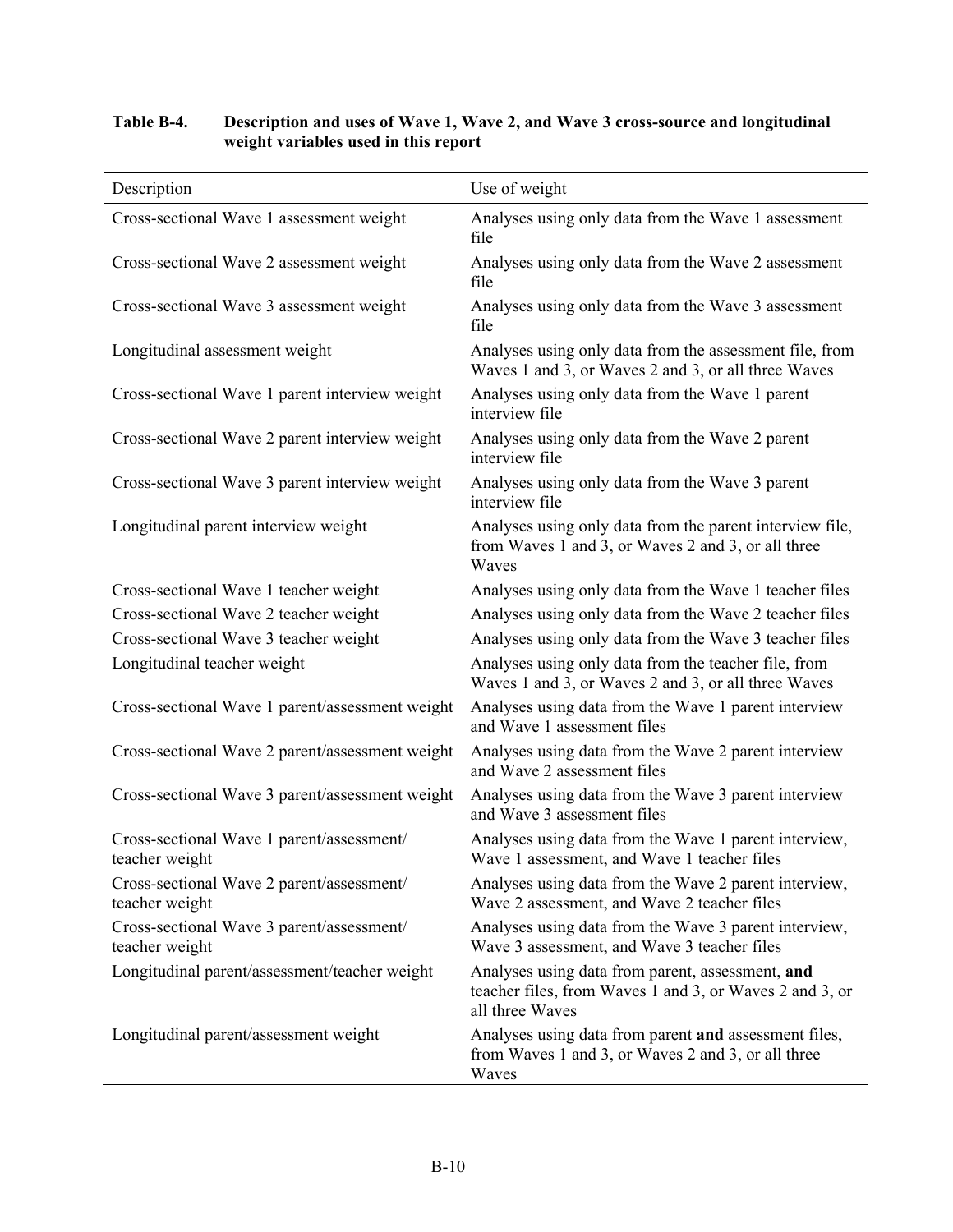# **Appendix C: Nonresponse Bias and Related Analyses**

This report presents results of a nonresponse bias analysis of PEELS Wave 1 data. The study was conducted in response to concerns about potential bias from low stage 1 response rates. As shown in table C-1, response rates were calculated by multiplying the final LEA participation rate of 31 percent<sup>1</sup> by the response rate for each instrument. As a result, terms of clearance for the Pre-Elementary Education Longitudinal Study (PEELS) (OMB #1820-0656) required the U.S. Department of Education's Office of Special Education (OSEP) to submit to the Office of Management and Budget (OMB) a nonresponse analysis report.

|                            | Wave 1                  | Wave 2                  | Wave 3                  |
|----------------------------|-------------------------|-------------------------|-------------------------|
| Instrument type            | Response rate<br>$(\%)$ | Response rate<br>$(\%)$ | Response rate<br>$(\%)$ |
|                            |                         |                         |                         |
| Parent interview           | 30                      | 29                      | 27                      |
| LEA questionnaire          | 26                      | --                      |                         |
| SEA questionnaire          | 31                      | --                      |                         |
| Principal/program director | 22                      | 24                      | 17                      |
| questionnaire <sup>a</sup> |                         |                         |                         |
| Teacher mail questionnaire | 24                      | 26                      | 25                      |
| Early childhood teacher    | 24                      | 27                      | 25                      |
| questionnaire              |                         |                         |                         |
| Kindergarten teacher       | 23                      | 24                      | 25                      |
| questionnaire              |                         |                         |                         |
| Elementary teacher         |                         | 27                      | 25                      |
| questionnaire              |                         |                         |                         |
| Child assessment           | 30                      | 29                      | 29                      |
| English/Spanish direct     | 30                      | 30                      | 29                      |
| assessment                 |                         |                         |                         |
| Alternate assessment only  | 29                      | 24                      | 29                      |

# **Table C-1. Two-stage response rates for each PEELS instrument**

--Not available

 $\overline{a}$ 

<sup>a</sup> QED data were used to supplement information from the principal/program director questionnaires, bringing the percentage of participating children with some school context information in Waves 1, 2, and 3 to 94 percent, 95 percent, and 94 percent, respectively and making the two-stage response rates 29 percent for each of the three waves.

To provide the needed confidence to data users, data producers, and study sponsors, OSEP funded a small-scale sample survey of LEAs that initially did not agree to participate in PEELS (464 LEAs or 65 percent of the original LEA sample). Westat selected a random sample of 32 nonparticipating LEAs in Wave 1, allocating the sample to the existing size strata. While 25 of those LEAs agreed to participate, only 23 (72%) actually followed through with their participation, meaning they successfully

<sup>&</sup>lt;sup>1</sup> The LEA participation rate was calculated by dividing the number of districts that recruited children (223) by the number of districts contacted during recruitment (709).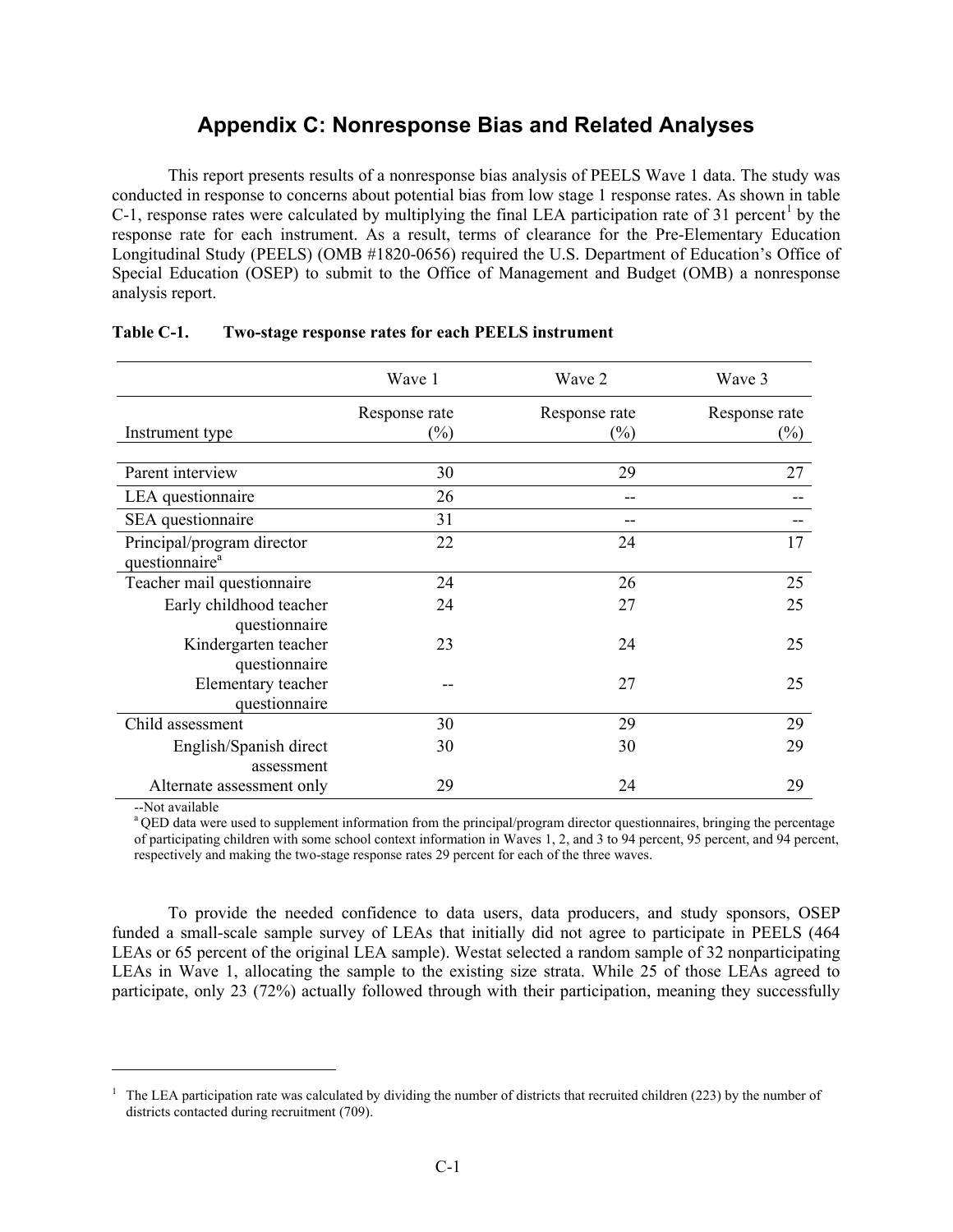recruited one or more families.<sup>2</sup> This nonresponse study sample is roughly 10 percent of the size of the main LEA sample. Table C-2 shows the size distribution of the LEAs participating in the nonresponse study.

| Size stratum | U.S.  | Main sample | Nonresponse sample |
|--------------|-------|-------------|--------------------|
| <b>Total</b> | 7,818 | 194         | 23                 |
| Very Large   | 117   | 33          | 2                  |
| Large        | 629   | 32          |                    |
| Medium       | 1,897 | 43          | 6                  |
| Small        | 5,175 | 86          | 10                 |

## **Table C-2. Frequency of LEAs in PEELS by size stratum and sample type**

The instruments and data collection procedures were exactly the same for the main and nonresponse study participants, so any differences between the two samples can be attributed to the differences in the characteristics of the subpopulations that the samples represent (main study sample and nonresponse study sample).

This nonresponse bias study has three primary research questions. They include the following:

- 1. Can weighted data from the main sample be produced that provides unbiased national estimates of student performance on key outcome variables?
- 2. Do statistical differences exist between the performances of students in participating districts and students in nonresponse study districts on key outcome variables?
- 3. Is student performance on key outcome variables a factor in the decision to participate or not in PEELS?

# **Methods Used to Analyze Nonresponse Bias**

 $\overline{a}$ 

The general strategy for assessing bias due to nonresponse includes three types of analyses. The first set of analyses involves comparisons between weighted data of the *main* sample versus weighted data of the *amalgamated* sample (which includes the main and nonresponse samples). The second set of analyses compares unweighted data in the main sample with the nonresponse sample. A final set of analyses involves logistic regressions using participation status as the dependent variable and child performance among the independent variables. Each of these analyses is discussed in more detail below.

The amalgamated sample, which includes the main plus nonresponse study samples, with proper weighting, will provide unbiased estimates because the amalgamated sample will represent the entire population. Statistical tests that compare these unbiased estimates and estimates obtained solely from the

<sup>&</sup>lt;sup>2</sup> Nonresponse may cause some bias in estimates obtained from a sample of only respondents if nonrespondents are different from respondents in terms of their characteristics of interest. Nonresponse adjustment weighting was performed so that the bias due to nonresponse is minimized. Even if the nonresponse adjustment weighting was not perfect, bias would not be serious because the response rate of 72 percent is reasonably high.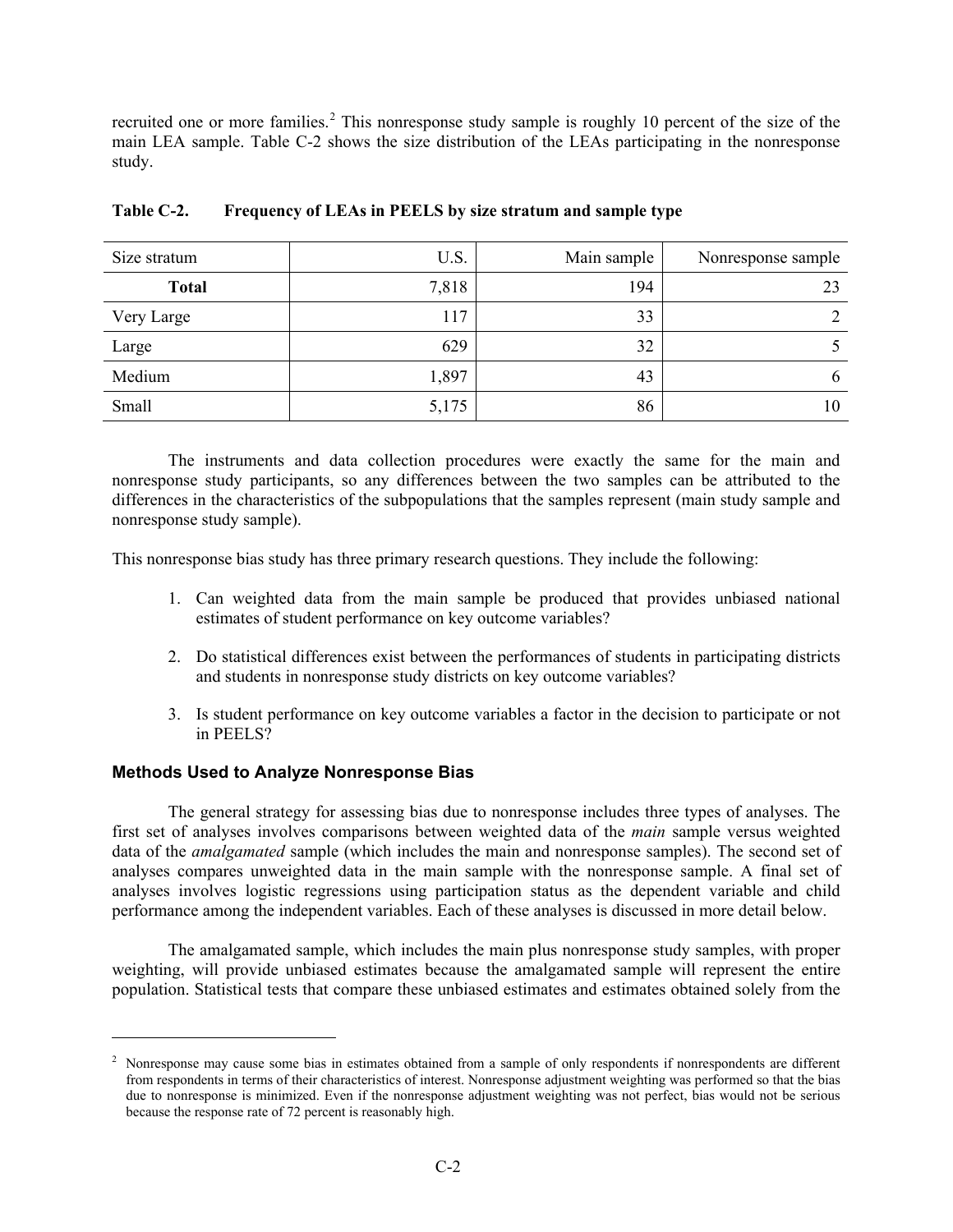(weighted) main sample will reveal whether the main sample estimates are significantly different from the unbiased estimates. This method is referred to as the *amalgamated-main comparison.*

Nonresponse is of less concern if nonrespondents are not systematically different from the respondents in terms of the study variables. The second analysis focuses on this aspect using the superpopulation framework in which the two samples are assumed to be selected from hypothetical infinite populations of respondents and nonrespondents. This framework enables us to ignore the weights, simplifying the comparison. *t* tests that were performed to determine whether the differences between estimates obtained from the unweighted data are significant. This method of comparison is termed the *unweighted comparison.*

The final set of analyses involved a series of logistic regressions in which participation status (main or initial respondents versus initial nonrespondents) was predicted using child age, disability category, and assessment scores. Significant coefficients for the assessment scores would provide evidence for potential bias due to nonresponse for those variables.

It should be noted that a significant difference in the unweighted analysis does not imply that the weighted main sample would be biased for the variable in question. It simply means that bias potential is greater. It is possible to eliminate the bias potential through effective nonresponse adjustment weighting. Therefore, greater emphasis should be given to the results of the amalgamated-main comparison.

#### *Outcome Variables*

Wave 1 demographic and direct assessment data were used to analyze nonresponse bias. Among the PEELS data, the direct assessment data will characterize the performance of preschoolers with disabilities and be used to model factors affecting that performance. Further, one might expect children's assessment performances to differ for districts that initially refused to participate in PEELS relative to those that initially accepted the PEELS invitation. Participating children completed a one-on-one assessment of school readiness with a trained assessor. The assessment included the following subtests:

- preLAS 2000 Simon Says, a measure of English/Spanish language ability;
- preLAS 2000 Art Show, a measure of English/Spanish language ability;
- Peabody Picture Vocabulary Test (PPVT), a measure of receptive language ability;
- Woodcock-Johnson III: Letter-Word Identification, a measure of pre-reading skill;
- Woodcock-Johnson III: Applied Problems, a measure of practical math skills;
- Woodcock-Johnson III: Quantitative Concepts-Concepts, a measure of conceptual math skills;
- Woodcock-Johnson III: Quantitative Concepts-Number Series;
- Leiter-R Attention Sustained Scale, a measure of attention;
- Individual Growth and Development Indicators (IGDI): Picture Naming, a measure of prereading skills;
- IGDI: Rhyming, a measure of pre-reading skills;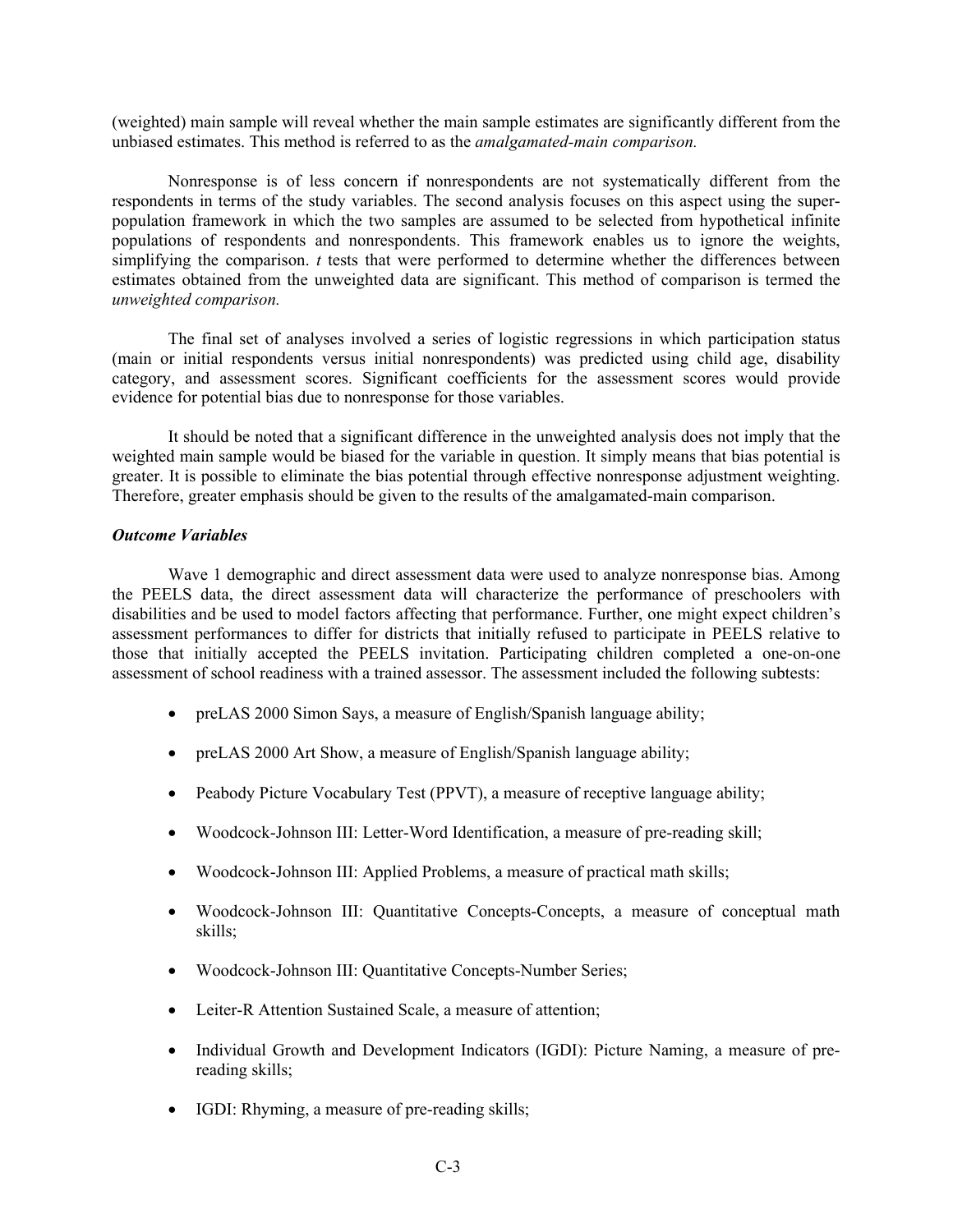- IGDI: Alliteration, a measure of pre-reading skills;
- IGDI: Segment Blending, a measure of pre-reading skills; and
- Test of Early Math Skills, a measure of general math skills.

The above measures include a combination of performance (achievement) outcomes that were expected to be sensitive to the effects of programs and services that are provided to pre-elementary children and other variables (factors) that may help to explain performance. The preLAS (Simon Says and Art Show) was used primarily to identify children needing a Spanish-language assessment rather than the direct assessment (in English). As such, these two measures were excluded from the nonresponse bias analysis. The PPVT, a measure of receptive language, is not considered to be an achievement measure. It was also excluded from the nonresponse bias analysis. Finally, the Test of Early Math Skills was thought to be largely duplicative of the several Woodcock-Johnson math measures already included in the analysis. Therefore, in order to reduce the complexity of the study, only the Woodcock-Johnson measures were used. Thus, the remaining nine measures were used in the analysis.

#### **Results**

In the comparison of main and amalgamated sample estimates of child assessment scores, it was assumed that the estimates obtained from the amalgamated sample were unbiased because they were based on the combination of main and nonresponse samples. To address the question of whether the main sample alone, which suffers a high rate of nonresponse, can produce unbiased estimates of the child assessment variables after weighting adjustment for nonresponses, *t* tests were performed on the differences of the estimates obtained from the amalgamated sample and the main sample. If a test result was significant for a variable, the result was interpreted as evidence to indicate a potential for bias in the main sample estimates for the variable. A nonsignificant result indicated a lack of such evidence. Tables C-3 through C-5 present the test results for nine outcome performance score variables<sup>3</sup> and three additional demographic variables, including age, sex, and disability category.

In the following discussion, a 5-percent significance level was used for all tests. The test results are given in terms of the *p*-value. If a *p*-value is greater than 5 percent, the test result (i.e., the comparison being examined), to which that *p*-value applies, is not statistically significant. Thus, for a comparison yielding a *p*-value above 5 percent, the assumption is that there is no statistical difference between those means.

#### *Comparisons Between the Weighted Main and Amalgamated Samples*

First, sex, age, and disability category distributions were examined as presented in table C-3. The percentage of males in the amalgamated sample is 71.5 percent, which is slightly higher than the main sample estimate of 69.8 percent. The difference is not significant, with a 31.2 percent *p*-value. The percentage of each age group is also not significantly different between the two samples. The *p*-values range from 12.7 to 84.6 percent. No significant differences in individual disability categories were detected either.

Comparison of the two estimates of each score across the age groups is shown in table C-4. Among the 11 variables, only one variable, the WJLWSCORE (Letter-Word), had a significant difference, with a *p*-value of 3.2 percent. All other *p*-values were nonsignificant. In fact, most results were

<sup>&</sup>lt;sup>3</sup> An Attention variable (Leiter-R) was constructed for each age group (3-, 4-, and 5-year-olds). The other eight variables were analyzed using age group as an independent variable.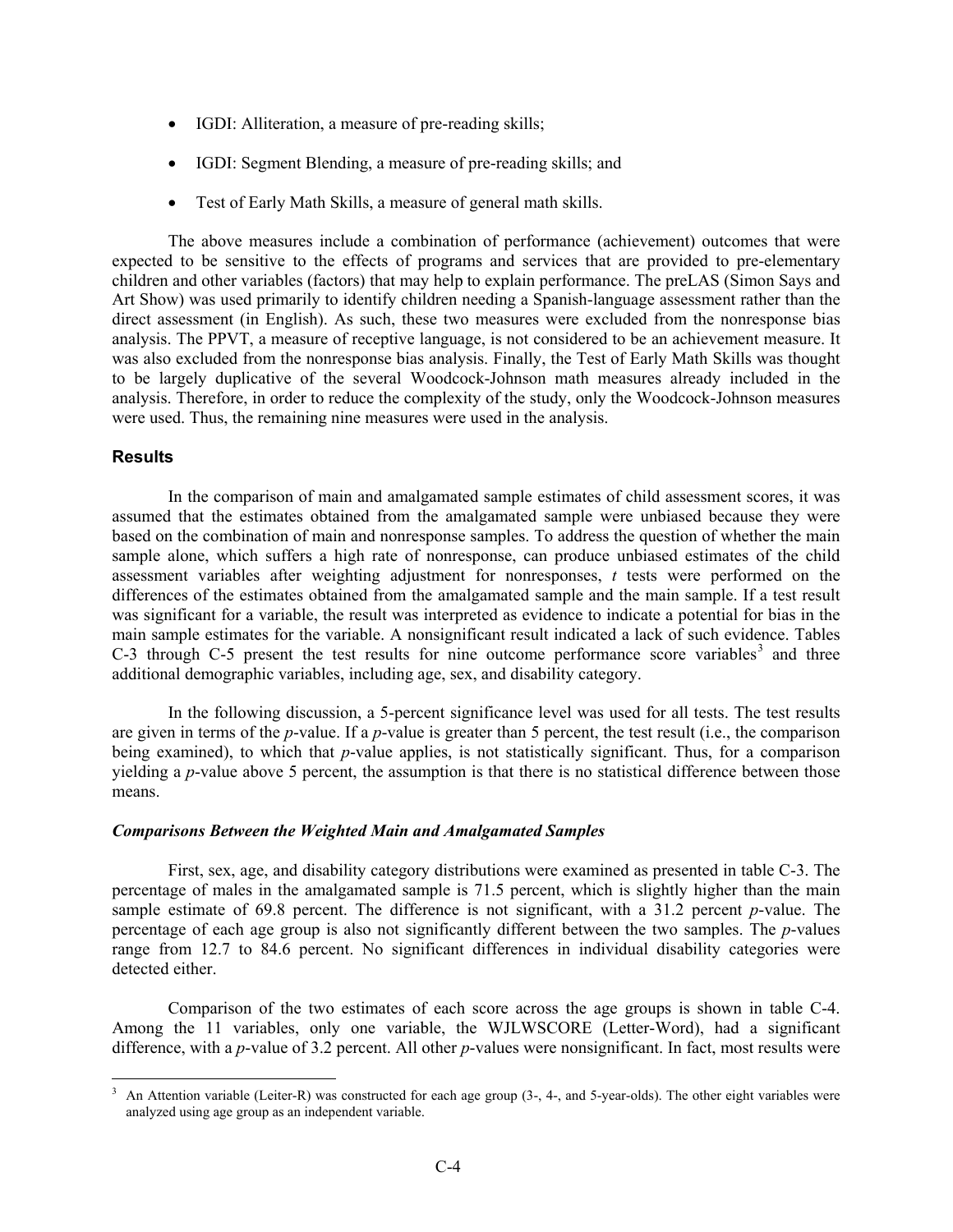quite distant from the significance level of 5 percent, with the exception of the WJQCNSCORE (Quantitative Concepts: Number Series) variable, whose *p*-value (6.7%) was just over 5 percent.

When the data were analyzed by age group, no differences were significant. The ATTEN variables cannot be analyzed by age because they are already specific to a particular age. Results for these three variables are presented in table C-4. Results for the other assessment-by-age variables are presented in table C-5.

The *t* test results presented here, based on the amalgamated-main comparison, do not indicate any systematic bias in the main sample estimates. Even for the case of the WJLWSCORE (Letter-Word) variable where the overall age comparison yielded a statistically significant result, no significant difference was detected for the comparisons performed within age groups. This provides strong evidence that the main sample is unbiased for the great majority of the assessment variables considered in this study.

#### *Comparisons Between the Unweighted Main and Nonresponse Samples*

In the comparison of unweighted means from the main and nonresponse samples, one— WJAPSCORE—of the eight across-age comparisons revealed a significant difference. Among the 8 across-age comparisons and the 18 by-age comparisons, 3 of the by-age results yielded a significant difference—ATTEN 4 years old, WJLWSCORE 4 years old, and WJAPSCORE 4 years old. These results are provided in detail in tables C-6 and C-7.

While these results in isolation might raise some concerns about possible bias, particularly in cohort B (age 4), it is important to remember that the analyses were unweighted, and weighting is designed to reflect the sampling probability as well as reduce bias due to nonresponse.

#### *Grouped Overall Comparisons*

Looking at the results from the view point of overall comparisons, even stronger statements can be made about such comparisons than about individual comparisons. Chi-square tests were performed to compare the overall distributions of age and disability. For the age distribution, the difference between the amalgamated and main samples is not significant at a *p*-value of 79 percent. Similarly, the difference in the disability distribution in the two samples is not significant with a *p*-value of 69 percent.

The Benjamini-Hochberg procedure was used to perform multiple comparisons for tables C-4 through C-7. If this procedure is applied to the result given in table C-4 with an overall significance level of 5 percent, it can be said that the differences in the 11 pairs of means are collectively not significant. The same can be said for the result presented in table C-5 even more forcefully because none of the tests have a *p*-value less than 5 percent. Furthermore, the Benjamini-Hochberg procedure enables us to claim that unweighted comparisons shown in tables C-6 and C-7 are not significantly different either in terms of overall comparison.

#### *Logistic Regression Results*

Logistic regression analysis was used to examine whether participation status depends on the assessment scores. Dependency indicates possible bias in the score variables. Since the participation status variable is dichotomous, such dependency using logistic regression can be examined, where participation status was used as the dependent variable and assessment scores, disability category, and age as independent variables. By adding age and disability category in the regression models, the dependency is studied by subgroups of age and disability category.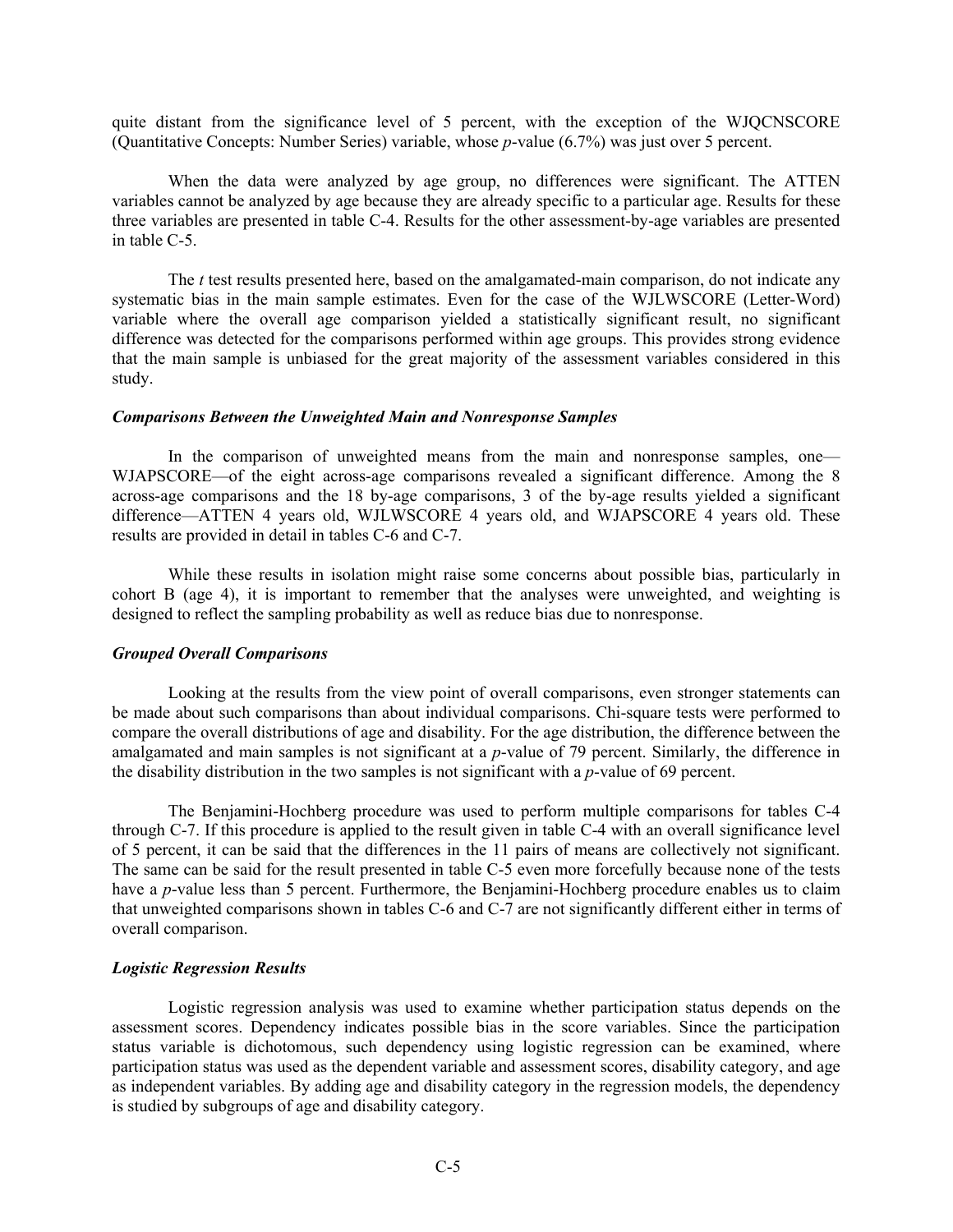Researchers tried to put as many score variables as possible together in a single model. However, since many score variables are age dependent, the age groups permissible in each model had to be limited. Furthermore, for some scores (e.g., IGDI Alliteration and Rhyming scores), although the tests shared a common age group, the regression coefficients could not be estimated when the tests were placed in a single model. This occurred because the score variables are defined not only based on age but also based on other differing restrictions and this, in turn, created many cases with missing values on one of the score variables. Separate models were developed for those variables. In every model, assessment scores were not significant predictors of participation status (see tables C-8-A through 8-H).

#### **Conclusions**

Based on the three sets of analyses presented here, it can be concluded that there is little evidence of response bias in the PEELS main sample data. While a few individual comparisons of unweighted data were significantly different, the comparisons of the weighted data were not, in particular when run by age. Furthermore, even those significantly different individual comparisons were not significant as a collective group. This suggests that the weights have eliminated bias in the unweighted main sample. In addition, none of the regressions indicated that assessment scores were significant predictors of participation status. Based on this evidence, no systematic differences exist between the main and nonresponse bias study samples.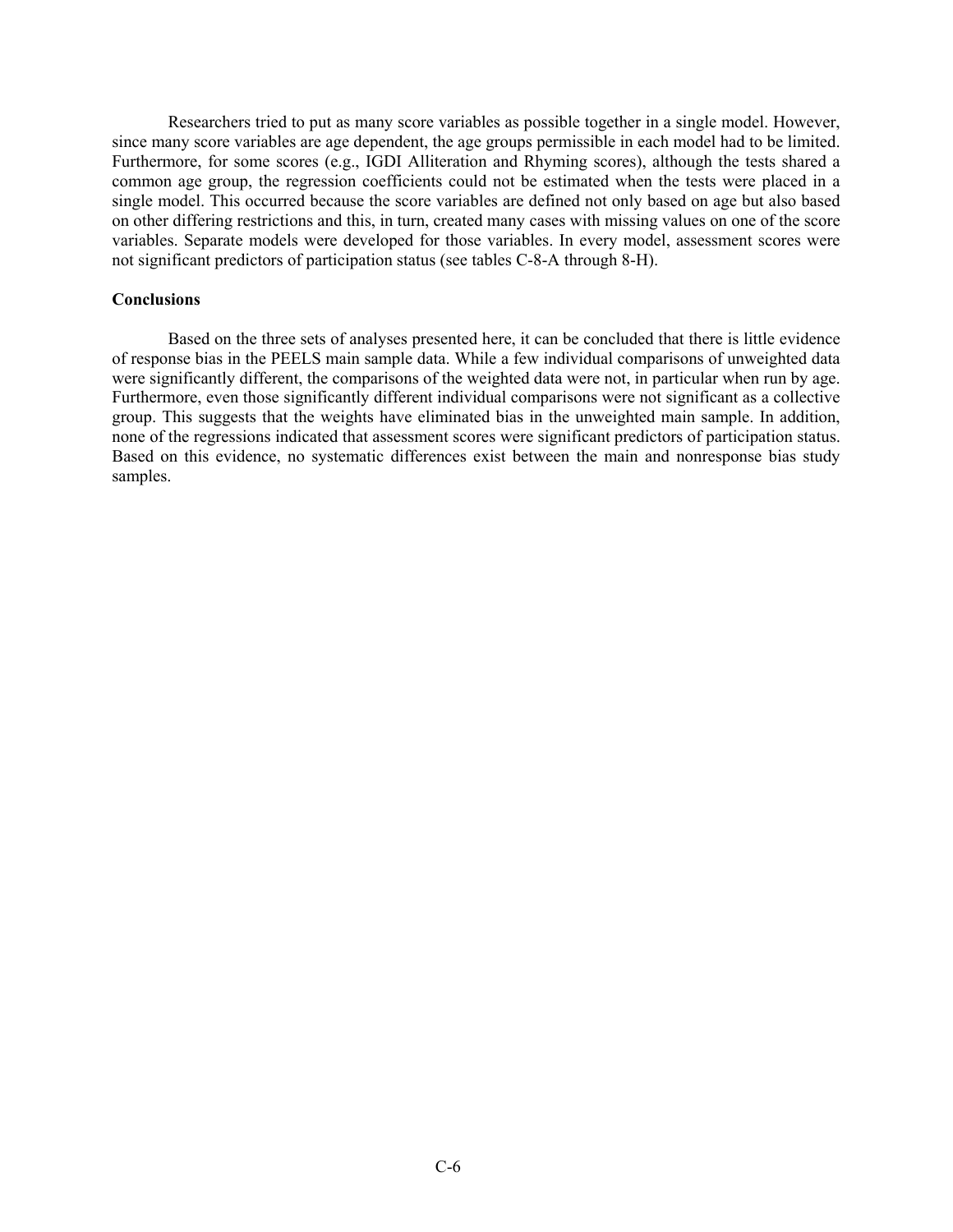|                    | Main     |       | Amalgamated      |       | Difference on main and amalgamated sample set |       |          |              |                 |                |
|--------------------|----------|-------|------------------|-------|-----------------------------------------------|-------|----------|--------------|-----------------|----------------|
| Variable           |          |       |                  |       |                                               |       | Lower    | <b>Upper</b> | t test          |                |
| Name               | $\bm{N}$ | est   | $\boldsymbol{N}$ | est   | est                                           | S.e.  | C.L.     | C.L.         | <i>p</i> -value | Significant?   |
| SEX 1              | 2,242    | 0.698 | 2,426            | 0.715 | $-0.018$                                      | 0.017 | $-0.052$ | 0.017        | 0.312           | No             |
| SEX 2              | 2,242    | 0.302 | 2,426            | 0.285 | 0.018                                         | 0.017 | $-0.017$ | 0.052        | 0.312           | N <sub>0</sub> |
| AGE 3              | 2,242    | 0.182 | 2,426            | 0.194 | $-0.012$                                      | 0.008 | $-0.027$ | 0.003        | 0.127           | No             |
| AGE 4              | 2,242    | 0.368 | 2,426            | 0.358 | 0.010                                         | 0.013 | $-0.017$ | 0.036        | 0.471           | N <sub>0</sub> |
| AGE 5              | 2,242    | 0.418 | 2,426            | 0.421 | $-0.003$                                      | 0.013 | $-0.028$ | 0.023        | 0.846           | No             |
| <b>DDCAT 1</b>     | 2,242    | 0.345 | 2,426            | 0.331 | 0.014                                         | 0.032 | $-0.050$ | 0.077        | 0.666           | N <sub>0</sub> |
| DDCAT <sub>2</sub> | 2,242    | 0.505 | 2,426            | 0.491 | 0.014                                         | 0.028 | $-0.042$ | 0.070        | 0.622           | No             |
| <b>DDCAT 3</b>     | 2,242    | 0.030 | 2,426            | 0.026 | 0.004                                         | 0.009 | $-0.014$ | 0.021        | 0.690           | N <sub>0</sub> |
| <b>DDCAT 4</b>     | 2,242    | 0.035 | 2,426            | 0.051 | $-0.016$                                      | 0.013 | $-0.042$ | 0.010        | 0.229           | No             |
| <b>DDCAT 5</b>     | 2,242    | 0.046 | 2,426            | 0.059 | $-0.012$                                      | 0.015 | $-0.043$ | 0.018        | 0.426           | No             |
| DDCAT 6            | 2,242    | 0.006 | 2,426            | 0.006 | 0.001                                         | 0.003 | $-0.005$ | 0.006        | 0.873           | No             |
| <b>DDCAT 7</b>     | 2,242    | 0.033 | 2,426            | 0.037 | $-0.004$                                      | 0.010 | $-0.023$ | 0.016        | 0.704           | No             |

**Table C-3. Main and amalgamated sample comparison of sex, age, and disability categories**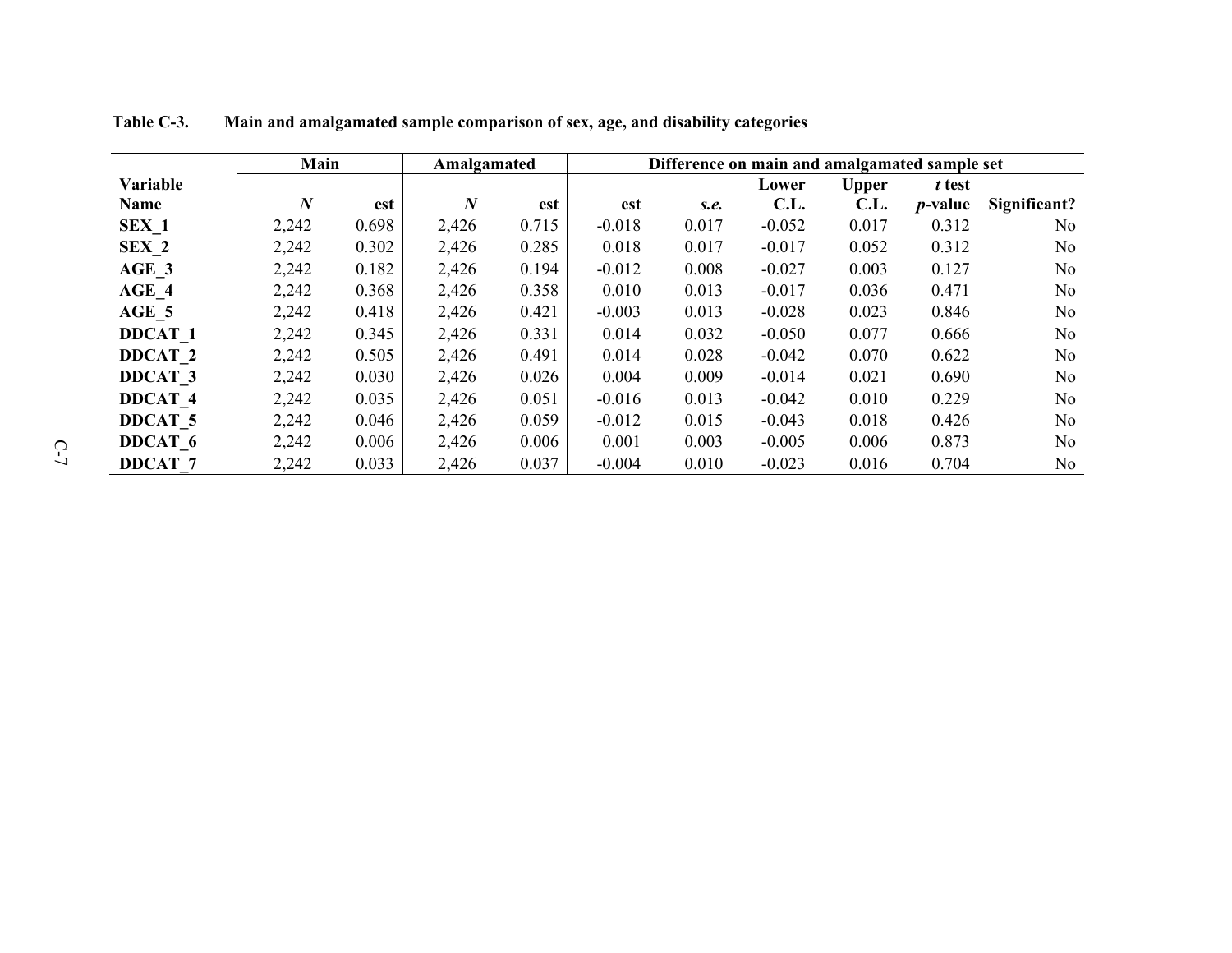|                      | Main<br>Amalgamated |       |                  |       |         |      | Difference on main and amalgamated sample set |              |                 |                |  |  |
|----------------------|---------------------|-------|------------------|-------|---------|------|-----------------------------------------------|--------------|-----------------|----------------|--|--|
|                      |                     |       |                  |       |         |      | Lower                                         | <b>Upper</b> | t test          |                |  |  |
| <b>Variable Name</b> | $\boldsymbol{N}$    | est   | $\boldsymbol{N}$ | est   | est     | S.e. | C.L.                                          | C.L.         | <i>p</i> -value | Significant?   |  |  |
| <b>WJQCCScore</b>    | 807                 | 7.37  | 863              | 7.30  | 0.06    | 0.28 | $-0.49$                                       | 0.62         | 0.822           | No.            |  |  |
| <b>WJQCNSScore</b>   | 807                 | 3.55  | 863              | 3.16  | 0.40    | 0.22 | $-0.03$                                       | 0.82         | 0.067           | N <sub>o</sub> |  |  |
| <b>WJAPScore</b>     | 2,242               | 10.38 | 2,426            | 10.10 | 0.29    | 0.24 | $-0.18$                                       | 0.76         | 0.225           | N <sub>o</sub> |  |  |
| <b>WJLWScore</b>     | 2,239               | 7.93  | 2,423            | 7.50  | 0.43    | 0.20 | 0.04                                          | 0.82         | 0.032           | Yes            |  |  |
| <b>IGDIPNScore</b>   | 2,014               | 14.70 | 2,178            | 15.04 | $-0.34$ | 0.32 | $-0.98$                                       | 0.30         | 0.296           | N <sub>0</sub> |  |  |
| <b>IGDIAScore</b>    | 720                 | 4.96  | 775              | 5.07  | $-0.11$ | 0.34 | $-0.77$                                       | 0.56         | 0.751           | N <sub>o</sub> |  |  |
| <b>IGDIRScore</b>    | 774                 | 6.55  | 823              | 6.67  | $-0.12$ | 0.49 | $-1.08$                                       | 0.84         | 0.812           | N <sub>0</sub> |  |  |
| <b>IGDISBScore</b>   | 1,562               | 10.17 | 1,681            | 10.69 | $-0.52$ | 0.52 | $-1.56$                                       | 0.51         | 0.317           | N <sub>o</sub> |  |  |
| <b>ATTEN3</b>        | 533                 | 9.15  | 586              | 8.96  | 0.18    | 0.31 | $-0.44$                                       | 0.81         | 0.557           | N <sub>0</sub> |  |  |
| <b>ATTEN4</b>        | 859                 | 9.07  | 930              | 8.70  | 0.37    | 0.25 | $-0.12$                                       | 0.86         | 0.139           | N <sub>0</sub> |  |  |
| <b>ATTEN5</b>        | 776                 | 9.30  | 826              | 9.59  | $-0.29$ | 0.38 | $-1.05$                                       | 0.47         | 0.445           | N <sub>o</sub> |  |  |

**Table C-4. Main and amalgamated sample comparison of the means of child assessment scores**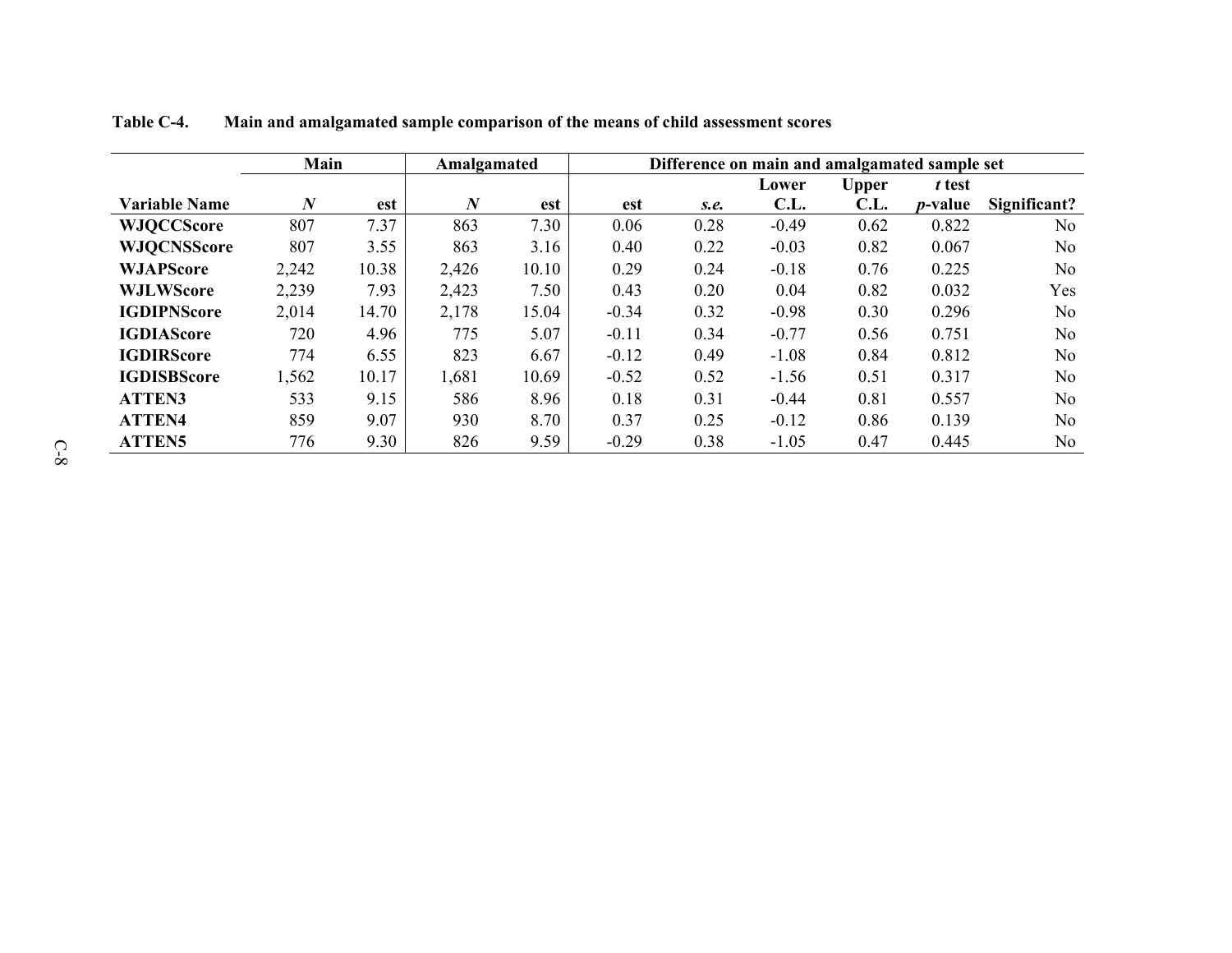|                      | Main<br>Amalgamated |                  |       |                  |       | Difference on main and amalgamated sample set |      |         |              |                 |                |  |
|----------------------|---------------------|------------------|-------|------------------|-------|-----------------------------------------------|------|---------|--------------|-----------------|----------------|--|
|                      | Age<br>group        |                  |       |                  |       |                                               |      |         |              |                 |                |  |
|                      | (in                 |                  |       |                  |       |                                               |      | Lower   | <b>Upper</b> | t test          |                |  |
| <b>Variable Name</b> | years)              | $\boldsymbol{N}$ | est   | $\boldsymbol{N}$ | est   | est                                           | S.e. | C.L.    | C.L.         | <i>p</i> -value | Significant?   |  |
|                      | Age 3               | 587              | 5.19  | 641              | 5.17  | 0.01                                          | 0.43 | $-0.83$ | 0.86         | 0.973           | No             |  |
| <b>WJAPScore</b>     | Age 4               | 848              | 9.11  | 922              | 8.68  | 0.43                                          | 0.41 | $-0.39$ | 1.24         | 0.302           | N <sub>o</sub> |  |
|                      | Age 5               | 749              | 13.28 | 801              | 13.19 | 0.09                                          | 0.43 | $-0.75$ | 0.94         | 0.825           | No.            |  |
|                      | Age 3               | 586              | 4.10  | 640              | 4.24  | $-0.14$                                       | 0.45 | $-1.03$ | 0.75         | 0.756           | N <sub>0</sub> |  |
| <b>WJLWScore</b>     | Age 4               | 846              | 5.98  | 920              | 5.56  | 0.42                                          | 0.27 | $-0.12$ | 0.97         | 0.124           | N <sub>o</sub> |  |
|                      | Age 5               | 749              | 10.84 | 801              | 10.22 | 0.62                                          | 0.42 | $-0.21$ | 1.45         | 0.142           | No             |  |
|                      | Age 3               | 477              | 10.95 | 519              | 11.56 | $-0.61$                                       | 0.46 | $-1.51$ | 0.29         | 0.183           | N <sub>0</sub> |  |
| <b>IGDIPNScore</b>   | Age 4               | 773              | 13.81 | 842              | 13.41 | 0.40                                          | 0.51 | $-0.60$ | 1.41         | 0.429           | No             |  |
|                      | Age 5               | 711              | 16.50 | 760              | 17.45 | $-0.94$                                       | 0.59 | $-2.10$ | 0.22         | 0.110           | N <sub>0</sub> |  |
| <b>IGDIAScore</b>    | Age 4               | 254              | 3.48  | 279              | 3.26  | 0.22                                          | 0.32 | $-0.40$ | 0.85         | 0.486           | N <sub>o</sub> |  |
|                      | Age 5               | 426              | 5.48  | 454              | 5.93  | $-0.45$                                       | 0.62 | $-1.66$ | 0.77         | 0.470           | N <sub>0</sub> |  |
|                      | Age 4               | 302              | 5.11  | 320              | 4.97  | 0.14                                          | 0.27 | $-0.38$ | 0.67         | 0.596           | N <sub>0</sub> |  |
| <b>IGDIRScore</b>    | Age 5               | 431              | 7.02  | 459              | 7.31  | $-0.30$                                       | 0.73 | $-1.73$ | 1.14         | 0.683           | N <sub>o</sub> |  |
| <b>IGDISBScore</b>   | Age 4               | 785              | 7.30  | 852              | 7.60  | $-0.30$                                       | 0.54 | $-1.37$ | 0.77         | 0.579           | No.            |  |
|                      | Age 5               | 719              | 12.06 | 768              | 12.61 | $-0.55$                                       | 0.90 | $-2.32$ | 1.23         | 0.545           | N <sub>o</sub> |  |

**Table C-5. Main and amalgamated sample comparison of the means of child assessment scores, by age group**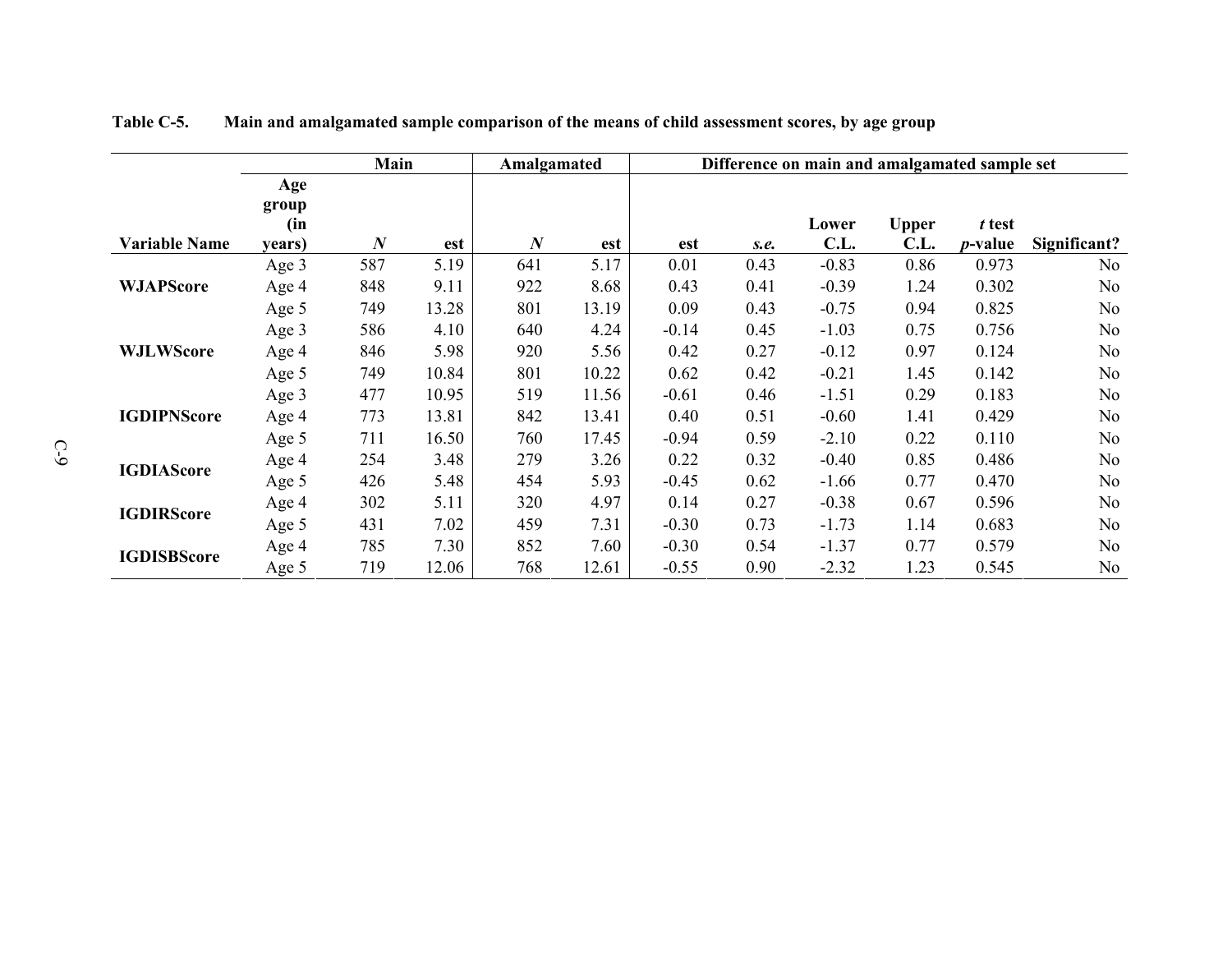|                      | Main     |       |                  | Nonresponse | Difference on main and amalgamated sample set |       |         |       |                 |                |
|----------------------|----------|-------|------------------|-------------|-----------------------------------------------|-------|---------|-------|-----------------|----------------|
|                      |          |       |                  |             |                                               |       | Lower   | Upper | t test          |                |
| <b>Variable Name</b> | $\bm{N}$ | est   | $\boldsymbol{N}$ | est         | est                                           | S.e.  | C.L.    | C.L.  | <i>p</i> -value | Significant?   |
| <b>M WJQCCScore</b>  | 807      | 7.24  | 56               | 7.16        | 0.08                                          | 0.450 | $-0.80$ | 0.96  | 0.843           | N <sub>o</sub> |
| <b>M WJQCNSScore</b> | 807      | 3.34  | 56               | 2.91        | 0.43                                          | 0.413 | $-0.38$ | 1.24  | 0.293           | N <sub>0</sub> |
| <b>M</b> WJAPScore   | 2,242    | 9.68  | 184              | 8.50        | 1.18                                          | 0.457 | 0.29    | 2.08  | 0.010           | Yes            |
| <b>M WJLWScore</b>   | 2,239    | 7.10  | 184              | 6.29        | 0.81                                          | 0.441 | $-0.06$ | 1.67  | 0.064           | No             |
| <b>M IGDIPNScore</b> | 2,014    | 14.50 | 164              | 14.61       | $-0.11$                                       | 0.509 | $-1.11$ | 0.89  | 0.836           | No             |
| <b>M IGDIAScore</b>  | 720      | 4.89  | 55               | 4.60        | 0.29                                          | 0.559 | $-0.81$ | 1.39  | 0.556           | N <sub>o</sub> |
| <b>M IGDIRScore</b>  | 774      | 6.42  | 49               | 6.35        | 0.07                                          | 0.680 | $-1.26$ | 1.40  | 0.919           | No.            |
| <b>M IGDISBScore</b> | 1,562    | 9.91  | 119              | 9.90        | 0.01                                          | 0.830 | $-1.62$ | 1.64  | 0.989           | N <sub>o</sub> |

**Table C-6. Main and nonresponse sample comparison of the unweighted means of child assessment scores**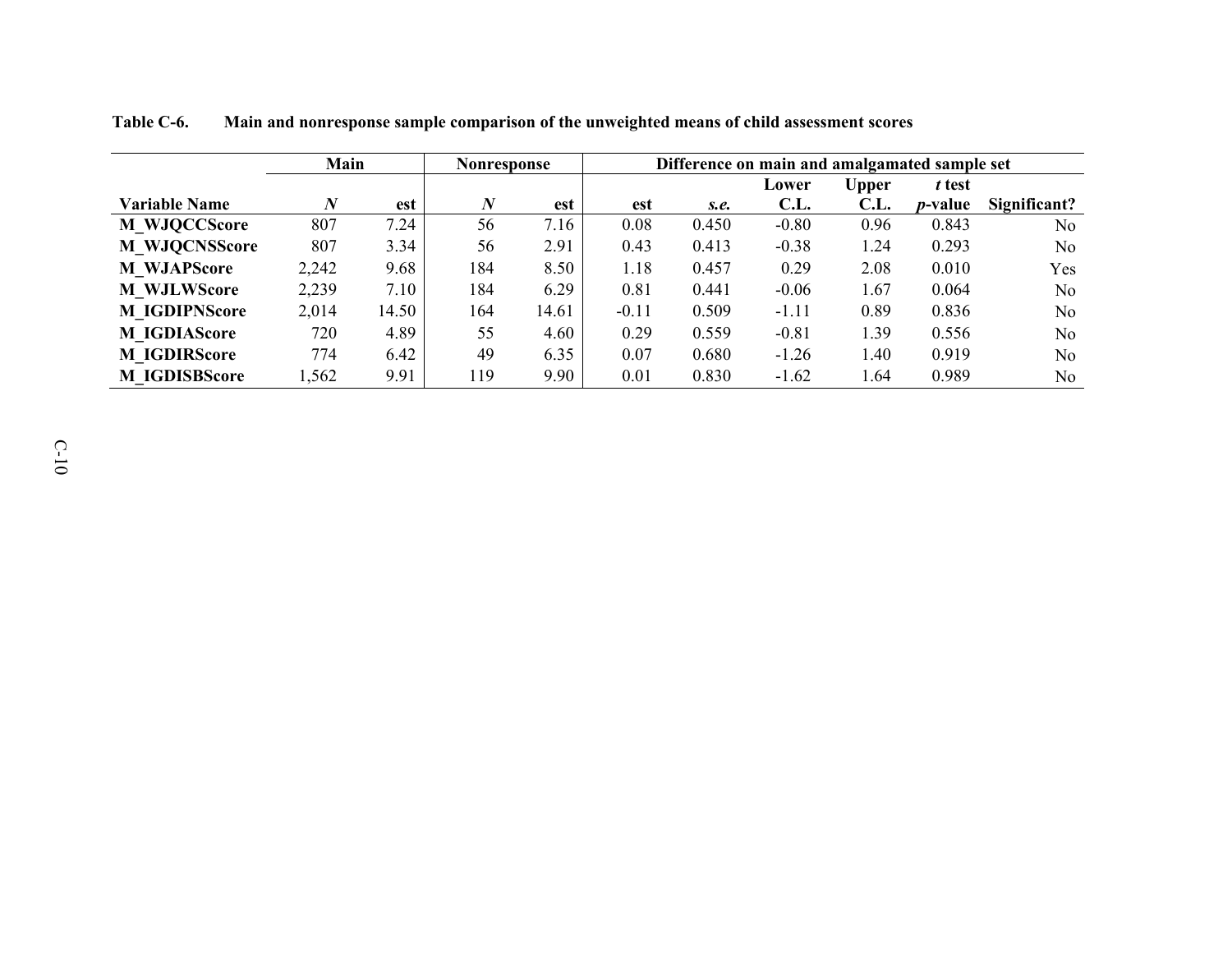|                      | Main<br><b>Nonresponse</b> |                  |       |                  | Difference on main and amalgamated sample set |         |       |         |              |                 |                |
|----------------------|----------------------------|------------------|-------|------------------|-----------------------------------------------|---------|-------|---------|--------------|-----------------|----------------|
|                      | Age                        |                  |       |                  |                                               |         |       |         |              |                 |                |
|                      | group                      |                  |       |                  |                                               |         |       |         |              |                 |                |
|                      | (in                        |                  |       |                  |                                               |         |       | Lower   | <b>Upper</b> | t test          |                |
| <b>Variable Name</b> | years)                     | $\boldsymbol{N}$ | est   | $\boldsymbol{N}$ | est                                           | est     | S.e.  | C.L.    | C.L.         | <i>p</i> -value | Significant?   |
|                      | Age 3                      | 587              | 5.16  | 54               | 5.17                                          | $-0.01$ | 0.615 | $-1.21$ | 1.20         | 0.992           | No             |
| <b>M_WJAPScore</b>   | Age 4                      | 848              | 9.31  | 74               | 7.65                                          | 1.66    | 0.610 | 0.47    | 2.86         | 0.009           | Yes            |
|                      | Age 5                      | 749              | 13.14 | 52               | 12.83                                         | 0.31    | 0.780 | $-1.22$ | 1.84         | 0.698           | No             |
|                      | Age 3                      | 586              | 4.03  | 54               | 4.04                                          | $-0.01$ | 0.539 | $-1.06$ | 1.05         | 0.994           | No             |
| <b>M-WJLWScore</b>   | Age 4                      | 846              | 5.99  | 74               | 4.96                                          | 1.03    | 0.542 | $-0.04$ | 2.09         | 0.035           | Yes            |
|                      | Age 5                      | 749              | 10.20 | 52               | 10.12                                         | 0.08    | 0.900 | $-1.68$ | 1.86         | 0.928           | No             |
|                      | Age 3                      | 477              | 10.93 | 42               | 11.71                                         | $-0.78$ | 0.869 | $-2.49$ | 0.92         | 0.324           | No             |
| <b>M_IGDIPNScore</b> | Age 4                      | 773              | 14.24 | 69               | 13.42                                         | 0.82    | 0.733 | $-0.62$ | 2.26         | 0.282           | No             |
|                      | Age 5                      | 711              | 16.82 | 49               | 18.43                                         | $-1.61$ | 0.888 | $-3.35$ | 0.14         | 0.069           | N <sub>0</sub> |
|                      | Age 4                      | 254              | 3.70  | 25               | 3.20                                          | 0.50    | 0.621 | $-0.72$ | 1.72         | 0.289           | No             |
| <b>M_IGDIAScore</b>  | Age 5                      | 426              | 5.41  | 28               | 5.75                                          | $-0.34$ | 0.847 | $-2.00$ | 1.32         | 0.676           | No             |
|                      | Age 4                      | 302              | 5.13  | 18               | 4.67                                          | 0.46    | 0.963 | $-1.43$ | 2.36         | 0.587           | N <sub>0</sub> |
| <b>M_IGDIRScore</b>  | Age 5                      | 431              | 7.05  | 28               | 7.43                                          | $-0.38$ | 0.924 | $-2.19$ | 1.44         | 0.706           | No             |
|                      | Age 4                      | 785              | 7.43  | 67               | 7.28                                          | 0.15    | 0.887 | $-1.59$ | 1.89         | 0.850           | No             |
| <b>M_IGDISBScore</b> | Age 5                      | 719              | 12.06 | 49               | 12.78                                         | $-0.72$ | 1.388 | $-3.44$ | 2.01         | 0.617           | No             |
|                      | Age 3                      | 533              | 9.18  | 53               | 8.58                                          | 0.59    | 0.463 | $-0.32$ | 1.50         | 0.283           | No             |
| <b>M_ATTEN</b>       | Age 4                      | 859              | 9.26  | 71               | 8.21                                          | 1.05    | 0.439 | 0.19    | 1.91         | 0.009           | Yes            |
|                      | Age 5                      | 776              | 9.50  | 53               | 9.40                                          | 0.10    | 0.561 | $-1.00$ | 1.20         | 0.868           | No             |

**Table C-7. Main and nonresponse sample comparison of the unweighted means of child assessment scores, by age**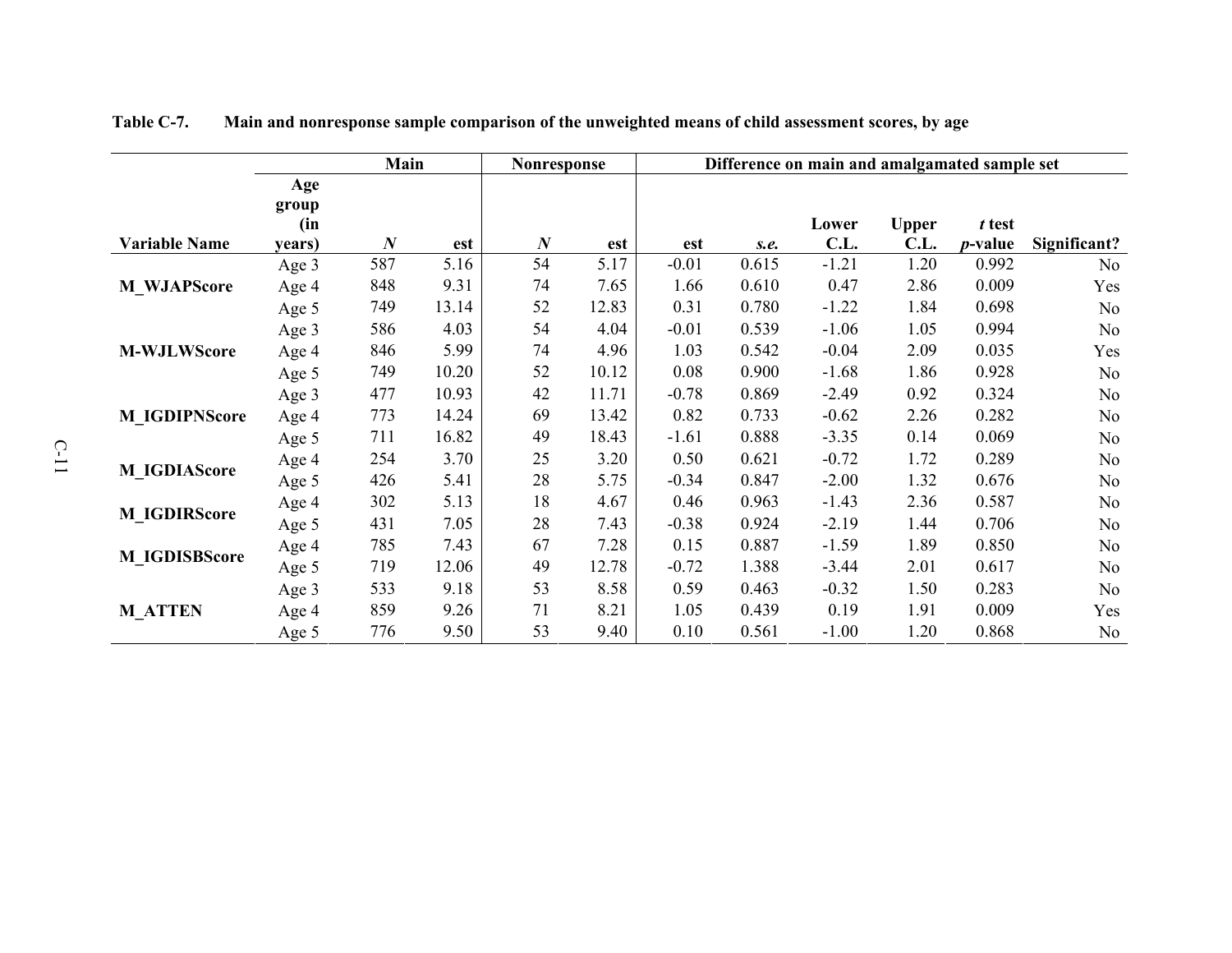# **Table C-8-A. Logistic regression results for model of Woodcock-Johnson III: Quantitative Concepts scores**

| -0<br>Test               | ------ <i>--</i><br><i>F</i> -Value | Num. DF | Denom. DF | Prob>F | Note |
|--------------------------|-------------------------------------|---------|-----------|--------|------|
|                          |                                     |         |           |        |      |
| Overall fit              | 0.413                               | 8       | 114       | 0.911  |      |
| Woodcock-Johnson:        |                                     |         |           |        |      |
| Quant. Concepts -        |                                     |         |           |        |      |
| Concepts score           | 1.914                               |         | 121       | 0.169  |      |
| Woodcock-Johnson:        |                                     |         |           |        |      |
| Quant. Concepts – Number |                                     |         |           |        |      |
| Series score             | 2.436                               |         | 121       | 0.121  |      |
| ddiscat2[7]              | 0.186                               | 6       | 116       | 0.98   |      |

## Hypothesis Testing Results: 863 (Unweighted)

l,

## Estimated Full Sample Regression Coefficients

|                          |           | Standard |              |           |                |
|--------------------------|-----------|----------|--------------|-----------|----------------|
|                          | Parameter | error of | Test for H0: |           |                |
| Parameter                | estimate  | estimate | Parameter=0  | Prob >  T | Comment        |
| Intercept                | 0.3       | 1.279    | 0.237        | 0.813     |                |
| Woodcock-Johnson:        |           |          |              |           |                |
| Quant. Concepts -        |           |          |              |           |                |
| Concepts score           | $-0.11$   | 0.078    | $-1.384$     | 0.169     |                |
| Woodcock-Johnson:        |           |          |              |           |                |
| Quant. Concepts – Number |           |          |              |           |                |
| Series score             | 0.13      | 0.082    | 1.561        | 0.121     |                |
| ddiscat2.1               | $-0.13$   | 0.804    | $-0.158$     | 0.874     |                |
| ddiscat2.2               | 0.06      | 0.922    | 0.06         | 0.952     |                |
|                          |           |          |              |           | Unstable       |
| ddiscat2.3               | 0.55      | 34.731   | 0.016        | 0.987     | Standard error |
| ddiscat <sub>2.4</sub>   | $-0.5$    | 1.351    | $-0.372$     | 0.711     |                |
| ddiscat <sub>2.5</sub>   | 0.32      | 2.068    | 0.156        | 0.877     |                |
|                          |           |          |              |           | Unstable       |
| ddiscat <sub>2.6</sub>   | 0.32      | 32.915   | 0.01         | 0.992     | Standard error |

Note: ddiscat2.1 = Deafness, hearing impairment, and speech or language impairment; ddiscat2.2 = Development delay; ddiscat2.3 = Autism; ddiscat2.4 = Emotional disturbance/behavior disorder, learning disability, mild mental retardation, and traumatic brain injury; ddiscat2.5 = Orthopedic impairment, other health impairment, visual impairment/blindness, and other; ddiscat2.6 = Deaf/blindness, moderate/severe mental retardation, and multiple disabilities; disability categories were combined to increase cell sizes.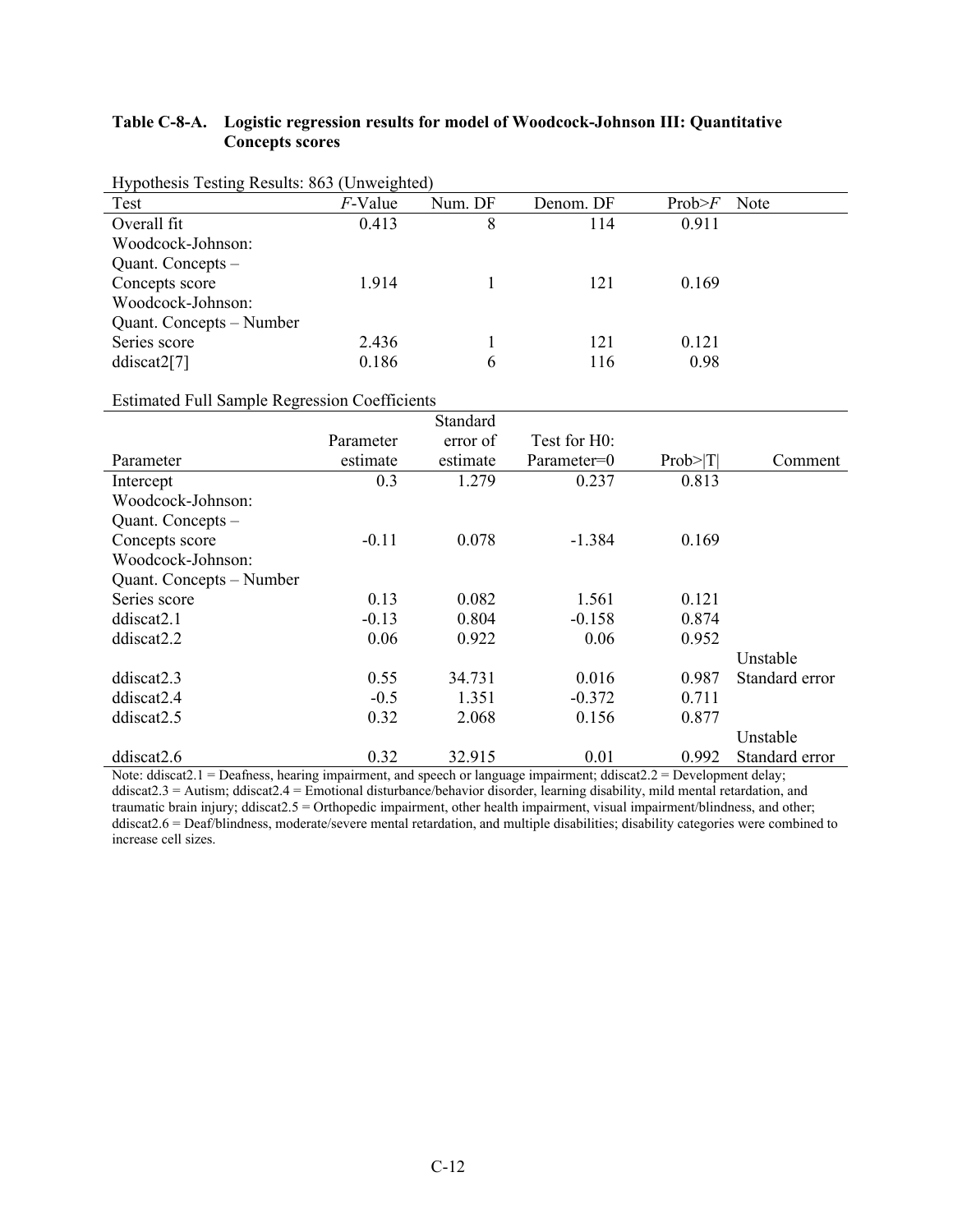## **Table C-8-B. Logistic regression results for model of Woodcock Johnson III Letter-Word and Applied Problems and IGDI Picture Naming scores**

| Test                             | F-Value | Num. DF | Denom. DF | Prob>F |
|----------------------------------|---------|---------|-----------|--------|
| Overall fit                      | 2.1327  | 11      | 111       | 0.0234 |
| ddiscat2[7]                      | 0.5529  | 6       | 116       | 0.7669 |
| Woodcock-Johnson: Letter-Word    |         |         |           |        |
| score                            | 2.6736  |         | 121       | 0.1046 |
| Woodcock-Johnson: Applied        |         |         |           |        |
| Problems score                   | 0.5406  |         | 121       | 0.4636 |
| <b>IGDI Picture Naming score</b> | 1.4604  |         | 121       | 0.2292 |
| CHLDAGE2[3]                      | 0.5636  |         | 120       | 0.5707 |
|                                  |         |         |           |        |

Hypothesis Testing Results: 2178 (Unweighted)

Estimated Full Regression Coefficients

|                                  | Parameter | Standard error | Test for H0: |           |
|----------------------------------|-----------|----------------|--------------|-----------|
| Parameter                        | estimate  | of estimate    | Parameter=0  | Prob >  T |
| Intercept                        | $-0.18$   | 1.1105         | $-0.1638$    | 0.8702    |
| ddiscat <sub>2.1</sub>           | 0.16      | 0.6333         | 0.2587       | 0.7963    |
| ddiscat <sub>2.2</sub>           | 0.29      | 0.6419         | 0.4593       | 0.6469    |
| ddiscat2.3                       | $-0.13$   | 1.2519         | $-0.1015$    | 0.9193    |
| ddiscat <sub>2.4</sub>           | $-0.73$   | 1.1091         | $-0.6582$    | 0.5117    |
| ddiscat2.5                       | $-0.27$   |                | $-0.2701$    | 0.7875    |
| ddiscat2.6                       | 0.81      | 32.9739        | 0.0245       | 0.9805    |
| Woodcock-Johnson: Letter-Word    |           |                |              |           |
| score                            | 0.03      | 0.0208         | 1.6351       | 0.1046    |
| Woodcock-Johnson: Applied        |           |                |              |           |
| Problems score                   | 0.03      | 0.0361         | 0.7353       | 0.4636    |
| <b>IGDI</b> Picture Naming score | $-0.05$   | 0.0384         | $-1.2085$    | 0.2292    |
| CHLDAGE2.1                       | 0.14      | 0.7784         | 0.1809       | 0.8568    |
| CHLDAGE2.2                       | 0.35      | 0.5473         | 0.635        | 0.5266    |

Note: ddiscat2.1 = Deafness, hearing impairment, and speech or language impairment; ddiscat2.2 = Development delay; ddiscat2.3 = Autism; ddiscat2.4 = Emotional disturbance/behavior disorder, learning disability, mild mental retardation, and traumatic brain injury; ddiscat2.5 = Orthopedic impairment, other health impairment, visual impairment/blindness, and other; ddiscat2.6 = Deaf/blindness, moderate/

severe mental retardation, and multiple disabilities; disability categories were combined to increase cell sizes. CHLDAGE2.1 = 3 years of age; CHLDAGE2.2 = 4 years of age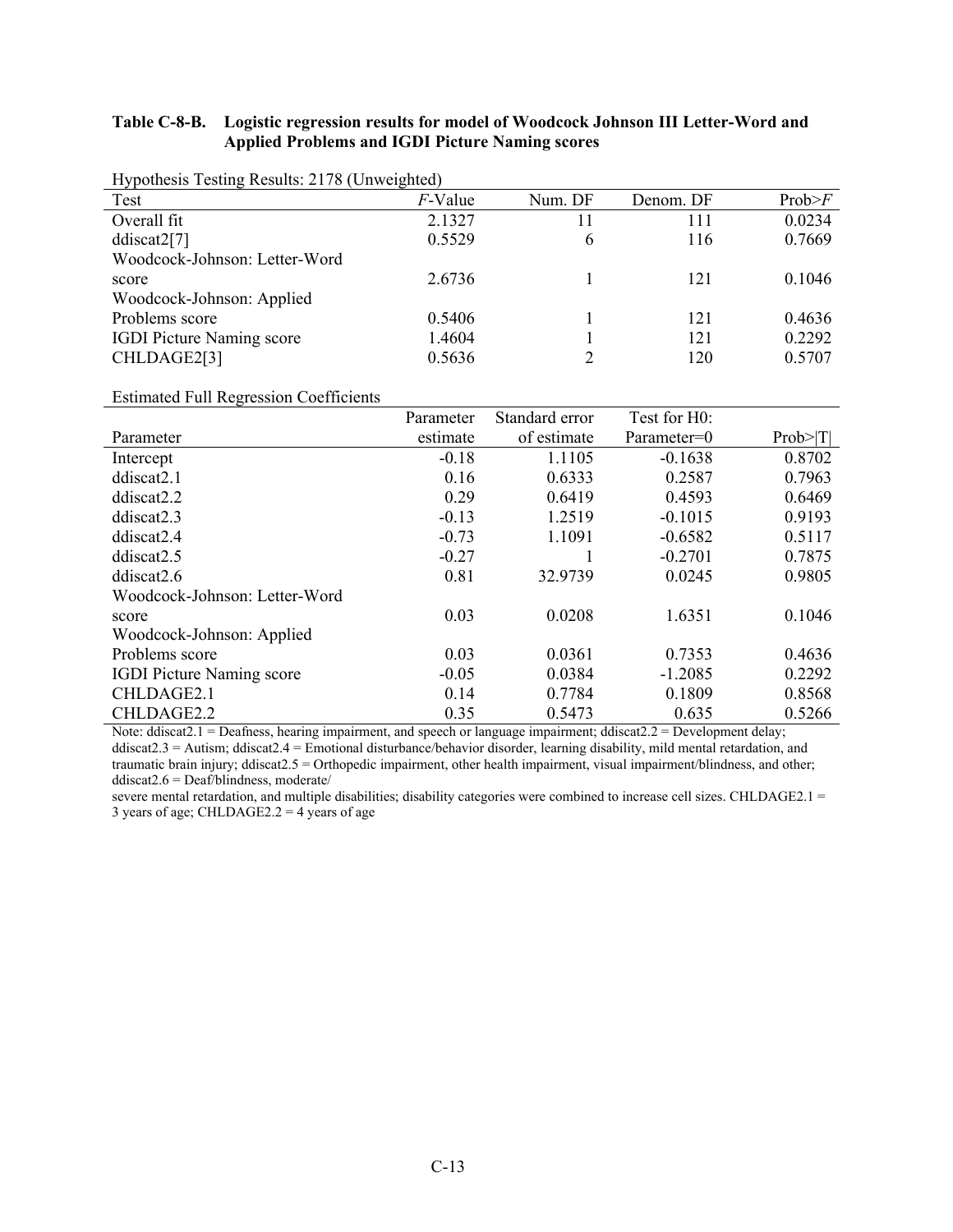## **Table C-8-C. Logistic regression results for model of IGDI Alliteration scores**

| $\frac{1}{2}$ results. $\frac{1}{2}$ (Onweigned) |                 |         |           |        |
|--------------------------------------------------|-----------------|---------|-----------|--------|
| Test                                             | <i>F</i> -Value | Num. DF | Denom. DF | Prob>F |
| Overall fit                                      | 0.043           |         | 117       | 0.999  |
| ddiscat3[4]                                      | 0.013           |         | 119       | 0.998  |
| CHLDAGE2[2]                                      | 0.045           |         | 21 ا      | 0.832  |
| <b>IGDI</b> Alliteration score                   | 0.216           |         |           | 0.643  |
|                                                  |                 |         |           |        |

Hypothesis Testing Results: 775 (Unweighted)

Estimated Full Sample Regression Coefficients

|                                | Parameter | Standard error | Test for H0: |           |
|--------------------------------|-----------|----------------|--------------|-----------|
| Parameter                      | estimate  | of estimate    | Parameter=0  | Prob >  T |
| Intercept                      | 0.25      | 1.955          | 0.126        | 0.9       |
| ddiscat3.1                     | $-0.17$   | 1.831          | $-0.095$     | 0.924     |
| ddiscat3.2                     | $-0.1$    | 1.901          | $-0.054$     | 0.957     |
| ddiscat3.3                     | $-0.14$   | 2.352          | $-0.058$     | 0.954     |
| CHLDAGE2.1                     | $-0.14$   | 0.64           | $-0.213$     | 0.832     |
| <b>IGDI</b> Alliteration score | $-0.03$   | 0.07           | $-0.465$     | 0.643     |

Note: ddiscat3.1 = Deafness, hearing impairment, orthopedic impairment, other health impairment, speech or language impairment, visual impairment/blindness, and other; ddiscat3.2 = Development delay; ddiscat3.3 = Autism; disability categories were combined to increase cell sizes. CHILDAGE2.1 = 4 years of age

#### **Table C-8-D. Logistic regression results for model of IGDI Rhyming scores**

| Hypothesis Testing Results: 823 (Unweighted) |                 |         |           |        |      |  |  |
|----------------------------------------------|-----------------|---------|-----------|--------|------|--|--|
| Test                                         | <i>F</i> -Value | Num. DF | Denom. DF | Prob>F | Note |  |  |
| Overall fit                                  | 0.304           |         | 117       | 0.91   |      |  |  |
| ddiscat3[4]                                  | 0.201           |         | 119       | 0.896  |      |  |  |
| CHLDAGE2[2]                                  | 0.157           |         | 121       | 0.693  |      |  |  |
| <b>IGDI</b> Rhyming score                    | 0.195           |         | 121       | 0.66   |      |  |  |

#### Estimated Full Sample Regression Coefficients

|                           |           | Standard |              |           |                       |
|---------------------------|-----------|----------|--------------|-----------|-----------------------|
|                           | Parameter | error of | Test for H0: |           |                       |
| Parameter                 | estimate  | estimate | Parameter=0  | Prob >  T | Comment               |
| Intercept                 | 0.59      | 1.47     | 0.399        | 0.691     |                       |
| ddiscat3.1                | $-0.11$   | 1.728    | $-0.066$     | 0.948     |                       |
| ddiscat3.2                | $-0.5$    | 1.538    | $-0.325$     | 0.746     |                       |
|                           |           |          |              |           | Unstable              |
| ddiscat <sub>3.3</sub>    | $-0.55$   | 34.21    | $-0.016$     | 0.987     | <b>Standard Error</b> |
| CHLDAGE2.1                | 0.28      | 0.697    | 0.396        | 0.693     |                       |
| <b>IGDI</b> Rhyming score | $-0.03$   | 0.067    | $-0.442$     | 0.66      |                       |

Note: ddiscat3.1 = Deafness, hearing impairment, orthopedic impairment, other health impairment, speech or language impairment, visual impairment/blindness, and other; ddiscat3.2 = Development delay; ddiscat3.3 = Autism; disability categories were combined to increase cell sizes. CHILDAGE2.1 = 4 years of age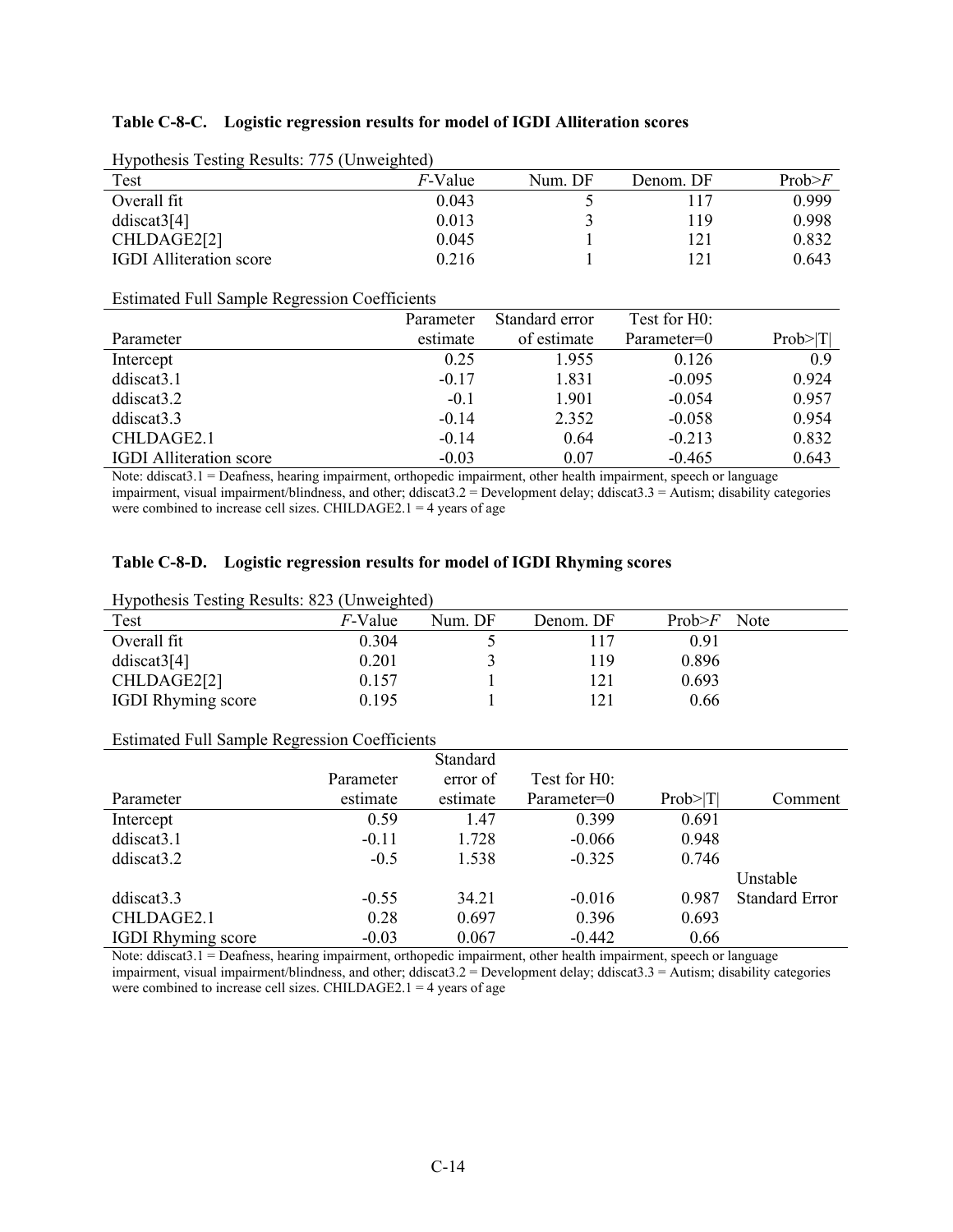#### **Table C-8-E. Logistic regression results for model of IGDI Segment Blending scores**

| Trypothesis Testing Results. Toot (Onweighted) |                 |           |        |  |  |  |  |  |
|------------------------------------------------|-----------------|-----------|--------|--|--|--|--|--|
|                                                | Num. DF         | Denom. DF | Prob>F |  |  |  |  |  |
| 0.639                                          |                 | 117       | 0.67   |  |  |  |  |  |
| 0.076                                          |                 | 121       | 0.783  |  |  |  |  |  |
| 0.229                                          |                 | 119       | 0.876  |  |  |  |  |  |
| 0.441                                          |                 | 121       | 0.508  |  |  |  |  |  |
|                                                | <i>F</i> -Value |           |        |  |  |  |  |  |

Hypothesis Testing Results: 1681 (Unweighted)

Estimated Full Sample Regression Coefficients

|                                    | Parameter | Standard error | Test for H0: |           |
|------------------------------------|-----------|----------------|--------------|-----------|
| Parameter                          | estimate  | of estimate    | Parameter=0  | Prob >  T |
| Intercept                          | $-0.25$   | 0.794          | $-0.315$     | 0.753     |
| CHLDAGE2.1                         | 0.15      | 0.555          | 0.276        | 0.783     |
| ddiscat <sub>3.1</sub>             | 0.28      | 0.873          | 0.32         | 0.749     |
| ddiscat3.2                         | 0.41      | 0.771          | 0.538        | 0.591     |
| ddiscat3.3                         | 1.28      | 1.716          | 0.746        | 0.457     |
| <b>IGDI</b> Segment Blending score | $-0.01$   | 0.022          | $-0.664$     | 0.508     |

Note: ddiscat3.1 = Deafness, hearing impairment, orthopedic impairment, other health impairment, speech or language impairment, visual impairment/blindness, and other; ddiscat $3.2 =$  Development delay; ddiscat $3.3 =$  Autism; disability categories were combined to increase cell sizes. CHILDAGE2.1 = 4 years of age

#### **Table C-8-F. Logistic regression results for model of Leiter-R Attention Sustained scores, 3 years old**

Hypothesis Testing Results: 586 (Unweighted)

| . .                                 |                 |         |           |        |
|-------------------------------------|-----------------|---------|-----------|--------|
| Test                                | <i>F</i> -Value | Num. DF | Denom. DF | Prob>F |
| Overall fit                         | 0.631           |         | 118       | 0.641  |
| ddiscat3[4]                         | 0.515           |         | 19        | 0.672  |
| Leiter-R Attention Sustained score, |                 |         |           |        |
| age 3                               | 0.618           |         | 121       | 0.433  |

#### Estimated Full Sample Regression Coefficients

|                                     | Parameter | Standard error | Test for H0: |           |
|-------------------------------------|-----------|----------------|--------------|-----------|
| Parameter                           | estimate  | of estimate    | Parameter=0  | Prob >  T |
| Intercept                           | $-1.58$   | 1.727          | $-0.915$     | 0.362     |
| ddiscat <sub>3.1</sub>              | 0.66      | 1.35           | 0.486        | 0.628     |
| ddiscat3.2                          | 1.19      | 1.513          | 0.785        | 0.434     |
| ddiscat <sub>3.3</sub>              | $-0.37$   | 2.354          | $-0.156$     | 0.876     |
| Leiter-R Attention Sustained score, |           |                |              |           |
| age 3                               | 0.06      | 0.073          | 0.786        | 0.433     |

Note ddiscat3.1 = Deafness, hearing impairment, orthopedic impairment, other health impairment, speech or language impairment, visual impairment/blindness, and other; ddiscat3.2 = Development delay; ddiscat3.3 = Autism; disability categories were combined to increase cell sizes.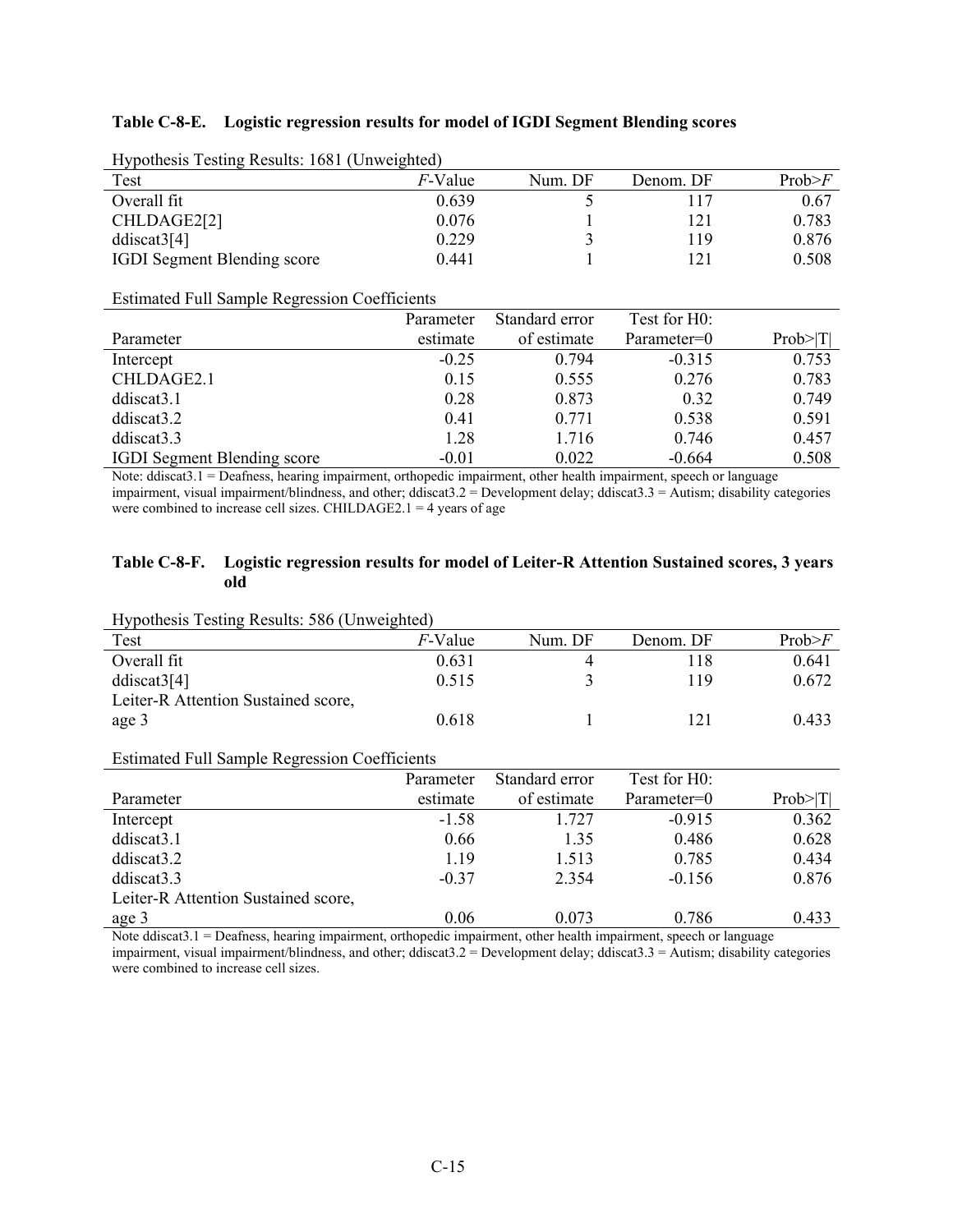## **Table C-8-G. Logistic regression results for model of Leiter-R Attention Sustained scores, 4 years old**

| $11$ y pothesis Testing Results. $222$ (Offweighted) |                 |         |           |        |
|------------------------------------------------------|-----------------|---------|-----------|--------|
| Test                                                 | <i>F</i> -Value | Num. DF | Denom. DF | Prob>F |
| Overall fit                                          | 1.005           |         | 118       | 0.408  |
| ddiscat3[4]                                          | 0.426           |         | 119       | 0.734  |
| Leiter-R Attention Sustained score,                  |                 |         |           |        |
| age 4                                                | 3.082           |         | 121       | 0.082  |
|                                                      |                 |         |           |        |

Hypothesis Testing Results: 929 (Unweighted)

## Estimated Full Sample Regression Coefficients

|                                     | Parameter | Standard error | Test for H0: |           |
|-------------------------------------|-----------|----------------|--------------|-----------|
|                                     |           |                |              |           |
| Parameter                           | estimate  | of estimate    | Parameter=0  | Prob >  T |
| Intercept                           | $-1.59$   | 1.6            | $-0.991$     | 0.324     |
| ddiscat <sub>3.1</sub>              | 0.67      | 1.476          | 0.452        | 0.652     |
| ddiscat3.2                          | 1.1       | 1.477          | 0.746        | 0.457     |
| ddiscat3.3                          | 1.64      | 1.828          | 0.898        | 0.371     |
| Leiter-R Attention Sustained score, |           |                |              |           |
| age 4                               | 0.1       | 0.059          | 1.756        | 0.082     |

Note ddiscat3.1 = Deafness, hearing impairment, orthopedic impairment, other health impairment, speech or language impairment, visual impairment/blindness, and other; ddiscat3.2 = Development delay; ddiscat3.3 = Autism; disability categories were combined to increase cell sizes.

# **Table C-8-H. Logistic regression results for model of Leiter-R Attention Sustained scores, 5 years old**

| Hypothesis Testing Results: 829 (Unweighted)         |                 |          |              |           |                       |
|------------------------------------------------------|-----------------|----------|--------------|-----------|-----------------------|
| Test                                                 | <i>F</i> -Value | Num. DF  | Denom. DF    | Prob>F    | Note                  |
| Overall fit                                          | 0.139           | 4        | 118          | 0.967     |                       |
| ddiscat3[4]                                          | 0.032           | 3        | 119          | 0.992     |                       |
| Leiter-R Attention                                   |                 |          |              |           |                       |
| Sustained score, age 5                               | 0.459           |          | 121          | 0.5       |                       |
|                                                      |                 |          |              |           |                       |
| <b>Estimated Full Sample Regression Coefficients</b> |                 |          |              |           |                       |
|                                                      |                 | Standard |              |           |                       |
|                                                      | Parameter       | error of | Test for H0: |           |                       |
| Parameter                                            | estimate        | estimate | Parameter=0  | Prob >  T | Comment               |
| Intercept                                            | 0.19            | 1.104    | 0.176        | 0.861     |                       |
| ddiscat3.1                                           | 0.16            | 0.971    | 0.169        | 0.866     |                       |
| ddiscat3.2                                           | 0.27            | 1.022    | 0.261        | 0.795     |                       |
|                                                      |                 |          |              |           | Unstable              |
| ddiscat3.3                                           | 0.57            | 34.718   | 0.016        | 0.987     | <b>Standard Error</b> |
| Leiter-R Attention                                   |                 |          |              |           |                       |
| Sustained score, age 5                               | $-0.04$         | 0.065    | $-0.677$     | 0.5       |                       |

Note: ddiscat3.1 = Deafness, hearing impairment, orthopedic impairment, other health impairment, speech or language impairment, visual impairment/blindness, and other; ddiscat $3.2 =$  Development delay; ddiscat $3.3 =$  Autism; disability categories were combined to increase cell sizes.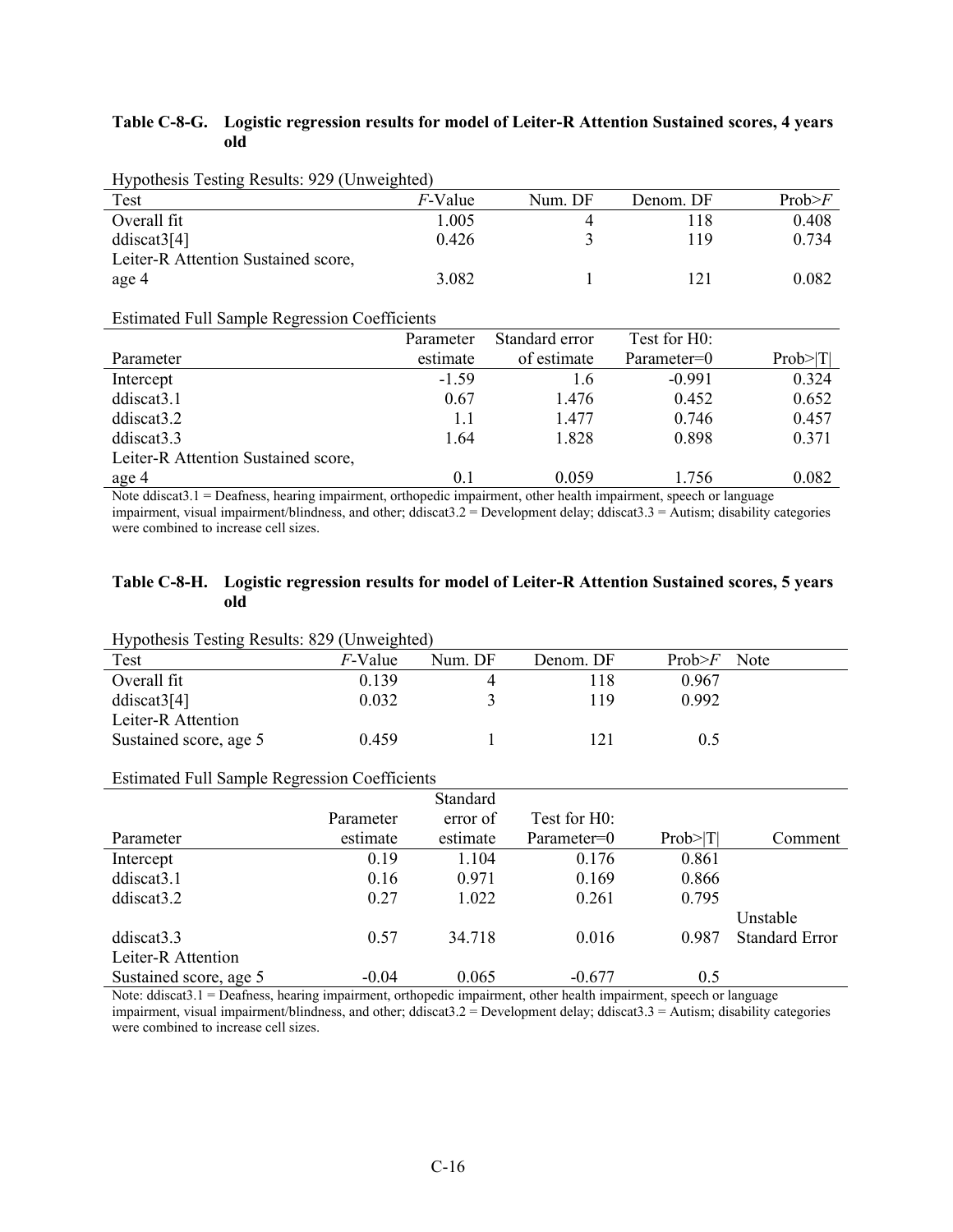# **Appendix D: Standard Error Tables**

*EDITOR'S NOTE:* The tables in appendix B contain standard errors for the corresponding tables in the main body of the report. For example, table D-5 contains the standard errors for table 5.

# **Table D-12. Standard error for the percentage of young children who received preschool special education services during the 2003-04 school year who received additional services and stopped services in 2004-05, by transition between 2003-04 and 2004-05**

|                                        | <b>Transition status</b> |            |              |                |
|----------------------------------------|--------------------------|------------|--------------|----------------|
|                                        |                          |            | Transitioned | Transitioned   |
|                                        |                          | Made no    | from         | from           |
|                                        |                          | grade      | preschool to | kindergarten   |
|                                        | <b>Total</b>             | transition | kindergarten | to first grade |
| Received service in 2003-04            |                          |            |              |                |
| Speech therapy                         | 1.2                      | 1.3        | 2.2          | 2.4            |
| Occupational therapy                   | 1.9                      | 2.3        | 2.6          | 5.7            |
| Physical therapy                       | 2.0                      | 2.1        | 2.8          | 4.9            |
| Special instruction                    | 2.8                      | 2.6        | 4.3          | 5.9            |
| Tutoring                               | 1.8                      | 2.4        | 2.4          | 2.4            |
| Other                                  | 0.6                      | 1.0        | 1.1          | 2.0            |
| Received additional service in 2004-05 |                          |            |              |                |
| Speech therapy                         | 0.3                      | 0.5        | 0.9          | 0.4            |
| Occupational therapy                   | 1.2                      | 1.3        | 1.8          | 3.3            |
| Physical therapy                       | 0.7                      | 1.1        | 0.9          | 1.4            |
| Special instruction                    | 1.3                      | 1.5        | 2.1          | 4.7            |
| Tutoring                               | 1.1                      | 1.0        | 2.1          | 5.9            |
| Other                                  | 1.3                      | 1.2        | 2.5          | $\ddagger$     |
| Stopped service in 2004-2005           |                          |            |              |                |
| Speech therapy                         | 0.7                      | 0.9        | 1.2          | 2.3            |
| Occupational therapy                   | 1.1                      | 1.2        | 1.8          | 5.0            |
| Physical therapy                       | 1.3                      | 2.1        | 1.6          | 4.9            |
| Special instruction                    | 1.5                      | 2.0        | 2.8          | 2.6            |
| Tutoring                               | 1.5                      | 1.3        | 2.9          | 3.0            |
| Other                                  | 0.6                      | 1.2        | 1.1          | $\ddagger$     |

‡ Reporting standards not met.

SOURCE: U.S. Department of Education, National Center for Special Education Research, Pre-Elementary Education Longitudinal Study (PEELS), "Elementary School Teacher Questionnaire," "Kindergarten Teacher Questionnaire," "Early Childhood Teacher Questionnaire," and "Parent interview," previously unpublished tabulation (February 2007).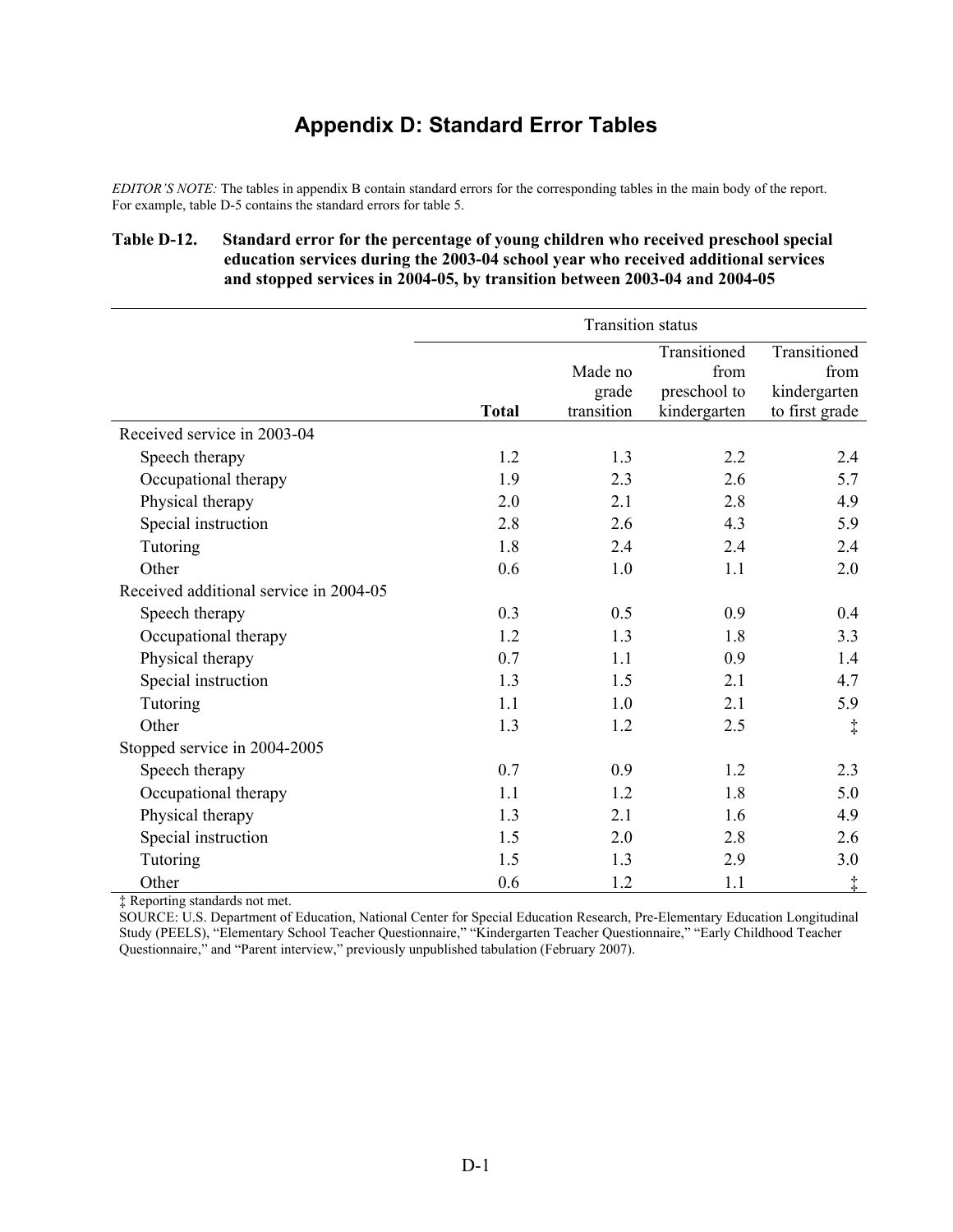## **Table D-13. Standard error for the percentage of young children who received preschool special education services during the 2004-05 school year who received additional services and stopped services in 2005-06, by transition between 2004-05 and 2005-06**

|                                        | <b>Transition status</b> |            |              |                |
|----------------------------------------|--------------------------|------------|--------------|----------------|
|                                        |                          |            | Transitioned | Transitioned   |
|                                        |                          | Made no    | from         | from           |
|                                        |                          | grade      | preschool to | kindergarten   |
|                                        | <b>Total</b>             | transition | kindergarten | to first grade |
| Received service in 2004-05            |                          |            |              |                |
| Speech therapy                         | 1.0                      | 2.1        | 1.7          | 1.8            |
| Occupational therapy                   | 1.7                      | 3.5        | 2.5          | 2.3            |
| Physical therapy                       | 1.5                      | 3.4        | 2.3          | 2.8            |
| Special instruction                    | 1.6                      | 2.8        | 2.9          | 3.3            |
| Tutoring                               | 1.7                      | 3.5        | 2.2          | 2.5            |
| Other                                  | 0.8                      | 1.3        | 1.2          | 1.9            |
| Received additional service in 2005-06 |                          |            |              |                |
| Speech therapy                         | 0.3                      | 0.6        | 0.5          | 0.3            |
| Occupational therapy                   | 0.9                      | 2.6        | 1.2          | 2.2            |
| Physical therapy                       | 0.8                      | 1.7        | 1.9          | 1.0            |
| Special instruction                    | 1.2                      | 1.8        | 2.2          | 2.5            |
| Tutoring                               | 1.5                      | 3.2        | 2.3          | 2.5            |
| Other                                  | 0.7                      | 1.5        | 0.6          | 1.0            |
| Stopped service in 2005-2006           |                          |            |              |                |
| Speech therapy                         | 0.8                      | 1.1        | 1.4          | 1.2            |
| Occupational therapy                   | 0.7                      | 2.0        | 1.4          | 1.1            |
| Physical therapy                       | 0.8                      | 1.6        | 1.1          | 1.4            |
| Special instruction                    | 0.9                      | 1.7        | 1.6          | 1.2            |
| Tutoring                               | 1.7                      | 3.3        | 2.2          | 2.6            |
| Other                                  | 0.9                      | 0.6        | 1.6          | 1.9            |

SOURCE: U.S. Department of Education, National Center for Special Education Research, Pre-Elementary Education Longitudinal Study (PEELS), "Elementary School Teacher Questionnaire," "Kindergarten Teacher Questionnaire," "Early Childhood Teacher Questionnaire," and "Parent interview," previously unpublished tabulation (February 2007).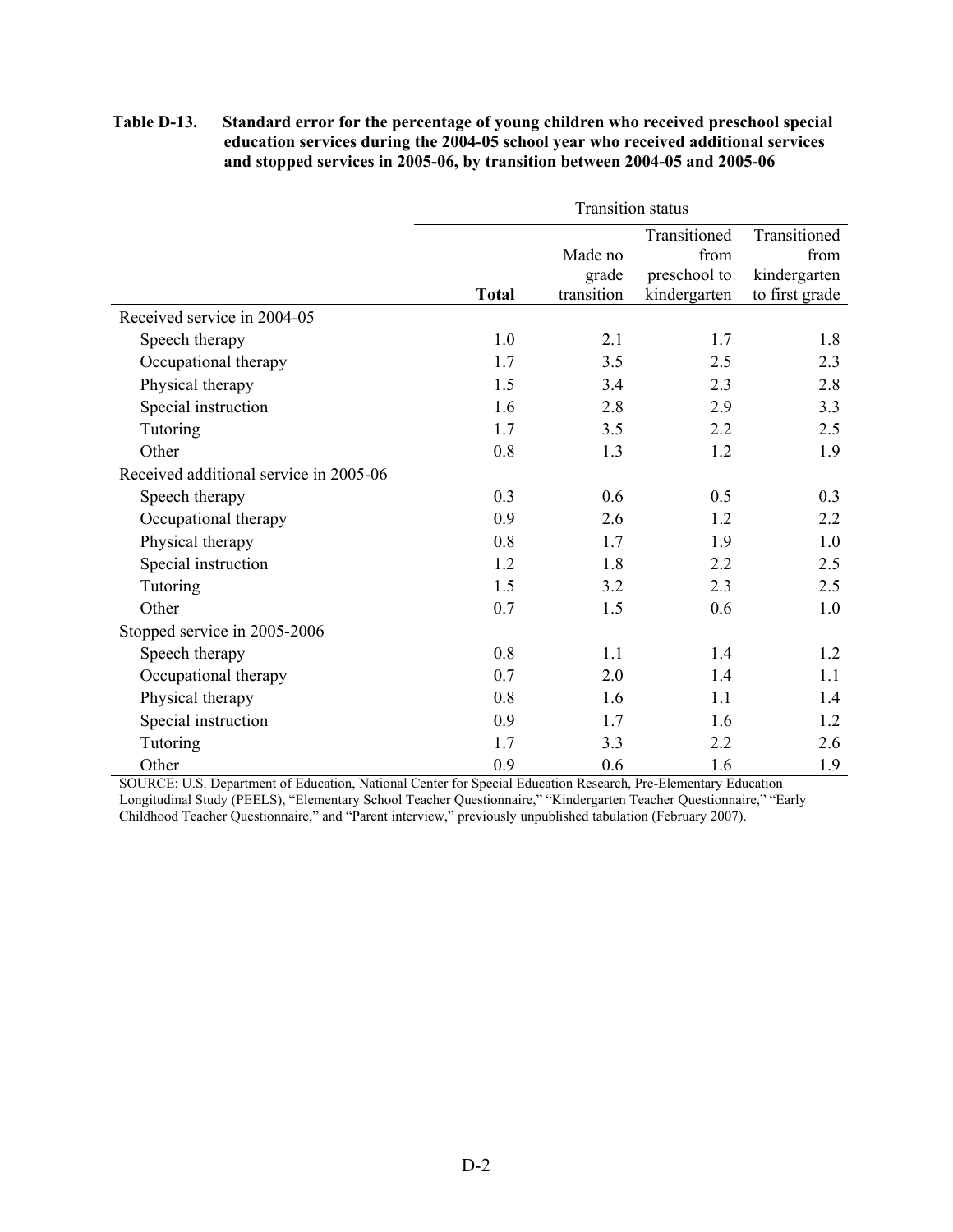## **Table D-14. Standard errors for the percentage of young children who received preschool special education services with different types of transitions and were declassified in the subsequent year**

|                                                                                                         | Type of transition |                                |                                                      |                                                           |
|---------------------------------------------------------------------------------------------------------|--------------------|--------------------------------|------------------------------------------------------|-----------------------------------------------------------|
|                                                                                                         | <b>Total</b>       | Made no<br>grade<br>transition | Transitioned<br>from<br>preschool to<br>kindergarten | Transitioned<br>from<br>kindergarten<br>to first<br>grade |
| Percentage of children in each transition<br>group who were declassified between<br>2003-04 and 2004-05 | 1.3                | 1.0                            | 2.3                                                  | 5.8                                                       |
| Percentage of children in each transition<br>group who were declassified between<br>2004-05 and 2005-06 | 1.2                | 1.8                            | 2.2                                                  | 2.5                                                       |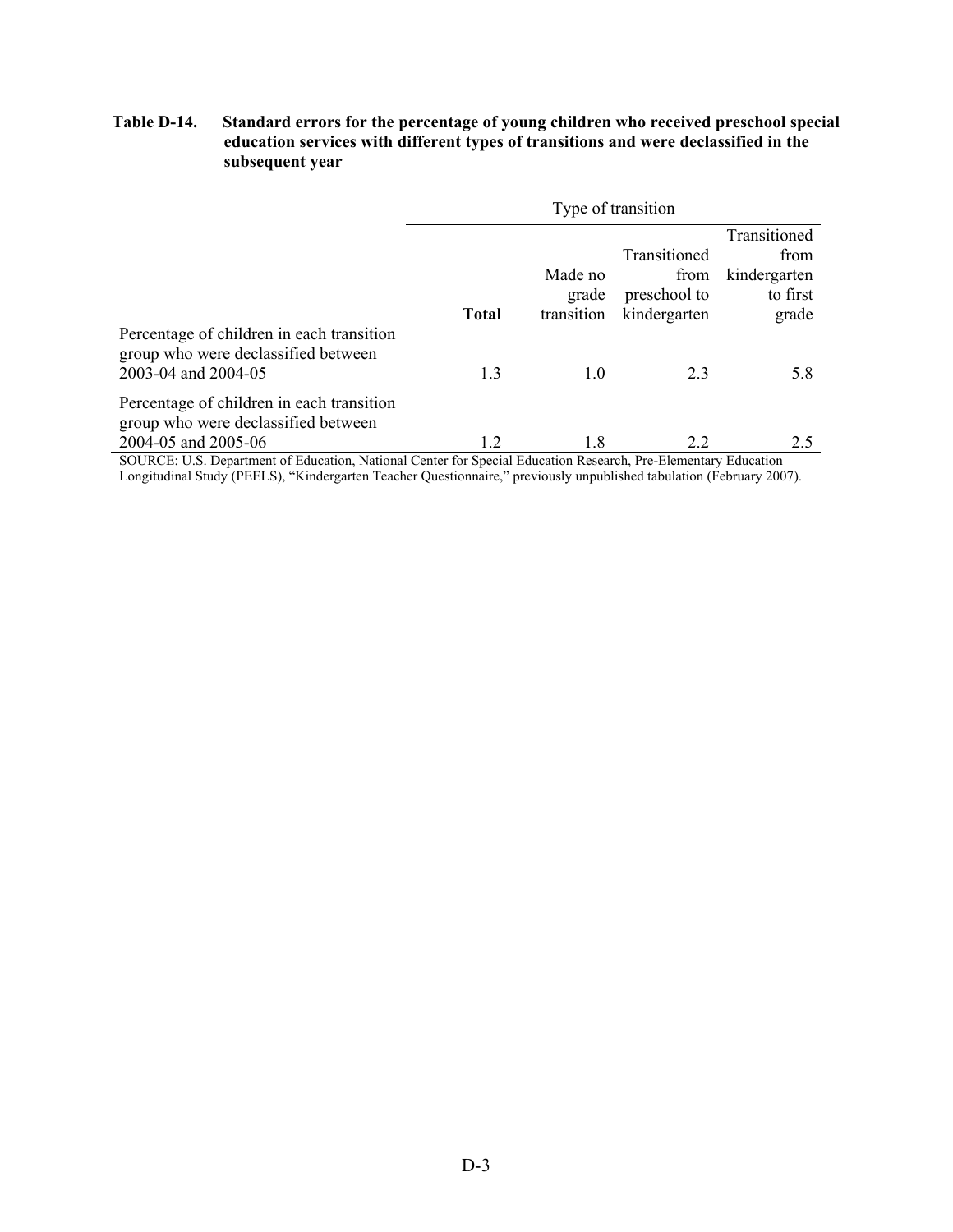|                               | Somewhat   | Somewhat   |
|-------------------------------|------------|------------|
|                               | easy or    | hard or    |
|                               | very easy  | very hard  |
| <b>Total</b>                  | 1.1        | 1.1        |
| Child gender                  |            |            |
| Male                          | 1.5        | 1.5        |
| Female                        | 2.3        | 2.3        |
| Race/ethnicity                |            |            |
| <b>Black</b>                  | 3.0        | 3.0        |
| Hispanic                      | 2.7        | 2.7        |
| White                         | 1.1        | 1.1        |
| Disability category           |            |            |
| Autism                        | 4.9        | 4.9        |
| Developmental delay           | 1.9        | 1.9        |
| <b>Emotional disturbance</b>  | 9.8        | 9.8        |
| Learning disability           | 8.2        | 8.2        |
| Mental retardation            | 6.0        | 6.0        |
| Orthopedic impairment         | $\ddagger$ | $\ddagger$ |
| Other health impairment       | 4.8        | 4.8        |
| Speech or language impairment | 1.8        | 1.8        |
| Low incidence                 | 7.2        | 7.2        |
| Family income                 |            |            |
| \$20,000 or less              | 2.5        | 2.5        |
| \$20,001 to \$40,000          | 2.5        | 2.5        |
| More than \$40,000            | 1.8        | 1.8        |

**Table D-15. Standard errors for the percentage of young children who received preschool special education services and parent report of the ease of transition to kindergarten, by demographic characteristics** 

‡ Reporting standards not met.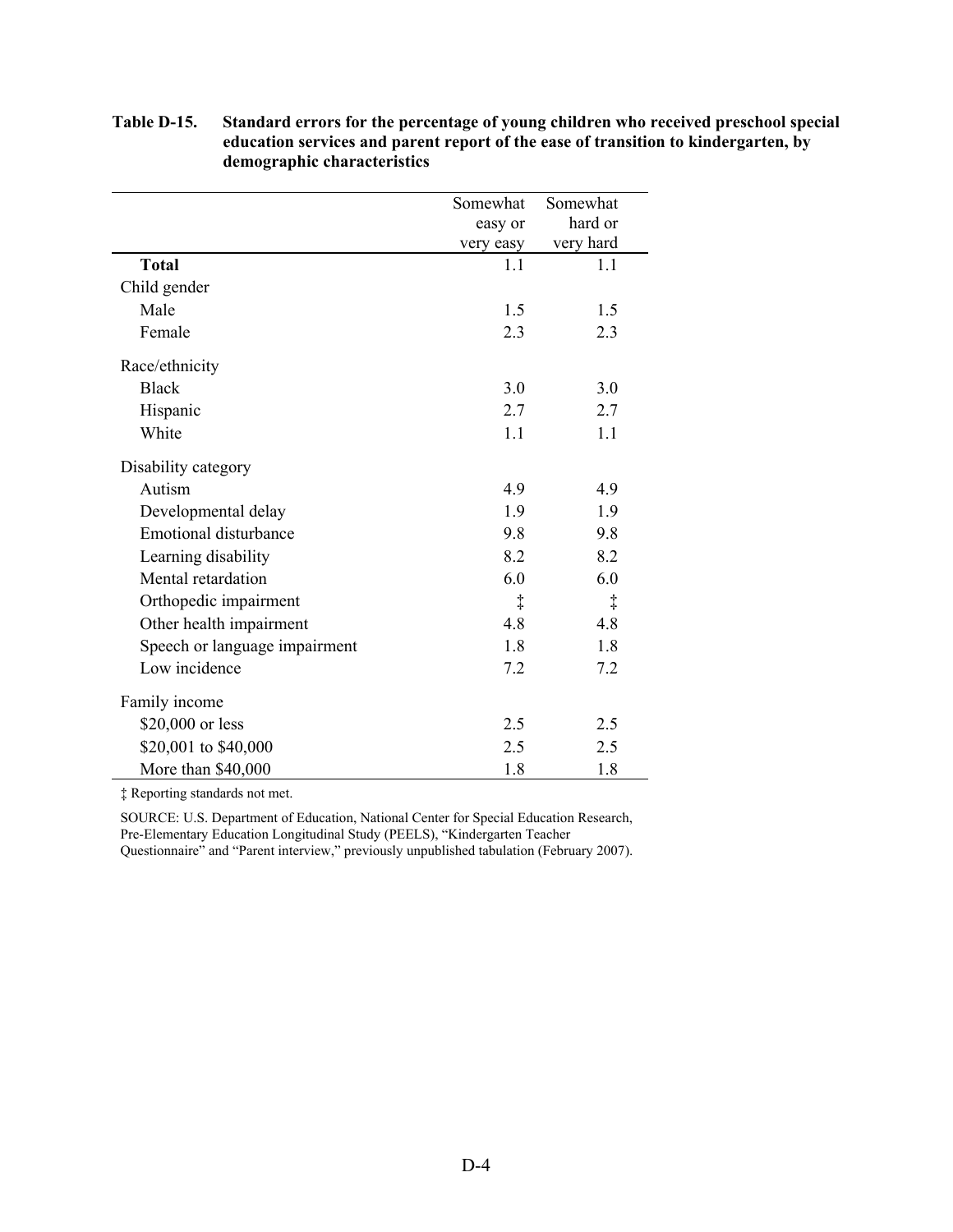|                               |           | Somewhat     |
|-------------------------------|-----------|--------------|
|                               | Somewhat  | difficult or |
|                               | easy or   | very         |
|                               | very easy | difficult    |
| <b>Total</b>                  | 1.1       | 1.1          |
| Child gender                  |           |              |
| Male                          | 1.4       | 1.4          |
| Female                        | 1.8       | 1.8          |
| Race/ethnicity                |           |              |
| <b>Black</b>                  | 5.9       | 5.9          |
| Hispanic                      | 2.3       | 2.3          |
| White                         | 1.1       | 1.1          |
| Disability category           |           |              |
| Autism                        | 6.2       | 6.2          |
| Developmental delay           | 2.5       | 2.5          |
| <b>Emotional disturbance</b>  | 11.7      | 11.7         |
| Learning disability           | ţ         | $\ddagger$   |
| Mental retardation            | 4.5       | 4.5          |
| Orthopedic impairment         | ţ         | $\ddagger$   |
| Other health impairment       | 8.7       | 8.7          |
| Speech or language impairment | 2.2       | 2.2          |
| Low incidence                 | 11.2      | 11.2         |
| Family income                 |           |              |
| \$20,000 or less              | 2.4       | 2.4          |
| \$20,001 to \$40,000          | 3.0       | 3.0          |
| More than \$40,000            | 1.6       | 1.6          |

# **Table D-16. Standard errors for the percentage of young children who received preschool special education services and teacher report of the ease of transition to kindergarten, by demographic characteristics**

‡ Reporting standards not met.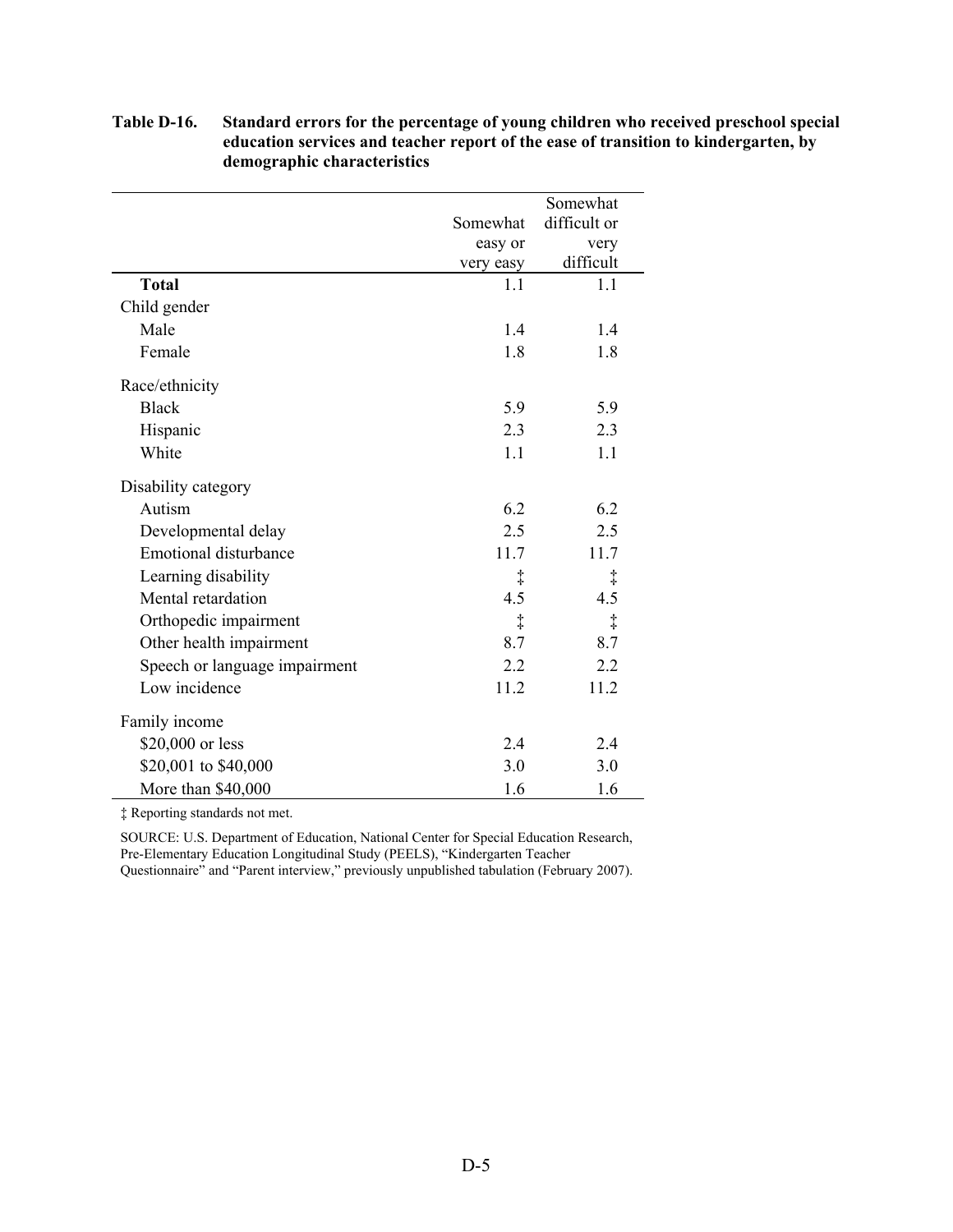|                                                                | Ease of transition: Parent<br>report |           |  |
|----------------------------------------------------------------|--------------------------------------|-----------|--|
|                                                                | Somewhat                             | Somewhat  |  |
|                                                                | easy or                              | hard or   |  |
|                                                                | very easy                            | very hard |  |
| <b>Total</b>                                                   | 1.1                                  | 1.1       |  |
| Teacher ratings of child's academic skills                     |                                      |           |  |
| Below or far below average                                     | 2.2                                  | 22        |  |
| Average                                                        | 17                                   | 17        |  |
| Above or far above average                                     | 2.2                                  | 22        |  |
| Teacher ratings of number of friends<br>compared to classmates |                                      |           |  |
| Fewer or far fewer than most                                   | 2.5                                  | 2.5       |  |
| As many as most                                                | 2.0                                  | 2 O       |  |
| More or far more than most                                     | 3.5                                  | 3.5       |  |

# **Table D-17. Standard errors for the percentage of young children who received preschool special education services and parent report of the ease of transition to kindergarten, by child characteristics**

SOURCE: U.S. Department of Education, National Center for Special Education Research, Pre-Elementary Education Longitudinal Study (PEELS), "Kindergarten Teacher

Questionnaire" and "Parent interview," previously unpublished tabulation (February 2007).

# **Table D-18. Standard errors for the percentage of young children who received preschool special education services and teacher report of the ease of transition to kindergarten, by child characteristics**

|                                                                | Ease of transition: |              |  |
|----------------------------------------------------------------|---------------------|--------------|--|
|                                                                | Teacher report      |              |  |
|                                                                |                     | Somewhat     |  |
|                                                                | Somewhat            | difficult or |  |
|                                                                | easy or             | very         |  |
|                                                                | very easy           | difficult    |  |
| <b>Total</b>                                                   | 1.1                 | 1.1          |  |
| Teacher ratings of child's academic skills                     |                     |              |  |
| Below or far below average                                     | 22                  | 22           |  |
| Average                                                        | 21                  | 21           |  |
| Above or far above average                                     | 1.8                 | 18           |  |
| Teacher ratings of number of friends<br>compared to classmates |                     |              |  |
| Fewer or far fewer than most                                   | 3.4                 | 3.4          |  |
| As many as most                                                | 1.0                 | 1.0          |  |
| More or far more than most                                     | 2.7                 | 2.7          |  |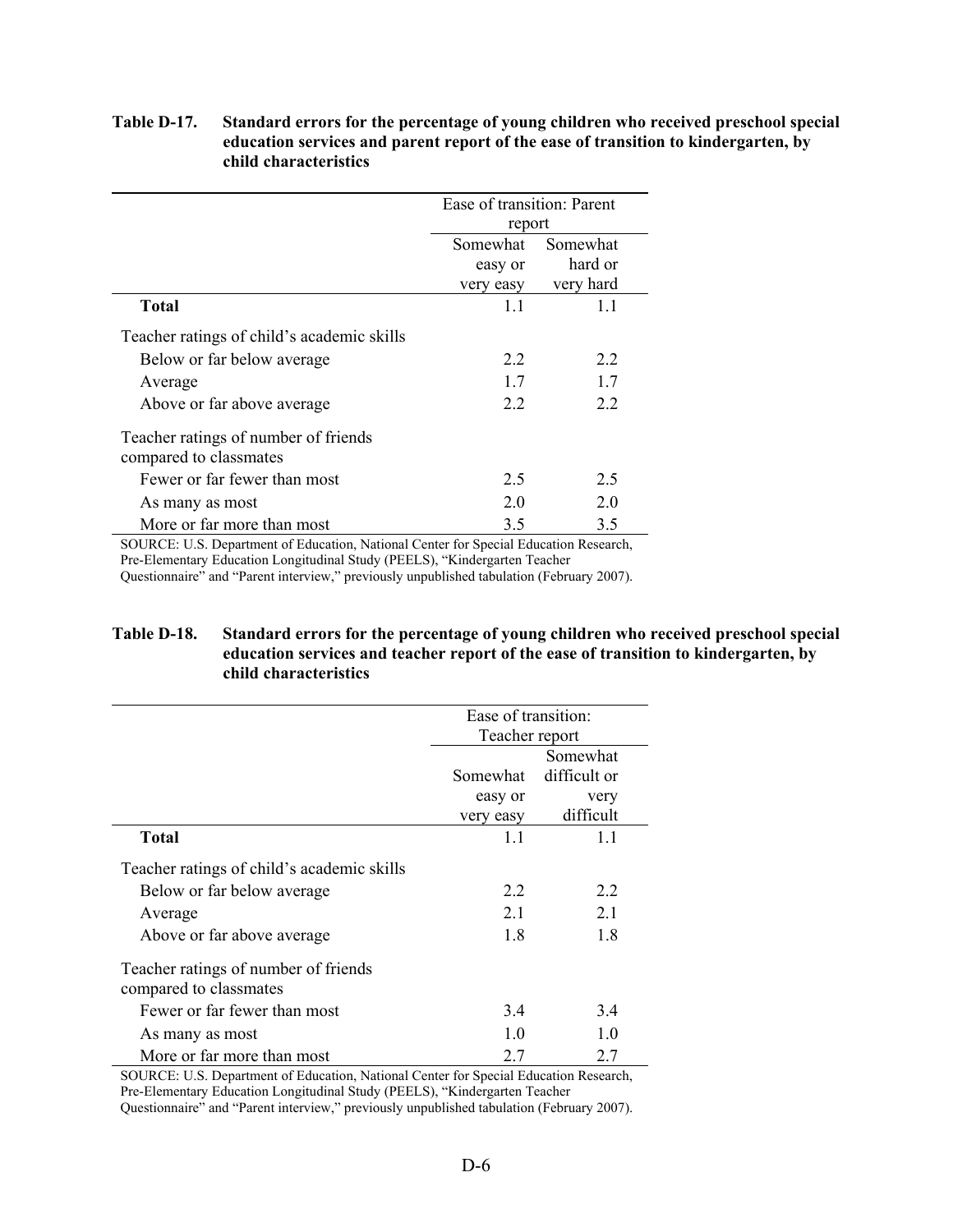|                                                   | Somewhat  | Somewhat  |
|---------------------------------------------------|-----------|-----------|
|                                                   | easy or   | hard or   |
|                                                   | very easy | very hard |
| <b>Total</b>                                      |           |           |
| Family initiation of action to support transition |           |           |
| Family initiated action to support transition     | 1.4       | 1.4       |
| Family did not initiate action to support         |           |           |
| transition                                        | 3.0       | 3.0       |
| School initiation of action to support transition |           |           |
| School initiated action to support transition     | 1.3       | 1.3       |
| School did not initiate action to support         |           |           |
| transition                                        | 2.3       | 2.3       |
| Teacher involvement in planning                   |           |           |
| Teacher not at all involved in planning           | 1.8       | 1.8       |
| Teacher somewhat involved in planning             | 2.2       | 2.2       |
|                                                   | 4.7       | 4.7       |
| Teacher extensively involved in planning          |           |           |
| Adequacy of teacher support                       |           |           |
| Teacher support was very adequate or no           |           |           |
| support needed                                    | 2.0       | 2.0       |
| Teacher support was somewhat adequate             | 2.3       | 2.3       |
| Teacher support was not very or not at all        |           |           |
| adequate                                          | 7.3       | 7.3       |
| Adequacy of support provided to child             |           |           |
| Very adequate support provided to child or no     |           |           |
| support needed                                    | 2.0       | 2.0       |
| Somewhat adequate support provided to child       | 3.4       | 3.4       |
| Not very or not at all adequate support           |           |           |
| provided to child                                 | 7.7       | 7.7       |

# **Table D-19. Standard errors for the percentage of young children who received preschool special education services and parent report of the ease of transition to kindergarten, by involvement and support**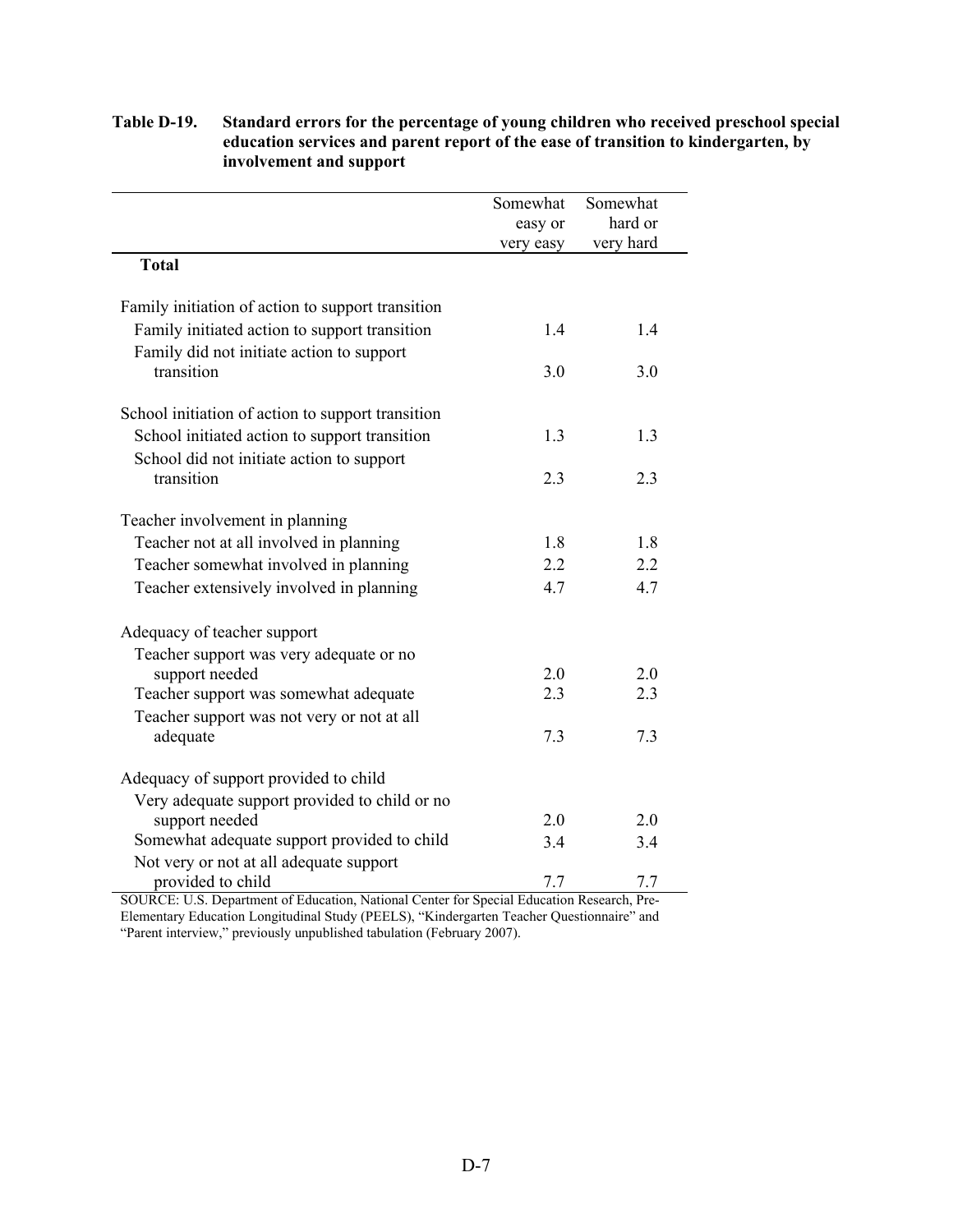|                                                   |           | Somewhat     |
|---------------------------------------------------|-----------|--------------|
|                                                   | Somewhat  | difficult or |
|                                                   | easy or   | very         |
|                                                   | very easy | difficult    |
| <b>Total</b>                                      |           |              |
| Family initiation of action to support transition |           |              |
| Family initiated action to support transition     | 1.1       | 1.1          |
| Family did not initiate action to support         |           |              |
| transition                                        | 3.0       | 3.0          |
|                                                   |           |              |
| School initiation of action to support transition |           |              |
| School initiated action to support transition     | 1.1       | 1.1          |
| School did not initiate action to support         |           |              |
| transition                                        | 3.0       | 3.0          |
|                                                   |           |              |
| Teacher involvement in planning                   |           |              |
| Teacher not at all involved in planning           | 1.9       | 1.9          |
| Teacher somewhat involved in planning             | 2.1       | 2.1          |
| Teacher extensively involved in planning          | 3.4       | 3.4          |
|                                                   |           |              |
| Adequacy of teacher support                       |           |              |
| Teacher support was very adequate or no           |           |              |
| support needed                                    | 1.6       | 1.6          |
| Teacher support was somewhat adequate             | 2.4       | 2.4          |
| Teacher support was not very or not at all        |           |              |
| adequate                                          | 8.5       | 8.5          |
|                                                   |           |              |
| Adequacy of support provided to child             |           |              |
| Very adequate support provided to child or no     |           |              |
| support needed                                    | 1.6       | 1.6          |
| Somewhat adequate support provided to child       | 2.4       | 2.4          |
| Not very or not at all adequate support           |           |              |
| provided to child                                 | 11.9      | 11.9         |

# **Table D-20. Standard errors for the percentage of young children who received preschool special education services and teacher report of the ease of transition to kindergarten, by involvement and support**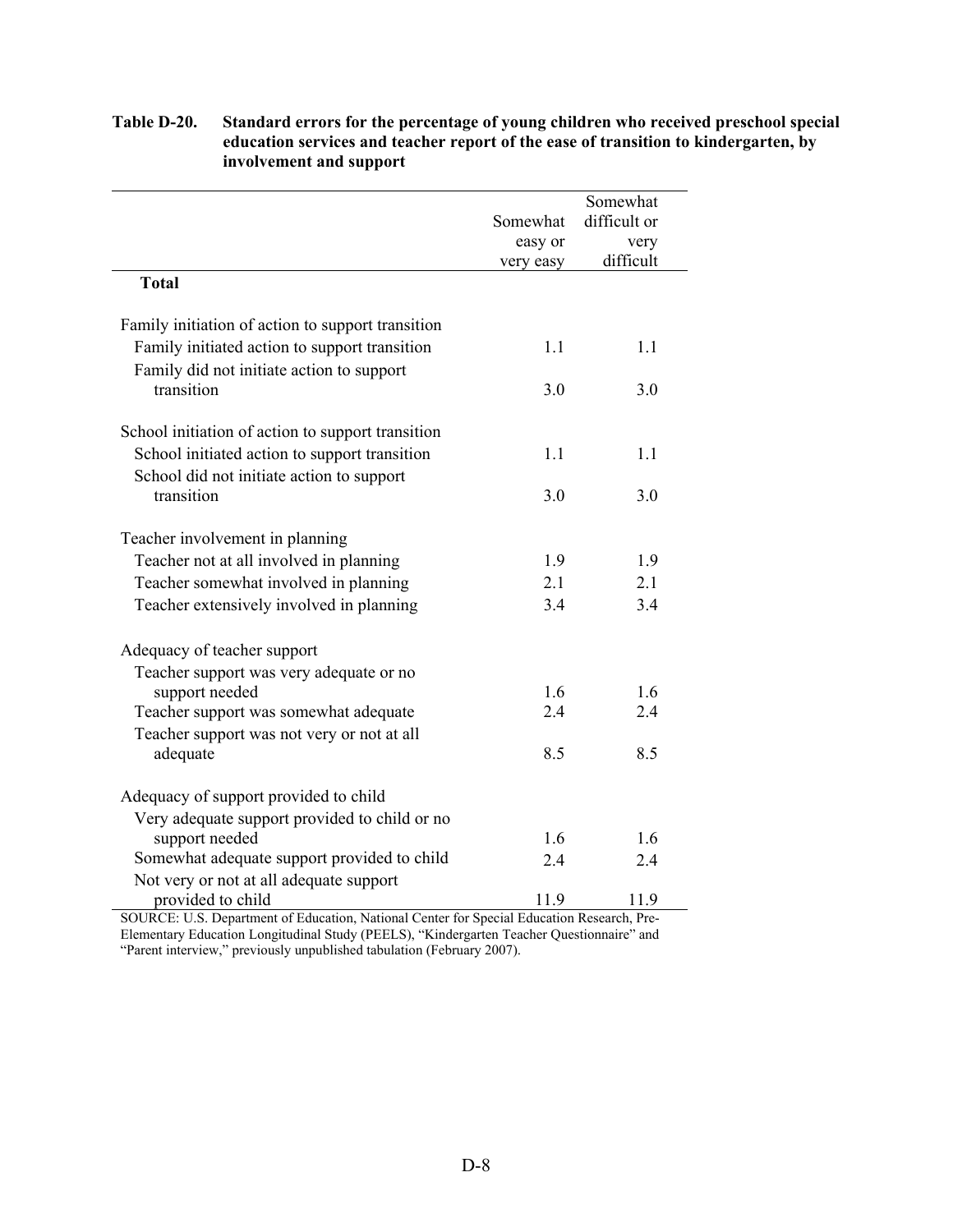# **Table D-21. Standard errors for the percentage of young children who received preschool special education services whose kindergarten teachers used various strategies to help them transition into kindergarten, by characteristics of the setting and respondent**

|                                                         | Characteristics of the setting and respondent |                                         |                                        |                                 |                                 |  |
|---------------------------------------------------------|-----------------------------------------------|-----------------------------------------|----------------------------------------|---------------------------------|---------------------------------|--|
|                                                         | Total                                         | Preschool<br>class in<br>same<br>school | Some<br>other<br>program<br>or at home | Regular<br>education<br>teacher | Special<br>education<br>teacher |  |
| Received children's previous<br>records                 | 1.2                                           | 1.4                                     | 1.6                                    | 1.3                             | 1.6                             |  |
| Parents/guardians encouraged to<br>meet new staff.      | 1.8                                           | 2.5                                     | 2.3                                    | 2.1                             | 3.5                             |  |
| Sending programs provided<br>information about children | 1.3                                           | 1.6                                     | 1.6                                    | 1.7                             | 1.4                             |  |
| Children's families visited the<br>classroom or school. | 2.2                                           | 2.6                                     | 2.6                                    | 2.2                             | 4.0                             |  |
| Provided parents with written<br>information            | 2.1                                           | 3.3                                     | 2.6                                    | 1.9                             | 5.8                             |  |
| Participated in children's IEP<br>development           | 2.6                                           | 3.2                                     | 3.5                                    | 2.9                             | 4.9                             |  |
| Met with staff of sending<br>programs                   | 2.5                                           | 4.4                                     | 2.3                                    | 2.3                             | 4.6                             |  |
| Called the children's parents                           | 2.9                                           | 3.8                                     | 2.9                                    | 3.4                             | 4.7                             |  |
| Developed child-specific<br>preparatory strategies      | 1.8                                           | 3.7                                     | 2.2                                    | 2.4                             | 4.5                             |  |
| Visited children's previous<br>settings                 | 3.2                                           | 3.5                                     | 3.0                                    | 2.7                             | 5.1                             |  |
| Visited children's home                                 | 2.7                                           | 5.4                                     | 2.3                                    | 2.6                             | 6.6                             |  |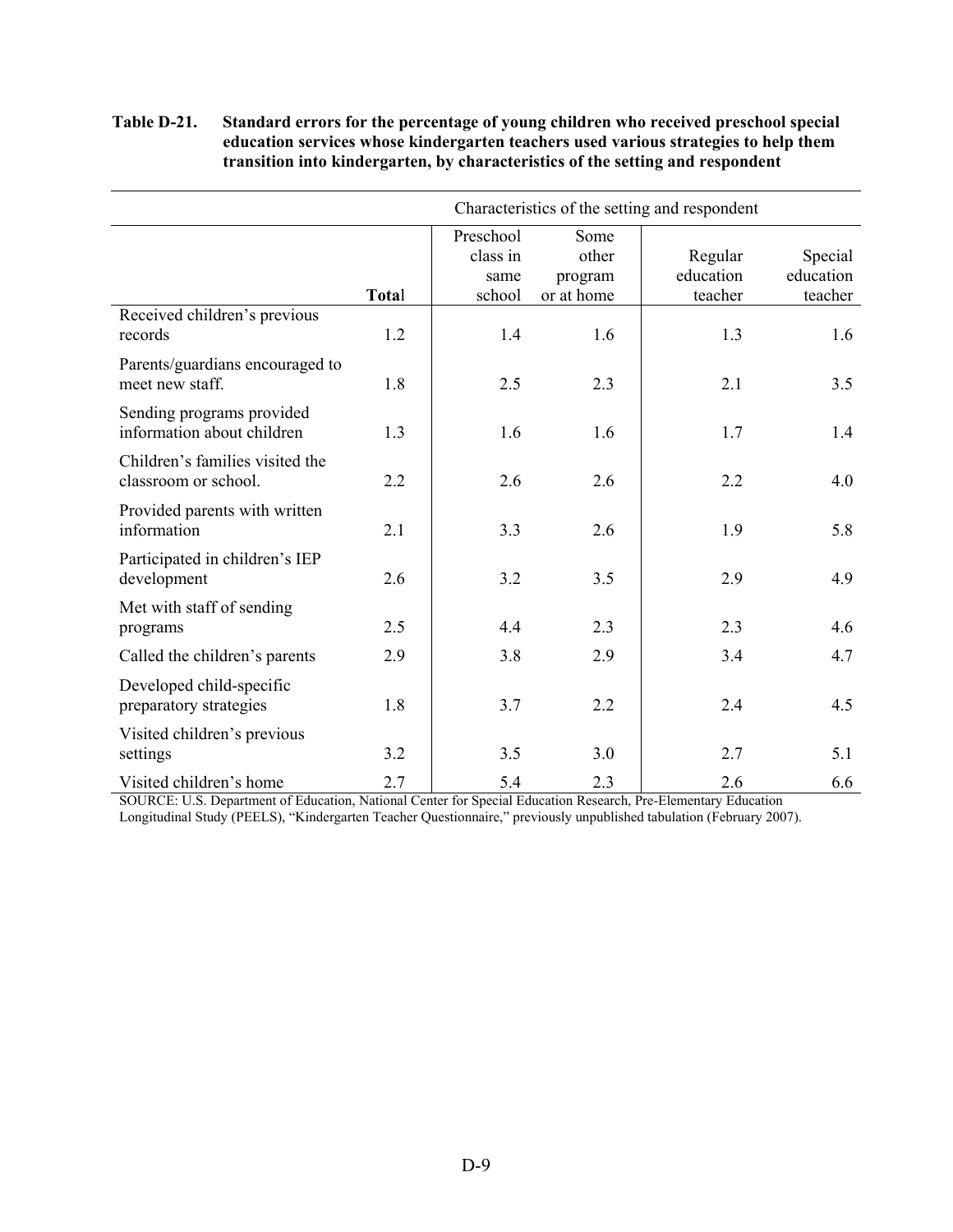|                     | $0$ or $1$ | $2$ or $3$ | 4 or 5   | 6 or more |
|---------------------|------------|------------|----------|-----------|
|                     | support    | supports   | supports | supports  |
| <b>Total</b>        | 1.0        | 1.8        | 1.4      | 2.2       |
| District size       |            |            |          |           |
| Very large          | 2.5        | 4.4        | 2.5      | 3.7       |
| Large               | 2.7        | 2.0        | 4.7      | 6.7       |
| Medium              | 0.9        | 4.9        | 1.8      | 4.8       |
| Small               | 1.4        | 2.4        | 2.0      | 3.1       |
| Metropolitan status |            |            |          |           |
| Urban               | 2.1        | 2.9        | 2.2      | 3.4       |
| Suburban            | 1.3        | 2.7        | 1.6      | 2.9       |
| Rural               | 1.3        | 3.7        | 3.2      | 4.1       |
| District wealth     |            |            |          |           |
| High                | 1.1        | 3.7        | 2.4      | 3.6       |
| Medium              | 0.7        | 2.5        | 2.0      | 2.0       |
| Low                 | 2.5        | 3.7        | 3.8      | 5.8       |
| Very low            | 3.1        | 4.2        | 3.2      | 4.1       |

### **Table D-22. Standard errors for the percentage of young children who received preschool special education services and the number of supports used by their kindergarten teachers during the transition to kindergarten, by district factors**

SOURCE: U.S. Department of Education, National Center for Special Education Research, Pre-Elementary Education Longitudinal Study (PEELS), "Kindergarten Teacher Questionnaire," previously unpublished tabulation (February  $2007$ ).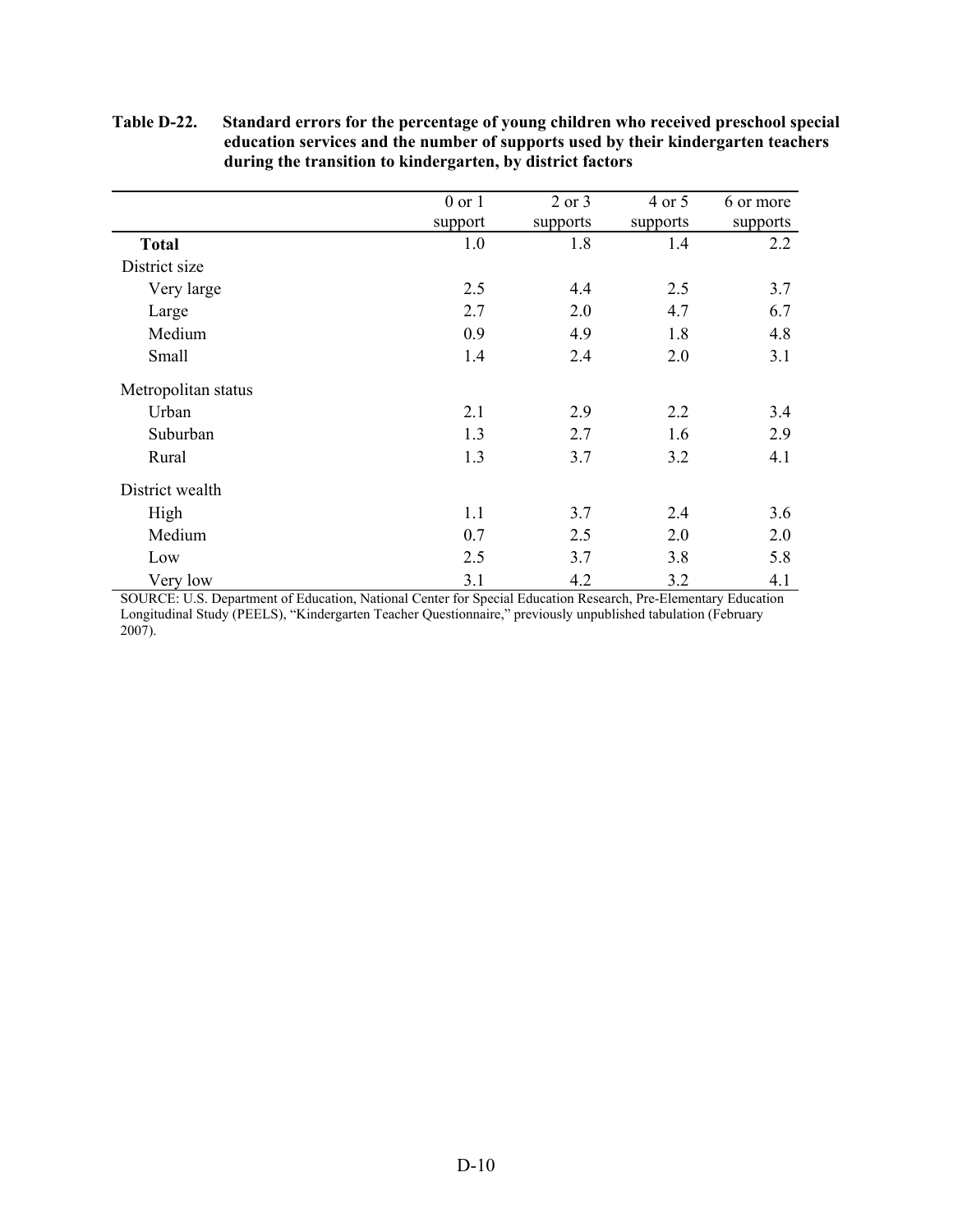#### **Table D-23. Standard errors for teacher ratings of young children who received preschool special education services on the Social Skills Scale of the Social Skills Rating System, by disability and gender: School year 2005-06**

| <b>Total</b> |         | AU  |               | DD                     |     | ED  |                | LD  |                | MR  |             |     |     | OHI |     | SLI |     |     |              |
|--------------|---------|-----|---------------|------------------------|-----|-----|----------------|-----|----------------|-----|-------------|-----|-----|-----|-----|-----|-----|-----|--------------|
| M            | Ē       | M   | $\mathbf F$ . | M                      | F   | M   | $\blacksquare$ | M   | <b>D</b><br>н. | M   | $F_{\perp}$ | M   | F   | M   |     | M   | F.  | M   | $\mathbf{F}$ |
| 0.5          | $1.0-1$ | 2.0 | 4.7           | 12<br>$\overline{1}$ . | 1.7 | 2.2 | 1.6            | 2.0 | 2.9            | 1.8 | 3.3         | 4.0 | 2.9 | 1.5 | 3.4 | 0.8 | 1.3 | 3.0 | 8.4          |

NOTE: AU = Autism; DD = Developmental delay; ED = Emotional disturbance; LD = Learning disability; MR = Mental retardation; OI = Orthopedic impairment; OHI = Other health impairment;  $SLI$  = Speech or language impairment;  $LI$  = Low incidence.

SOURCE: U.S. Department of Education, National Center for Special Education Research, Pre-Elementary Education Longitudinal Study (PEELS), "Social Skills Scale of the Social Skills Rating System," previously unpublished tabulation (November 2006).

### **Table D-24. Standard errors for teacher ratings of young children who received preschool special education services on the Problem Behaviors Scale of the Social Skills Rating System, by disability and gender: School year 2005-06**

|     | <b>Total</b> |     | AU  |            | DD  |          | EL. |                          | ப   |     | <b>MR</b>         |                                   | $\mathbf{r}$ |     | OНI |                         | OLI |     |                          |          |
|-----|--------------|-----|-----|------------|-----|----------|-----|--------------------------|-----|-----|-------------------|-----------------------------------|--------------|-----|-----|-------------------------|-----|-----|--------------------------|----------|
| M   |              |     | M   | F.         | M   | <b>D</b> | M   | <b>D</b>                 | M   | T.  | М                 | E.                                | M            |     | М   |                         | М   |     | M                        | <b>D</b> |
| 0.4 |              | 0.6 | 0.8 | $\sim$ . 1 | 0.1 | 2.7      | 1.8 | $\bigcap$ 1<br>$\sim$ .1 | 1.8 | 3.8 | $\sqrt{ }$<br>1.3 | $\sim$ $\sim$<br>$\overline{a}$ . | 2.4          | 3.9 | 1.1 | $\cap$ $\subset$<br>ں ۔ | 0.9 | 1.0 | $\bigcap$ 1<br>$\sim$ .1 | 5.6      |

NOTE: AU = Autism; DD = Developmental delay; ED = Emotional disturbance; LD = Learning disability; MR = Mental retardation; OI = Orthopedic impairment; OHI = Other health impairment;  $SLI$  = Speech or language impairment;  $LI$  = Low incidence.

SOURCE: U.S. Department of Education, National Center for Special Education Research, Pre-Elementary Education Longitudinal Study (PEELS), "Social Skills Scale of the Social Skills Rating System," previously unpublished tabulation (November 2006).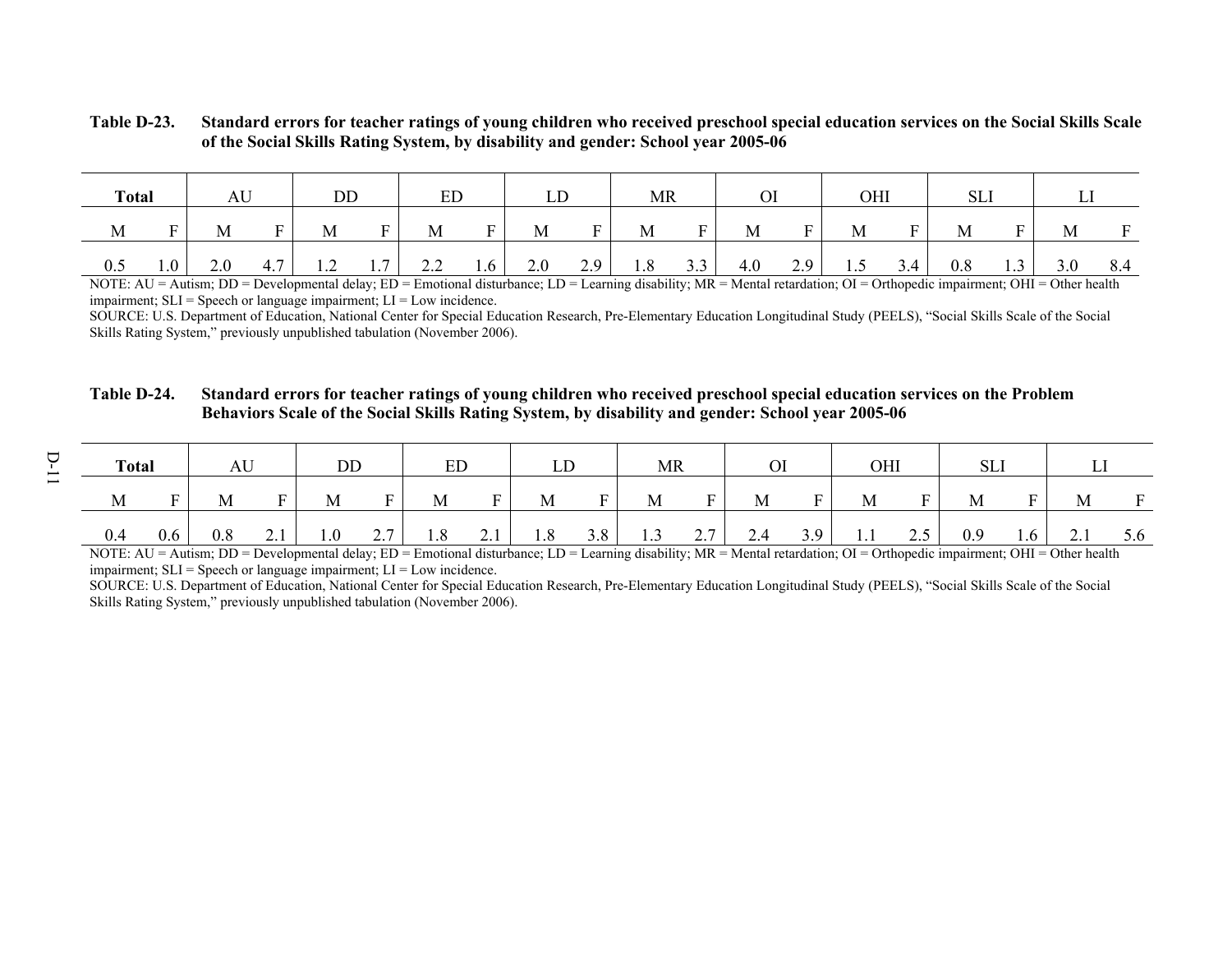|                  | 2003-04 | 2005-06 |
|------------------|---------|---------|
| <b>Total</b>     |         |         |
| No trouble       | 1.5     | 1.6     |
| Some trouble     | 1.6     | 1.5     |
| A lot of trouble | 0.6     | 0.9     |
| Cohort A         |         |         |
| No trouble       | 1.8     | 1.7     |
| Some trouble     | 1.7     | 1.8     |
| A lot of trouble | 0.9     | 1.2     |
| Cohort B         |         |         |
| No trouble       | 2.0     | 2.1     |
| Some trouble     | 2.0     | 1.8     |
| A lot of trouble | 1.2     | 1.1     |
| Cohort C         |         |         |
| No trouble       | 2.6     | 3.2     |
| Some trouble     | 2.8     | 2.9     |
| A lot of trouble | 1.3     | 1.6     |

**Table D-25. Standard errors for the percentage of young children who received preschool special education services who have trouble playing with other children, by age cohort and school year: School years 2003-04 and 2005-06**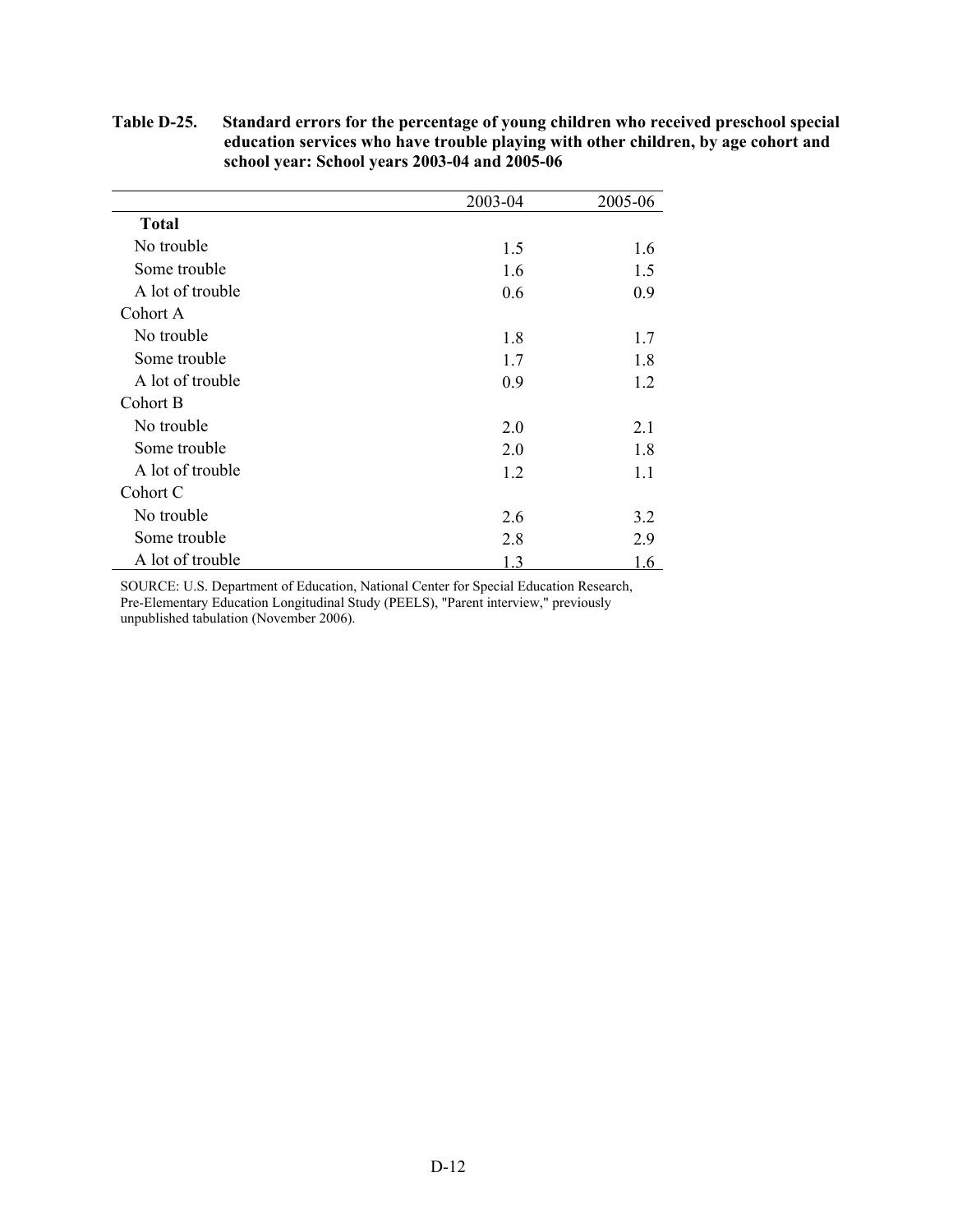|                      | 2003-04 | 2005-06 |
|----------------------|---------|---------|
| <b>Total</b>         |         |         |
| Very easily involved | 1.3     | 1.3     |
| Somewhat involved    | 1.2     | 1.0     |
| Not easily involved  | 0.7     | 0.9     |
| Cohort A             |         |         |
| Very easily involved | 1.9     | 1.9     |
| Somewhat involved    | 1.9     | 2.0     |
| Not easily involved  | 1.1     | 1.0     |
| Cohort B             |         |         |
| Very easily involved | 1.7     | 1.8     |
| Somewhat involved    | 2.1     | 2.1     |
| Not easily involved  | 1.4     | 1.4     |
| Cohort C             |         |         |
| Very easily involved | 2.3     | 2.3     |
| Somewhat involved    | 2.2     | 1.8     |
| Not easily involved  | 1.3     | 1.7     |

### **Table D-26. Standard errors for the percentage of young children who received preschool special education services who were easily involved in everyday things that went on at home, by age cohort and school year: School years 2003-04 and 2005-06**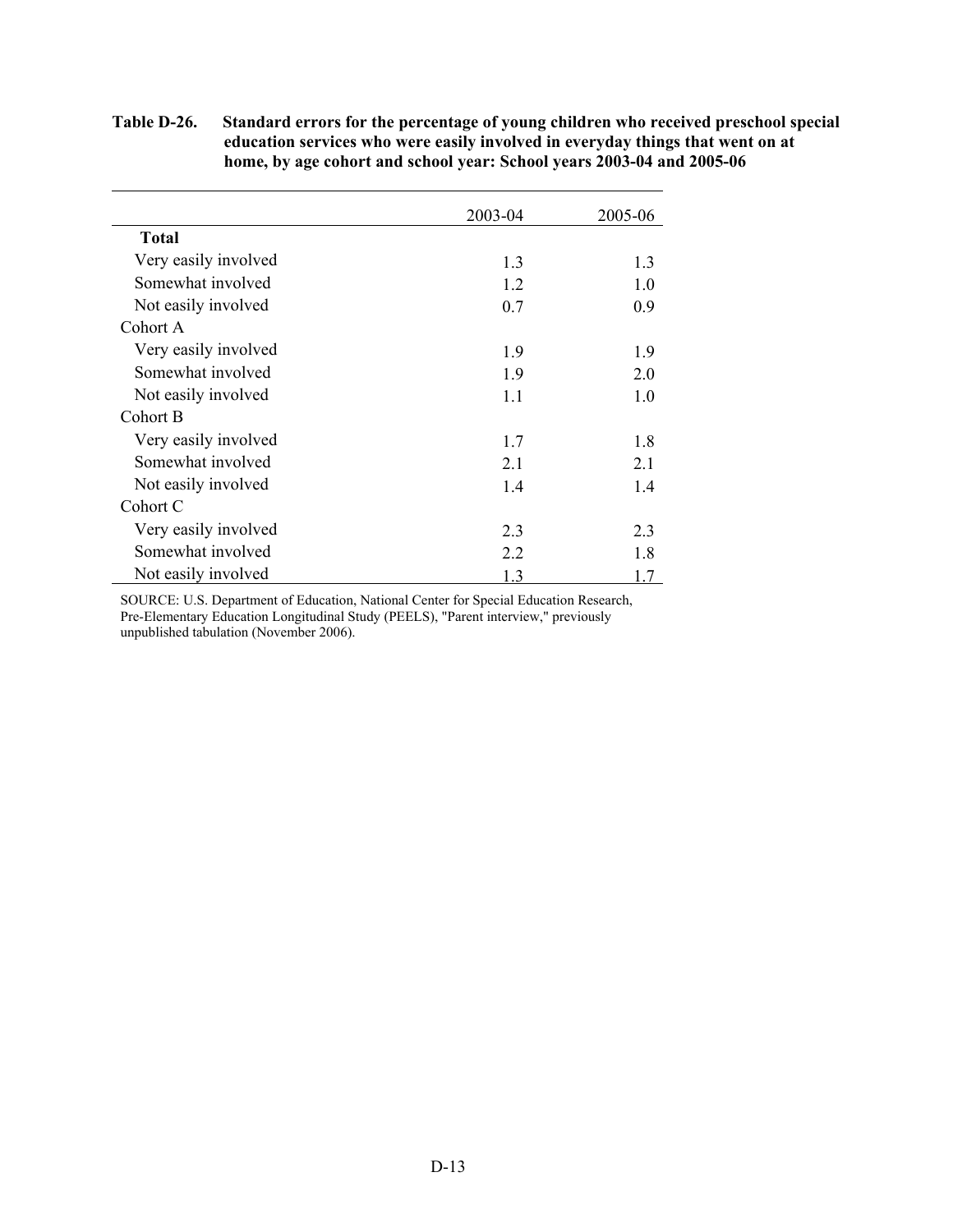### **Table D-27. Standard errors for the percentage of young children who received preschool special education services who were not at all, sometimes, or often aggressive with other children, by age cohort and school year: School year 2003-04 and 2005-06**

|                       | 2003-04 | 2005-06 |
|-----------------------|---------|---------|
| <b>Total</b>          |         |         |
| Not at all aggressive | 1.2     | 1.5     |
| Sometimes aggressive  | 1.2     | 1.5     |
| Often aggressive      | 0.6     | 0.6     |
| Cohort A              |         |         |
| Not at all aggressive | 1.8     | 1.7     |
| Sometimes aggressive  | 2.1     | 1.9     |
| Often aggressive      | 1.1     | 1.2     |
| Cohort B              |         |         |
| Not at all aggressive | 1.6     | 1.9     |
| Sometimes aggressive  | 1.5     | 1.9     |
| Often aggressive      | 0.8     | 1.1     |
| Cohort C              |         |         |
| Not at all aggressive | 2.3     | 2.5     |
| Sometimes aggressive  | 2.4     | 2.6     |
| Often aggressive      | 0.9     | 0.9     |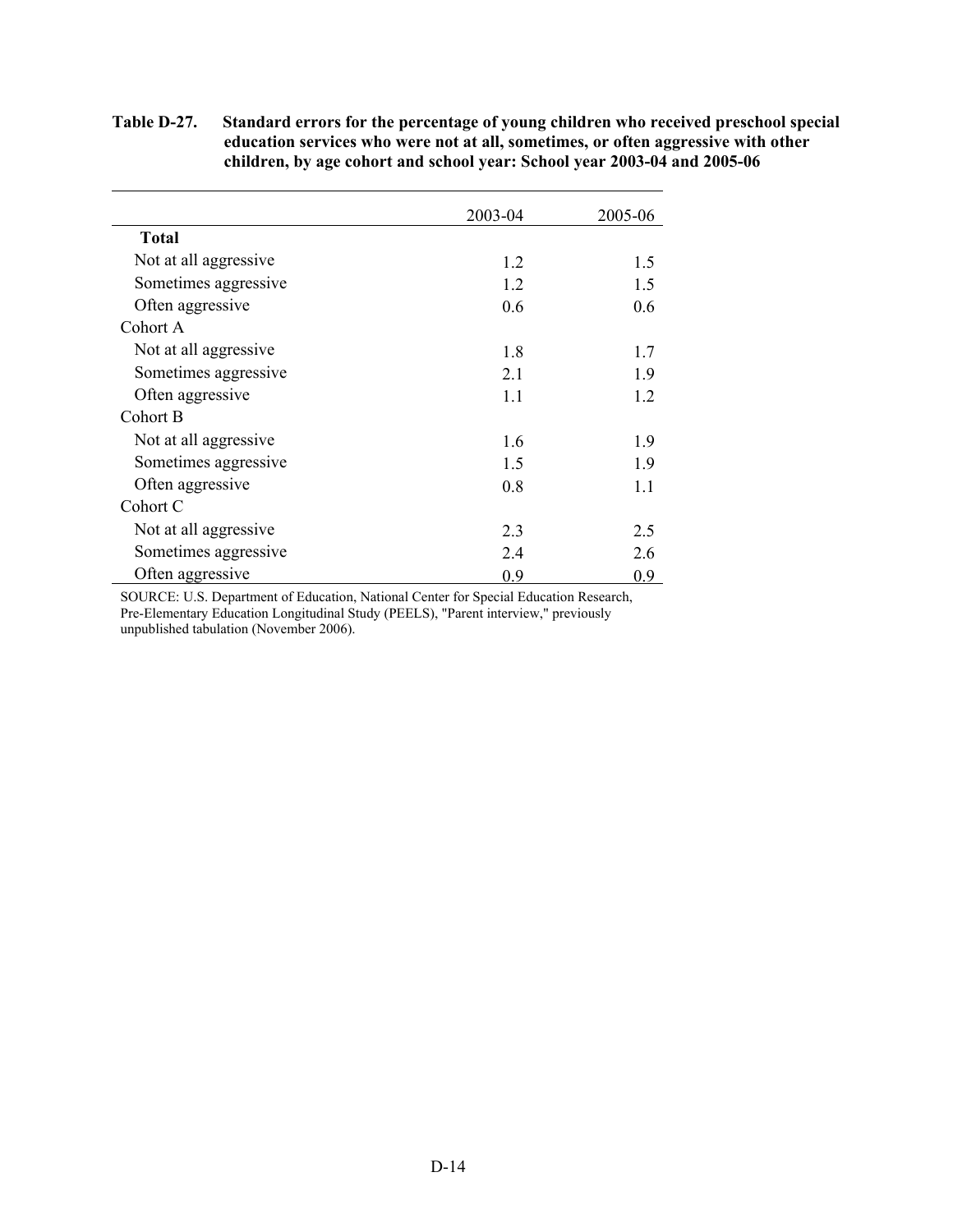### **Table D-28. Standard errors for the percentage of young children who received preschool special education services who were good at paying attention and staying focused on what they were doing, by age cohort and school year: School years 2003-04 and 2005-06**

|                                     | 2003-04 | 2005-06 |
|-------------------------------------|---------|---------|
| <b>Total</b>                        |         |         |
| Very good at paying attention       | 2.0     | 1.2     |
| Somewhat good at paying attention   | 2.2     | 1.5     |
| Not at all good at paying attention | 1.3     | 1.5     |
| Cohort A                            |         |         |
| Very good at paying attention       | 1.6     | 1.4     |
| Somewhat good at paying attention   | 2.1     | 2.1     |
| Not at all good at paying attention | 1.5     | 2.1     |
| Cohort B                            |         |         |
| Very good at paying attention       | 2.2     | 2.0     |
| Somewhat good at paying attention   | 2.4     | 2.5     |
| Not at all good at paying attention | 2.0     | 1.8     |
| Cohort C                            |         |         |
| Very good at paying attention       | 3.0     | 2.5     |
| Somewhat good at paying attention   | 3.7     | 2.3     |
| Not at all good at paying attention | 2.1     | 2.6     |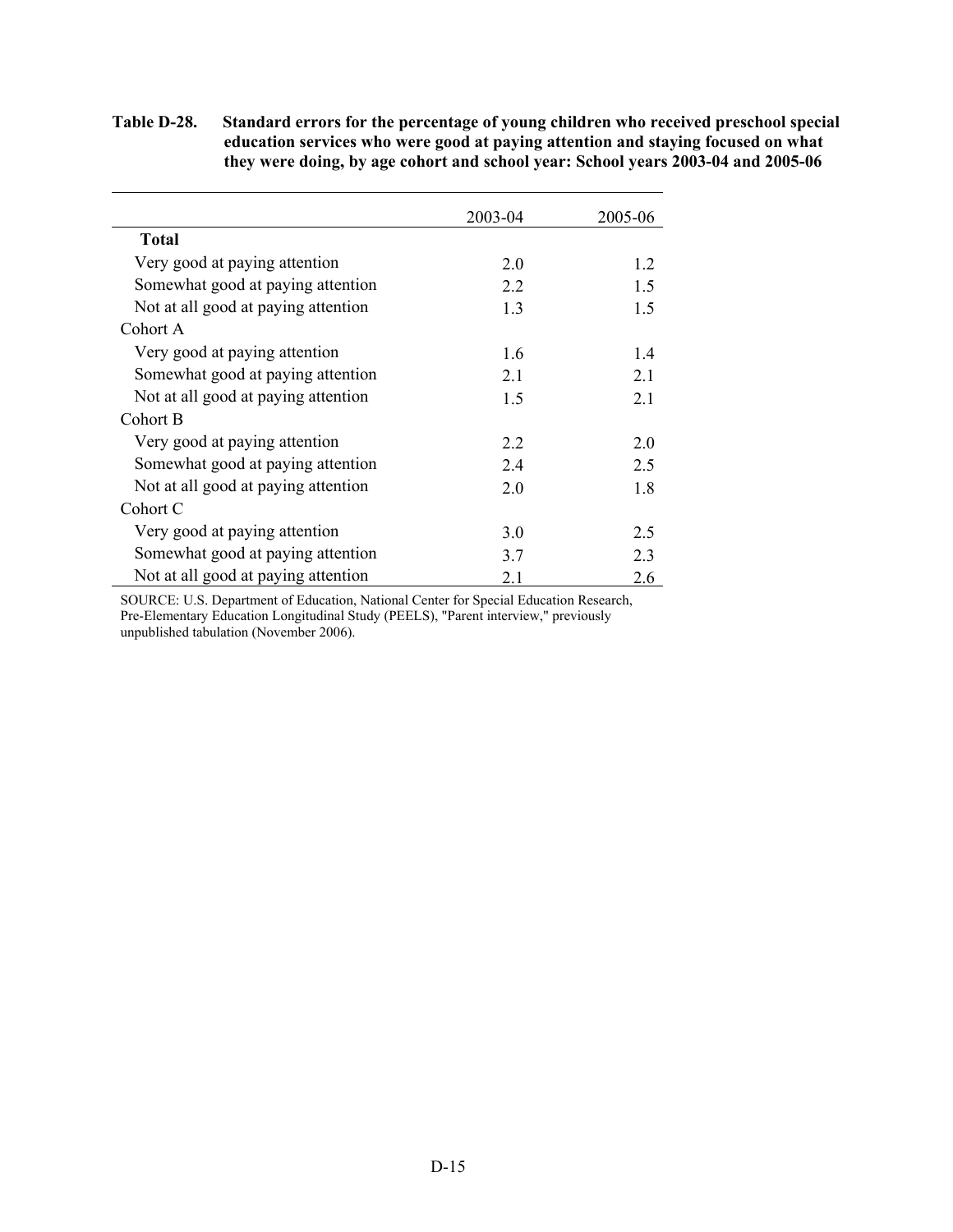### **Table D-29. Standard errors for the percentage of young children who received preschool special education services who were restless, fidgeted a lot, and had trouble sitting still, by age cohort and school year: School years 2003-04 and 2005-06**

|                     | 2003-04 | 2005-06 |
|---------------------|---------|---------|
| <b>Total</b>        |         |         |
| Very restless       | 1.5     | 1.4     |
| Somewhat restless   | 1.1     | 1.2     |
| Not at all restless | 1.2     | 1.1     |
| Cohort A            |         |         |
| Very restless       | 2.1     | 2.6     |
| Somewhat restless   | 1.7     | 2.2     |
| Not at all restless | 1.5     | 1.6     |
| Cohort B            |         |         |
| Very restless       | 2.1     | 1.6     |
| Somewhat restless   | 1.8     | 1.8     |
| Not at all restless | 1.9     | 2.0     |
| Cohort C            |         |         |
| Very restless       | 2.1     | 2.6     |
| Somewhat restless   | 2.1     | 2.4     |
| Not at all restless | 1.7     | 2.5     |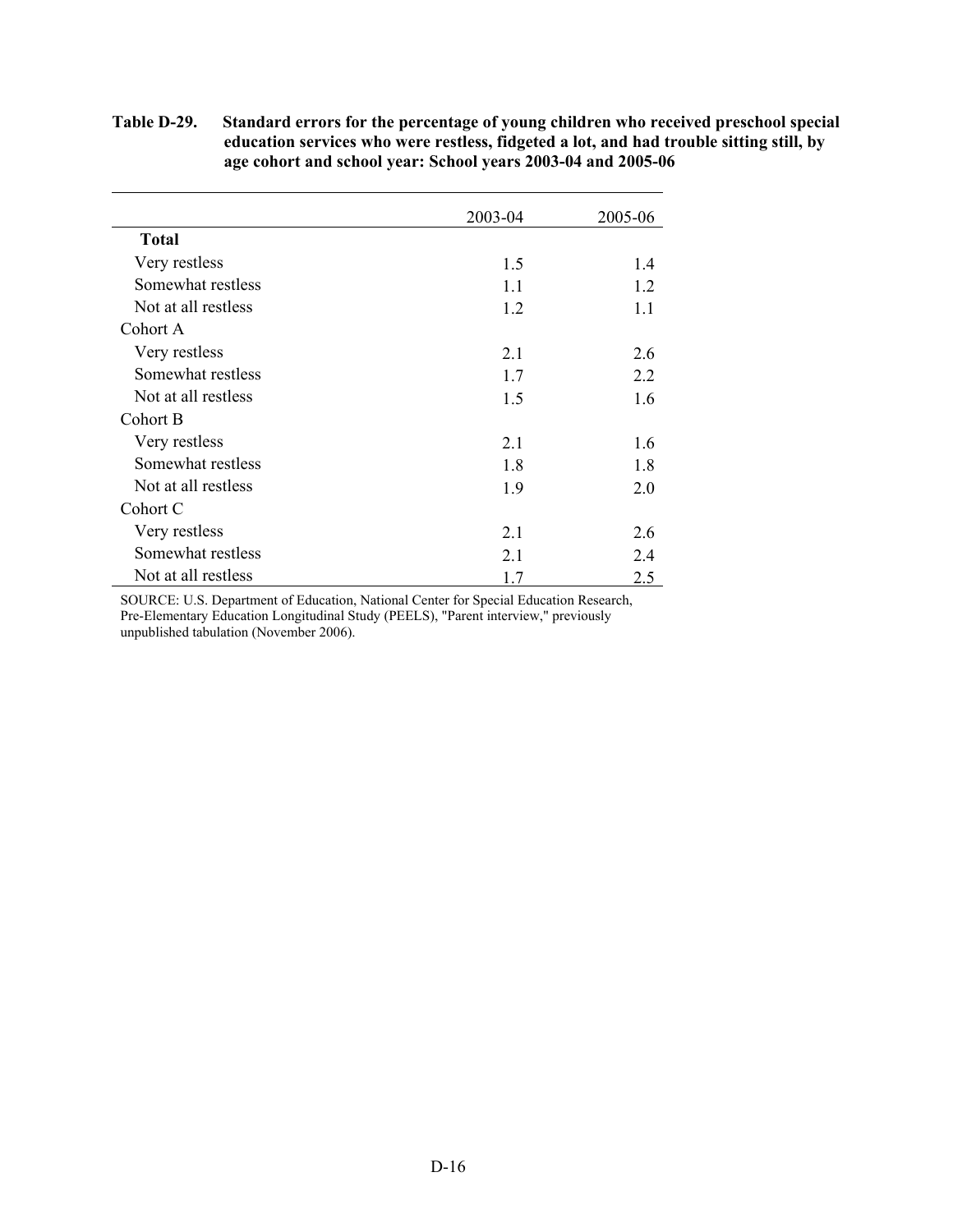|                          | 2003-04 | 2005-06 |
|--------------------------|---------|---------|
| <b>Total</b>             |         |         |
| Age appropriate          | 1.1     | 1.7     |
| Mildly inappropriate     | 1.0     | 1.6     |
| Moderately inappropriate | 0.8     | 1.0     |
| Severely inappropriate   | 0.5     | 0.5     |
| Cohort A                 |         |         |
| Age appropriate          | 2.0     | 2.6     |
| Mildly inappropriate     | 1.2     | 1.6     |
| Moderately inappropriate | 1.5     | 1.5     |
| Severely inappropriate   | 0.6     | 1.1     |
| Cohort B                 |         |         |
| Age appropriate          | 1.7     | 2.0     |
| Mildly inappropriate     | 1.5     | 1.7     |
| Moderately inappropriate | 1.3     | 1.5     |
| Severely inappropriate   | 0.8     | 0.7     |
| Cohort C                 |         |         |
| Age appropriate          | 2.3     | 3.2     |
| Mildly inappropriate     | 1.9     | 3.4     |
| Moderately inappropriate | 1.3     | 2.0     |
| Severely inappropriate   | 1.1     | 0.5     |

**Table D-30. Standard errors for the percentage of young children who received preschool special education services whose behavior was appropriate for their age, by age cohort and school year: School years 2003-04 and 2005-06**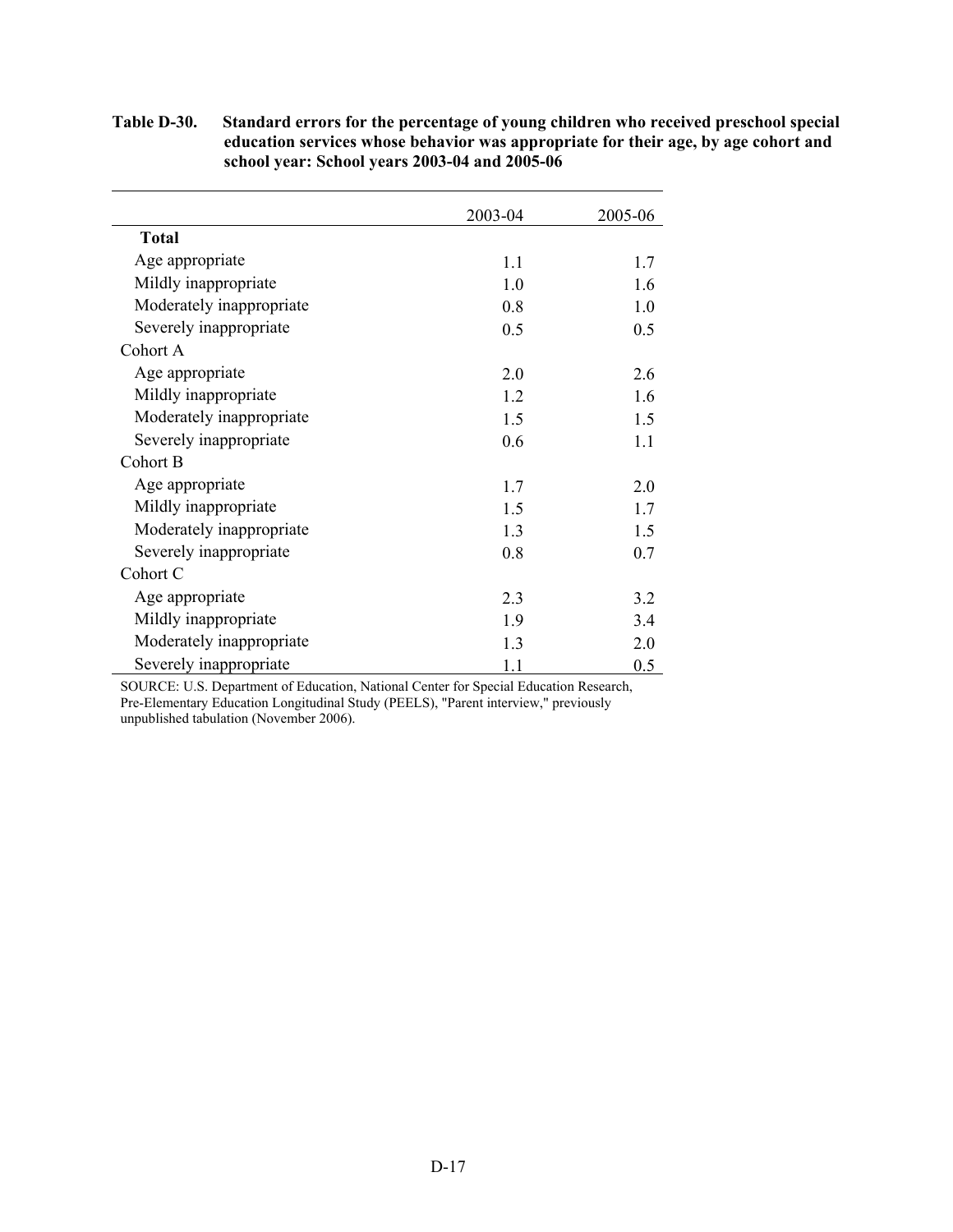### **Table D-32. Standard errors for teacher ratings of young children who received preschool special education services on the Social Skills Scale of the Social Skills Rating System, by declassification status and gender: School year 2005-06**

|                                                                                                                                                                                                     | Male                                                                                                                   | Female                                       |
|-----------------------------------------------------------------------------------------------------------------------------------------------------------------------------------------------------|------------------------------------------------------------------------------------------------------------------------|----------------------------------------------|
| <b>Total</b>                                                                                                                                                                                        | 0.7                                                                                                                    | 1.1                                          |
| Had an IEP in 2003-04, but<br>declassified after 2003-04                                                                                                                                            | 1.9                                                                                                                    | 2.2                                          |
| Had an IEP in 2003-04 and<br>2004-05, but declassified<br>after 2004-05                                                                                                                             | 1.0                                                                                                                    | 22                                           |
| Had an IEP in 2003-04,<br>2004-05, and 2005-06<br>$\alpha$ m $\beta$<br>the contract of the contract of the contract of the contract of the contract of the contract of the contract of<br>$\alpha$ | 0.8<br>$\sim$ $\sim$ $\sim$ $\sim$<br>$\cdot$ $\cdot$ $\cdot$ $\cdot$ $\cdot$ $\cdot$<br>$\mathbf{r}$<br>$\sim$ $\sim$ | 1.4<br>$1 \cdot \mathbf{n} \cdot \mathbf{m}$ |

SOURCE: U.S. Department of Education, National Center for Special Education Research, Pre-Elementary Education Longitudinal Study (PEELS), "Social Skills Scale of the Social Skills Rating System," previously unpublished tabulation (November 2006).

### **Table D-33. Standard errors for teacher ratings of young children who received preschool special education services on the Problem Behaviors Scale of the Social Skills Rating System, by declassification status and gender: School year 2005-06**

|                                                                         | Male | Female |
|-------------------------------------------------------------------------|------|--------|
| <b>Total</b>                                                            | 0.5  | 09     |
| Had an IEP in 2003-04, but<br>declassified after 2003-04                | 1.6  | 1.8    |
| Had an IEP in 2003-04 and<br>2004-05, but declassified<br>after 2004-05 | 09   | 37     |
| Had an IEP in 2003-04,<br>2004-05, and 2005-06                          | 0.6  | 13     |

SOURCE: U.S. Department of Education, National Center for Special Education Research, Pre-Elementary Education Longitudinal Study (PEELS), "Problem Behaviors Scale of the Social Skills Rating System," previously unpublished tabulation (November 2006).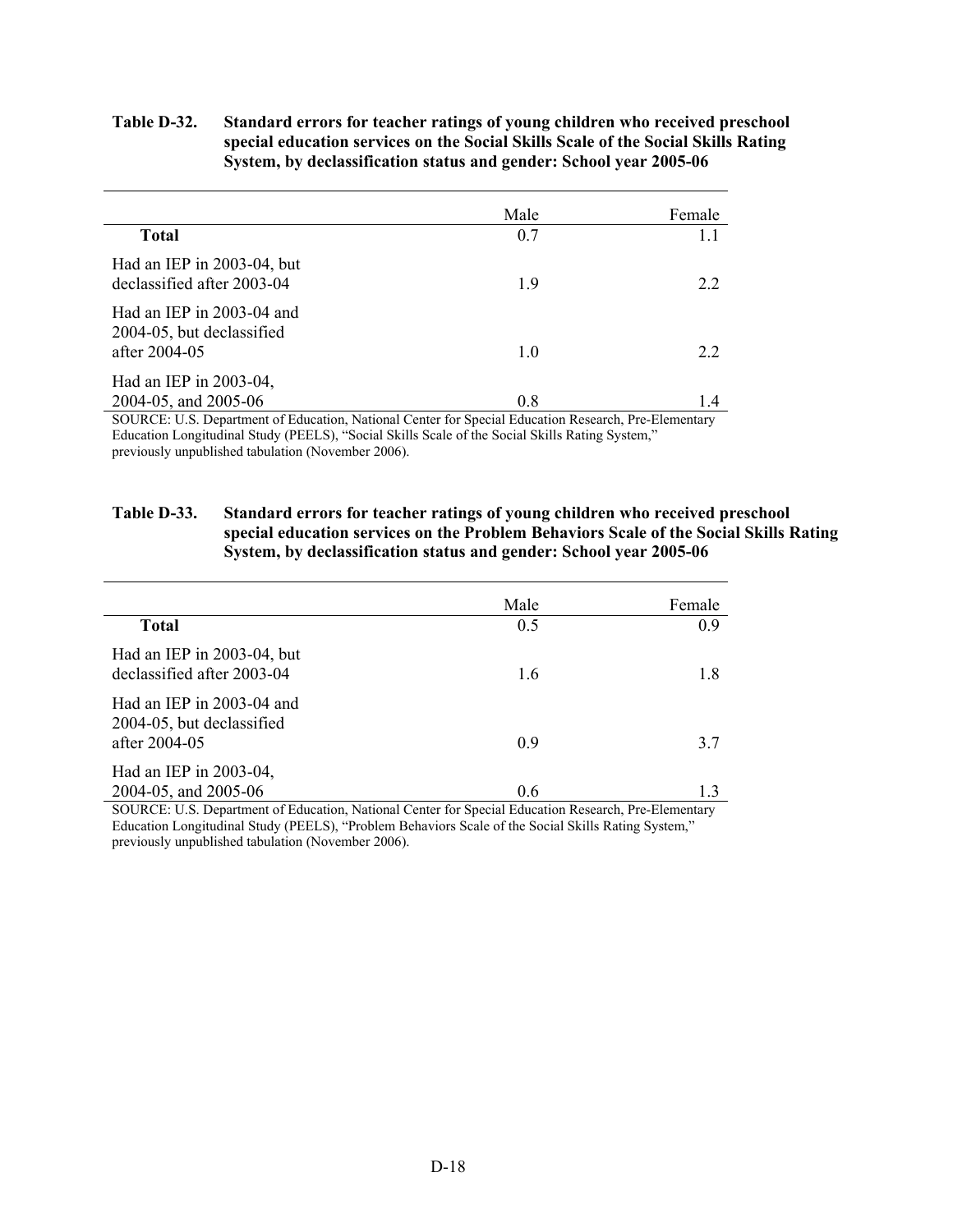### **Appendix E: Standard Error Tables for Figures**

### **Table E-1. Standard errors for the percentage of young children who received preschool special education services during the 2003-04 school year and the intensity of their transition between 2003-04 and 2004-05 and between 2004-05 and 2005-06**

|                    |                  | Intensity of transition |            |             |
|--------------------|------------------|-------------------------|------------|-------------|
|                    | Made no          |                         |            | Changed     |
|                    | transition in    | Changed                 | Changed    | both grade  |
|                    | grade or program | program only            | grade only | and program |
| 2003-04 to 2004-05 | 1.6              |                         | 1.7        | 1.6         |
| 2004-05 to 2005-06 | 13               | 10                      | 1.8        | 2.1         |

SOURCE: U.S. Department of Education, National Center for Special Education Research, Pre-Elementary Education Longitudinal Study (PEELS), "Elementary School Teacher Questionnaire," "Kindergarten Teacher Questionnaire," "Early Childhood Teacher Questionnaire," and "Parent interview," previously unpublished tabulation (February 2007).

### **Table E-2. Standard errors for the percentage of young children who received preschool special education services who were in various placements the year before kindergarten, as reported by their kindergarten teacher**

| Exact same school and class as now-1                         | 0.8            |
|--------------------------------------------------------------|----------------|
| Same school but different kindergarten classroom-2           | 1 <sub>0</sub> |
| Preschool class in same school-4                             | 2.0            |
| Some other program or at home-5                              | 2.1            |
| Respondent unsure of child's location during previous year-3 |                |
| $\alpha$<br>$E = E$                                          |                |

SOURCE: U.S. Department of Education, National Center for Special Education Research, Pre-Elementary Education Longitudinal Study (PEELS), "Kindergarten Teacher Questionnaire," previously unpublished tabulation (February 2007).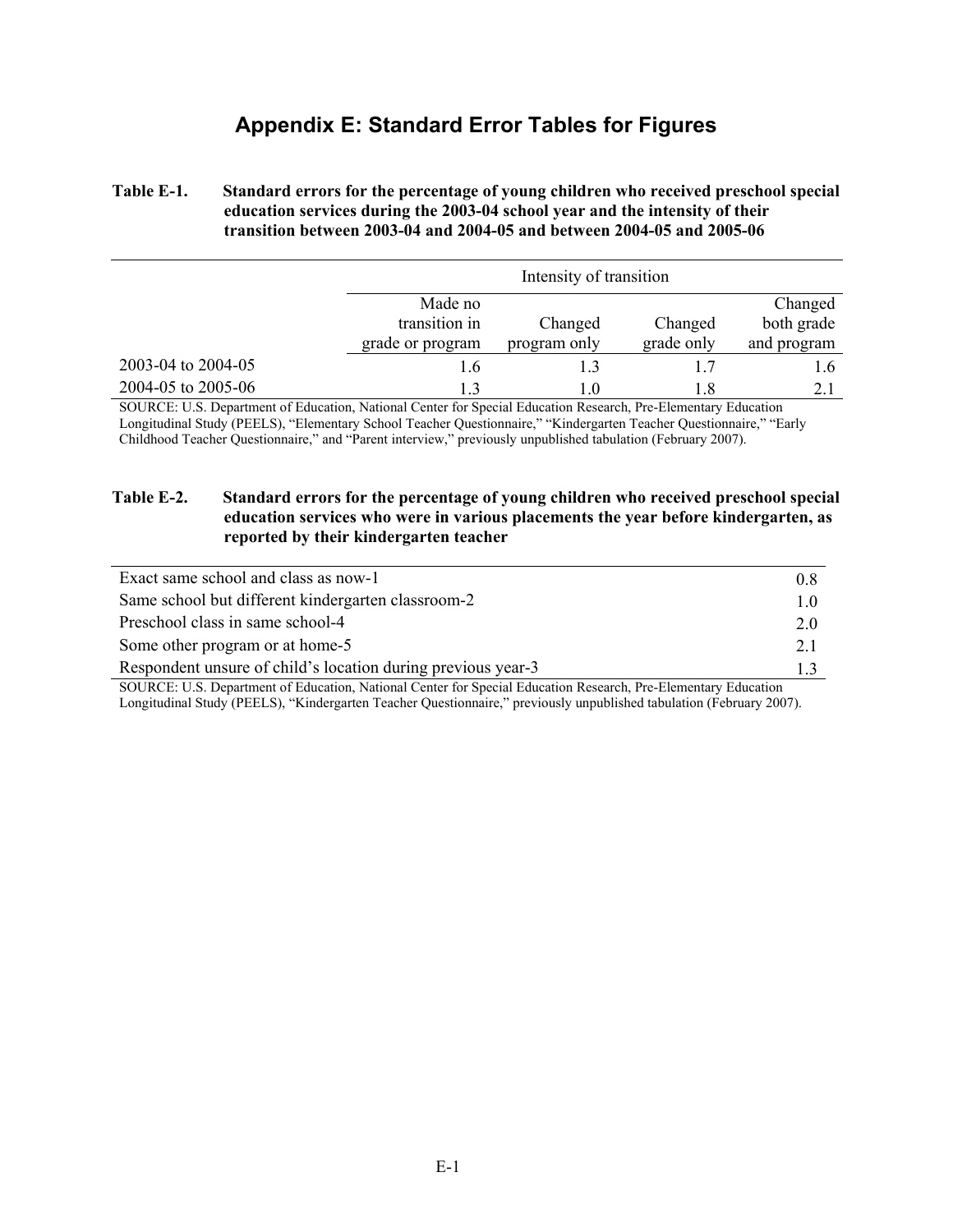### **Appendix F: Number of Children Who Had Test Accommodations**

### **Table F-1. Unweighted number of children who had various test accommodations in the PEELS Wave 3 direct assessment, by gender: School year 2005-06**

|                                   | Male | Female     |
|-----------------------------------|------|------------|
| Abacus                            | ţ    | ţ          |
| Adaptive furniture                | 10   | 6          |
| Communication device              | 6    | $\ddagger$ |
| Enlarged print                    | 3    | $\ddagger$ |
| Familiar person administered test | ţ    | $\ddagger$ |
| Familiar person present           | 38   |            |
| Multiple test sessions            | 28   | 10         |
| Person to help child respond      | 5    | $\ddagger$ |
| Sign language interpreter         |      | $\ddagger$ |
| Other                             | 16   |            |

‡ Reporting standards not met.

SOURCE: U.S. Department of Education, National Center for Special Education Research, Pre-Elementary Education Longitudinal Study (PEELS), "Parent interview," previously unpublished tabulation (May 2006).

### **Table F-2. Unweighted number of children who had various test accommodations in the PEELS Wave 3 direct assessment, by race/ethnicity: School year 2005-06**

|                                   | <b>Black</b> | Hispanic | White |
|-----------------------------------|--------------|----------|-------|
| Abacus                            |              |          |       |
| Adaptive furniture                |              |          |       |
| Communication device              |              |          |       |
| Enlarged print                    |              |          |       |
| Familiar person administered test |              |          |       |
| Familiar person present           |              | 14       | 25    |
| Multiple test sessions            |              |          | 26    |
| Person to help child respond      |              |          |       |
| Sign language interpreter         |              |          |       |
| Other                             |              |          |       |

‡ Reporting standards not met.

NOTE: Some children who had accommodations are not included in this table because their race/ethnicity is not Black, Hispanic or White.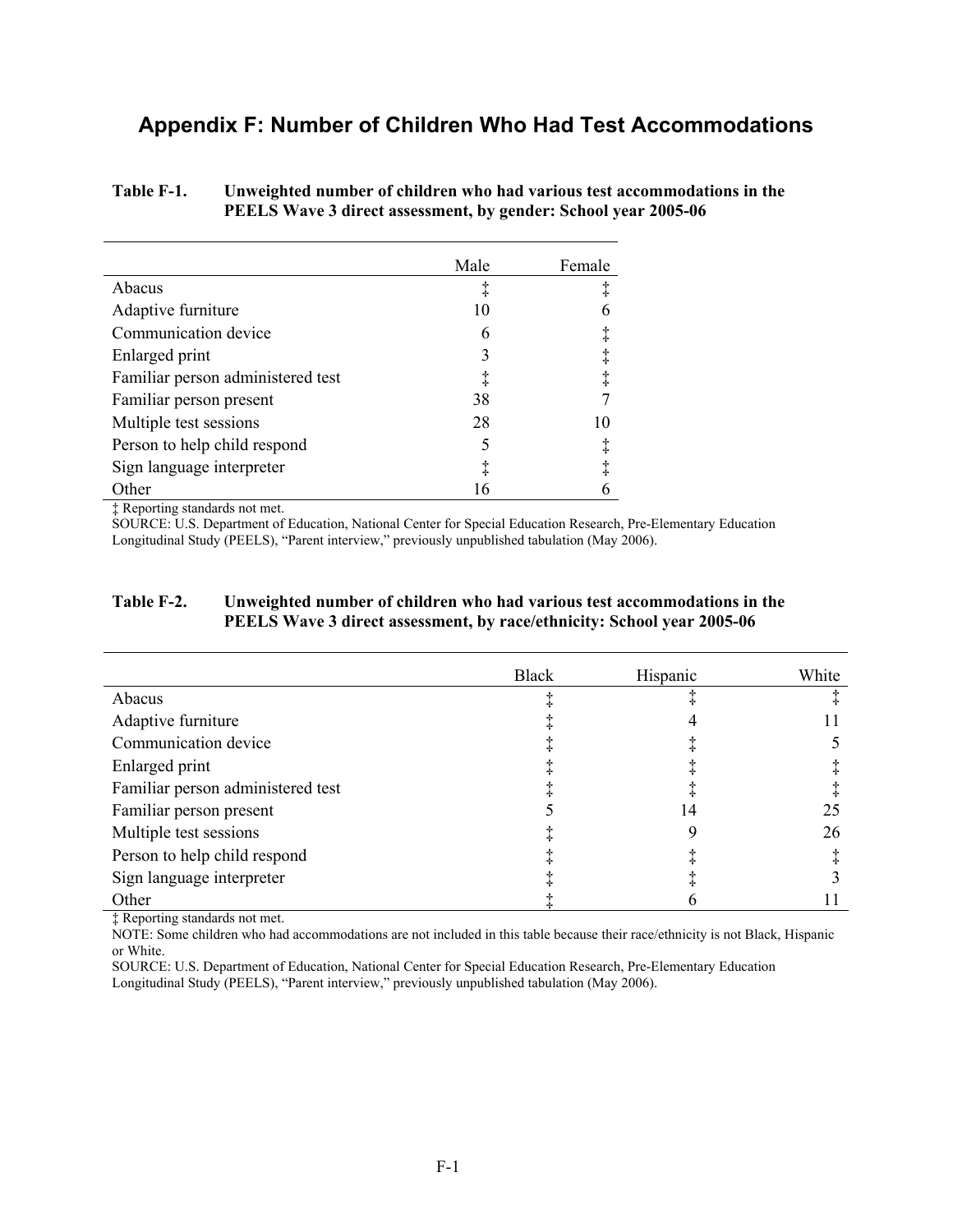### **Table F-3. Unweighted number of children who had various test accommodations in the PEELS Wave 3 direct assessment, by Wave 1 primary disability: School year 2005-06**

|                           | AU | DD | <b>ED</b> | LD | <b>MR</b> | <b>OI</b> | OHI | <b>SLI</b> | LI |
|---------------------------|----|----|-----------|----|-----------|-----------|-----|------------|----|
| Abacus                    |    |    |           |    |           |           |     |            |    |
| Adaptive furniture        |    |    |           |    |           |           |     |            |    |
| Communication device      |    |    |           |    |           |           |     |            |    |
| Enlarged print            |    |    |           |    |           |           |     |            |    |
| Familiar person           |    |    |           |    |           |           |     |            |    |
| administered test         |    |    |           |    |           |           |     |            |    |
| Familiar person present   | 12 |    |           |    |           |           |     | 13         |    |
| Multiple test sessions    | 6  | 12 |           |    |           |           |     | 15         |    |
| Person to help child      |    |    |           |    |           |           |     |            |    |
| respond                   |    |    |           |    |           |           |     |            | h  |
| Sign language interpreter |    |    |           |    |           |           |     |            |    |
| Other                     |    |    |           |    |           |           |     |            |    |

‡ Reporting standards not met.

NOTE: AU = Autism; DD = Developmental delay; ED = Emotional disturbance; LD = Learning disability; MR = Mental retardation; OI = Orthopedic impairment; OHI = Other health impairment; SLI = Speech or language impairment; LI = Low incidence. Some children who had accommodations are not included in this table because they did not have a disability at the time the teacher questionnaire was administered; the teacher questionnaire was the source of the disability variable. SOURCE: U.S. Department of Education, National Center for Special Education Research, Pre-Elementary Education Longitudinal Study (PEELS), "Parent interview," "Early Childhood Teacher Questionnaire," and "Kindergarten Teacher Questionnaire," previously unpublished tabulation (May 2006).

### **Table F-4. Unweighted number of children who had various test accommodations in the PEELS Wave 3 direct assessment, by age cohort: School year 2005-06**

|                                   | Cohort A<br>(3 years old) | Cohort B<br>(4 years old) | Cohort C<br>(5 years old) |
|-----------------------------------|---------------------------|---------------------------|---------------------------|
| Abacus                            |                           |                           |                           |
| Adaptive furniture                |                           |                           |                           |
| Communication device              |                           |                           |                           |
| Enlarged print                    |                           |                           |                           |
| Familiar person administered test |                           |                           |                           |
| Familiar person present           | 18                        | 13                        | 14                        |
| Multiple test sessions            | 10                        | 15                        | 13                        |
| Person to help child respond      |                           |                           |                           |
| Sign language interpreter         |                           |                           |                           |
| Other                             |                           |                           |                           |

‡ Reporting standards not met.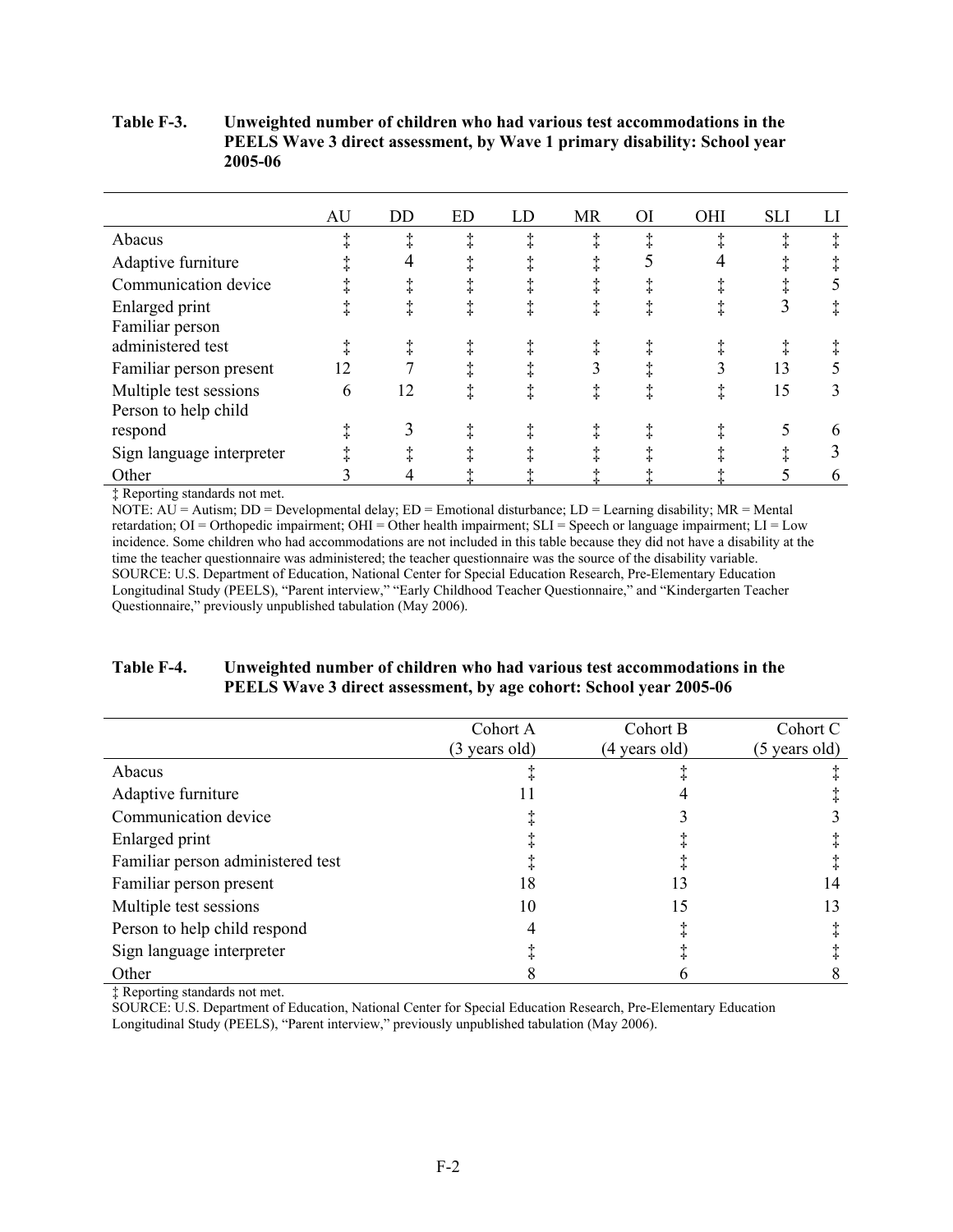| Variable                         | <b>Source</b>                                      | <b>Response codes</b>                     |  |  |  |  |
|----------------------------------|----------------------------------------------------|-------------------------------------------|--|--|--|--|
|                                  | <b>CHILD BACKGROUND AND FAMILY CHARACTERISTICS</b> |                                           |  |  |  |  |
| Age cohort                       | LEA sampling frame and                             | $1 = \text{Cohort A}$                     |  |  |  |  |
|                                  | parent interview                                   | $2 = \text{Cohort } B$                    |  |  |  |  |
|                                  |                                                    | 3=Cohort C                                |  |  |  |  |
| Child's gender                   | Parent interview                                   | $1 = Male$                                |  |  |  |  |
|                                  |                                                    | 2=Female                                  |  |  |  |  |
| Race/ethnicity                   | Parent interview                                   | 1=Hispanic and of any race                |  |  |  |  |
|                                  |                                                    | 2=Black or African American only, not     |  |  |  |  |
|                                  |                                                    | Hispanic                                  |  |  |  |  |
|                                  |                                                    | 3=White only and not Hispanic             |  |  |  |  |
| Household income                 | Parent interview                                   | $1 = $20,000$ or less                     |  |  |  |  |
|                                  |                                                    | 2=\$20,001-\$40,000                       |  |  |  |  |
|                                  |                                                    | 3=More than \$40,000                      |  |  |  |  |
| Disability category              | Teacher questionnaire                              | $1 =$ Autism                              |  |  |  |  |
|                                  |                                                    | 2=Developmental delay                     |  |  |  |  |
|                                  |                                                    | 3=Emotional disturbance                   |  |  |  |  |
|                                  |                                                    | 4=Learning disability                     |  |  |  |  |
|                                  |                                                    | 5=Mental retardation                      |  |  |  |  |
|                                  |                                                    | 6=Orthopedic impairment                   |  |  |  |  |
|                                  |                                                    | 7=Other health impairment                 |  |  |  |  |
|                                  |                                                    | 8=Speech or language impairment           |  |  |  |  |
|                                  |                                                    | 9=Low incidence                           |  |  |  |  |
| Severity of disability           | Parent interview                                   | Continuous variable                       |  |  |  |  |
| Number of children in the        | Parent interview                                   | Continuous variable                       |  |  |  |  |
| household                        |                                                    |                                           |  |  |  |  |
| Mother's age at child's birth    | Parent interview                                   | Continuous variable                       |  |  |  |  |
|                                  | <b>SCHOOL/PROGRAM CHARACTERISTICS</b>              |                                           |  |  |  |  |
| District wealth (Percent of      | QED sampling frame                                 | 1=High wealth $(0-12\%)$                  |  |  |  |  |
| district's children living in    |                                                    | 2=Medium wealth $(13-34\%)$               |  |  |  |  |
| poverty)                         |                                                    | 3=Low wealth $(35-40\%)$                  |  |  |  |  |
|                                  |                                                    | $4=V$ ery low wealth (>40%)               |  |  |  |  |
| District size (Number of schools | QED sampling frame                                 | $1 = V$ ery large (391 or more)           |  |  |  |  |
| within the district)             |                                                    | 2=Large (118-390)                         |  |  |  |  |
|                                  |                                                    | 3=Medium (42-117)                         |  |  |  |  |
|                                  |                                                    | $4 = Small (41 or less)$                  |  |  |  |  |
| Metropolitan status              | QED sampling frame                                 | 1=Urban (large or mid-sized central city) |  |  |  |  |
|                                  |                                                    | 2=Suburban (urban fringe of a large or    |  |  |  |  |
|                                  |                                                    | mid-sized city, large or small town)      |  |  |  |  |
|                                  |                                                    | 3=Rural (population of less than 2500)    |  |  |  |  |
| Services received through        | Parent interview                                   | $1 = Yes$                                 |  |  |  |  |
| school: occupational therapy     |                                                    | $2=N0$                                    |  |  |  |  |
| (Wave 1 and Wave 2 versions of   |                                                    |                                           |  |  |  |  |
| the variable)                    |                                                    |                                           |  |  |  |  |

# **Appendix G: Analysis Variables Used Throughout Report**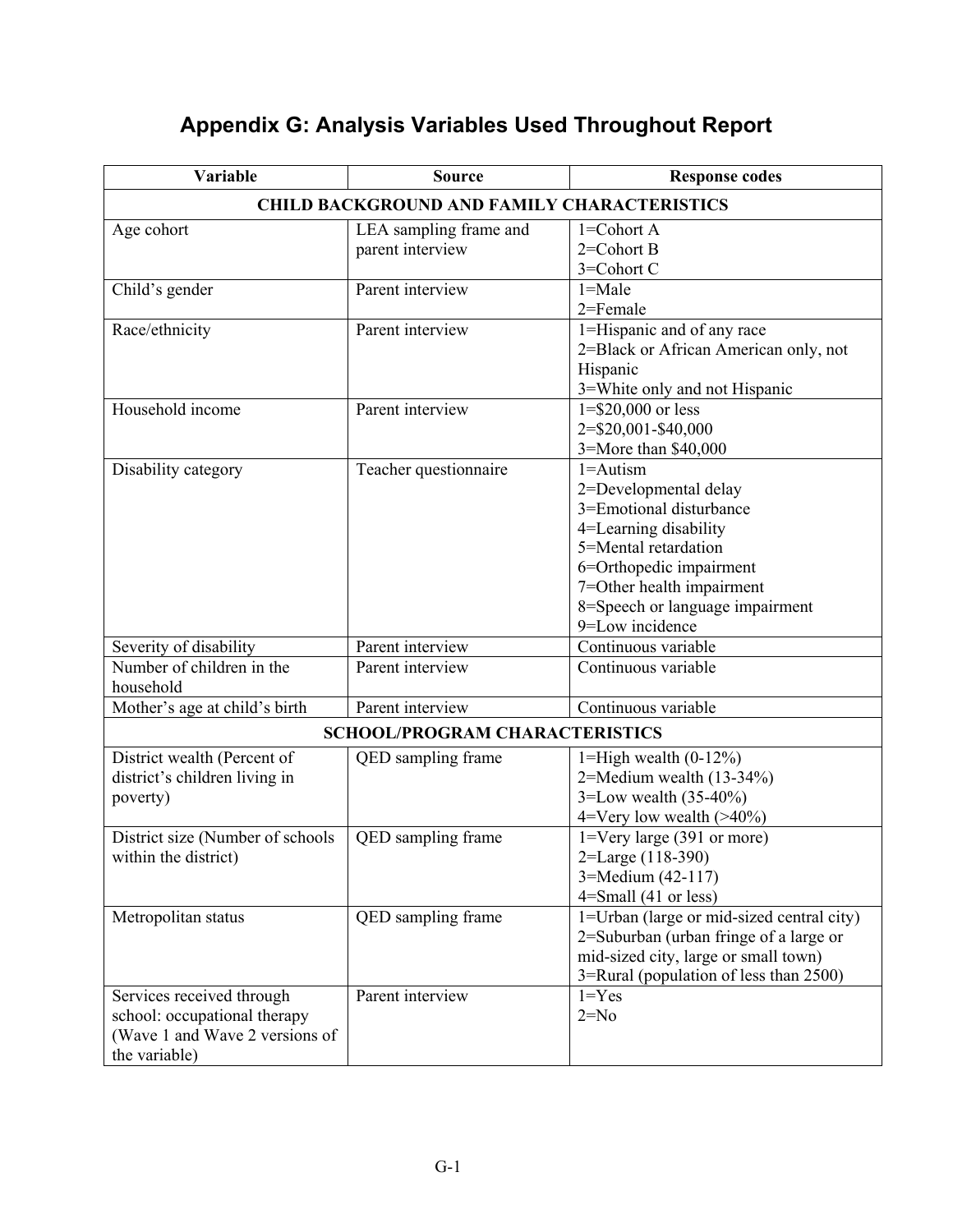| <b>Variable</b>                                                  | <b>Source</b>    | <b>Response codes</b> |
|------------------------------------------------------------------|------------------|-----------------------|
| Services received through                                        | Parent interview | $1 = Yes$             |
| school: physical therapy (Wave                                   |                  | $2=N0$                |
| 1 and Wave 2 versions of the                                     |                  |                       |
| variable)<br>Services received through                           | Parent interview | $1 = Yes$             |
| school: special instruction                                      |                  | $2=N0$                |
| (Wave 1 and Wave 2 versions of                                   |                  |                       |
| the variable)                                                    |                  |                       |
| Services received through                                        | Parent interview | $1 = Yes$             |
| school: speech or language                                       |                  | $2=N0$                |
| therapy (Wave 1 and Wave 2                                       |                  |                       |
| versions of the variable)                                        |                  |                       |
| Services received through                                        | Parent interview | $1 = Yes$             |
| school: tutoring (Wave 1 and<br>Wave 2 versions of the variable) |                  | $2=N0$                |
| Received occupational therapy                                    | Parent interview | $1 = Yes$             |
| in one school year, but had not                                  |                  | $2=N0$                |
| received occupational therapy in                                 |                  |                       |
| previous year (Wave 1 and                                        |                  |                       |
| Wave 2 versions of the variable)                                 |                  |                       |
| Received physical therapy in                                     | Parent interview | $1 = Yes$             |
| one school year, but had not                                     |                  | $2=N0$                |
| received physical therapy in<br>previous year (Wave 1 and        |                  |                       |
| Wave 2 versions of the variable)                                 |                  |                       |
| Received special instruction in                                  | Parent interview | $1 = Yes$             |
| one school year, but had not                                     |                  | $2=N0$                |
| received special instruction in                                  |                  |                       |
| previous year (Wave 1 and                                        |                  |                       |
| Wave 2 versions of the variable)                                 |                  |                       |
| Received speech or language                                      | Parent interview | $1 = Yes$             |
| therapy in one school year, but<br>had not received speech or    |                  | $2=N0$                |
| language therapy in previous                                     |                  |                       |
| year (Wave 1 and Wave 2                                          |                  |                       |
| versions of the variable)                                        |                  |                       |
| Received tutoring in one school                                  | Parent interview | $1 = Yes$             |
| year, but had not received                                       |                  | $2=N0$                |
| tutoring in previous year (Wave                                  |                  |                       |
| 1 and Wave 2 versions of the                                     |                  |                       |
| variable)<br>Received occupational therapy                       | Parent interview | $1 = Yes$             |
| in previous school year, but no                                  |                  | $2=N0$                |
| longer received occupational                                     |                  |                       |
| therapy (Wave 1 and Wave 2                                       |                  |                       |
| versions of the variable)                                        |                  |                       |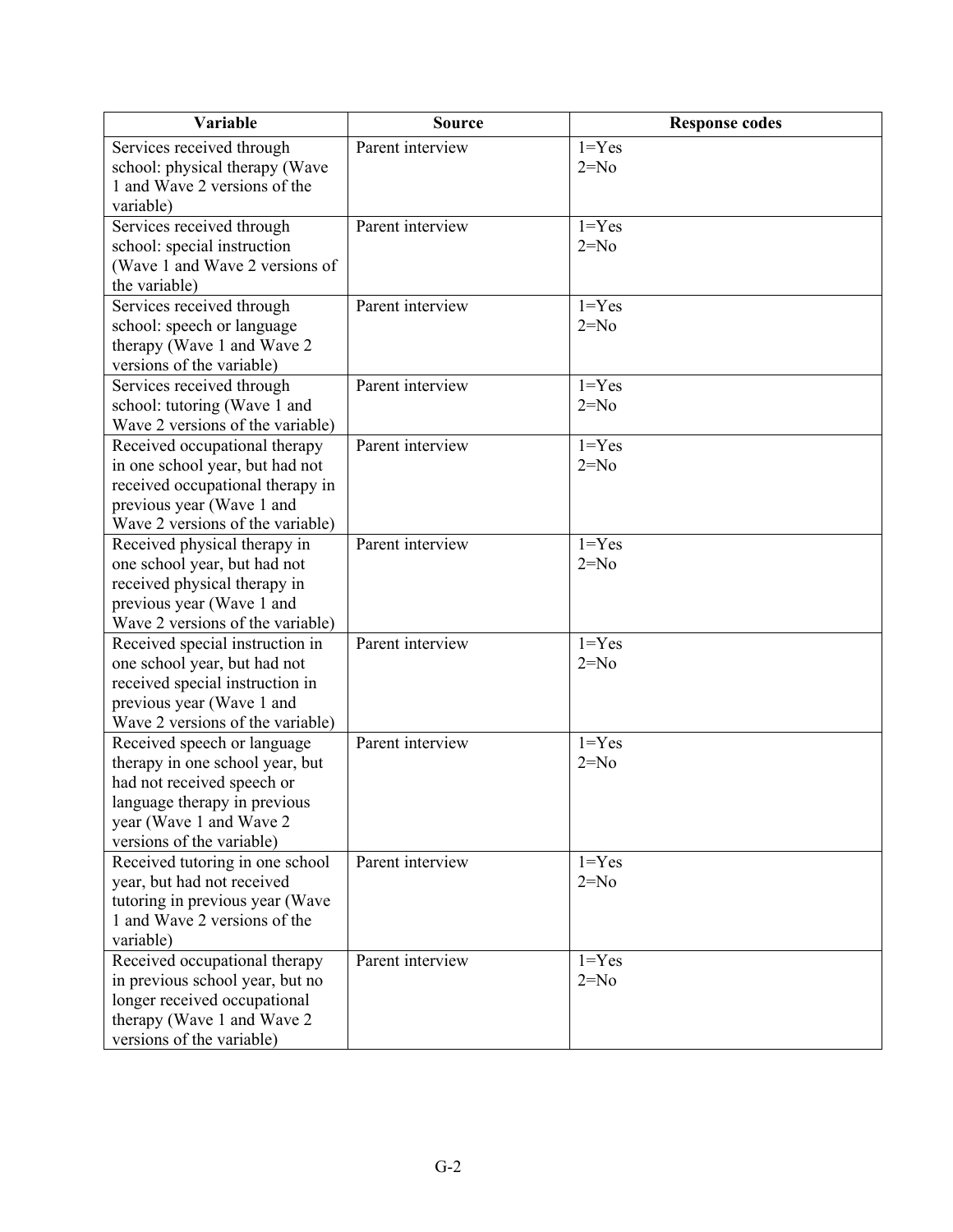| <b>Variable</b>                                           | <b>Source</b>         | <b>Response codes</b>                                    |
|-----------------------------------------------------------|-----------------------|----------------------------------------------------------|
| Received physical therapy in                              | Parent interview      | $1 = Yes$                                                |
| previous school year, but no                              |                       | $2=N0$                                                   |
| longer received physical therapy                          |                       |                                                          |
| (Wave 1 and Wave 2 versions of                            |                       |                                                          |
| the variable)                                             |                       |                                                          |
| Received special instruction in                           | Parent interview      | $1 = Yes$                                                |
| previous school year, but no                              |                       | $2=N0$                                                   |
| longer received special<br>instruction (Wave 1 and Wave 2 |                       |                                                          |
| versions of the variable)                                 |                       |                                                          |
| Received speech or language                               | Parent interview      | $1 = Yes$                                                |
| therapy in previous school year,                          |                       | $2=N0$                                                   |
| but no longer received speech or                          |                       |                                                          |
| language therapy (Wave 1 and                              |                       |                                                          |
| Wave 2 versions of the variable)                          |                       |                                                          |
| Received tutoring in previous                             | Parent interview      | $1 = Yes$                                                |
| school year, but no longer                                |                       | $2=N0$                                                   |
| received tutoring (Wave 1 and                             |                       |                                                          |
| Wave 2 versions of the variable)                          |                       |                                                          |
| Type of teacher                                           | Teacher questionnaire | 1=Regular education teacher                              |
|                                                           |                       | 2=Special education teacher                              |
| Percentage of time child spent in                         | Teacher questionnaire | Continuous variable                                      |
| regular education classroom                               |                       |                                                          |
|                                                           | <b>TRANSITIONS</b>    |                                                          |
| Ease of transition into                                   | Parent interview      | 1=Somewhat easy or very easy transition                  |
| kindergarten (parent report)                              |                       | 2=Somewhat hard or very hard transition                  |
| Ease of transition into                                   | Teacher questionnaire | 1=Somewhat easy or very easy transition                  |
| kindergarten (teacher report)                             |                       | 2=Somewhat difficult or very difficult<br>transition     |
| Family initiation of action to                            | Parent interview      | 1=Family initiated action to support                     |
| help support transition to                                |                       | transition                                               |
| kindergarten                                              |                       | 2=Family did not initiate action to support              |
|                                                           |                       | transition                                               |
| School initiation of action to                            | Parent interview      | 1=School initiated action to support                     |
| help support transition to                                |                       | transition                                               |
| kindergarten                                              |                       | 2=School did not initiate action to support              |
|                                                           |                       | transition                                               |
| Teacher involvement in planning                           | Teacher questionnaire | 1=Not at all involved in planning                        |
| child's transition into class                             |                       | 2=Somewhat involved in planning                          |
|                                                           |                       | 3=Extensively involved in planning                       |
| Adequacy of support provided to                           | Teacher questionnaire | 1=Teacher support was very adequate or                   |
| the teacher for the child because                         |                       | no support needed                                        |
| of his/her disabilities                                   |                       | 2=Teacher support was somewhat                           |
|                                                           |                       | adequate                                                 |
|                                                           |                       | 3=Teacher support was not very or not at<br>all adequate |
|                                                           |                       |                                                          |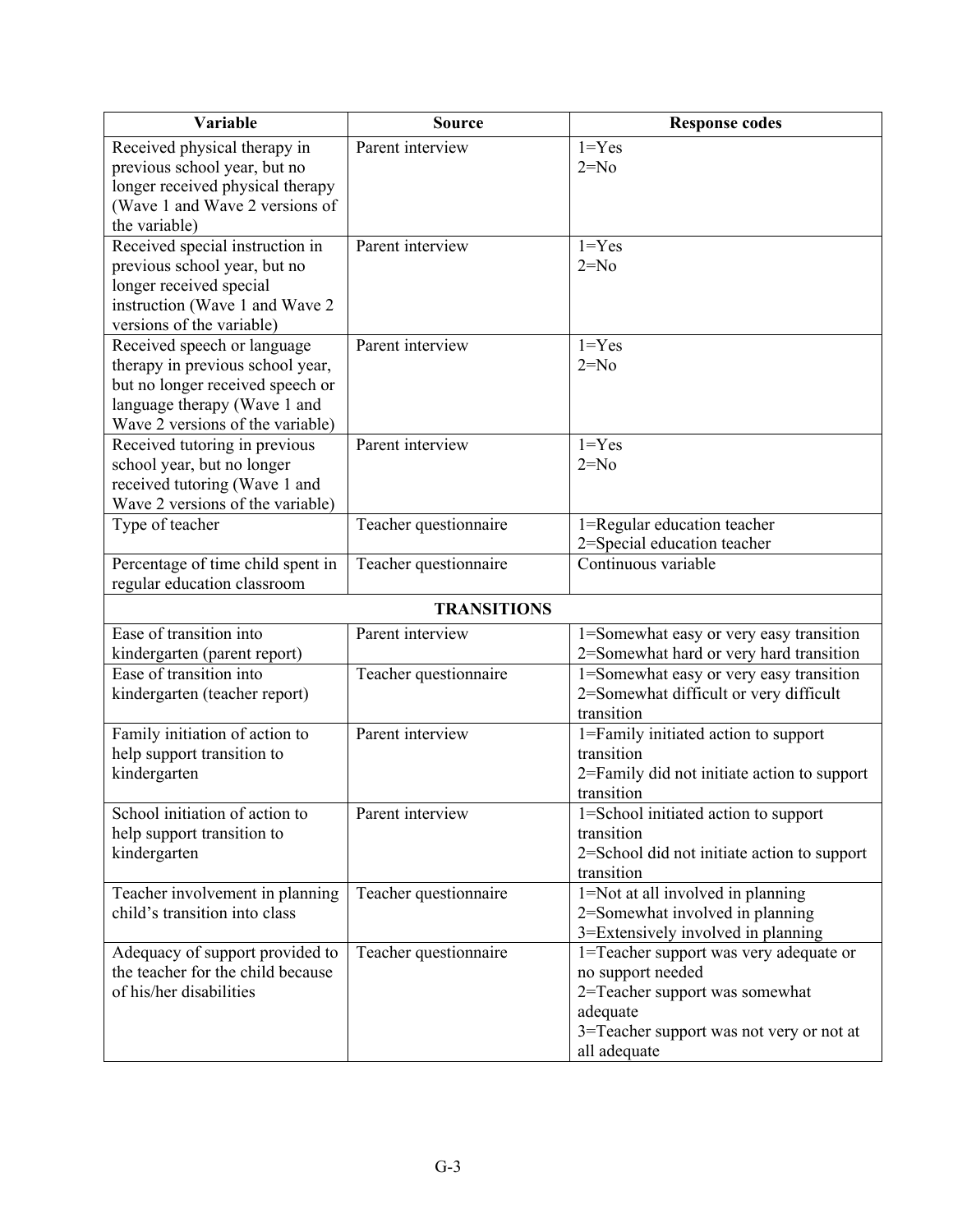| Variable                                        | <b>Source</b>         | <b>Response codes</b>                      |
|-------------------------------------------------|-----------------------|--------------------------------------------|
| Adequacy of support provided to                 | Teacher questionnaire | 1=Very adequate support provided to child  |
| the child because of his/her                    |                       | or no support needed                       |
| disabilities                                    |                       | 2=Somewhat adequate support provided to    |
|                                                 |                       | child                                      |
|                                                 |                       | 3=Not very or not at all adequate support  |
|                                                 |                       | provided to child                          |
| Location of enrollment the year                 | Teacher questionnaire | 1=Preschool class in same school           |
| before kindergarten (2 category)                |                       | 2=Some other program or at home            |
| Grade transition                                | Teacher questionnaire | 1=No grade transition                      |
|                                                 |                       | 2= Transitioned from preschool to          |
|                                                 |                       | kindergarten                               |
|                                                 |                       | 3= Transitioned from kindergarten to first |
|                                                 |                       | grade                                      |
| Location of enrollment the year                 | Teacher questionnaire | 1=Exact same school and class as now       |
| before kindergarten (5 category)                |                       | 2=Same school but different kindergarten   |
|                                                 |                       | classroom                                  |
|                                                 |                       | 3=Not sure                                 |
|                                                 |                       | 4=Preschool class in same school           |
|                                                 |                       | 5=Some other program or at home            |
| <b>Transition status</b>                        | Teacher questionnaire | 1=No transition in grade or program        |
|                                                 |                       | 2=Changed program only                     |
|                                                 |                       | 3=Changed grade only                       |
|                                                 |                       | 4=Changed both grade and program           |
| Transition strategy: received                   | Teacher questionnaire | $\overline{1}$ =Yes                        |
| children's previous records                     |                       | $2=N0$                                     |
| Transition strategy:                            | Teacher questionnaire | $1 = Yes$                                  |
| parents/guardians encouraged to                 |                       | $2=N0$                                     |
| meet new staff                                  |                       |                                            |
| Transition strategy: sending                    | Teacher questionnaire | $1 = Yes$<br>$2=N0$                        |
| programs provided information<br>about children |                       |                                            |
| Transition strategy: children's                 |                       | $1 = Yes$                                  |
| families visited the classroom or               | Teacher questionnaire | $2=N0$                                     |
| school                                          |                       |                                            |
| Transition strategy: provided                   | Teacher questionnaire | $1 = Yes$                                  |
| parents with written information                |                       | $2=N0$                                     |
| about the program                               |                       |                                            |
| Transition strategy: participated               | Teacher questionnaire | $1 = Yes$                                  |
| in children's IEP development                   |                       | $2 = No$                                   |
| Transition strategy: met with                   | Teacher questionnaire | $1 = Yes$                                  |
| staff of sending programs                       |                       | $2=N0$                                     |
| Transition strategy: called the                 | Teacher questionnaire | $1 = Yes$                                  |
| children's parents                              |                       | $2 = No$                                   |
| Transition strategy: developed                  | Teacher questionnaire | $1 = Yes$                                  |
| child-specific preparatory                      |                       | $2=N0$                                     |
| strategies                                      |                       |                                            |
| Transition strategy: visited                    | Teacher questionnaire | $1 = Yes$                                  |
| children's previous settings                    |                       | $2 = No$                                   |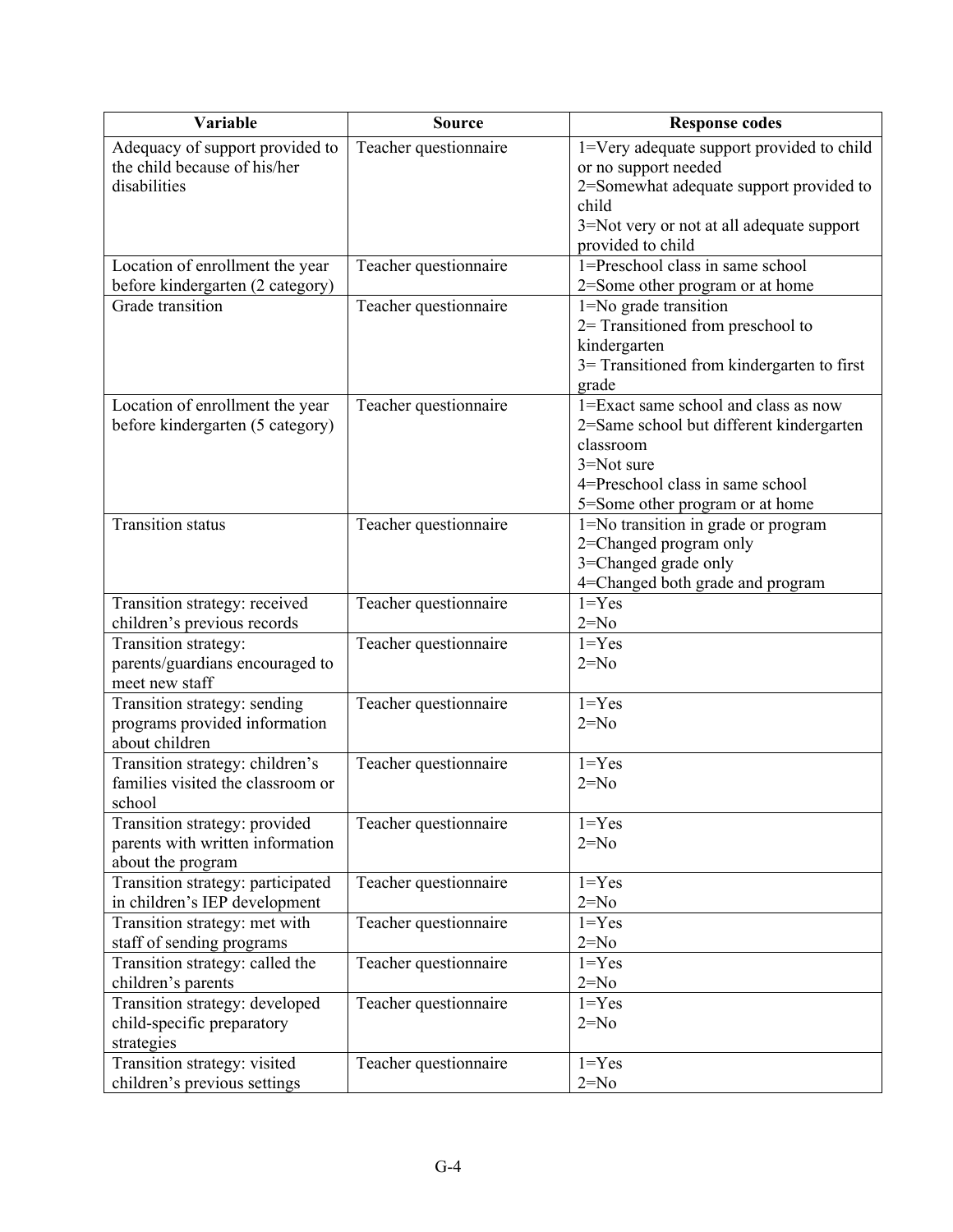| Variable                                                               | <b>Source</b>                             | <b>Response codes</b>                                                          |
|------------------------------------------------------------------------|-------------------------------------------|--------------------------------------------------------------------------------|
| Transition strategy: visited                                           | Teacher questionnaire                     | $1 = Yes$                                                                      |
| children's home                                                        |                                           | $2=N0$                                                                         |
| Number of supports used during                                         | Teacher questionnaire                     | $1=0$ to 1 support                                                             |
| the transition to kindergarten                                         |                                           | $2=2$ or 3 supports                                                            |
|                                                                        |                                           | $3=4$ or 5 supports                                                            |
|                                                                        |                                           | $4=6$ or more supports                                                         |
|                                                                        | <b>DECLASSIFICATION</b>                   |                                                                                |
| Declassified between Wave 1                                            | Teacher questionnaire,                    | 1=Has IEP/IFSP at both time points                                             |
| and Wave 2                                                             | missing data filled in using              | 2=IEP/IFSP at Wave 1 and declassified at                                       |
| [must have been eligible at                                            | parent report                             | Wave 2                                                                         |
| Wave 1]                                                                |                                           |                                                                                |
| Declassified between Wave 2<br>and Wave 3                              | Teacher questionnaire,                    | 1=Has IEP/IFSP at both time points<br>2=IEP/IFSP at Wave 2 and declassified at |
|                                                                        | missing data filled in using              | Wave 3                                                                         |
| [must have been eligible at<br>Wave 1]                                 | parent report                             |                                                                                |
| <b>IEP</b> status                                                      | Teacher questionnaire                     | $1 =$ Declassified between 2003-04 and                                         |
|                                                                        |                                           | 2004-05                                                                        |
|                                                                        |                                           | $2$ = Declassified between 2004-05 and                                         |
|                                                                        |                                           | 2005-06                                                                        |
|                                                                        |                                           | 3=Had an IEP in 2003-04, 2004-05, and                                          |
|                                                                        |                                           | 2005-06                                                                        |
| Does child have an IEP?                                                | Teacher questionnaire                     | 1=Yes, has an IEP/IFSP                                                         |
|                                                                        |                                           | 2=No IEP/IFSP                                                                  |
|                                                                        | <b>ACHIEVEMENT</b>                        |                                                                                |
| <b>PPVT</b>                                                            | Child assessment                          | Continuous variable                                                            |
| Child's academic skills                                                | Teacher questionnaire                     | 1=Below or far below average                                                   |
| compared to typical children of                                        |                                           | $2=$ Average                                                                   |
| same grade level                                                       |                                           | 3=Above or far above average                                                   |
|                                                                        | <b>SOCIAL SKILLS AND BEHAVIOR</b>         |                                                                                |
| Child's number of friends                                              | Teacher questionnaire                     | 1=Fewer or far fewer than most                                                 |
| compared to his/her classmates                                         |                                           | 2=As many as most                                                              |
|                                                                        |                                           | 3=More or far more than most                                                   |
| PKBS Problem Behavior Scale                                            | Teacher questionnaire                     | Continuous variable                                                            |
| PKBS Social Skills Scale                                               | Teacher questionnaire                     | Continuous variable                                                            |
| <b>SSRS Problem Behaviors Scale</b><br><b>SSRS</b> Social Skills Scale | Teacher questionnaire                     | Continuous variable<br>Continuous variable                                     |
| Children's ability to play with                                        | Teacher questionnaire<br>Parent interview | 1=No trouble playing with other children                                       |
| other children                                                         |                                           | 2=Some trouble playing with other                                              |
|                                                                        |                                           | children                                                                       |
|                                                                        |                                           | 3=A lot of trouble playing with other                                          |
|                                                                        |                                           | children                                                                       |
| Extent to which children were                                          | Parent interview                          | 1=Very easily involved                                                         |
| easily involved in everyday                                            |                                           | 2=Somewhat involved                                                            |
| things that went on at home, like                                      |                                           | 3=Not easily involved                                                          |
| playing with toys, or paying                                           |                                           |                                                                                |
| attention to conversations                                             |                                           |                                                                                |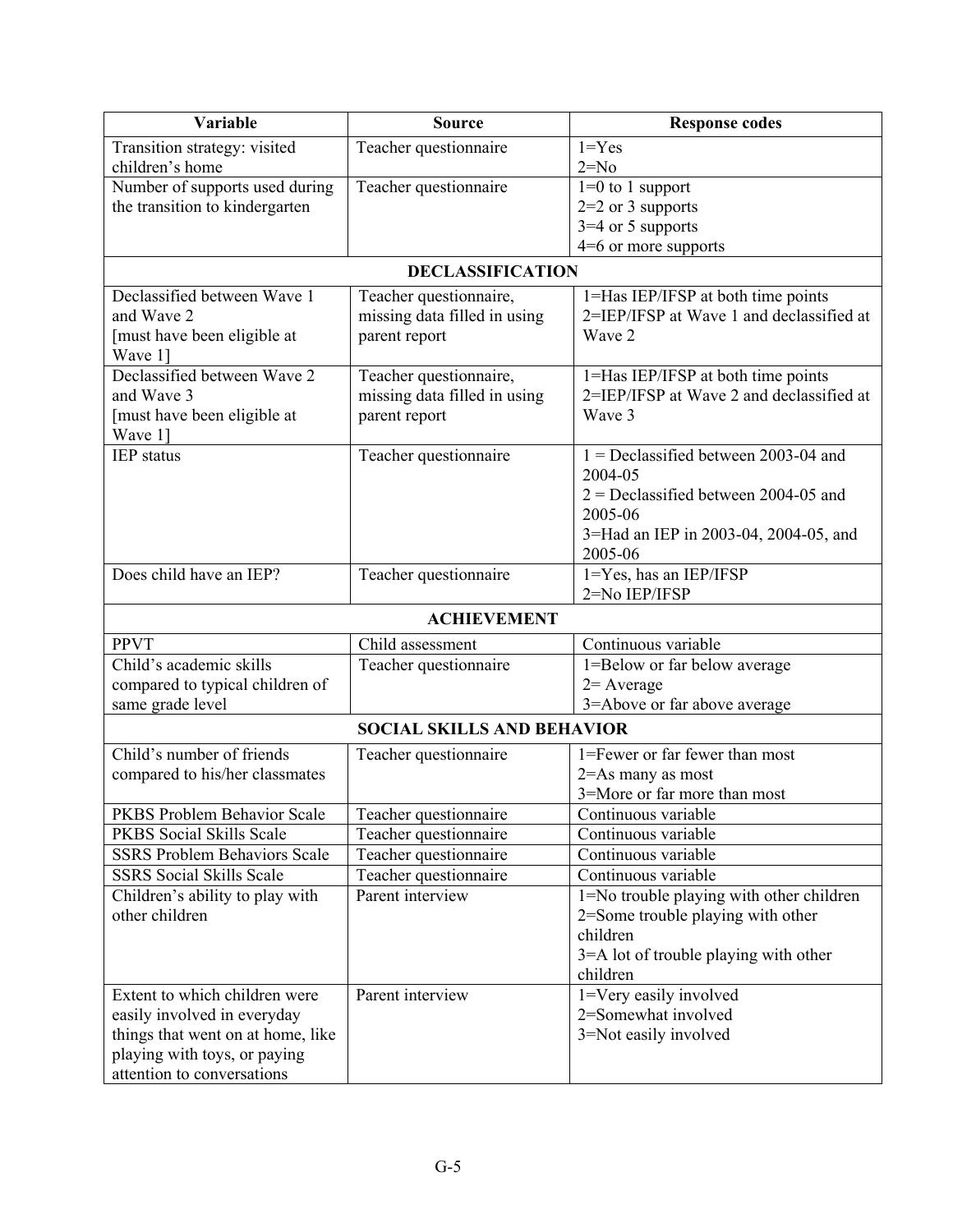| <b>Variable</b>                   | <b>Source</b>    | <b>Response codes</b>                 |
|-----------------------------------|------------------|---------------------------------------|
| How often children were           | Parent interview | 1=Not at all aggressive               |
| aggressive with other children    |                  | 2=Sometimes aggressive                |
|                                   |                  | 3=Often aggressive                    |
| Extent to which children were     | Parent interview | 1=Very good at paying attention       |
| good at paying attention to       |                  | 2=Somewhat good at paying attention   |
| things and staying focused on     |                  | 3=Not at all good at paying attention |
| what they were doing              |                  |                                       |
| Extent to which children were     | Parent interview | $1 = \nV$ ery restless                |
| restless, fidgeted a lot, and had |                  | 2=Somewhat restless                   |
| trouble sitting still             |                  | 3=Not at all restless                 |
| Appropriateness of children's     | Parent interview | $1 =$ Age appropriate                 |
| behavior compared with other      |                  | 2=Mildly inappropriate                |
| children about the same age.      |                  | 3=Moderately inappropriate            |
|                                   |                  | 4=Severely inappropriate              |
| Behavior scale                    | Parent interview | Continuous variable                   |
| Social relations at school scale  | Parent interview | Continuous variable                   |